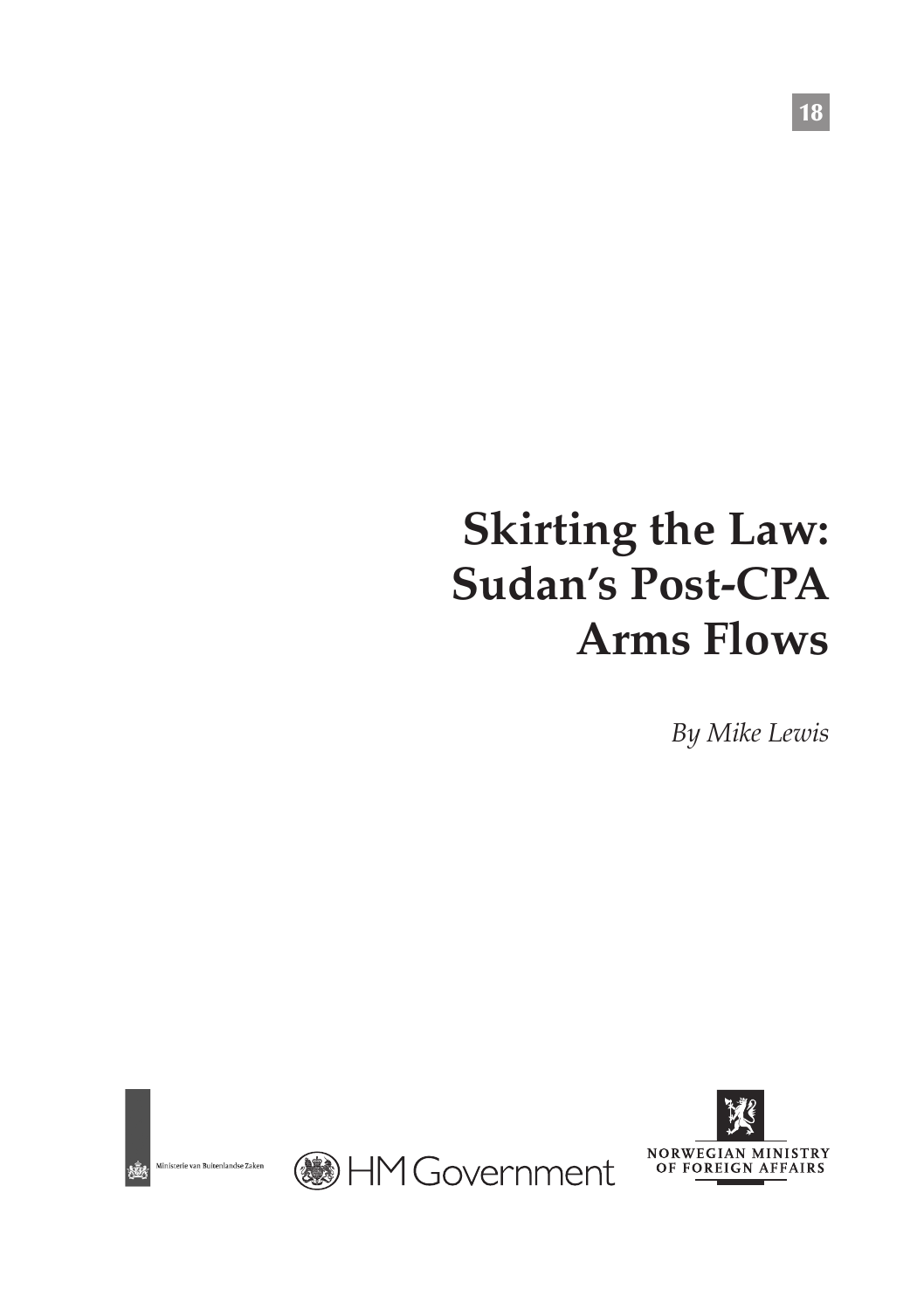## Copyright

Published in Switzerland by the Small Arms Survey

© Small Arms Survey, Graduate Institute of International and Development Studies, Geneva 2009

First published in September 2009

All rights reserved. No part of this publication may be reproduced, stored in a retrieval system, or transmitted, in any form or by any means, without prior permission in writing of the Small Arms Survey, or as expressly permitted by law, or under terms agreed with the appropriate reprographics rights organization. Enquiries concerning reproduction outside the scope of the above should be sent to the Publications Manager, Small Arms Survey, at the address below.

Small Arms Survey Graduate Institute of International and Development Studies 47 Avenue Blanc, 1202 Geneva, Switzerland

Copy-edited by Tania Inowlocki Proofread by Donald Strachan

Cartography by MAP*grafix*

Typeset in Optima and Palatino by Richard Jones (rick@studioexile.com)

Printed by nbmedia in Geneva, Switzerland

ISBN 978-2-940415-17-5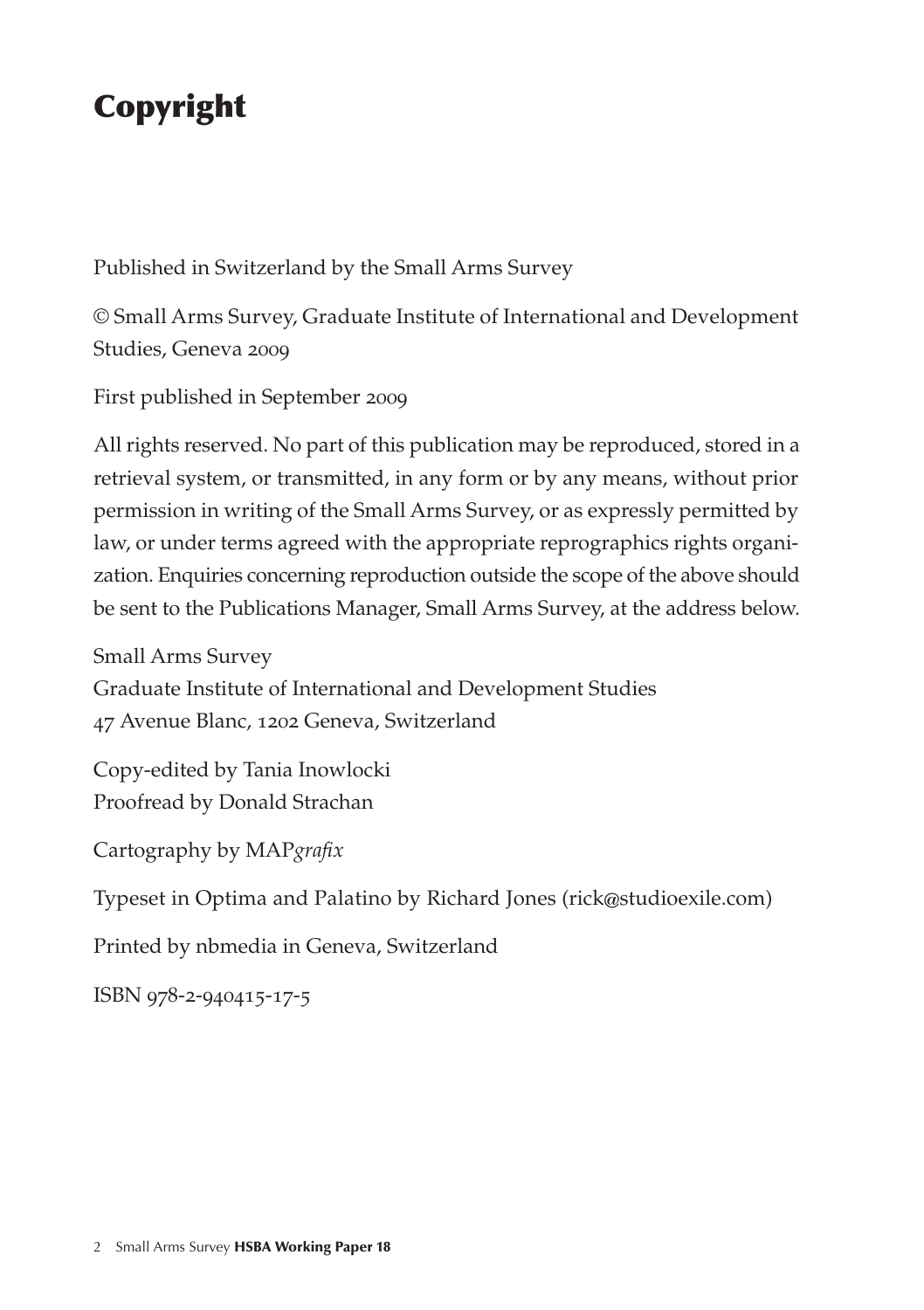### The Small Arms Survey

The Small Arms Survey is an independent research project located at the Graduate Institute of International and Development Studies in Geneva, Switzerland. Established in 1999, the project is supported by the Swiss Federal Department of Foreign Affairs, and by sustained contributions from the Governments of Belgium, Canada, Finland, Germany, the Netherlands, Norway, Sweden, and the United Kingdom. The Survey is also grateful for past and current project support received from the Governments of Australia, Denmark, France, Germany, New Zealand, Spain, and the United States, as well as from different United Nations agencies, programmes, and institutes.

The objectives of the Small Arms Survey are: to be the principal source of public information on all aspects of small arms and armed violence; to serve as a resource centre for governments, policy-makers, researchers, and activists; to monitor national and international initiatives (governmental and non-governmental) on small arms; to support efforts to address the effects of small arms proliferation and misuse; and to act as a clearinghouse for the sharing of information and the dissemination of best practices. The Survey also sponsors field research and information-gathering efforts, especially in affected states and regions. The project has an international staff with expertise in security studies, political science, law, economics, development studies, and sociology, and collaborates with a network of researchers, partner institutions, non-governmental organizations, and governments in more than 50 countries.

Small Arms Survey Graduate Institute of International and Development Studies 47 Avenue Blanc, 1202 Geneva, Switzerland

**p** +41 22 908 5777 **f** +41 22 732 2738 **e**sas@smallarmssurvey.org **w** www.smallarmssurvey.org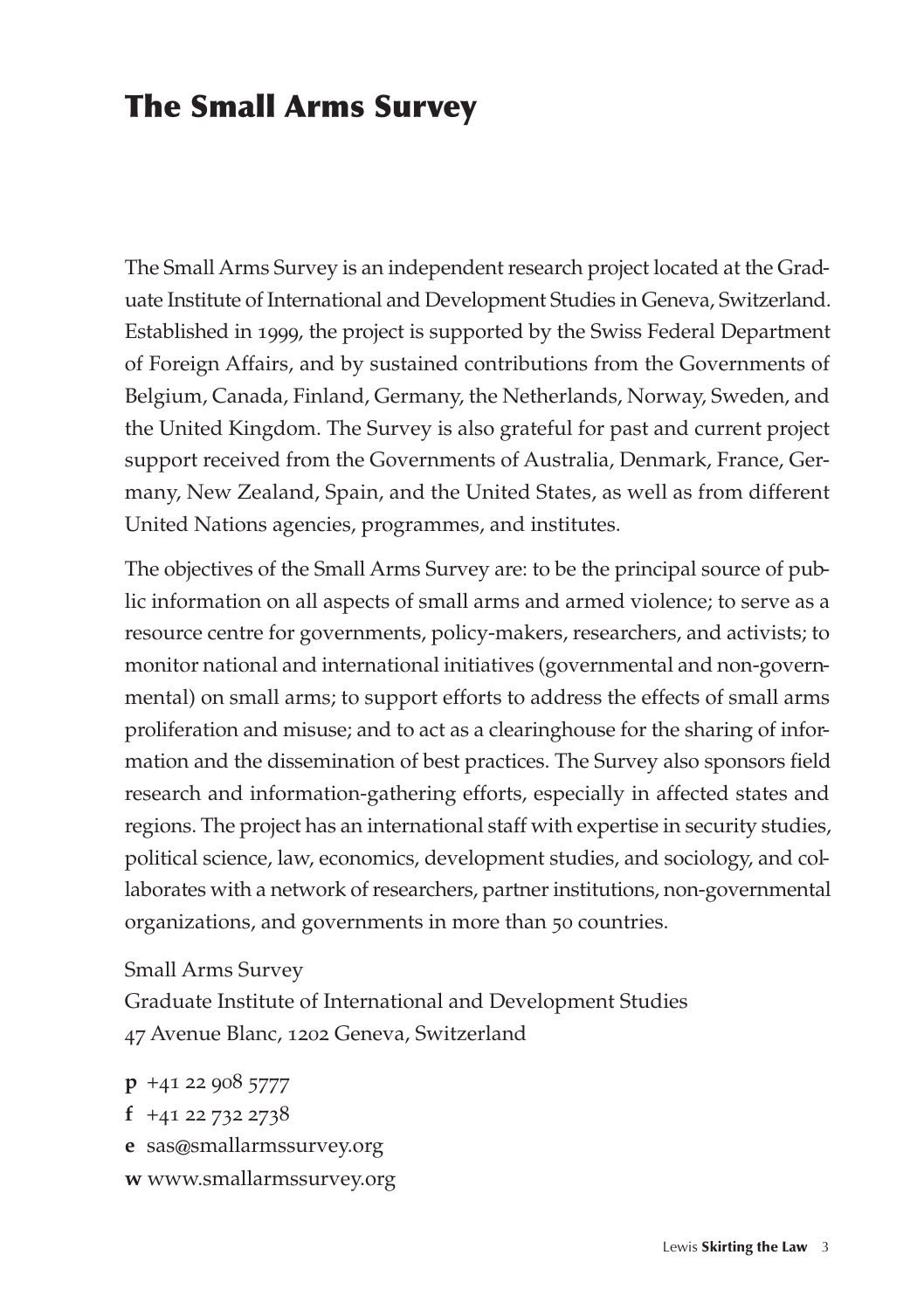### The Human Security Baseline Assessment

The Sudan Human Security Baseline Assessment (HSBA) is a multi-year project administered by the Small Arms Survey. It has been developed in cooperation with the Canadian government, the UN Mission in Sudan (UNMIS), the UN Development Programme (UNDP), and a wide array of international and Sudanese NGO partners. Through the active generation and dissemination of timely, empirical research, the project supports violence reduction initiatives, including disarmament, demobilization, and reintegration programmes; incentive schemes for civilian arms collection; and security sector reform and arms control interventions across Sudan. The HSBA also offers policy-relevant advice on redressing insecurity.

HSBA *Working Papers* are designed to provide in-depth analysis of securityrelated issues in Sudan and along its borders. The HSBA also generates shorter Sudan *Issue Briefs*, which provide snapshots of baseline information in a timely and reader-friendly format. Both series are available in English and Arabic at www.smallarmssurvey.org/sudan.

The HSBA receives financial support from the UK Government Global Conflict Prevention Pool, the Norwegian Ministry of Foreign Affairs, and the Netherlands Ministry of Foreign Affairs. The project has previously received direct support from the Global Peace and Security Fund at Foreign Affairs and International Trade Canada and the Danish International Development Agency (Danida).

For more information contact:

Claire Mc Evoy, HSBA Project Manager Small Arms Survey Graduate Institute of International and Development Studies 47 Avenue Blanc, 1202 Geneva, Switzerland

**e**claire.mcevoy@smallarmssurvey.org **w** www.smallarmssurvey.org/sudan

HSBA *Working Paper* series editor: Emile LeBrun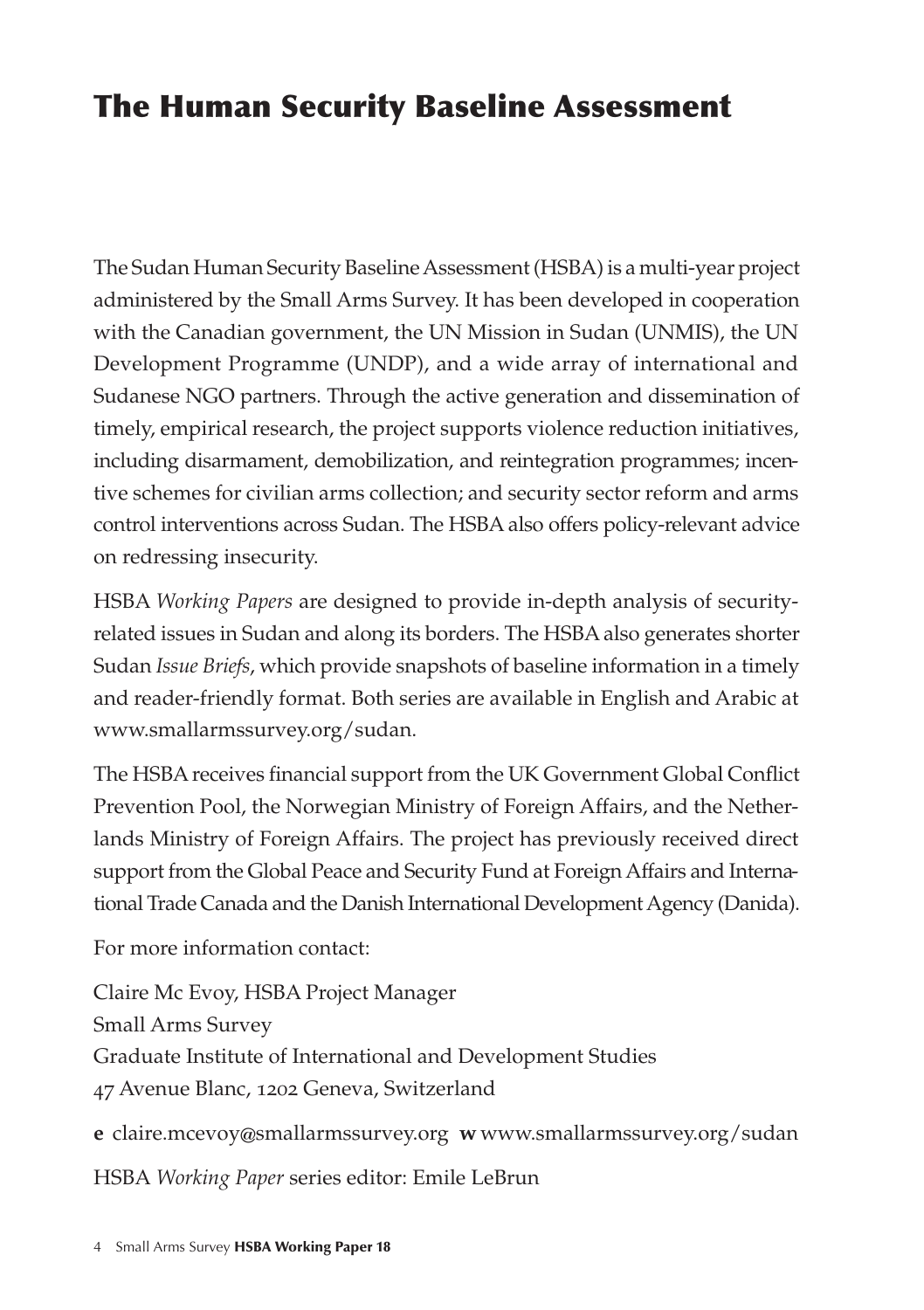### **Contents**

| Acronyms and abbreviations <b>Executions</b> 8                                                                                                                                                                                       |  |
|--------------------------------------------------------------------------------------------------------------------------------------------------------------------------------------------------------------------------------------|--|
|                                                                                                                                                                                                                                      |  |
| Acknowledgements <b>Exercise Constructs</b> 11                                                                                                                                                                                       |  |
|                                                                                                                                                                                                                                      |  |
| I. Introduction 23                                                                                                                                                                                                                   |  |
|                                                                                                                                                                                                                                      |  |
| The Comprehensive Peace Agreement <b>Election Company</b> 19                                                                                                                                                                         |  |
|                                                                                                                                                                                                                                      |  |
|                                                                                                                                                                                                                                      |  |
|                                                                                                                                                                                                                                      |  |
|                                                                                                                                                                                                                                      |  |
|                                                                                                                                                                                                                                      |  |
| Sudan's domestic arms production <b>manufacture</b> 33                                                                                                                                                                               |  |
| Arms supplies to the SPLA <b>CONSTRANS 2008</b> 35                                                                                                                                                                                   |  |
|                                                                                                                                                                                                                                      |  |
| Arms from government stockpiles                                                                                                                                                                                                      |  |
| of neighbouring states <b>contained a state of the state of the state of the state of the state of the state of the state of the state of the state of the state of the state of the state of the state of the state of the stat</b> |  |
| Weapons supplied by the SAF<br>or captured from SAF stocks <b>Manual According to the SAF</b> stocks <b>Manual According to the SAF</b>                                                                                              |  |
| Arms stolen from AU and UN peace support operations <b>ELACCE 123</b> 52                                                                                                                                                             |  |
| Arms supplied by the SPLA <b>CONSUMERS</b> 24                                                                                                                                                                                        |  |
| Smuggling and the 'ant trade' across Sudan's borders <b>Exercise 2016</b> 54                                                                                                                                                         |  |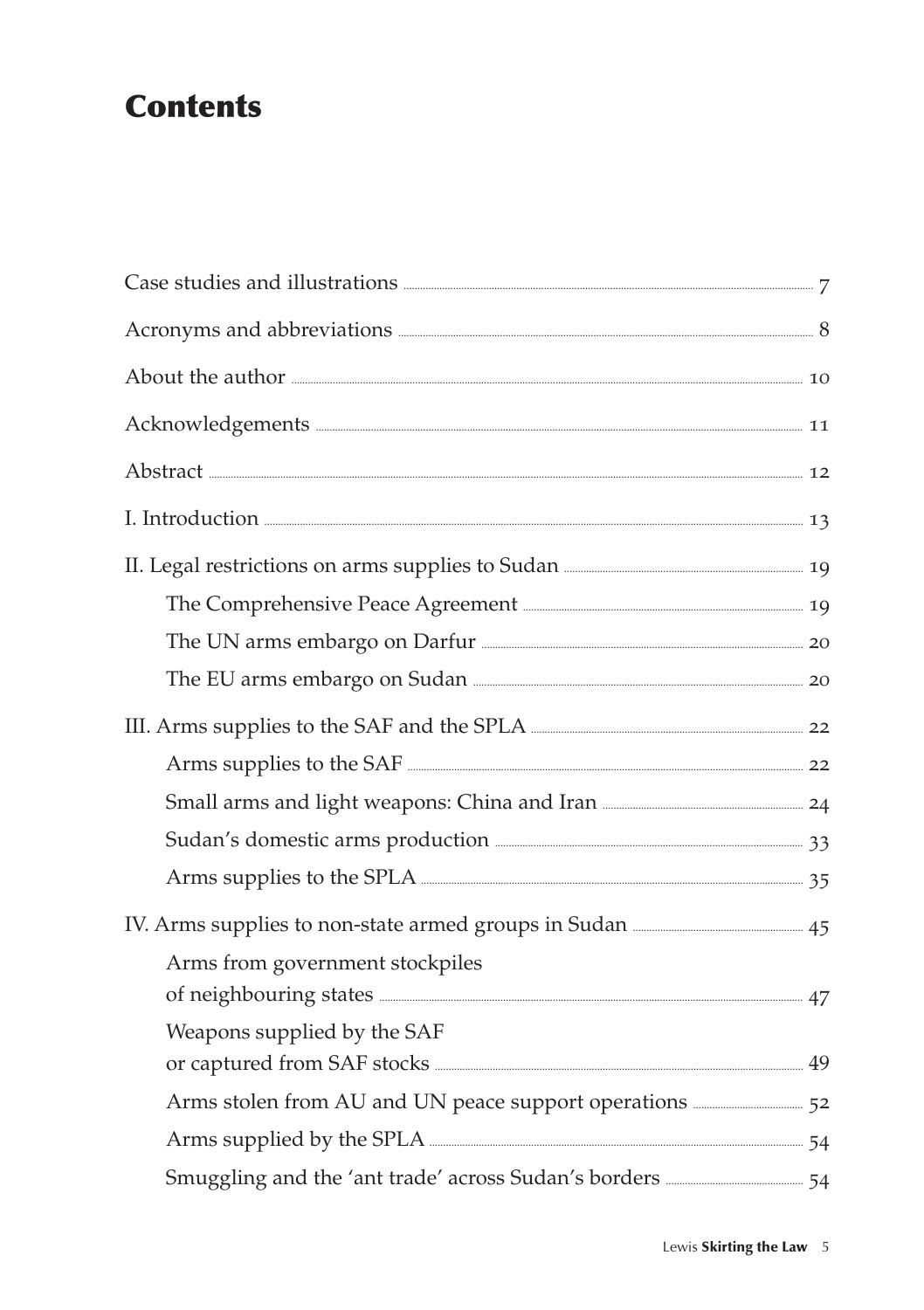| UNMIS and weapons monitoring <b>EXECUTE:</b> 58 |  |
|-------------------------------------------------|--|
|                                                 |  |
|                                                 |  |
|                                                 |  |
| $Endnotes. 270$                                 |  |
| Bibliography 29                                 |  |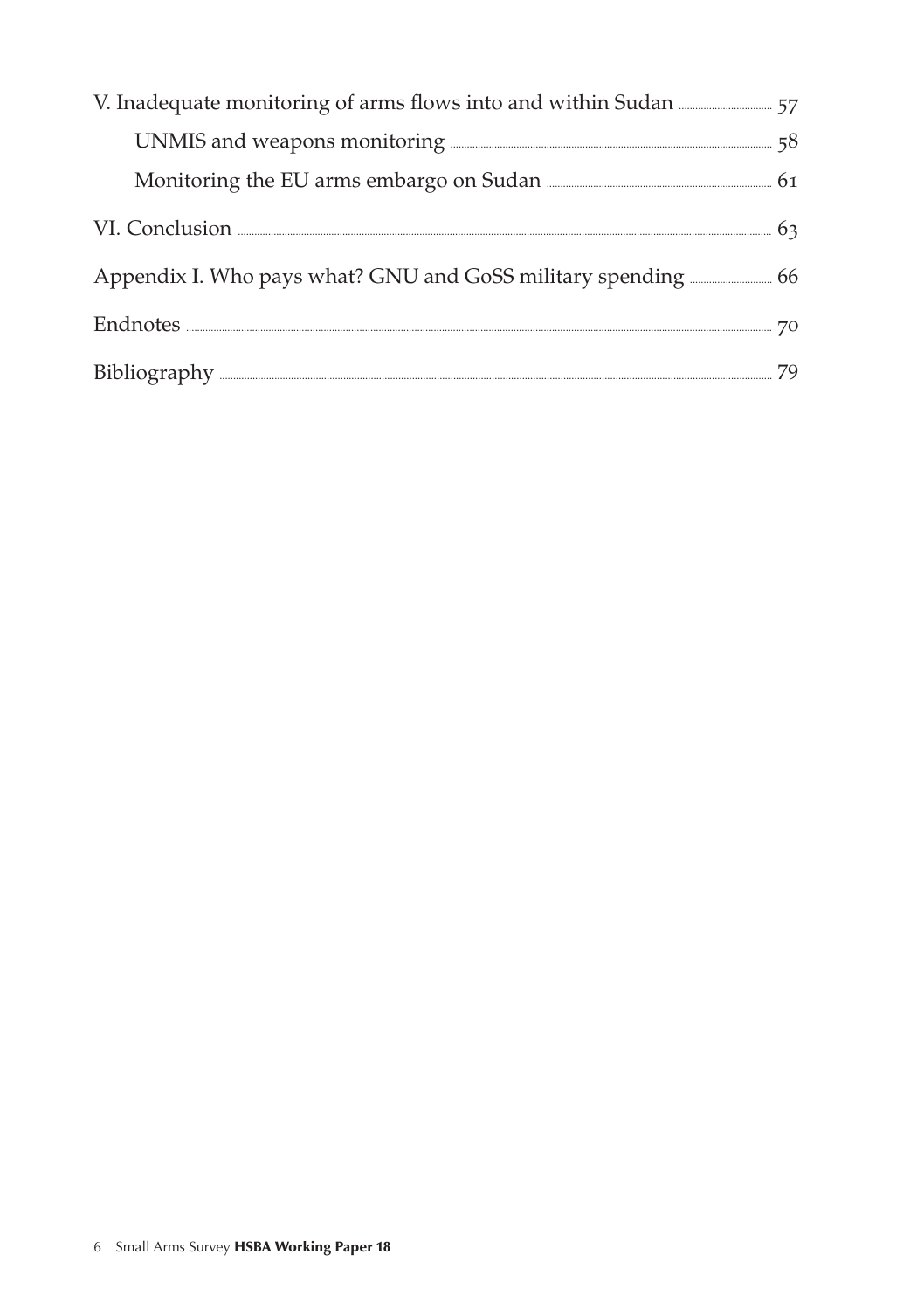## Case studies and illustrations

| Map 1                | Sudan                                                                                                                                      |
|----------------------|--------------------------------------------------------------------------------------------------------------------------------------------|
| Case study 1         | Brazilian and Ukrainian arms to Khartoum: anatomy of an<br>arms deal                                                                       |
| Case study 2         | 'Europeanized' arms supplies: 30 mm weapons turrets for<br>SAF armoured fighting vehicles                                                  |
| Case study 3         | Ukrainian arms shipments to the SPLA                                                                                                       |
| Table <sub>1</sub>   | Transfers to Sudan of major weapons systems reported to<br>the UN Register, 2004-07                                                        |
| Table 2              | Reported exporters to Sudan of SALW, SALW ammunition,<br>military weapons and parts, 2003-08, in USD, according to<br><b>UN Comtrade</b>   |
| Table 3              | Sources of Sudanese-reported imports of SALW, SALW<br>ammunition, military weapons and parts, 2003-08, in USD,<br>according to UN Comtrade |
| Table 4              | Sources of exporter-reported exports of SALW, SALW<br>ammunition, military weapons and parts, 2003-08, in USD,<br>according to UN Comtrade |
| Table 5              | Equipment covered by three Sudan Military Industry<br>Corporation EUCs                                                                     |
| Table 6              | Restrictions on actors involved in the prospective Knight-<br>Footer arms deal to the GoS, 2004                                            |
| Table 7              | Arms shipped from Ukraine to Mombasa under 'GoSS'<br>contracts, 2007-09                                                                    |
| Table 8              | Summary of 'Kenya' shipments, 2007-09                                                                                                      |
| Table A1<br>Table A2 | GoSS spending on the SPLA, 2006-09 (USD)<br>GNU spending on defence, national security, public order,<br>and safety, 2000-06 (USD)         |
| Graph A1             | Declared GNU and GoSS military spending (in USD millions)                                                                                  |
| Box 1                | UN Comtrade data in context                                                                                                                |
|                      |                                                                                                                                            |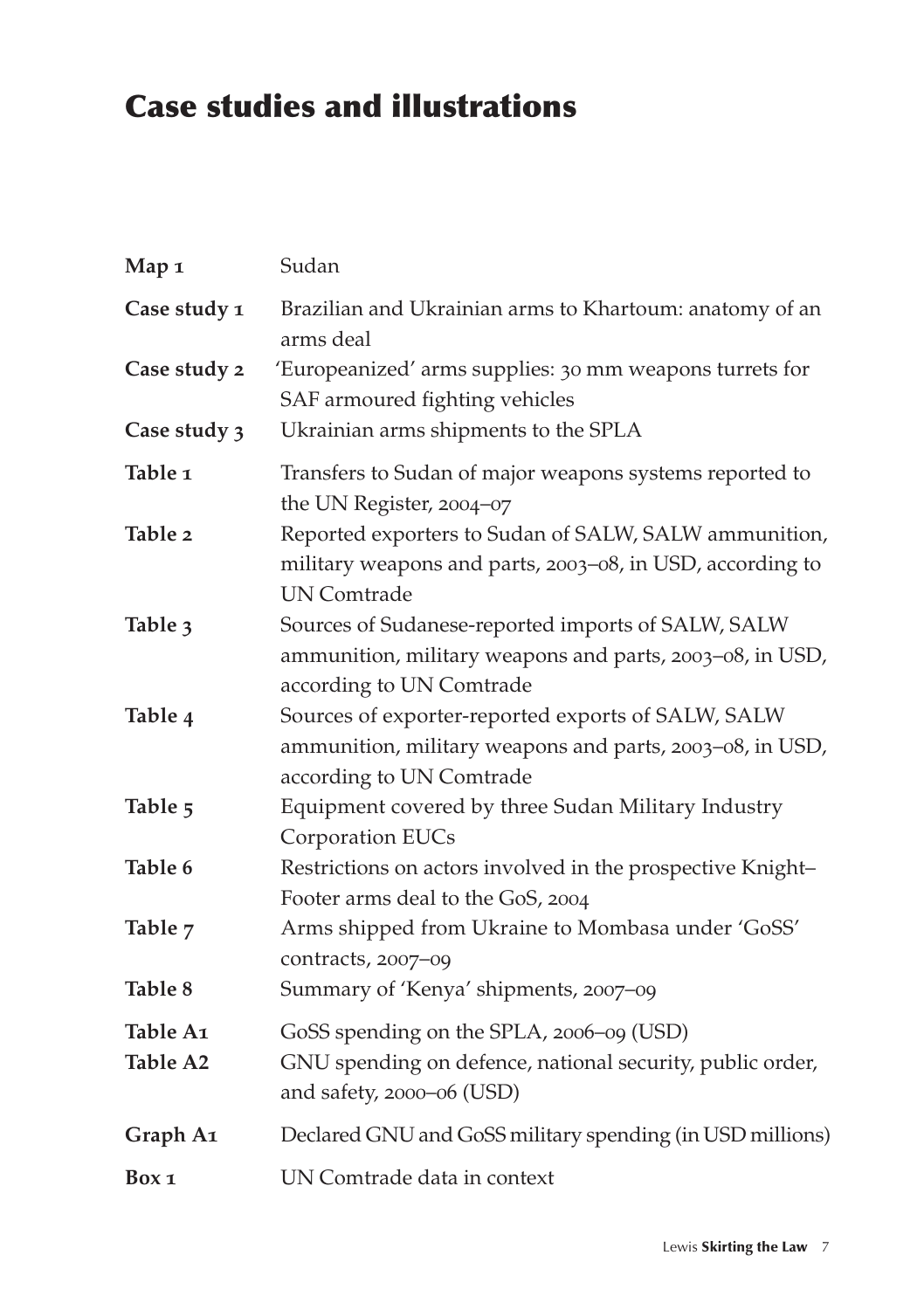## Acronyms and abbreviations

| <b>AMIS</b>    | African Union Mission in Sudan         |
|----------------|----------------------------------------|
| AU             | African Union                          |
| <b>APC</b>     | Armoured personnel carrier             |
| Comtrade       | UN Commodity Trade Statistics Database |
| <b>CPA</b>     | Comprehensive Peace Agreement          |
| <b>DRC</b>     | Democratic Republic of the Congo       |
| EU             | European Union                         |
| <b>EUC</b>     | End-use(r) certificate                 |
| <b>GNU</b>     | Government of National Unity           |
| GoS            | Government of Sudan                    |
| GoSS           | Government of Southern Sudan           |
| <b>HEAT</b>    | High-explosive anti-tank (shells)      |
| <b>JDB</b>     | Joint Defence Board                    |
| <b>JEM</b>     | Justice and Equality Movement          |
| JIU            | Joint Integrated Unit                  |
| <b>JMT</b>     | Joint Monitoring Teams                 |
| <b>LRA</b>     | Lord's Resistance Army                 |
| <b>MANPADS</b> | Man-portable air defence system(s)     |
| <b>MIC</b>     | Military Industry Corporation          |
| <b>NCP</b>     | <b>National Congress Party</b>         |
| <b>NIF</b>     | National Islamic Front                 |
| <b>NRF</b>     | National Reconciliation Front          |
| <b>PDF</b>     | Popular Defence Forces                 |
| <b>POF</b>     | Pakistan Ordnance Factory              |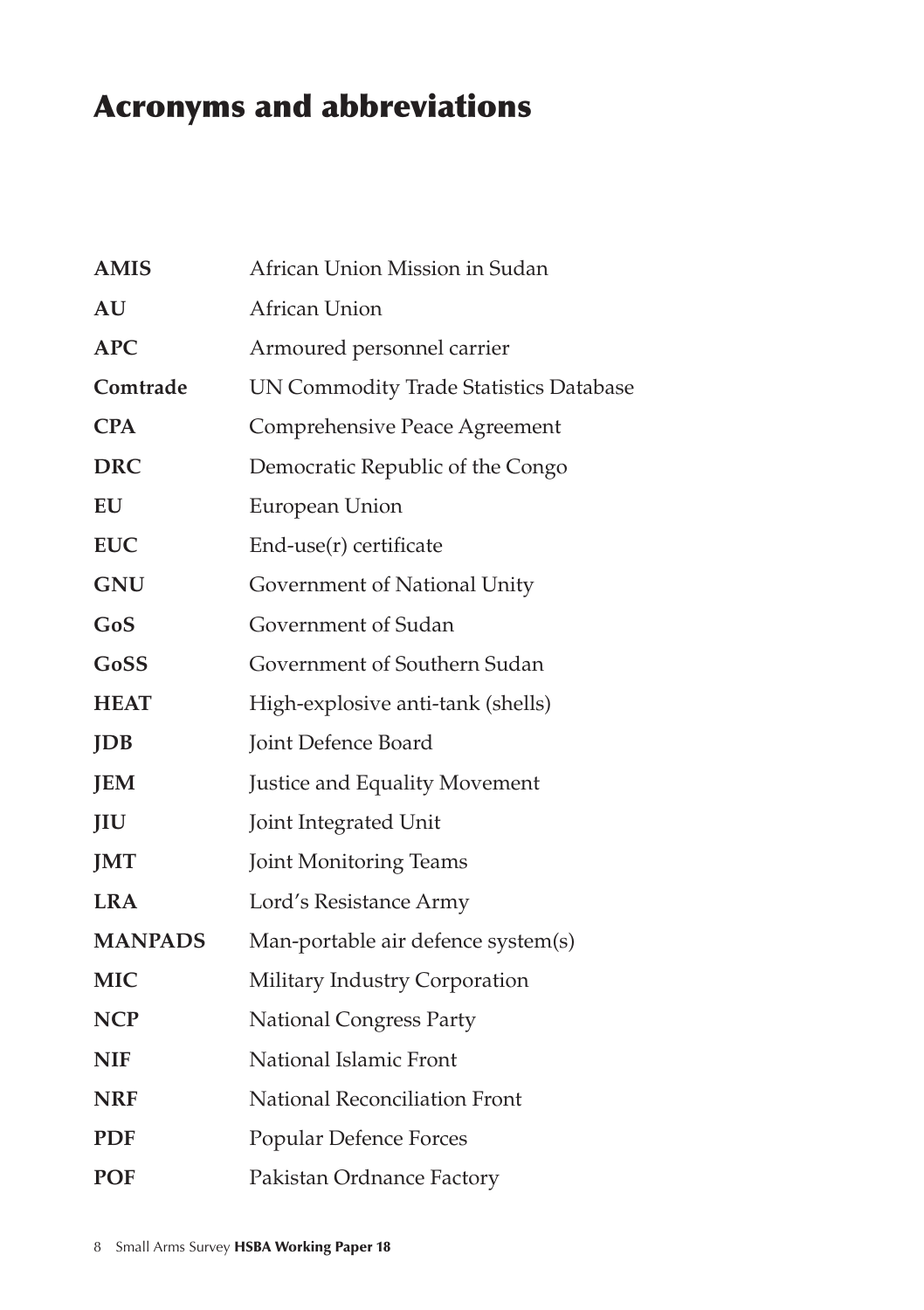| <b>RPG</b>    | Rocket-propelled grade (launcher)                       |
|---------------|---------------------------------------------------------|
| SAF           | Sudanese Armed Forces                                   |
| SLA.          | Sudanese Liberation Army                                |
| SPLA          | Sudan People's Liberation Army                          |
| SPLM          | Sudan People's Liberation Movement                      |
| <b>SSDDRC</b> | Southern Sudan Disarmament, Demobilization and          |
|               | Reintegration Commission                                |
| SSDF          | Southern Sudan Defence Force                            |
| <b>UAE</b>    | <b>United Arab Emirates</b>                             |
| <b>UNAMID</b> | African Union-United Nations Hybrid operation in Darfur |
| <b>UNMIS</b>  | United Nations Mission in Sudan                         |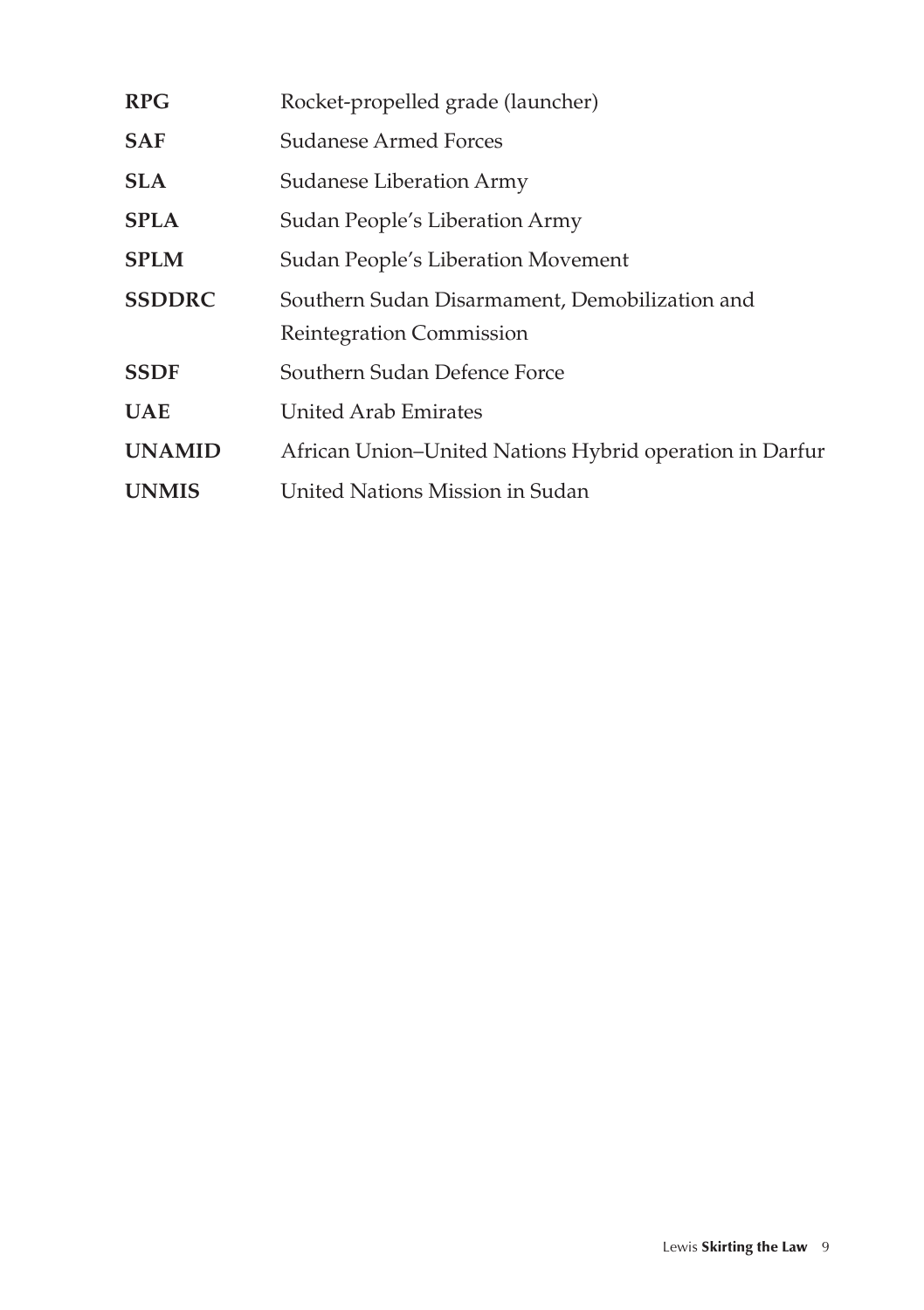### About the author

Mike Lewis (lewismh@gmail.com) has researched and published on the human rights and human security impact of conventional arms, conflict, policing, corruption, and development financing. He has conducted investigative research on destabilizing arms trade and transportation in southern Africa, Libya, the Russian Federation, Brazil, Kenya, Sudan, China, and India. Since 2006 he has designed and delivered research for Amnesty International, Oxfam GB, Saferworld, Bradford University's Centre for International Cooperation and Security, and the Small Arms Survey. He was previously a research associate at the Omega Research Foundation, and communications adviser to the international Tax Justice Network.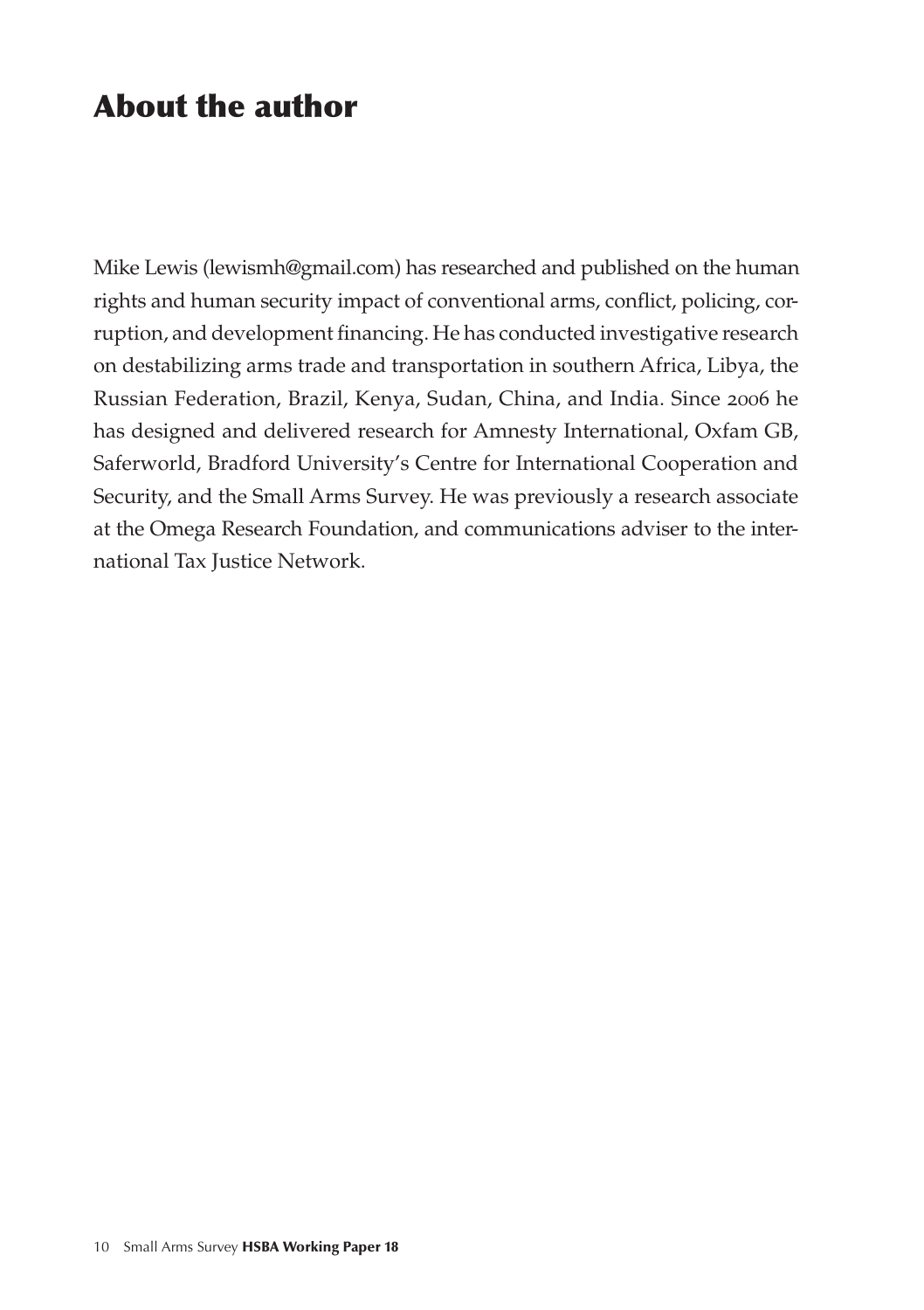### Acknowledgements

Research of this kind is inevitably a far more collaborative effort than is implied by listing a single author. I am extremely grateful for extensive support from the Small Arms Survey during the course of this research, particularly from Claire Mc Evoy and Carole Touraine. Chris Foss, Chris Koll, Khaldoun Kabbani, and researchers at the Omega Research Foundation and Mispo.org, especially Kate Wraith, provided expert analysis of ammunition and arms. I am particularly grateful to Peter Danssaert, Claire Mc Evoy, Peter Cross, and Lydia Stone, who gave me invaluable orientation on Southern Sudan, and generously and repeatedly opened their address books to me. Staff at non-governmental organizations in Juba and Nairobi kindly offered logistical support and political advice. Sergio Finardi at Transarms and Oliver Sprague at Amnesty International UK provided essential assistance regarding shipping and much else. A number of journalists also shared insights and information with me: I am especially grateful to Daniel Pepper, David Leppard, Andrew Carter, and several Sudan- and Kenya-based journalists who cannot be named here. Lauren Gelfand and Allison Puccioni at *Jane's Defence Weekly* discussed crucial satellite imagery. Reviews, corrections, and comments from Claire Mc Evoy, Emile LeBrun, Eric Berman, David Huxford, Brian Wood, and James Bevan greatly improved the final text. Finally, I am indebted to numerous interlocutors in Kenya, Sudan, Germany, and the UK who cannot be named here, but without whom this work would have been impossible.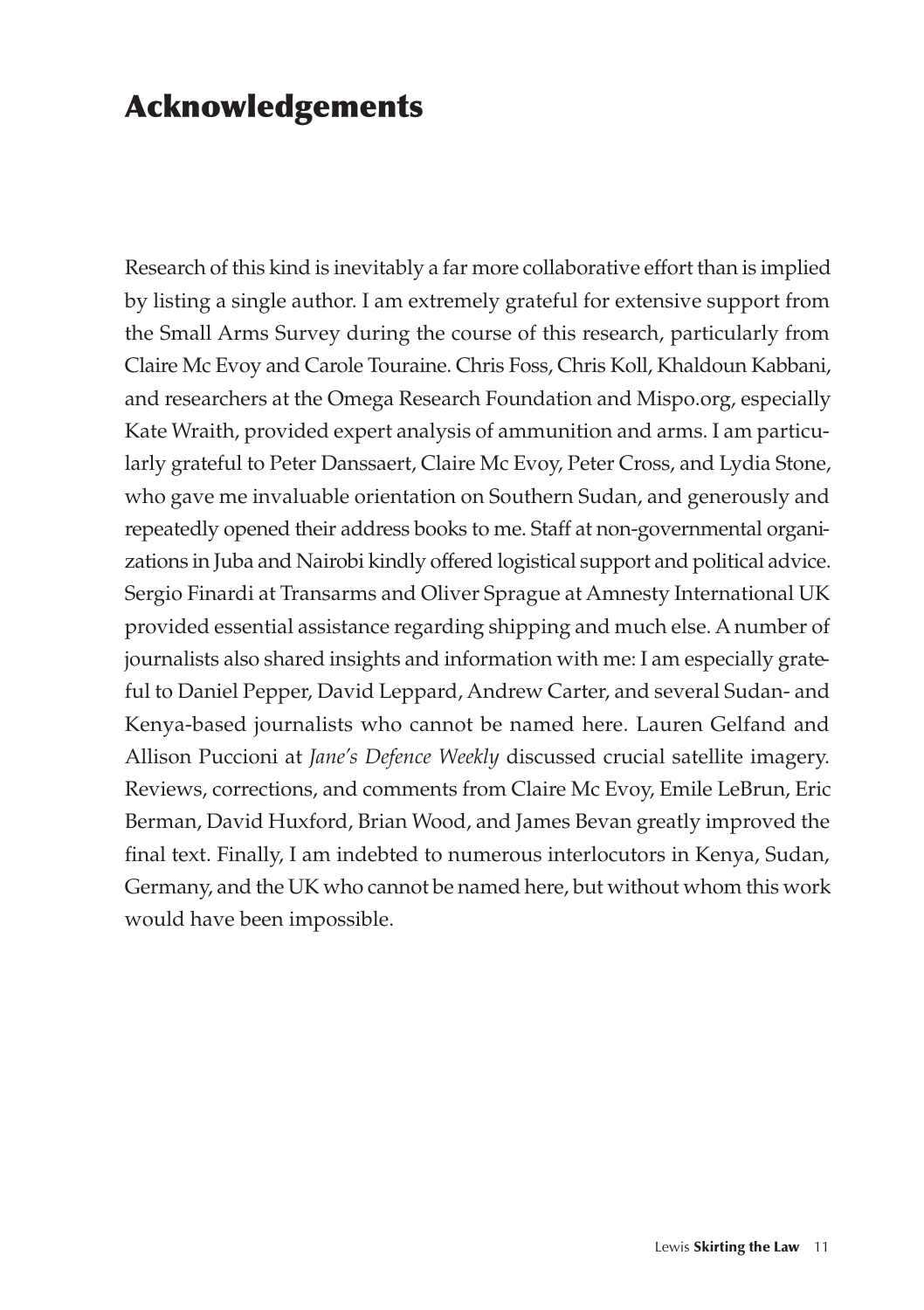### Abstract

In an effort to reduce insecurity in Darfur and throughout Sudan, the international community has established legal restrictions on arms transfers to Sudan, including the 2004 and 2005 United Nations arms embargoes on Darfur, and the 1994 European Union (EU) arms embargo on Sudan (updated in 2004). In addition, the 2005 Comprehensive Peace Agreement (CPA) between the Government of Sudan and the Sudan People's Liberation Movement/Army establishes restrictions on the resupply of military equipment to forces within the agreement's Ceasefire Zone. Despite these measures, however, arms transfers to all parts of Sudan continue unabated and, in some instances, are increasing. On the basis of interviews, customs and trade data, original documentation, published reports, and evidence from photographs and satellite imagery, and by focusing on specific case studies, this Working Paper provides a snapshot of what is known about arms transfers to Sudan's state forces since the signing of the CPA, as well as the distribution and circulation of weapons to nonstate armed groups. It argues that arms flows to and within Sudan remain substantially characterized by patterns, actors, and methods established during the second Sudanese civil war. They continue to be dominated by supplies mediated by well-established state sponsors in the region and internationally. These are facilitated, however, by private arms brokers, financiers, and transport actors from a wider and more diverse set of countries, including EU member states—which may constitute more pliant targets for legal sanctions and interdiction. Finally, it appears that small arms and light weapons obtained by non-state armed groups, albeit intermediated by a variety of supply mechanisms, continue to originate largely in the inventories of governments in the region, and particularly in those of the Sudanese Armed Forces themselves.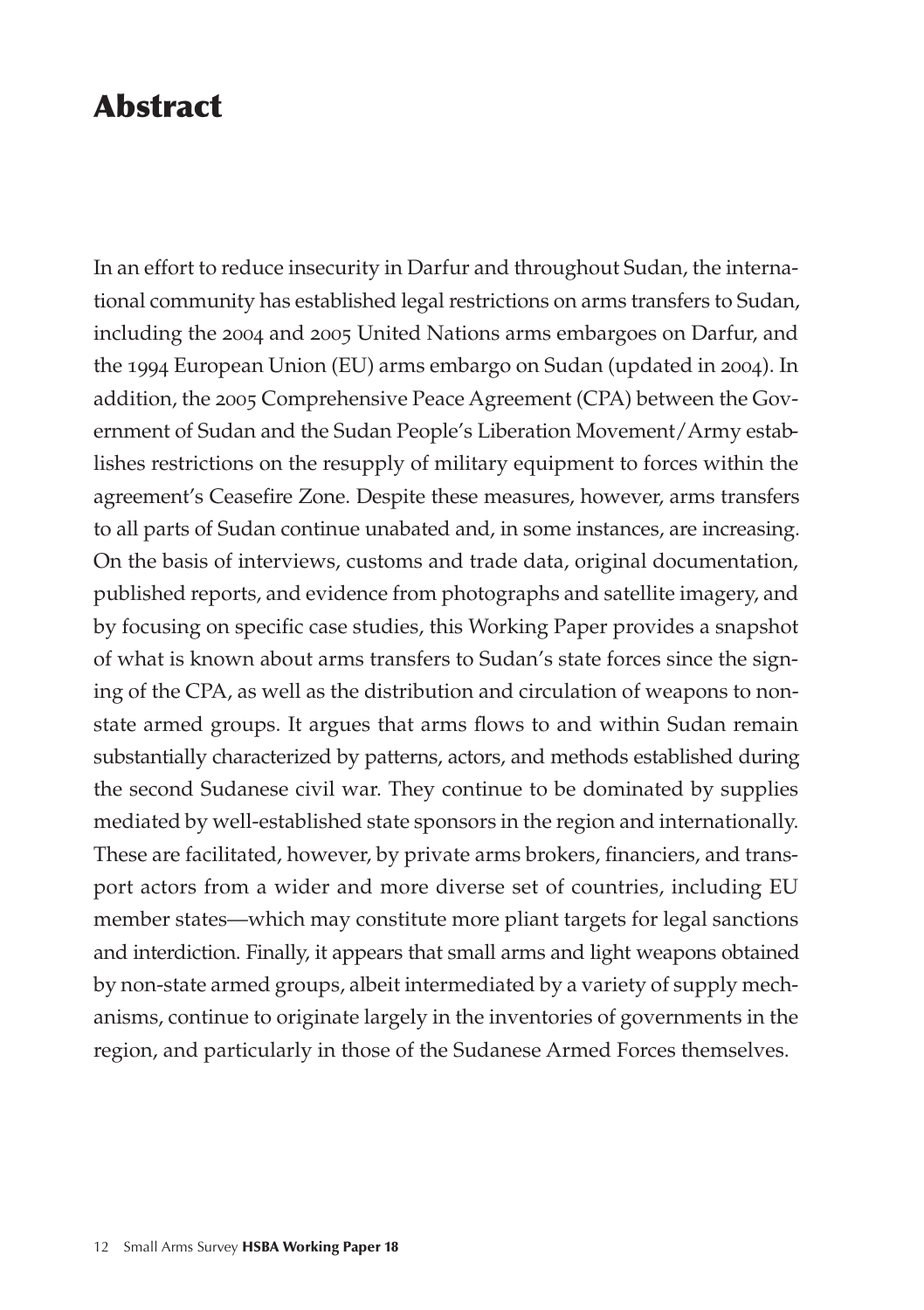### I. Introduction

Since 2005, as international political concern over armed conflict in Darfur has grown, the question of the scope and dynamics of arms supplies to Sudan has migrated from being a humanitarian concern to an international political issue. Much international and civil society criticism of arms supplies to Sudan has been narrowly focused on Darfur, and on a small number of state suppliers to the Khartoum regime, particularly China, as well as Iran and the Russian Federation (*Economist*, 2008). Rearmament in the context of North–South tensions, and arms flows to communities and armed groups outside of Darfur, have received far less international attention.<sup>1</sup> This paper seeks to move beyond the basic trade maps of international arms flows on which some current analyses have been based.<sup>2</sup> Instead, it aims to understand the structure, mechanics, and agency of arms flows to and within Sudan since 2005, and to refocus attention on the scope of arms flows both to the Khartoum regime and to Southern Sudan.

This paper thus analyses existing and new information regarding arms transfers to Sudan's state forces: the Sudanese Armed Forces (SAF) of the Khartoumbased national government<sup>3</sup> and the Sudan People's Liberation Army (SPLA) of the Juba-based Government of Southern Sudan (GoSS).<sup>4</sup> It presents the first significant snapshot of post-2005 arms supplies to both the North and the South. This account situates transfers of small arms and light weapons within wider networks of military assistance and supply, from which Sudan's small arms flows cannot be separated. It argues that current, accelerating arms supplies to the SPLA and—in far greater volume and sophistication—to SAF forces are developments involving regional and international patterns of supply established in the early to mid-1990s during the second Sudanese civil war. It further asserts that these flows are grounded in governmental allegiances: military, ideological, diplomatic, and economic. These *politicized* governmental transfers nonetheless often depend upon a much more diverse and international set of private, commercial actors.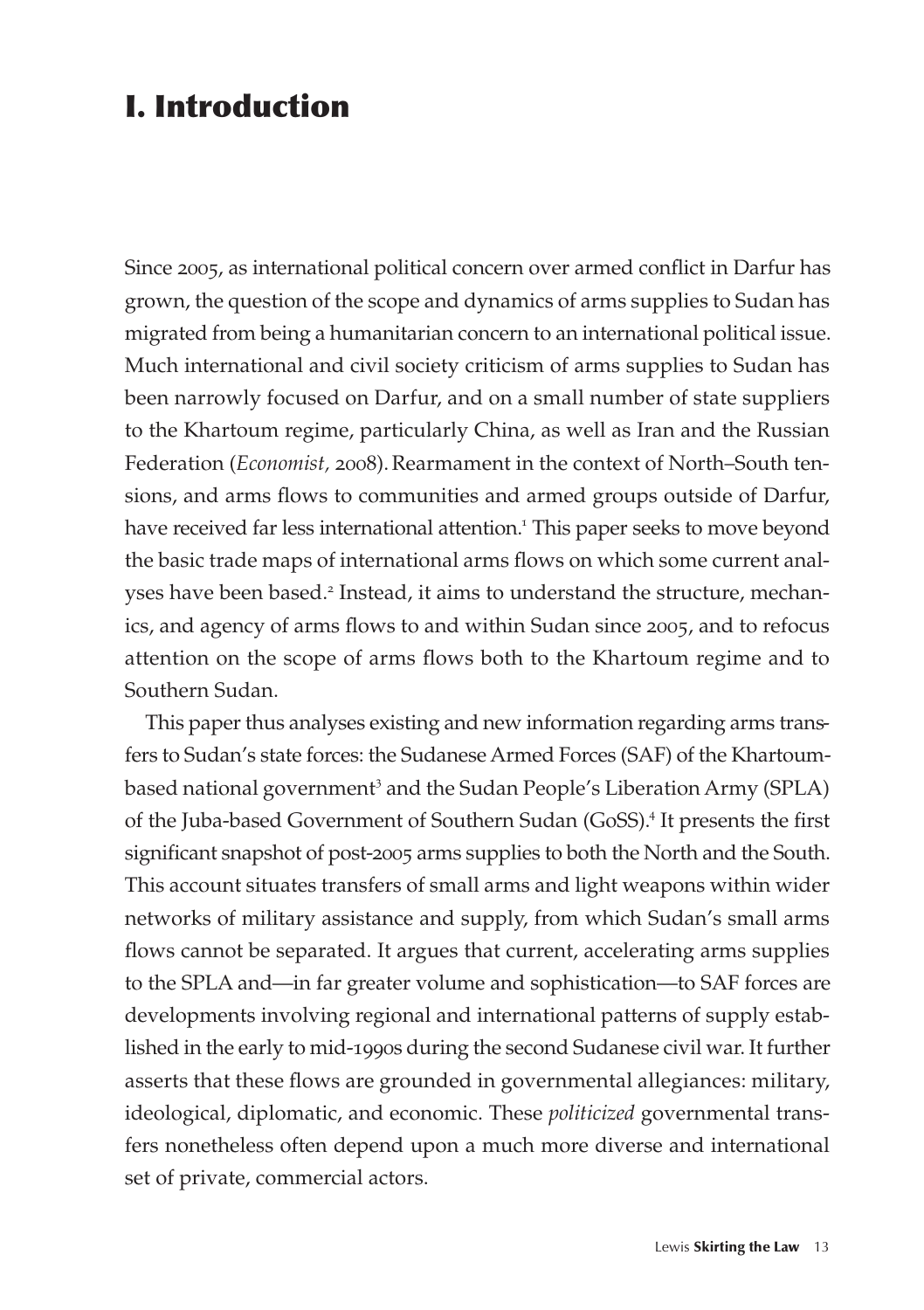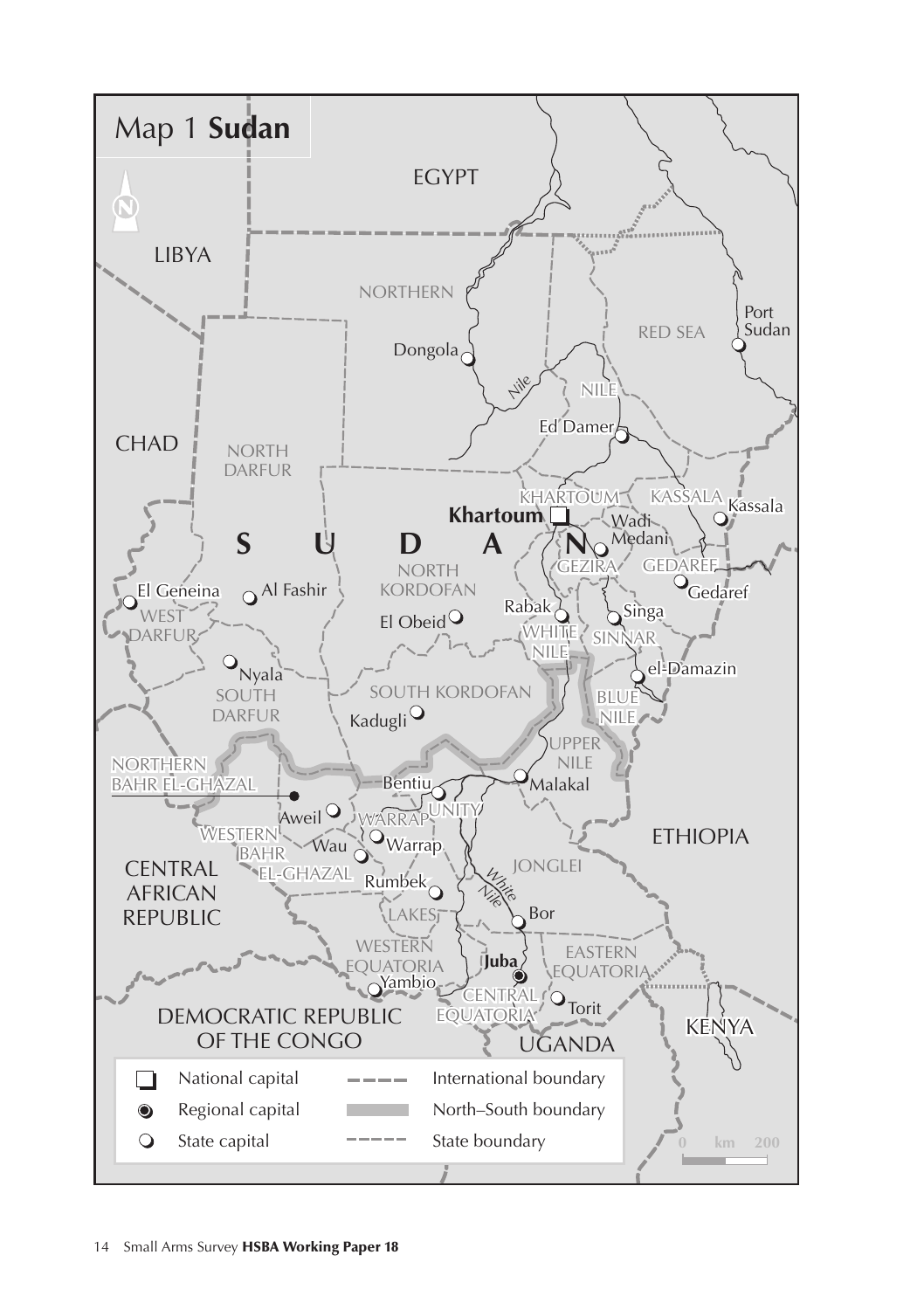The paper also provides an analysis of available information regarding the sourcing of small arms and light weapons by non-state armed groups operating in Darfur and Southern Sudan, and in eastern Chad. It builds on investigative work by NGOs, journalists, and the UN Panel of Experts on Sudan since 2005, as well as new information provided by UN officials, governments, and armed group members to establish a tentative model of arms flows to non-state armed groups in Sudan. It does not provide a comprehensive survey of armed groups, their arms holdings, or their arms acquisitions. Instead it focuses on six key vectors of supply to a number of armed groups that represent significant threats to human security in Southern Sudan and Darfur.<sup>5</sup>

The model presented here suggests that arms originating from the SAF and its regional and international suppliers dominate the holdings of armed groups on all sides in both Southern Sudan and Darfur. To a lesser extent, arms come from neighbouring states, including Chad and Libya, with varying degrees of complicity from these countries' governments. Arms from Egypt, Kenya, and the Democratic Republic of the Congo (DRC) may also be flowing into Sudan's internal private markets. However, the impact of these flows on the holdings of the most significant armed groups in Southern and western Sudan is probably less than that of large-scale flows from government stocks.

Some popular accounts of black market arms supplies to Africa's conflicts have focussed on networks of private actors, characterizing them as privatized 'transnational criminal groups' operating independently of any governments.<sup>6</sup> Such accounts have sometimes overlooked the role of governments and government forces in the supply chain.<sup>7</sup> The evidence presented below suggests that the relationship between the global arms trade and Sudan's armed forces and armed groups is mediated principally by states, both within Africa and further afield. New international deliveries to the region continue to be dominated by established and partly politically motivated patterns of supply to the North, the GoSS, and neighbouring states. Once on Sudanese soil, some arms are then circulated quite rapidly, and often deliberately, to non-state armed groups in the region. Significantly, evidence suggests that patterns and sources of arms supplies to non-state groups in Southern Sudan up to 2005 have been partly replicated in supplies to Darfur's armed groups since 2005. In short, since the 1990s Sudan's non-state armed groups have been supplied not by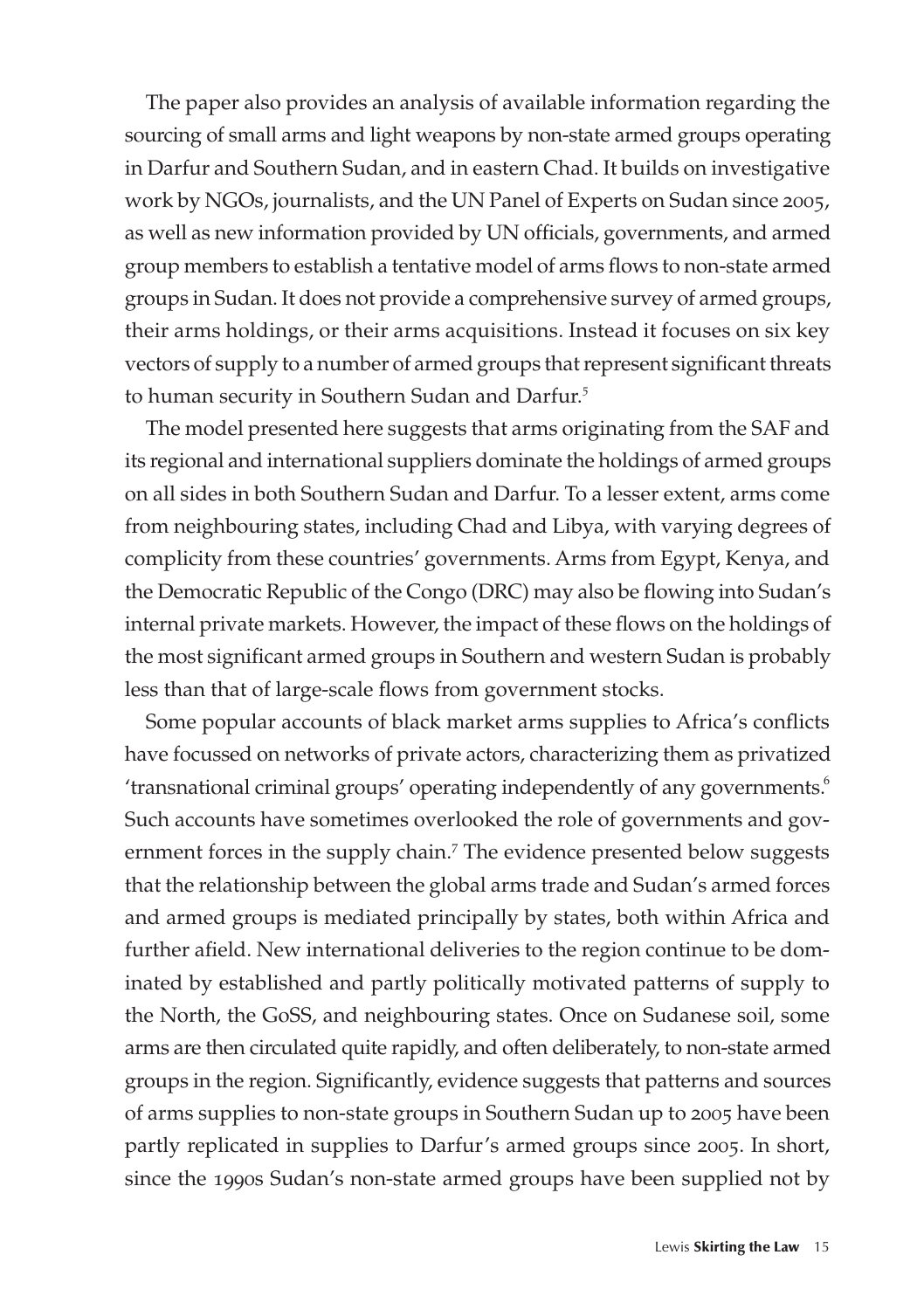private 'lords of war', but through the negligence, complicity, and often active efforts of governments within and outside the region.

These government-sponsored transfers do not operate through purely governmental channels, however. Like any significant trade activity, they involve an international set of commercial actors engaged in arms production, brokering, transport, and finance—networks not fundamentally dissimilar to the diffuse, international configurations of illicit and grey-market arms traffickers. The three case studies in this report illustrate these wider sets of actors. They show the mechanics of arms transfers to the Government of National Unity (GNU) and GoSS from Ukraine, China, and Belarus—three state arms suppliers that have proved slow to respond to international political pressure over arms supplies to Africa's conflicts. In all three cases, arms supplies relied on commercial actors in Europe and elsewhere. This wider set of commercial actors may in future be more susceptible than supplier states to political and legal pressure to restrict the state-sponsored arms flows that feed both Sudan's governments and its non-state armed groups.

As well as reviewing Sudan's post-2005 arms flows, this paper documents the scope of the escalating procurement of major weapons systems by government forces in both Northern and Southern Sudan. The scale of new arms acquisitions, apparently ongoing in the North since the 1990s and initiated in the South shortly after the signing of the CPA in 2005, provides one indication of the intensity of a conflict that might follow the CPA's collapse, with enormous negative consequences for human security. The paper finds that:

- Existing mechanisms designed to regulate arms transfers to Sudan—and particularly to prevent arms transfers to Darfur—remain extremely inadequate.
- Substantial expansion of state military capacity is occurring in both Northern and Southern Sudan, but of much greater volume and sophistication in the North. Current, accelerating arms supplies to the SPLA and the SAF reflect regional and international supply patterns established in the early to mid-1990s during the second North–South civil war.
- Some SPLA decision-makers do not fundamentally distinguish between the strategic purposes of the SPLA's donor-assisted defence transformation programme (which is mandated by the CPA) and its major rearmament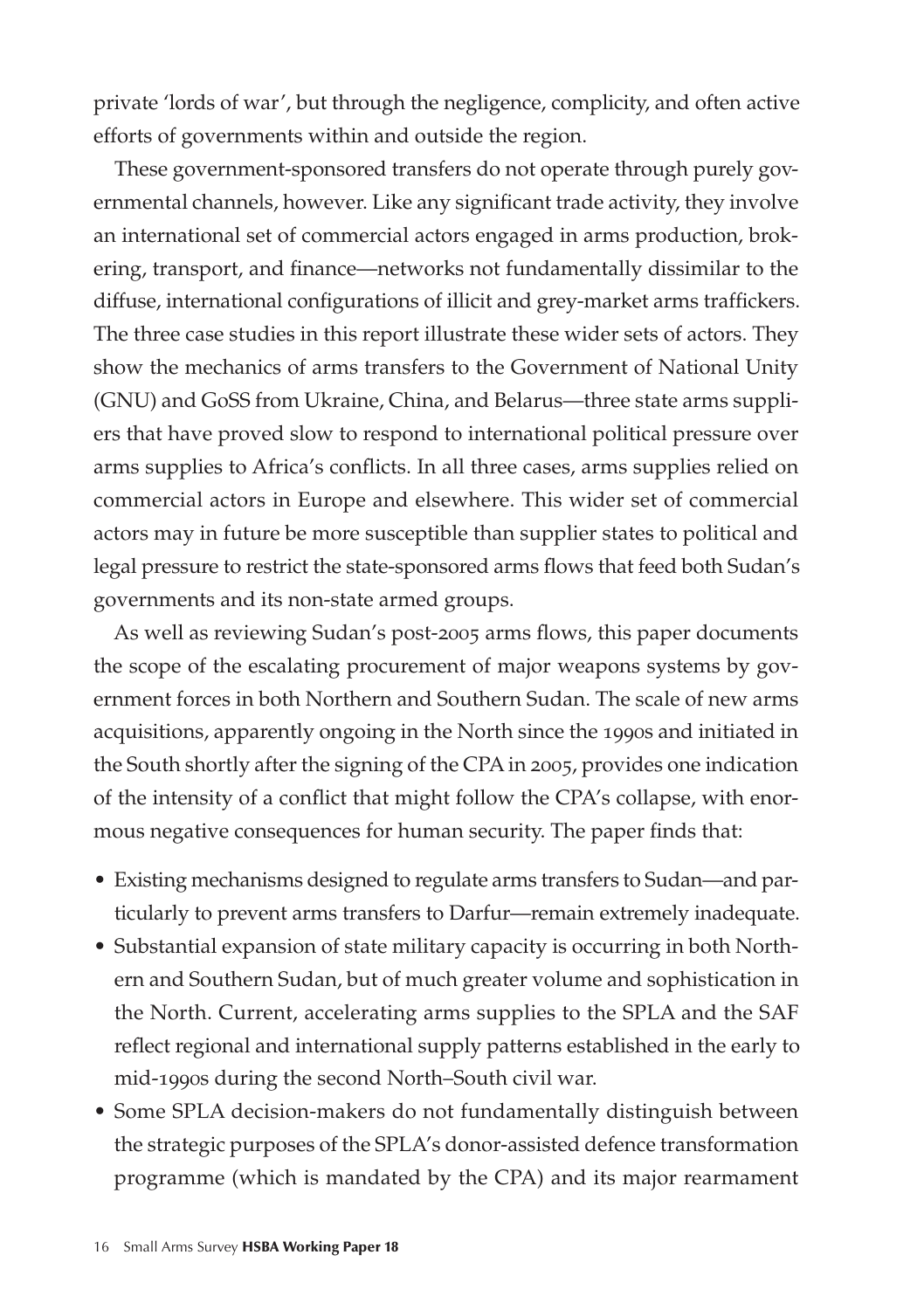(which is restricted by the CPA), even though they are conducted separately. Both are viewed as serving the GoSS's strategic aspirations to become a force capable of countering internal security threats and defending the fledgling territory against Northern aggression.

- Khartoum's supplies of both heavy weapons systems, and small arms and light weapons, are dominated by likely government-sponsored transfers, largely from the Russian Federation, Belarus, China, and Iran.
- State-sponsored and -facilitated transfers to Khartoum often rely on a diverse and international set of commercial actors, some of which are European, despite the EU arms embargo on Sudan. Improved enforcement of the EU embargo—particularly measures covering European arms transporters, brokers, and intermediaries—could therefore have a significant impact on international flows of arms to Sudan.
- Many of the arms held by Darfuri and former Southern Sudanese armed groups can be traced to governments in the Horn of Africa, and particularly to the GNU itself. Commonalities between the types and manufacturers of arms held by armed groups in Southern Sudan and Darfur suggest common intermediate suppliers. In addition to deliberate supply from governments, supply mechanisms include leakage and sale from government stocks; the capture of government weapons during fighting; capture and theft of African Union (AU) and African Union–United Nations Hybrid operation in Darfur (UNAMID) arms stocks; and a substantial 'ant trade' of small arms and ammunition from across Sudan's borders.
- Both UN missions in Sudan-the UN Mission in Sudan (UNMIS) and UNAMID—lack the capacity, security, and structures to monitor and verify the movement of new arms to Darfur and Southern Sudan, as they are mandated to do. Although sustained obstruction from Sudanese authorities continues to hinder this function, it could also be greatly enhanced by technical improvements to monitoring procedures.
- UNAMID lacks procedures or force protection capacity to properly monitor or secure its own weapons imports; the mission now constitutes a significant source of stolen weaponry for non-state armed groups on all sides in Darfur.
- Little firm evidence exists of substantial Sudanese domestic arms production beyond small arms ammunition, although secrecy surrounding Sudan's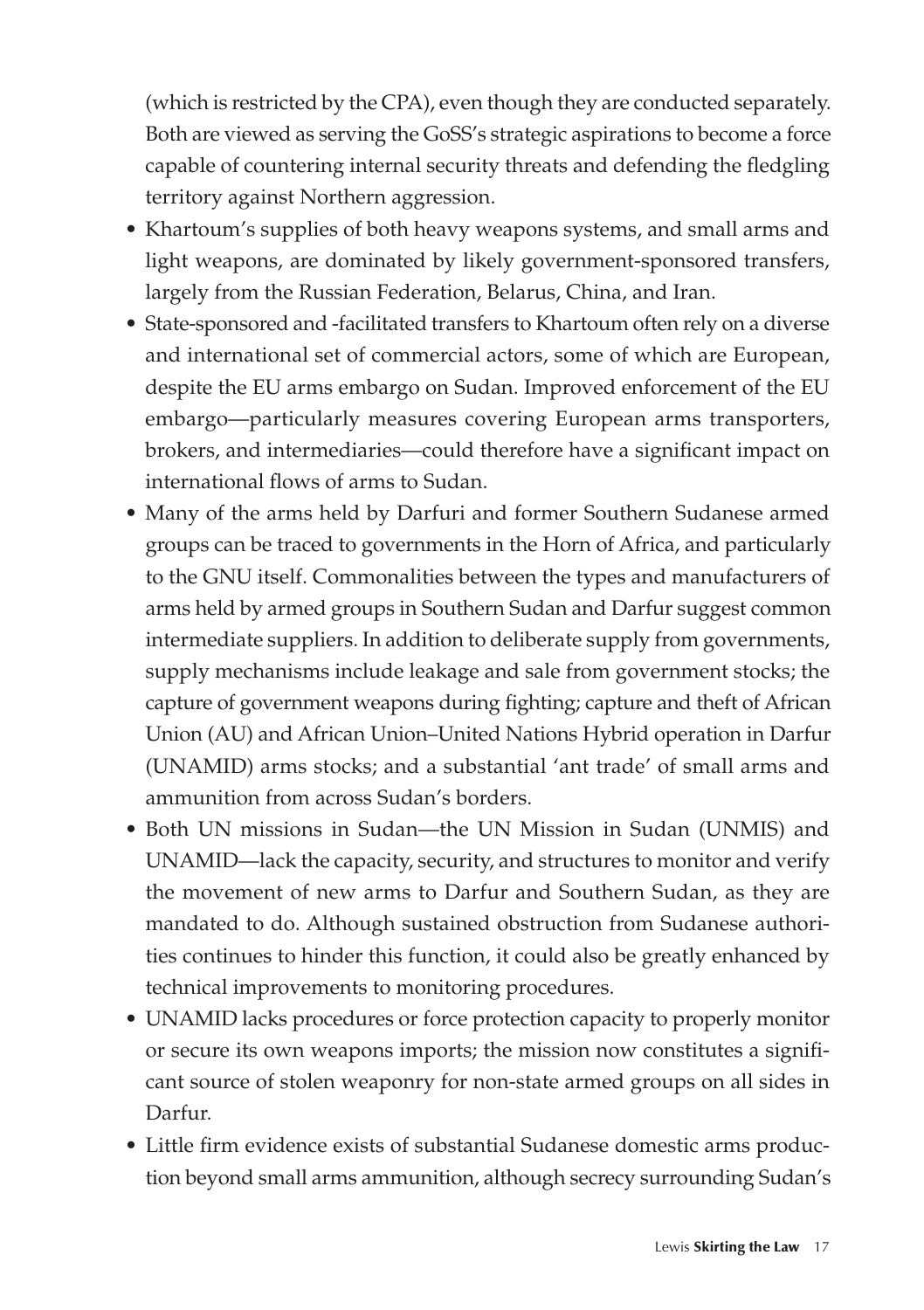military facilities makes an accurate assessment difficult. What arms production does take place remains reliant upon foreign technical assistance and machinery. This includes previous technical assistance from Pakistan, and machine tools originating in Germany and the Russian Federation.

This report is based partly on original and unpublished documentation, including photographs, video, and arms transport documentation, and partly on interviews and correspondence with key actors involved with arms supplies, arms transportation, arms control, and military/political affairs in Germany, the UK, Kenya, and Sudan. These materials have been combined with a review of open-source documentation, including reports by governments, analysts, NGOs, and the UN Panel of Experts on Sudan; news organization photographs and video footage; and international arms trade datasets (including the UN Register of Conventional Arms and the UN Comtrade dataset).

Attempts have been made to verify interview evidence with documentary sources or other well-placed interviewees wherever possible. Single-sourced or uncorroborated claims of arms transfers, and those responsible for them, have not been included except in discussions of the political effects of such allegations themselves.

This report examines supplies of small arms and light weapons as well as larger weapons systems. The centrality of small arms and light weapons<sup>8</sup> to conflict and armed violence in Sudan is uncontested. They dominate the arms used by non-state armed groups in Darfur and Southern Sudan, and by armed communities across the country. But although some arms supply vectors are confined to small arms and light weapons—particularly the ant trade across and within Sudan's borders—they are often supplied alongside larger weapons systems to governmental forces in Sudan (and more recently to the best-armed of Darfur's non-state armed groups). Both small arms and major weapons systems are often supplied by the same actors and supply routes. Understanding the dynamics of arms flows into Sudan thus requires appreciating how small arms and light weapons supplies are embedded in the flow of weaponry and military supplies of all kinds.  $\Box$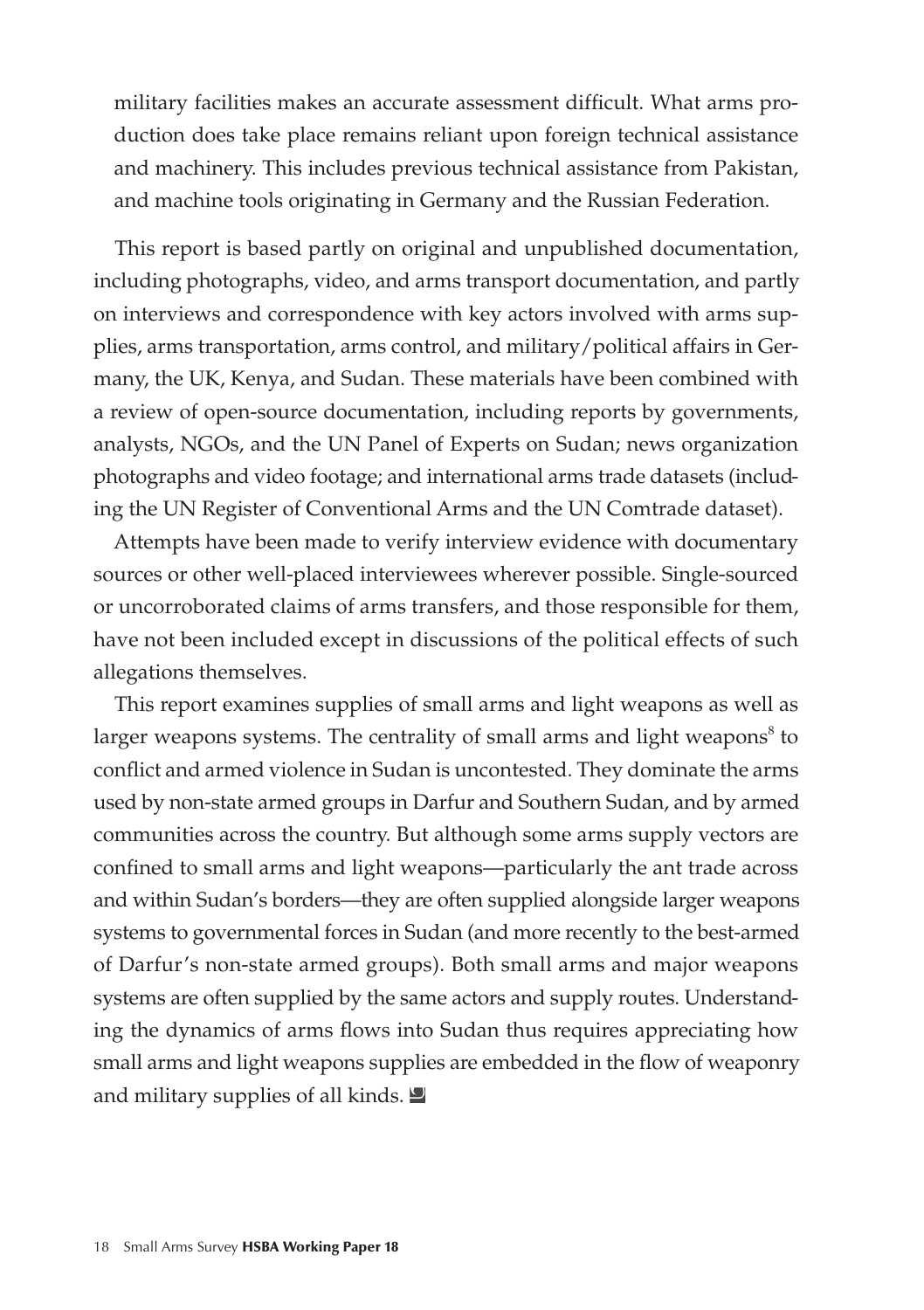### II. Legal restrictions on arms supplies to Sudan

International responses to Sudan's overlapping conflicts have produced a patchwork of legal regimes restricting international and internal arms transfers to state and non-state forces in Sudan.

#### **The Comprehensive Peace Agreement**

The Ceasefire Agreement that forms part of the 2005 Comprehensive Peace Agreement between the Sudan People's Liberation Movement/Army (SPLM/A) and the Government of Sudan prohibits the '[r]eplenishment of ammunition, weapons and other lethal or military equipment' by SAF or SPLA forces within an agreed Ceasefire Zone. Another section of the Agreement allows the '[r]esupply of armed forces lethal items as shall be deemed appropriate by the JDB [Joint Defence Board] and coordinated with UN Mission' (GoS and SPLM/A, 2004, arts. 5.3.5, 9.6). In addition to three areas of central Sudan and the east, the Ceasefire Zone also covers all of Southern Sudan.<sup>9</sup> Almost all SPLA forces thus remain within this Ceasefire Zone, while the SAF have substantially withdrawn from the Zone into Northern states.<sup>10</sup> In theory, therefore, the GNU effectively retains a veto over the resupply of the SPLA through the JDB, a body with equal SPLA and SAF representation that makes decisions by consensus. Yet the SPLA has no such voice regarding the rearmament of Khartoum's armed forces positioned outside central, eastern, and Southern Sudan.

In practice it does not appear that the JDB currently plays an active role in scrutinizing the acquisition of arms by SPLA or SAF forces.<sup>11</sup> However, the GNU has lodged a number of complaints with the Ceasefire Political Commission alleging arms transfers from outside Southern Sudan to the SPLA in breach of the CPA.<sup>12</sup> The GoSS, conversely, cannot legitimately level complaints against far more open arms acquisitions by SAF forces in the North. By restricting the resupply of the SPLA in this way, the CPA effectively postpones the equipping of an armed force—nonetheless charged with providing secu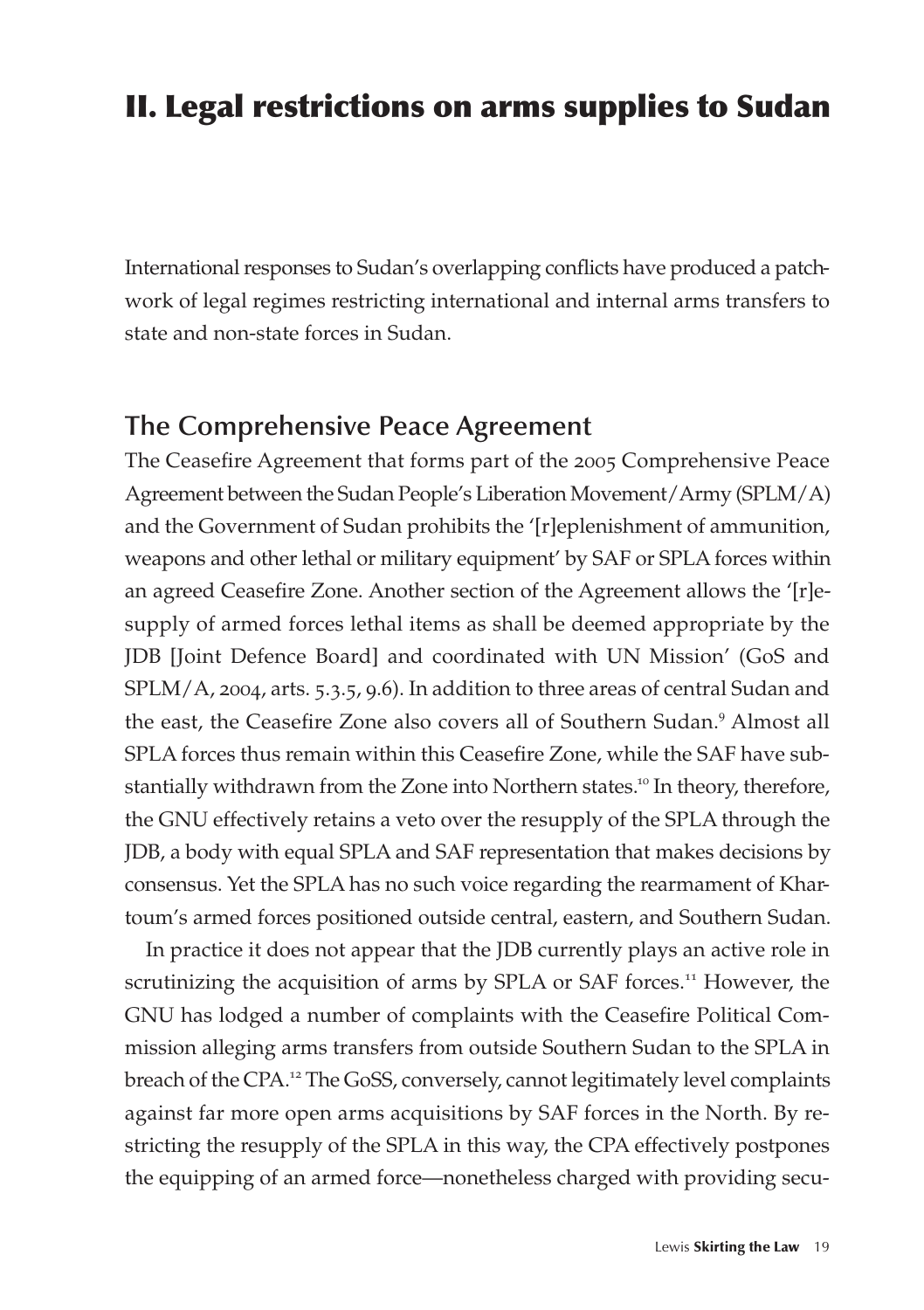rity against military threats across Southern Sudan's ten restive states—until the 2011 referendum can determine whether the SPLA and SAF will be reintegrated into future Sudanese National Armed Forces.

The CPA's restrictions on resupplying 'lethal items' into the South has also led to accusations of CPA violations on occasions when the SPLA may have simply moved military equipment and assets within Southern Sudan. While this paper provides evidence that SPLA rearmament *has* occurred in the circumscribed Ceasefire Zone without the assent of the JDB or the notification of UNMIS, it also argues that wider, unsubstantiated accusations<sup>13</sup> contribute to a climate of suspicion and insinuation surrounding the SPLA's logistical movements, which is itself a source of political tension between the parties to the CPA. By contrast, the movement of Northern military assets within the unmonitored Northern states occurs freely.<sup>14</sup>

#### **The UN arms embargo on Darfur**

The initial 2004 UN arms embargo on Darfur, imposed by the UN Security Council in July 2004, prohibited only the supply of arms and related material to non-state actors operating in the states of North, South, and West Darfur (UNSC, 2004).<sup>15</sup> This prohibition was expanded in March 2005 to include 'the parties to the N'Djamena Ceasefire Agreement and other belligerents'in Darfur's three states, including the SAF (UNSC, 2005b).<sup>16</sup> The UN Sanctions Committee established to assess violations of the embargo has interpreted this provision as applying only to transfers of military equipment to SAF forces and nonstate actors *within Darfur.* The Northern government may transfer military equipment and supplies into Darfur if approved in advance by a UN Security Council Committee; in practice Khartoum has never sought such approval, while regularly moving arms and military equipment into Darfur in clear violation of the embargo.<sup>17</sup>

### **The EU arms embargo on Sudan**

Finally, all Sudanese actors, both governmental and non-governmental, across the whole of Sudan's territory, are covered by the EU arms embargo on Sudan,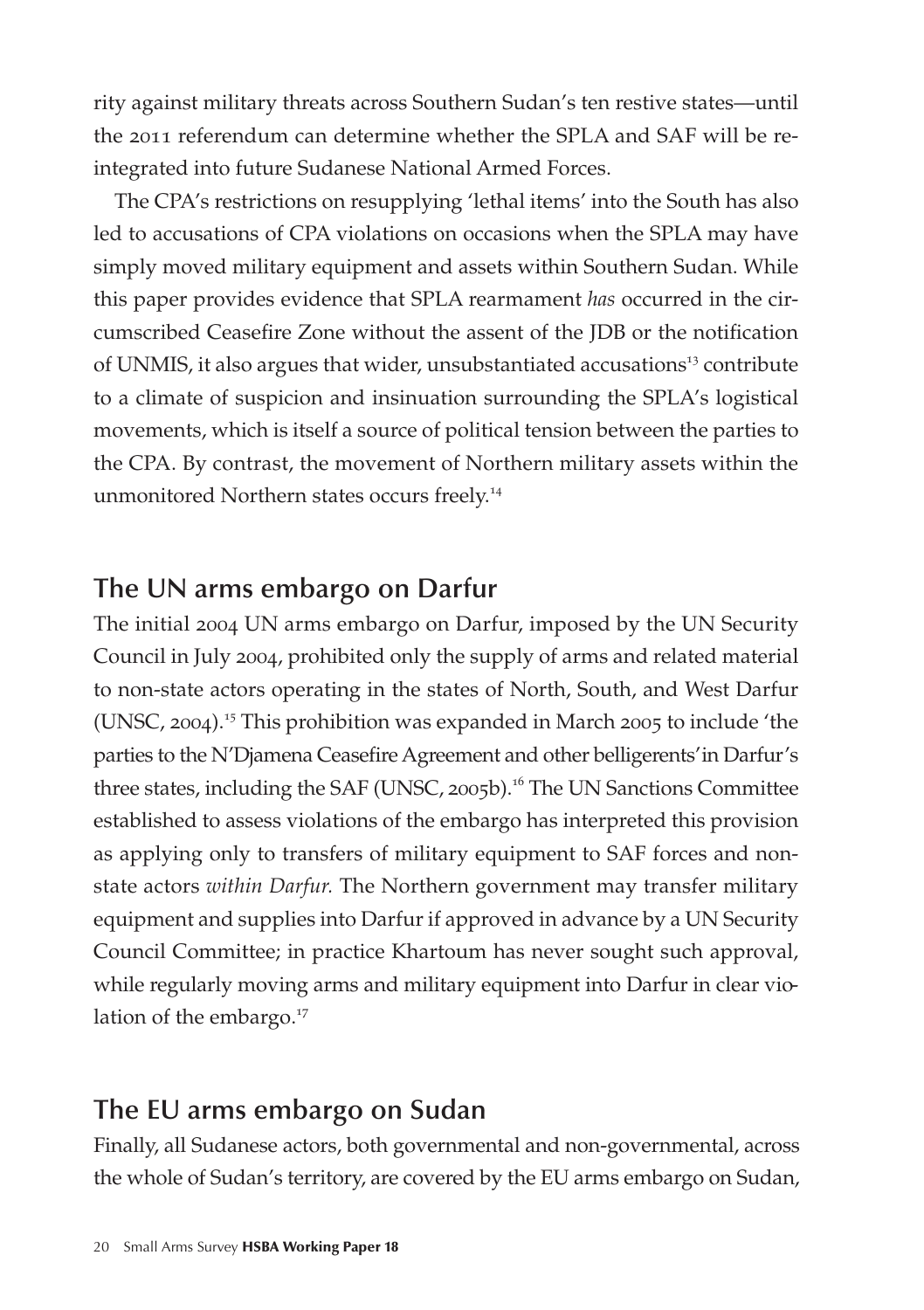in force since 16 March 1994 (CEU, 1994). This embargo was strengthened in early 2004 to include a ban on technical, financial, brokering, transport, and other assistance relating to military activities and equipment.<sup>18</sup> It forbids EU nationals to:

*[engage in the] sale, supply, transfer or export of arms and related materiel of all types, including weapons and ammunition, military vehicles and equipment, paramilitary equipment and spare parts for the aforementioned to Sudan by nationals of Member States or from the territories of Member States, or using their flag vessels or aircraft [. . .] whether originating or not in their territories;* 

*grant, sell, supply or transfer technical assistance, brokering services and other services related to military activities and to the provision, manufacture, maintenance and use of arms and related materiel of all types, including weapons and ammunition, military vehicles and equipment, paramilitary equipment, and spare parts for the aforementioned, directly or indirectly to any person, entity or body in, or for use in Sudan;*

*provide financing or financial assistance related to military activities, including in particular grants, loans and export credit insurance, for any sale, supply, transfer or export of arms and related materiel, or for any grant, sale, supply, or transfer of related technical assistance, brokering services and other services, directly or indirectly to any person, entity or body in, or for use in Sudan.* (CEU, 2004a)

The EU embargo, legally binding on all 27 EU member states and their nationals (although reliant upon member states to establish and enforce a penalty regime for breaches), thus explicitly includes organizational aspects of arms supplies, such as brokering and financing. It is the most comprehensive of the three regimes restricting arms transfers to Sudan. This paper illustrates the limits even of this extensive regime, presenting new evidence that EU nationals and companies continue to be involved in the supply of military equipment, including small arms and light weapons, to SAF and SPLA forces. Reasons for the shortcomings of both the EU and UN embargoes—including inadequate end-use monitoring by exporting member states and poor export risk assessment, allowing the diversion of arms in third countries—are discussed more fully in Section V.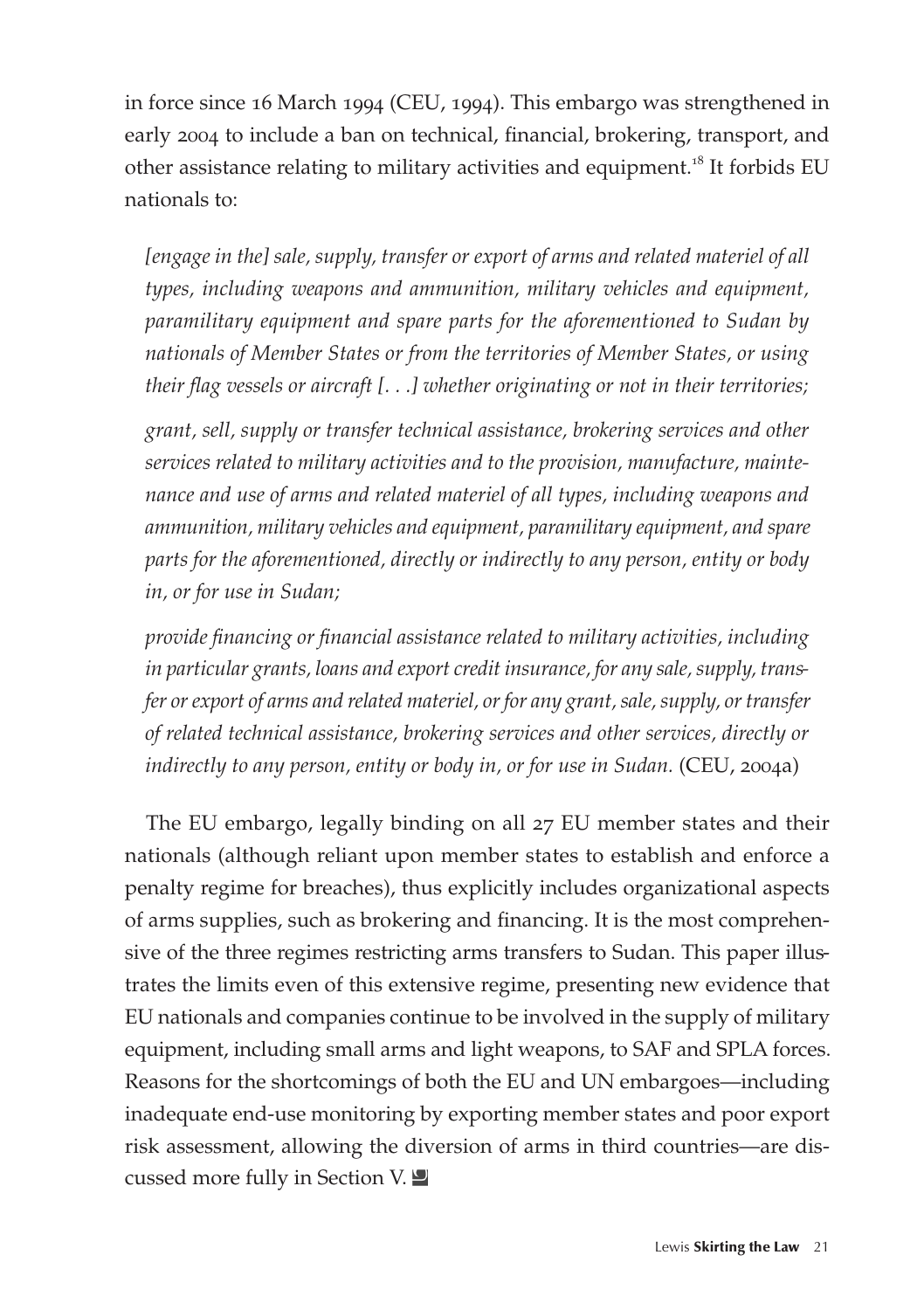### III. Arms supplies to the SAF and the SPLA

#### **Arms supplies to the SAF**

Two public sources, both partial, provide a preliminary map of arms supplies to Northern Sudan: arms transfers declared annually by states to the United Nations Register of Conventional Arms (the 'UN Register'); and customs data submitted by Sudan and other states to the UN Commodity Trade Statistics Database (Comtrade). These sources, supplemented with field observations and information about the mechanics of several substantial arms deals and deliveries, indicate sustained, relatively public, and escalating arms acquisitions by the Government of Sudan (GoS), particularly of small arms and light weapons, since the signing of the CPA in 2005. Evidence indicates that the government's acquisitions of heavy weaponry as well as small arms and light weapons are embedded within military–governmental relationships established during the North–South civil war in the 1990s. Yet these involve much more international, commercialized, and, crucially, *Europeanized* networks of supply actors than has been acknowledged by many humanitarian and human rights advocates.<sup>19</sup>

Although the Sudanese government does not report its arms imports to the UN Register, other states' UN Register reports record exports to Sudan of heavy weapons systems, including vehicles, aircraft, missiles, artillery, and weapons platforms (see Table 1).<sup>20</sup> The trade of large weapons systems is more often state-sponsored than that of small arms, making it a better barometer of governmental military relationships with supplying states than small arms transfers (although, as Case Study 2 indicates, even transfers of major weapons systems may be commercialized and internationalized to a considerable degree). The UN Register indicates Sudan's ongoing relationships with two key ex-Soviet state suppliers of military vehicles and aircraft, the Russian Federation and Belarus. These relationships were well established during the North–South civil war $^{21}$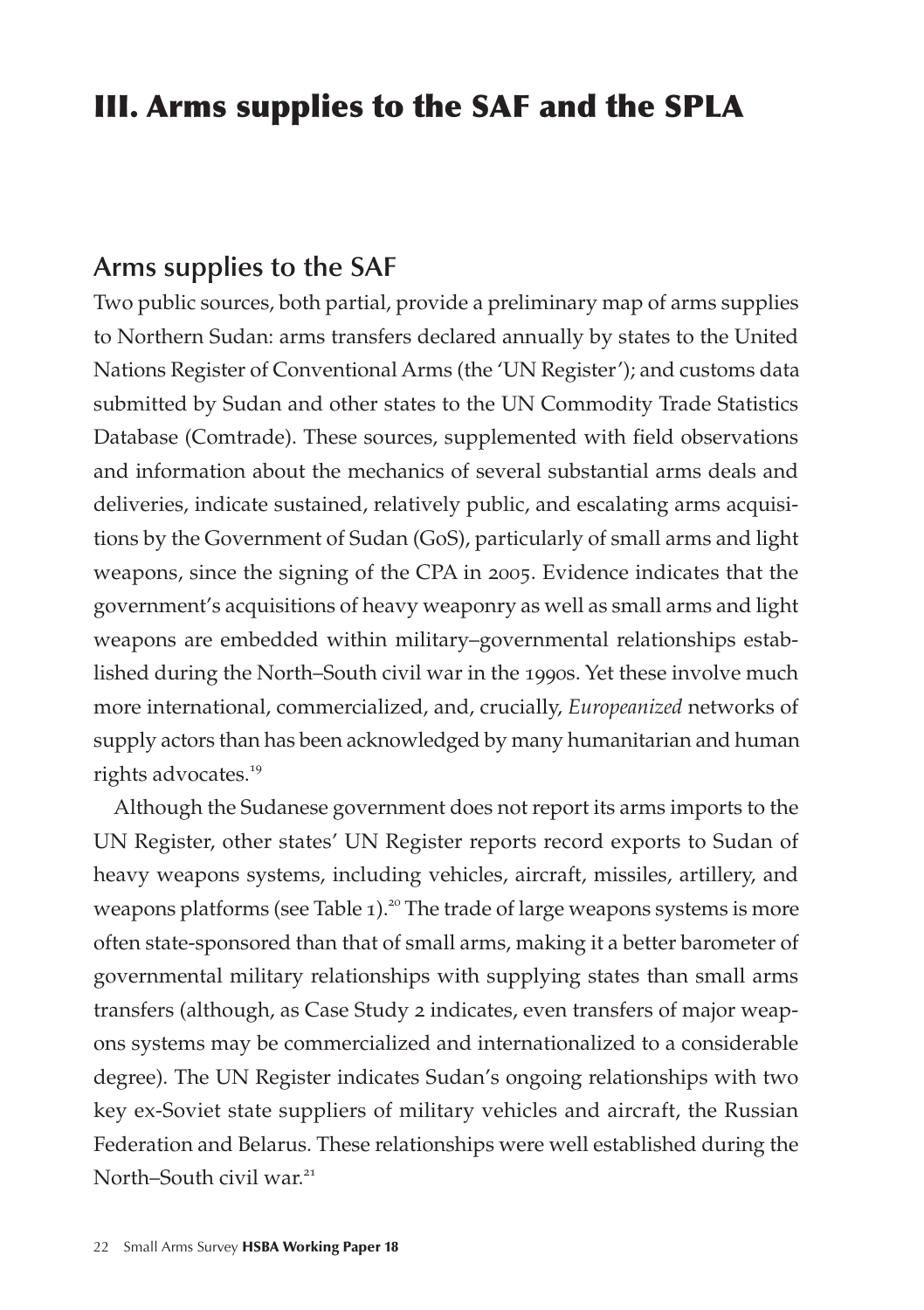| Year | <b>Exporter</b>           | <b>Equipment</b>           | <b>Type</b>            | Quantity       |
|------|---------------------------|----------------------------|------------------------|----------------|
| 2004 | <b>Russian Federation</b> | Fighter aircraft           | $MiG-29S$              | 9              |
|      | <b>Belarus</b>            | Armoured personnel carrier | <b>BTR-80</b>          | $\overline{7}$ |
|      | <b>Belarus</b>            | Infantry fighting vehicle  | $BMP-1$                | 1              |
|      | <b>Russian Federation</b> | Attack helicopter          | Not known*             | $\overline{4}$ |
| 2005 | <b>Russian Federation</b> | Attack helicopter          | Not known <sup>*</sup> | 12             |
| 2006 | <b>Russian Federation</b> | Attack helicopter          | Not known*             | $\overline{4}$ |
| 2007 | <b>Belarus</b>            | Armoured personnel carrier | <b>BTR-70</b>          | $\overline{2}$ |
|      | <b>Russian Federation</b> | Attack helicopter          | Not known*             | $\overline{4}$ |
| 2008 | <b>Belarus</b>            | Fighter aircraft           | $Su-25$                | 11             |
|      | <b>Russian Federation</b> | Attack helicopter          | Not known*             | $\overline{4}$ |

Table 1 **Transfers to Sudan of major weapons systems reported to the UN Register, 2004–07**

**Note:** Although publicly available 2008 reports have been included here, not all reporting states' 2008 reports had been published at the time of writing.

\* The aircraft could be armed Mi-8/17 transport helicopters or Mi-24 attack helicopters; both are operated by the Sudanese Air Force.

**Source:** UN Register of Conventional Arms

Several of Sudan's state suppliers, notably China and Iran, are invisible within the UN Register's voluntary reporting. Sudan's acquisition of Iranian and Chinese heavy weaponry is nonetheless evidenced by photographs and parades of Sudanese military equipment. In several cases either these weapons systems are of relatively recent production, or Sudan constitutes their only known foreign user. It is thus likely that they were acquired directly from China or Iran, rather than from other foreign users or international private markets. The weapons systems include Chinese Type 85II main battle tanks, introduced in the 1990s for the export market and first seen in Sudan in 2007; <sup>22</sup> ZSL92 (Type 92) wheeled armoured vehicles, introduced in China in the mid-1990s and also first seen in Sudan in  $2007<sup>23</sup>$  and K-8 combat jet trainers, reportedly acquired in 2006 (*Jane's Defence Industry,* 2007).Deliveries of Iranian-origin heavy weaponry have emerged more recently: new Iranianorigin Rakhsh armoured personnel carriers (APCs) mounted with 12.7 mm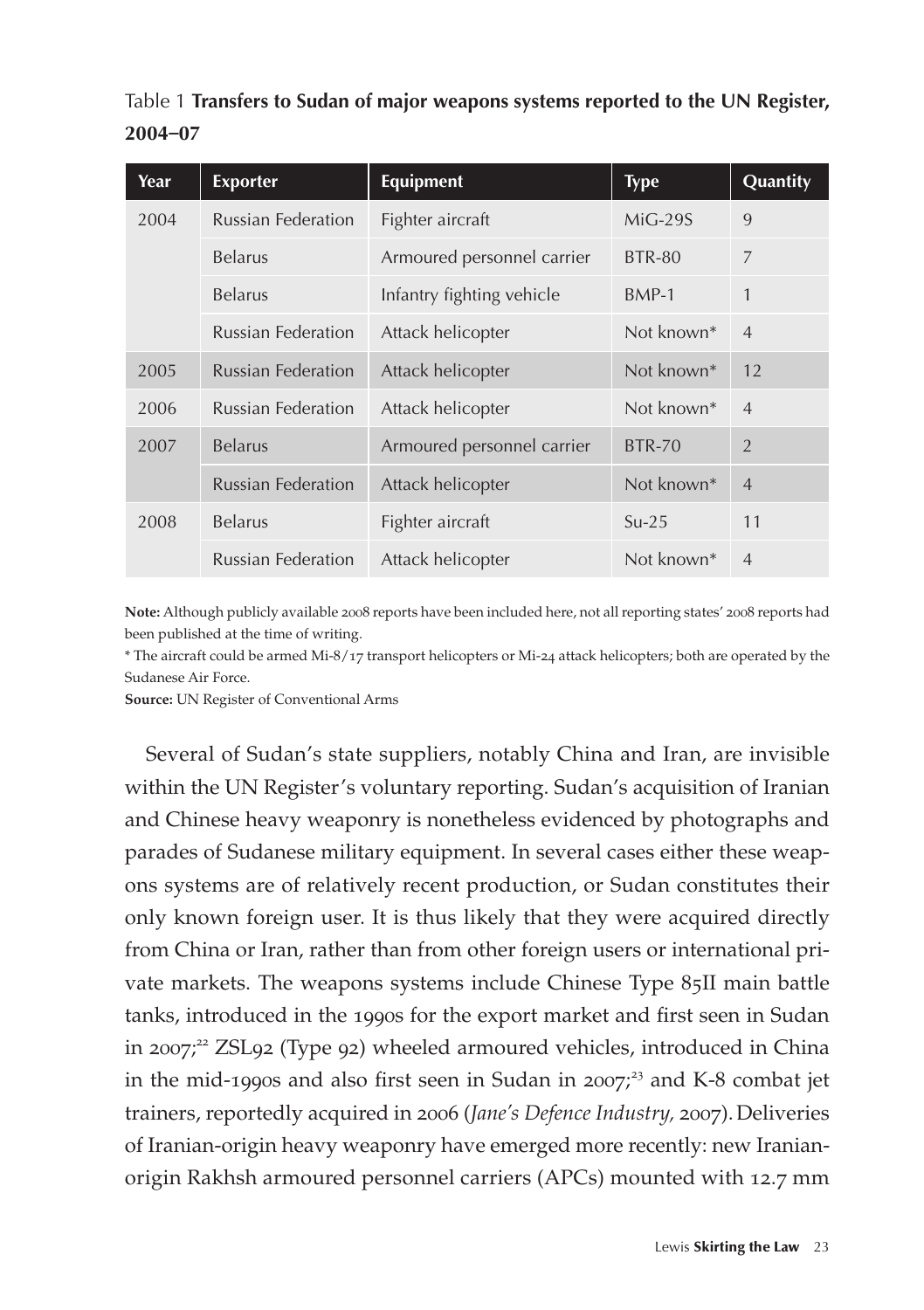machine guns appeared on the streets of Khartoum following protests surrounding the death of SPLA leader John Garang in August 2005; they were also seen in larger numbers in a Sudanese military parade held in Khartoum in December 2007. 24

It seems, then, that the GNU's major arms acquisitions continue to derive from military relationships familiar since the North–South civil war, when from the mid-1990s onwards Russian and Chinese military vehicles and weapons systems were reportedly supplied to Khartoum, in some cases with Iranian financing of Chinese equipment (HRW, 1998).<sup>25</sup>

### **Small arms and light weapons: China and Iran**

What roles do these established government–military relationships play in the supply of small arms and light weapons to GNU forces? Customs data from UN Comtrade suggests that transfers from Iran and China of small arms and light weapons, and other military weapons, escalated between 2003 and 2005, and that they have remained at relatively high levels since then (see Tables 2–4).

Table 2 **Reported exporters to Sudan of SALW, SALW ammunition, military weapons and parts, 2003–08, in USD, according to UN Comtrade**

|              | <b>Reported by exporting states</b> | <b>Reported by Sudan</b> |
|--------------|-------------------------------------|--------------------------|
| China        | 774,089                             | 43,136,048               |
| Egypt        | 1,846                               | 1,147,410                |
| France       | 1,746,079                           | 10,824                   |
| Germany      | 295,000                             | 364,644                  |
| Hong Kong    |                                     | 1,015,973                |
| Iran         | 4,452,577                           | 17,524,249               |
| Italy        |                                     | 285,776                  |
| Saudi Arabia | 240                                 | 783,411                  |
| Senegal      | 5,906,755                           |                          |
| Turkey       | 241,524                             | 152,337                  |
| <b>UAE</b>   | 63                                  | 390,139                  |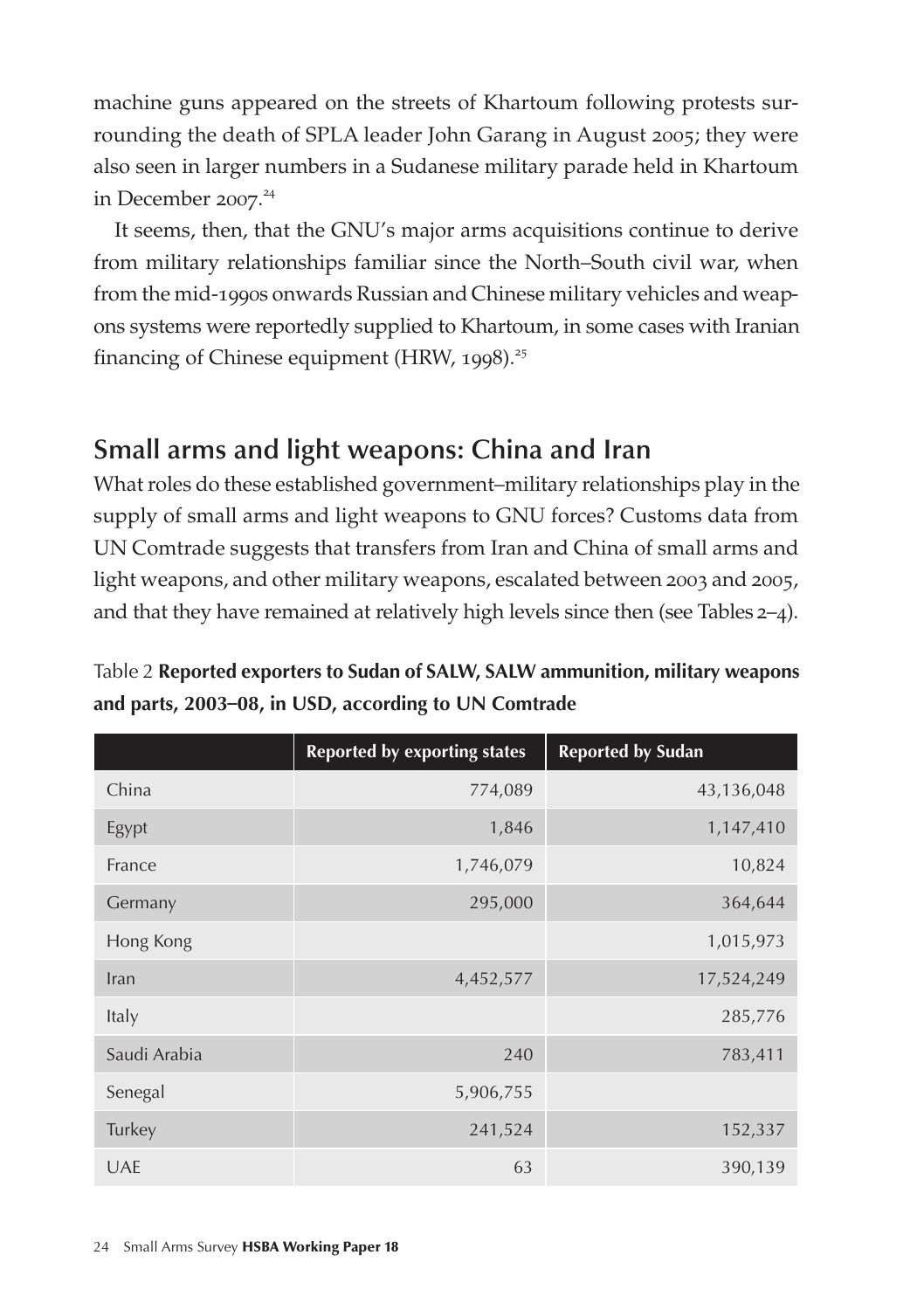| Table 3 Sources of Sudanese-reported imports of SALW, SALW ammunition, military |
|---------------------------------------------------------------------------------|
| weapons and parts, 2003–08, in USD, according to UN Comtrade                    |

|                       | 2003       | 2004       | 2005       | 2006       | 2007      | 2008    |
|-----------------------|------------|------------|------------|------------|-----------|---------|
| China                 | 2,824,999  | 19,864,146 | 23,292,923 | 9,546,241  | 5,976,229 | 102,902 |
| Egypt                 | 9,934      | 40,127     | 82,816     | 564,530    | 384,513   | 1,846   |
| Germany               | 68,712     |            | 34,863     | 46,965     | 214,104   | 128,000 |
| Hong<br>Kong          |            | 1,015,973  |            |            |           |         |
| Iran                  | 15,800,514 | 1,242,676  | 452,069    | 183,247    | 817,530   |         |
| Italy                 |            | 2,880      | 281,078    |            | 1,818     |         |
| Kuwait                |            | 31,260     | 21,742     | 82,380     |           |         |
| Russian<br>Federation |            | 182,875    |            |            |           |         |
| Saudi<br>Arabia       | 8,258      | 9,825      |            | 156,850    | 587,474   |         |
| Turkey                | 10,733     | 281,142    | 14,396     | 87,471     | 582,001   |         |
| <b>UAE</b>            | 2,636      | 4,261      | 32,385     | 285,596    | 65,261    |         |
| <b>TOTALS</b>         | 18,725,786 | 22,675,165 | 24,212,272 | 10,953,280 | 8,628,930 | 232,748 |

Table 4 **Sources of exporter-reported exports of SALW, SALW ammunition, military weapons and parts, 2003–08, in USD, according to UN Comtrade**

|               | 2003    | 2004      | 2005      | 2006    | 2007    | 2008    |
|---------------|---------|-----------|-----------|---------|---------|---------|
| China         | 420,438 | 176,245   | 35,920    | 38,584  |         | 102,902 |
| Cyprus        | 139     | 25,969    | 31,041    | 47,560  | 88,618  | 41,591  |
| France        | 124,505 | 468,861   | 83,364    | 266,132 | 422,637 | 380,580 |
| Germany       |         |           | 21,000    | 25,000  | 121,000 | 128,000 |
| Iran          |         | 4,452,577 |           |         |         |         |
| Senegal       |         |           | 5,906,755 |         |         |         |
| Turkey        | 14,765  | 31,221    | 39,521    | 89,992  | 66,025  |         |
| <b>TOTALS</b> | 559,847 | 5,154,873 | 6,117,601 | 467,268 | 698,280 | 653,073 |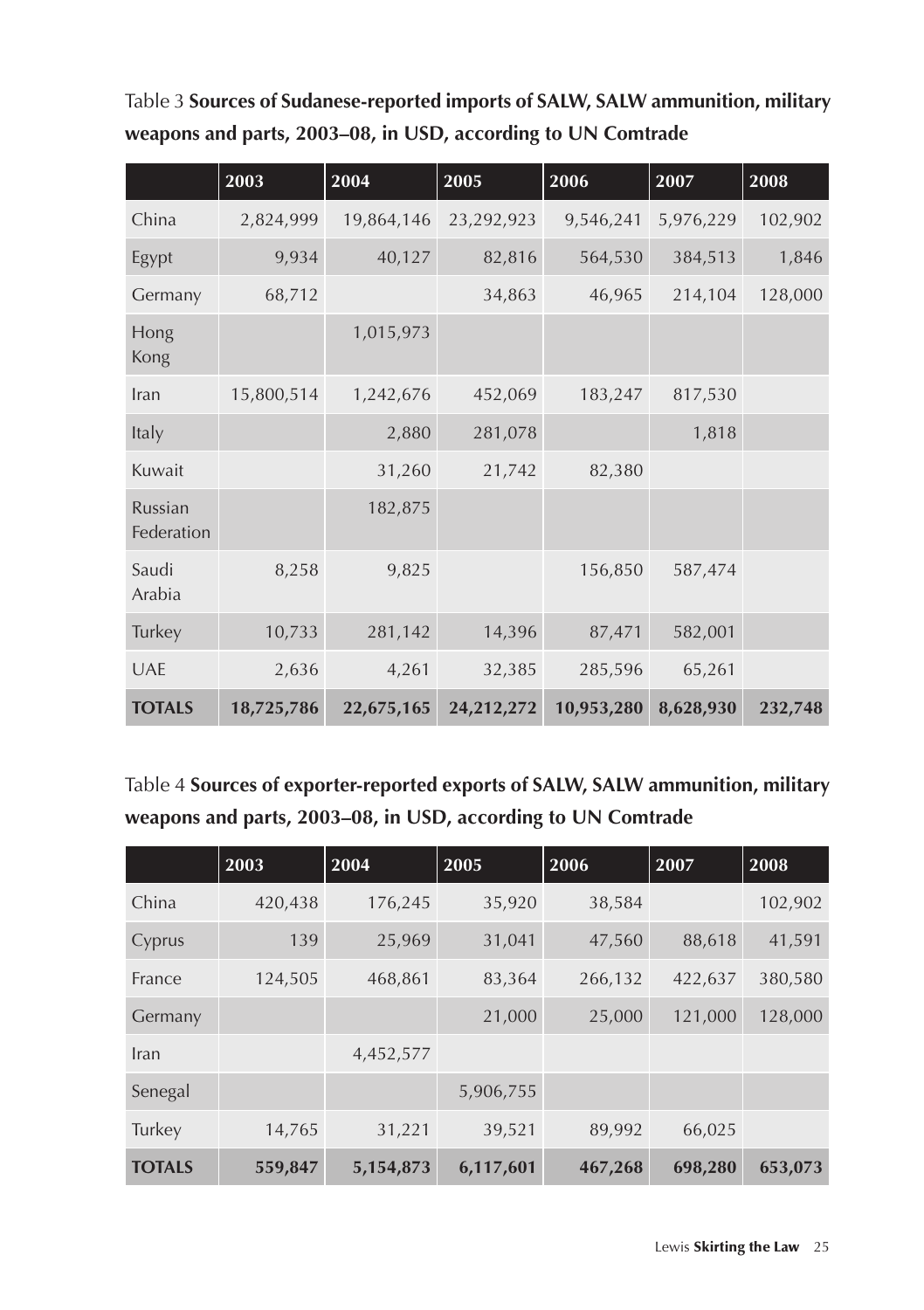#### **Notes for Tables 2–4:**

Only countries with cumulatively reported transfers during this period of over USD 100,000 have been included (see Box 1 for a discussion of the limitations to Comtrade customs data).

Comtrade codes included:

| SALW             | 930200 | Revolvers and pistols                                                                        |
|------------------|--------|----------------------------------------------------------------------------------------------|
|                  | 930320 | Sporting/hunting/target-shooting shotguns, including combination                             |
|                  |        | shotgun-rifles (excluding muzzle-loading)                                                    |
|                  | 930330 | Rifles, sporting, hunting, or target-shooting                                                |
|                  | 930510 | Parts and accessories of revolvers or pistols                                                |
|                  | 930521 | Shotgun barrels                                                                              |
|                  | 930529 | Parts and accessories of shotguns or rifles                                                  |
| SALW ammunition  | 930621 | Shotgun cartridges and parts thereof                                                         |
|                  | 930630 | Other cartridges and thereof bombs, grenades, torpedoes, mines, missiles,                    |
|                  |        | and similar munitions of war                                                                 |
| Military weapons | 930100 | Military weapons, other than handguns, swords, etc.                                          |
| and parts        | 930111 | Artillery weapons (e.g. guns, howitzers, and mortars), self-propelled                        |
|                  | 930119 | Artillery weapons (e.g. guns, howitzers, and mortars), other than self-propelled             |
|                  | 930120 | Rocket launchers; flame-throwers; grenade launchers; torpedo tubes and<br>similar projectors |
|                  | 930590 | Parts and accessories of weapons                                                             |
|                  | 930630 | Other cartridges and thereof bombs, grenades, torpedoes, mines, missiles,                    |
|                  |        | and similar munitions of war                                                                 |
|                  | 930690 | Munitions of war, ammunition/projectiles, and parts                                          |

Transfers to Sudan erroneously reported in Comtrade as originating from Switzerland in 2003, 2004, and 2005 have been allocated to China.<sup>26</sup>

Sudan's own customs reporting of arms imports—much fuller than corresponding reporting by other states of exports to Sudan—suggests that these two countries have come to dominate Sudan's reported imports of military weapons, and particularly small arms and light weapons, since 2003.

For reasons outlined in Box 1, customs data on its own cannot demonstrate the state-sanctioned supply of arms to Sudan's armed forces. Chinese and Iranian small arms and light weapons observed in Sudan provide further evidence of such supply. Given the prevalence of Chinese-origin arms held by state and non-state actors in neighbouring parts of Africa and beyond, and the complexities of small arms and light weapons circulation in the regions bordering Sudan,<sup>27</sup> the prevalence of Chinese-origin weapons and munitions observed in Sudan is not itself evidence of Chinese arms transfers to Sudan.<sup>28</sup> However, Chinese-made small arms and ammunition of recent production or late model have been observed both in SAF holdings and in the holdings of GNU-backed non-state actors, a likely indication that the supply chain to those actors is relatively short, if not necessarily direct. Indeed, the appearance of 'latest-model' Chinese-made small arms and light weapons and ammunition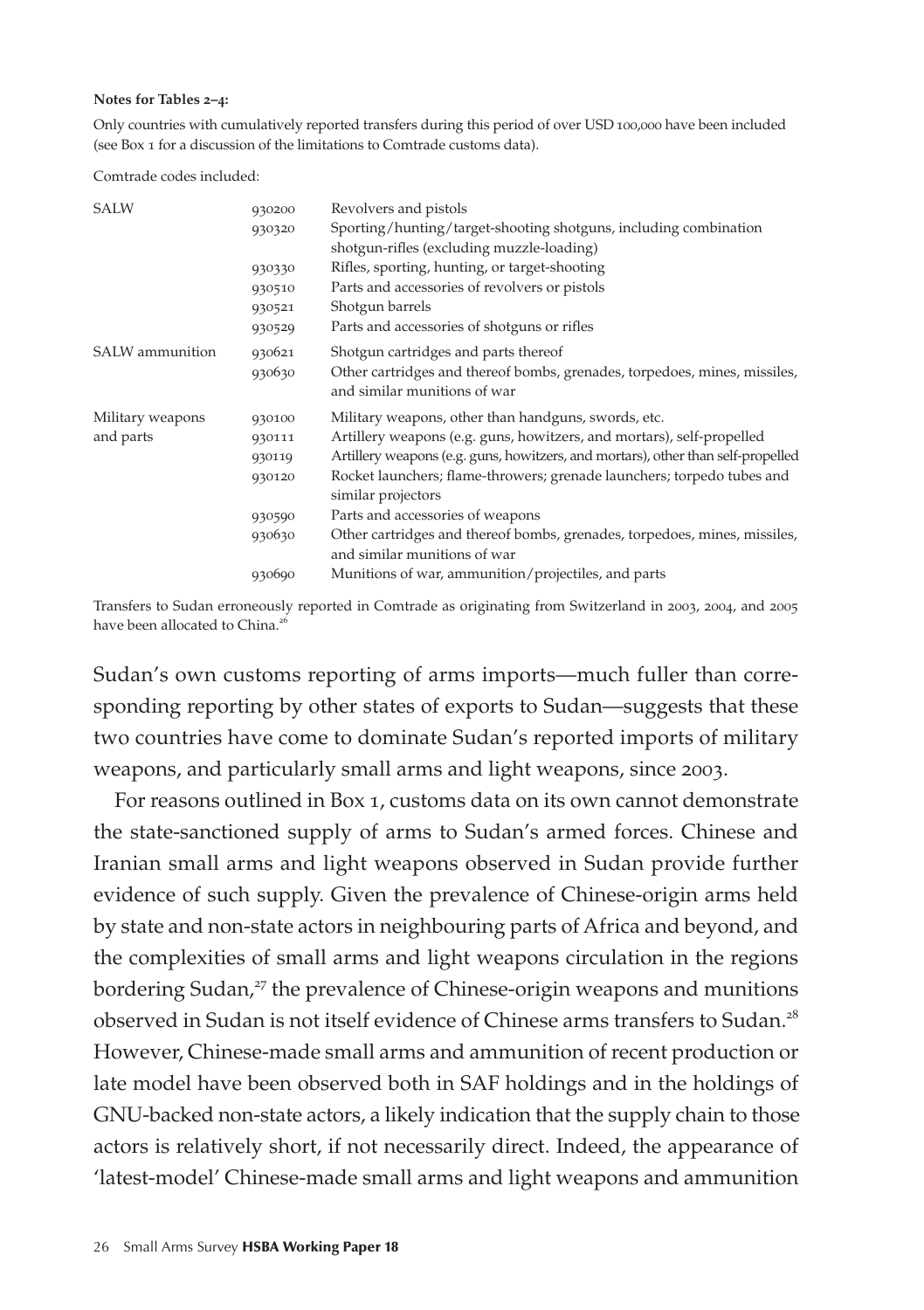#### Box 1 UN Comtrade data in context

Research organizations and activists have used UN Comtrade customs data—coupled with frequent field observations of Chinese-origin small arms and light weapons and ammunition used by SAF and non-state forces in Darfur<sup>29</sup>—to indict the Governments of China and, to a lesser extent, Iran as the major source of small arms and light weapons supplies to Khartoum in recent years, and, by extension, to SAF and government-backed forces operating in Darfur (HRF, 2008; Small Arms Survey, 2007a, p. 6; 2007b). It is important, however, to understand the limitations of UN Comtrade data in capturing arms transfers.

Comtrade data suffers from considerable evidential shortcomings. Transparency in reporting by many countries is poor, resulting in an incomplete dataset whose reliability is essentially unknown.30 For example, Comtrade fails to show any imports of small arms ammunition from China between 2003 and 2007, despite the recovery in Darfur of Chinese small arms ammunition manufactured during these years (discussed below). As a result of uneven reporting, very large disparities exist between exports to Sudan declared by other states and (much greater) imports declared by Sudan, as Tables 2 and 3 indicate. Comtrade data may not include government-to-government transfers not cleared through normal customs channels, or transfers not approved by the importing or exporting state. Reporting accuracy is also difficult to determine.<sup>31</sup> In addition, declared values and quantities of imports and exports may be altered for commercial, political, or fiscal reasons.

Critically, Comtrade data does not indicate the purposes or end users of military imports or exports. For example, it is likely that at least some reported exports to Sudan have constituted military material for use by the AU Mission in Sudan (AMIS), UNAMID, or UNMIS peace support operations, including imports from states commonly regarded as military providers to Khartoum. For example, the Chinese engineering corps contingent of UNAMID (a total of 315 non-combat personnel) has imported substantial quantities of weaponry since November 2007, including 12 tons of 5.8 mm and 12.7 mm ammunition. These may account for some of the 2007 Chinese military imports declared by Sudan to Comtrade, as shown in Table 4 (*China People's Daily*, 2009; UNSC, 2008b, para. 328).

Beyond these limitations, the trade picture presented by Comtrade says little about the structure and agency of transfers.

among both SAF forces and GNU-backed rebel groups is a striking feature of the Darfur conflict<sup>32</sup> in contrast to other African conflicts characterized by the use of older, often recycled small arms and light weapons.

Similarly, although recent-production Iranian small arms and light weapons have not been positively identified in Sudan, credible older reports of Iranian small arms and light weapons provided to the National Islamic Front (NIF) government<sup>33</sup> alongside training and military assistance have appeared since the early 1990s. Following a December 1991 military cooperation deal between Iran and Sudan, a range of Iranian weapons systems and small arms and light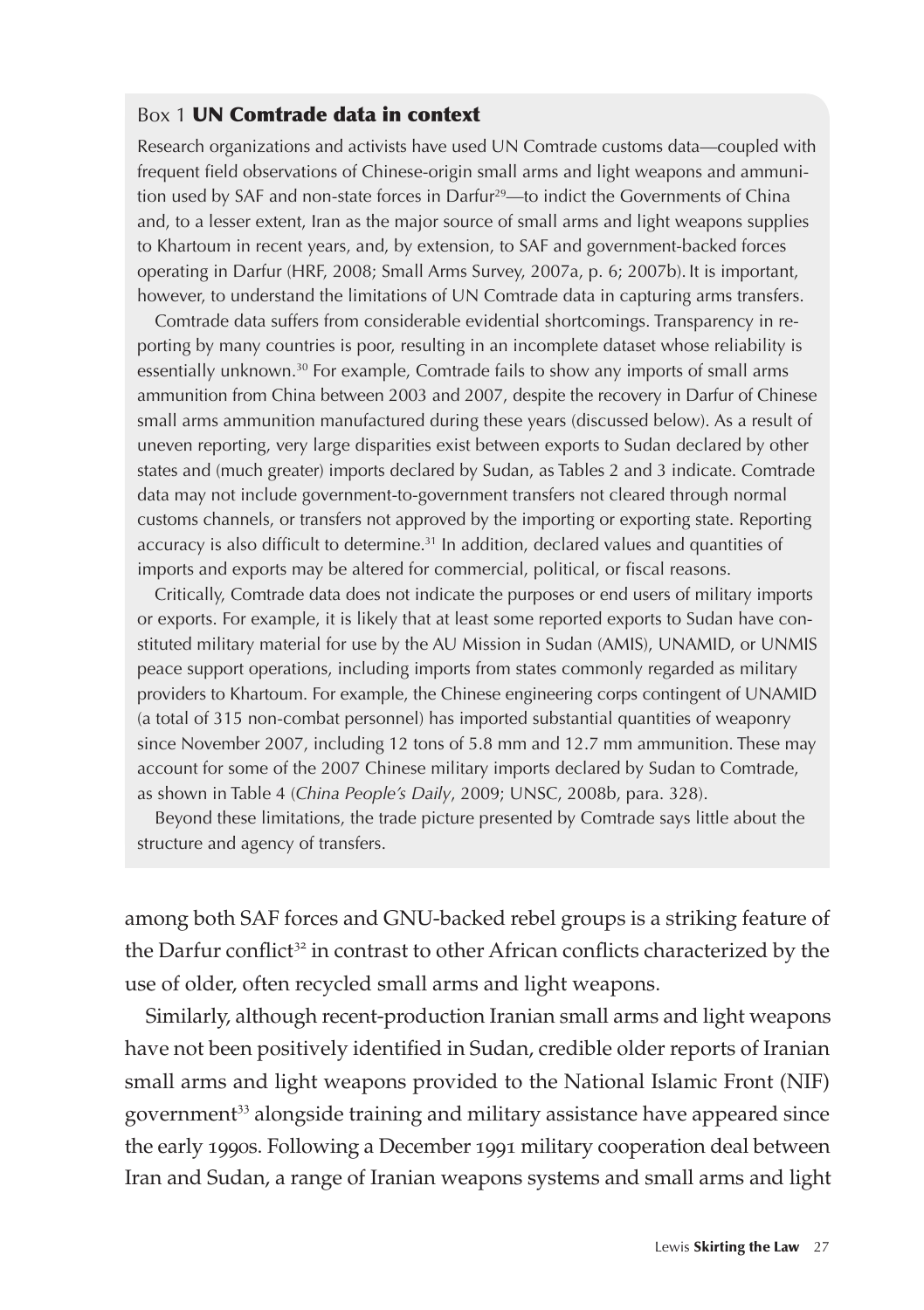weapons, including G3 assault rifles, medium-range artillery, and mortars (60 mm/82 mm), were reportedly supplied and later observed in captured SAF stocks (HRW, 1998). Iranian arms have also reached GNU-backed militias. For instance, a large number of Iranian YM-III anti-tank mines, manufactured in 1991, were identified in arms stocks taken by the SPLA from a Southern Sudan Defence Force (SSDF) militia in Jonglei state after the group's reintegration in May 2007. 34

Chinese state-led investment, particularly in Sudanese oil development, has arguably provided both the resources and motivation for Chinese arms sales to Sudan, in addition to China's diplomatic defence of Sudan's sovereignty (Small Arms Survey, 2007b). Iranian military assistance, conversely, appears to be grounded partly in ideological support for the NIF since 1989. Arms supplies have been accompanied by ideological and military training, particularly for Sudan's Islamist-inspired paramilitary Popular Defence Forces (PDF), undertaken in part by senior military advisers from Iran's Pasdaran (Islamic Revolutionary Guard Corps) from 1992 onwards (Salmon, 2007, pp. 17–18). Munitions crates identified in the stores of an SSDF militia in Jonglei state in 2007—marked 'FM: PASDARAN [. . .] TO: SHEIKAN FOREST'—suggest a possible relationship between ideologically inspired military training and Iranian arms supplies.<sup>35</sup> While the Small Arms Survey has been unable definitively to verify the manufacturer or supplier of these munitions, one plausible interpretation is that they constitute arms supplies consigned directly from Pasdaran sources to Sheikan Forest, a region of North Kordofan, which has long constituted the heartland of the Iranian-trained PDF.<sup>36</sup>

Arms supplied from these countries clearly help to drive human insecurity in Sudan, as evidenced by their recovery from state and non-state forces fighting in Darfur and Southern Sudan. But arms transfers embedded in political or strategic relationships are difficult to regulate directly. Significantly, however, some of these transfers have relied upon wider international networks of actors involved in their organization, financing, brokering, and transportation: networks of private actors who are arguably far more amenable to regulation than the governments of China, Iran, the Russian Federation, or Belarus. Some, as Case study 1 reveals, already fall within the regulation of regional mechanisms, such as the EU arms embargo.

\* \* \*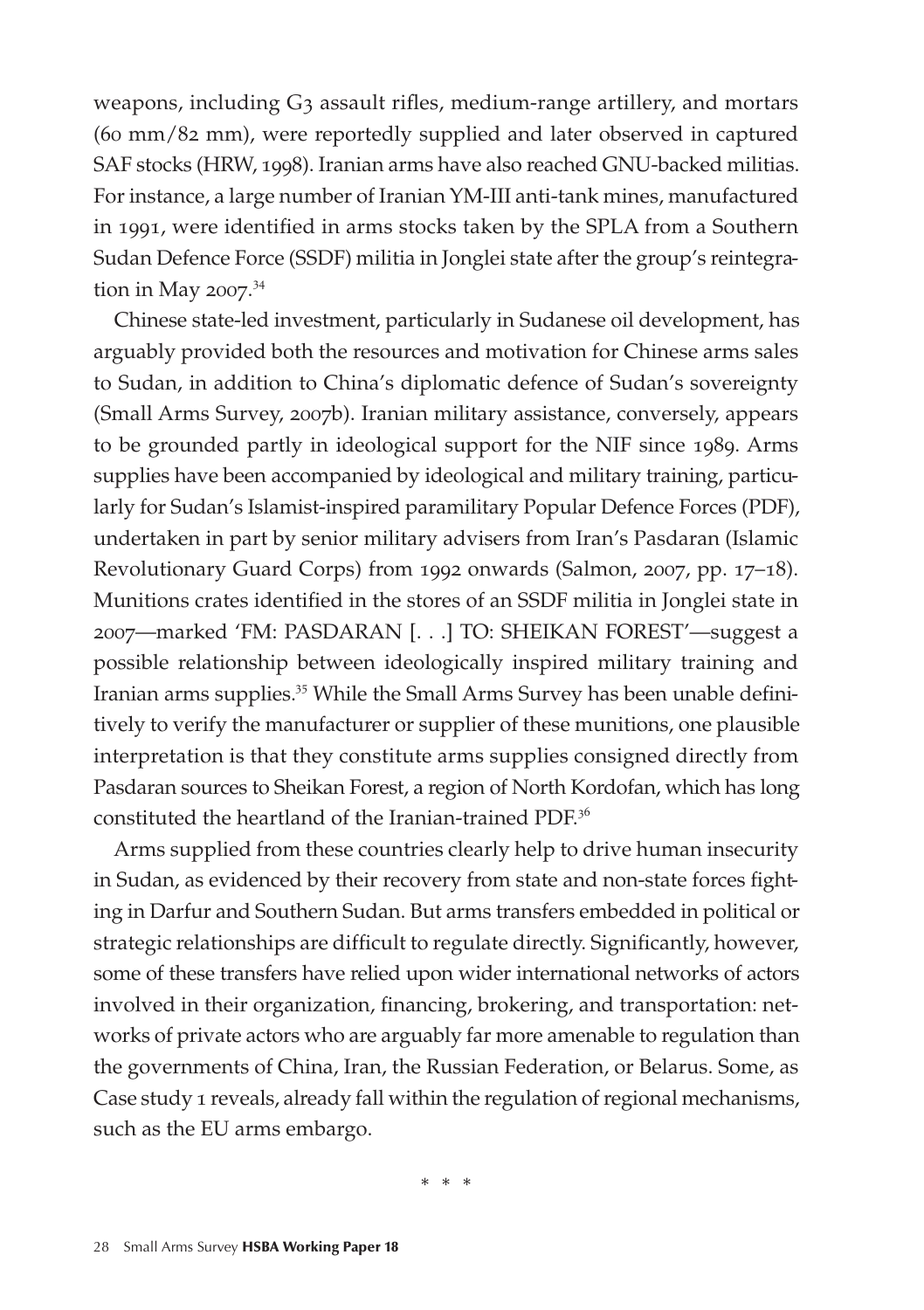### **Case study 1**  Brazilian and Ukrainian arms to Khartoum: anatomy of an arms deal

In May 2004, three end-user certificates (EUCs) apparently issued by Sudan's Military Industry Corporation (MIC) authorized the import into Sudan of military equipment ranging from Antonov 26 cargo aircraft and T-72 main battle tanks to 9 x 19 mm pistols for use by Sudan's military, law enforcement, and 'drug enforcement agencies'. The EUCs were subsequently obtained and publicized by a British newspaper, and with the exception of the cargo aircraft, it appears that the prospective deal collapsed and none of the other materiel was delivered (Leppard and Winnett, 2004). Although this deal took place in 2004 and was widely publicized at the time (AI, 2004), previously unpublished correspondence surrounding the deal is instructive in illustrating the involvement of a wider international network of actors.<sup>37</sup> This network continues to characterize arms supplies to both Northern and Southern governments, as this paper's other case studies show.

The EUCs state that the equipment was to be obtained by two companies: Endeavour Resources Ltd, registered in the British Virgin Islands, and Sinclair Holdings 7 Ltd, registered in the Republic of Ireland (see Table 5). These two companies were controlled by two well-established UK-based arms dealers, John Knight and Brian Edwin Footer, respectively.<sup>38</sup>

The global reach of this deal—involving arms manufacturers and suppliers in Ukraine and Brazil, and arms brokers operating from the UK, the British Virgin Islands, and Ireland—is further elaborated by an October 2004 email message from Knight to a Russian collaborator, based in Greece and reportedly involved in the financing of the deal. The message, apparently written to cancel the deal after it had come to the attention of the British customs authority, mentions a company belonging to this Russian collaborator in Austria, and also suggests that Chinese goods and Iranian financing formed part of the deal:

*[w]e can still do the aircraft for Sudan and the underwear [sic] and we have a Chinese manufacturer who will pay all expenses. I have committed my word to my Iranian friend as he has paid the money I have sent to you so far.*39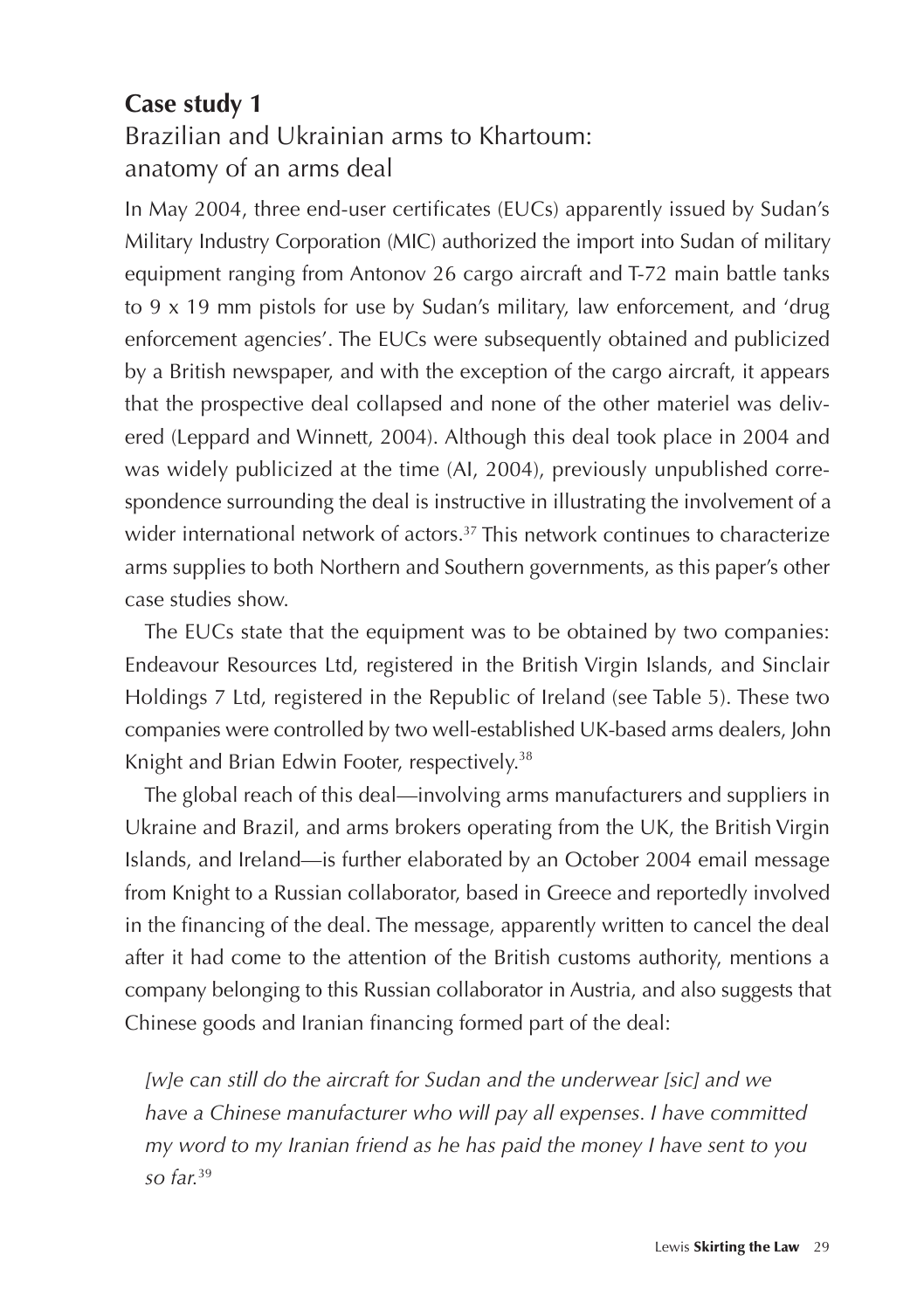| <b>Date</b><br>of EUC               | Quantity | <b>Equipment</b>                                                                        | <b>Supplier</b>             | <b>Broker</b><br>named on<br><b>EUC</b>       | <b>End user</b>                                       |
|-------------------------------------|----------|-----------------------------------------------------------------------------------------|-----------------------------|-----------------------------------------------|-------------------------------------------------------|
| 25<br>May                           | 12       | AN-26 cargo<br>aircraft                                                                 | Ukrspetsexport<br>(Ukraine) | John Knight<br>(Endeavour                     | 'Defence<br>forces'                                   |
| 2004                                | 50       | AN-2 utility<br>aircraft fully<br>equipped for<br>'crop spraying'                       |                             | Resources<br>Ltd                              |                                                       |
| 12<br>25<br>May<br>2004<br>50<br>40 |          | BM-21 Grad<br>122 mm multiple<br>rocket launcher<br>(containing Ural<br>diesel chassis) | Ukrspetsexport<br>(Ukraine) | John Knight<br>(Endeavour<br>Resources<br>Ltd | 'Defence<br>forces'                                   |
|                                     |          | T-72S main<br>battle tanks                                                              |                             |                                               |                                                       |
|                                     |          | V84-4 diesel<br>engines for T-72S<br>main battle tanks                                  |                             |                                               |                                                       |
|                                     | 50       | <b>BMP-2 APCs</b>                                                                       |                             |                                               |                                                       |
|                                     | 30       | BTR-80 APCs                                                                             |                             |                                               |                                                       |
|                                     | 30       | M-46 130 mm<br>field guns                                                               |                             |                                               |                                                       |
| 23<br>June<br>2004                  | 5,000    | M973 9 mm<br>semi-automatic<br>pistols, maga-<br>zines, and<br>cleaning kits            | Imbel (Brazil)              | John Knight<br>(Endeavour<br>Resources<br>Ltd | 'Internal law<br>and drug<br>enforcement<br>agencies' |
| 23<br>August<br>2004                | 50       | T-72S main<br>battle tanks                                                              | Ukrspetsexport<br>(Ukraine) | <b>Brian</b><br>Footer                        | 'Defence<br>forces'                                   |
|                                     | 40       | V84-4 diesel<br>engines for<br>T-72S main<br>battle tanks                               |                             | (Sinclair)<br>Holdings<br>7 Ltd)              |                                                       |

Table 5 **Equipment covered by three Sudan Military Industry Corporation EUCs**

**Sources:** unpublished EUCs

If authentic and accurate, this message illustrates how a (prospective) arms deal characterized by the familiar combination of equipment from China and the former Soviet Union, and Iranian financing, involved a much wider range of actors and jurisdictions. The principal arms suppliers and brokering companies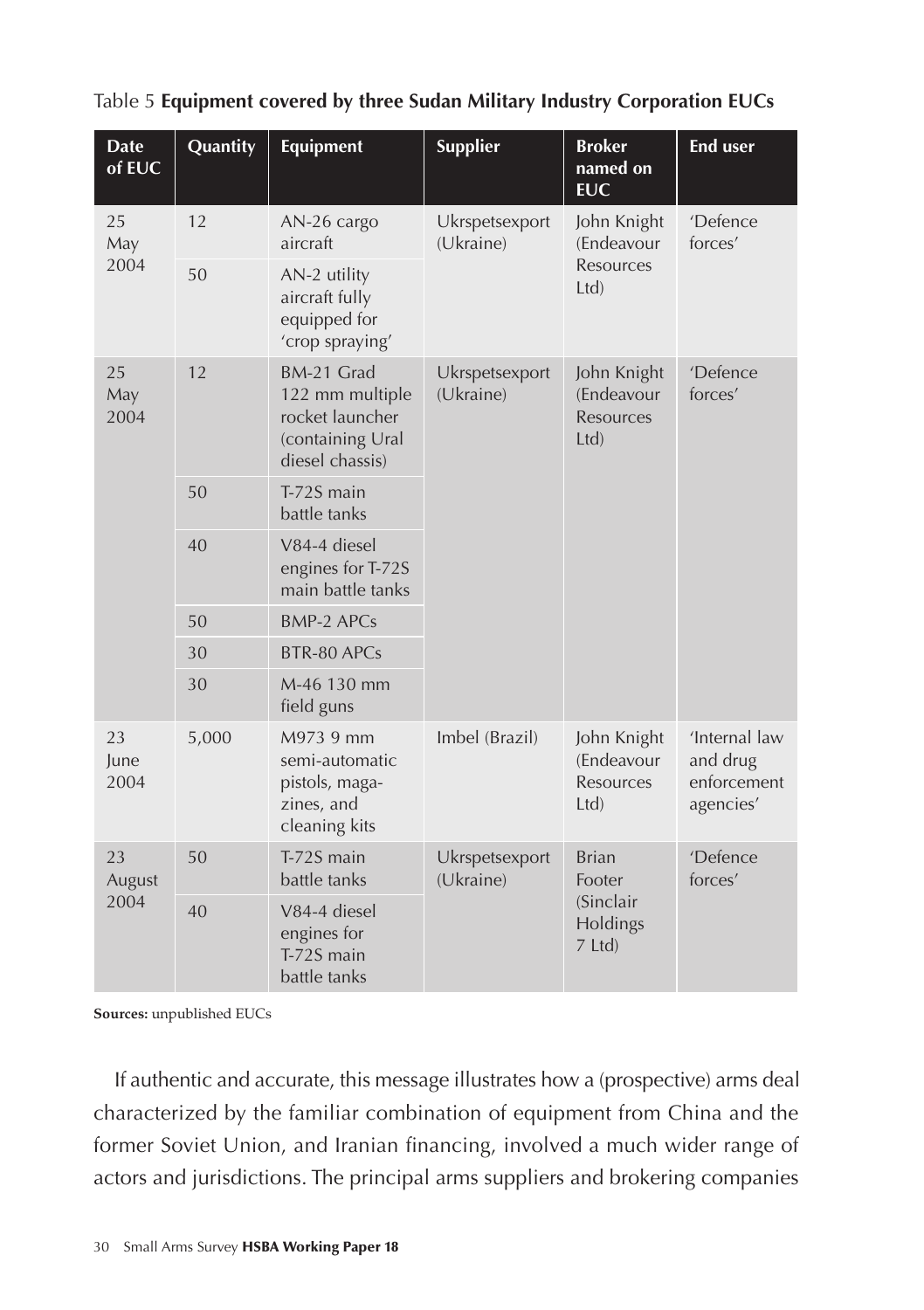did not fall under the control of either the UN arms embargo on Darfur (since they were not supplying arms to Darfur itself), or the EU arms embargo on Sudan (since they were not European companies). However, several other actors involved in financing or organizing the deal did fall within the scope of the EU arms embargo (see bolded cells in Table 6). In this case, UK authorities' prompt enforcement of the embargo—only made fully enforceable in the UK by new national controls on arms brokering that came into force in May 2004, as the deal was being finalized<sup>40</sup>—appears to have successfully prevented the deal from being completed.<sup>41</sup>

|                          | Table 6 Restrictions on actors involved in the prospective Knight–Footer arms deal |
|--------------------------|------------------------------------------------------------------------------------|
| to the GoS, 2004 $^\ast$ |                                                                                    |

| <b>Type of restriction</b>                                               | <b>Suppliers</b>                                                                           | <b>Brokers</b>                                                                                                     | <b>Financiers</b>                                                       |
|--------------------------------------------------------------------------|--------------------------------------------------------------------------------------------|--------------------------------------------------------------------------------------------------------------------|-------------------------------------------------------------------------|
| Not controlled by<br>national arms<br>export or brokering<br>legislation | None of the<br>known suppliers                                                             | <b>Endeavour Resources</b><br>Ltd (British Virgin<br>Islands)<br>Sinclair 7 Holdings<br>Ltd (Ireland) <sup>a</sup> | Iranian national                                                        |
| Requiring national<br>arms export or<br>brokering licence                | Ukrspetsexport<br>(Ukraine)<br>Imbel Ltda<br>(Brazil)<br>Chinese manu-<br>facturer (China) | John Knight<br>(UK national)<br><b>Brian Footer</b><br>(UK national)                                               | None of the<br>known financiers                                         |
| Restricted by EU arms<br>embargo on Sudan                                | None of the<br>known suppliers                                                             | John Knight<br>(UK national)<br><b>Brian Footer</b><br>(UK national)                                               | <b>Resident</b><br>of Greece <sup>b</sup><br><b>Austrian</b><br>company |
| <b>Restricted by UN</b><br>arms embargo on<br>Darfur <sup>c</sup>        | None of the<br>known suppliers                                                             | None of the known<br><b>brokers</b>                                                                                | None of<br>the known<br>financiers                                      |

#### **Notes:**

\* Bolding indicates that actors fall within the scope of the EU or UN arms embargo.

a Prior to 2008, Irish arms export legislation did not control arms brokering, leaving a gap in Ireland's national implementation of the EU embargo on Sudan.

b The supply or brokering of arms is embargoed by an EU Common Position that must be implemented through member state national legislation. The *financing* of arms supplies to Sudan, however, is prohibited by an EU Regulation, which is automatically legally binding in all EU member states without national legislation (CEU, 2004b).

c The embargo imposed by UN Security Council Resolution 1556, passed in July 2004, did not apply to the GoS, or to arms supplied outside of Darfur. See UNSC (2004).

**Sources:** unpublished EUCs and correspondence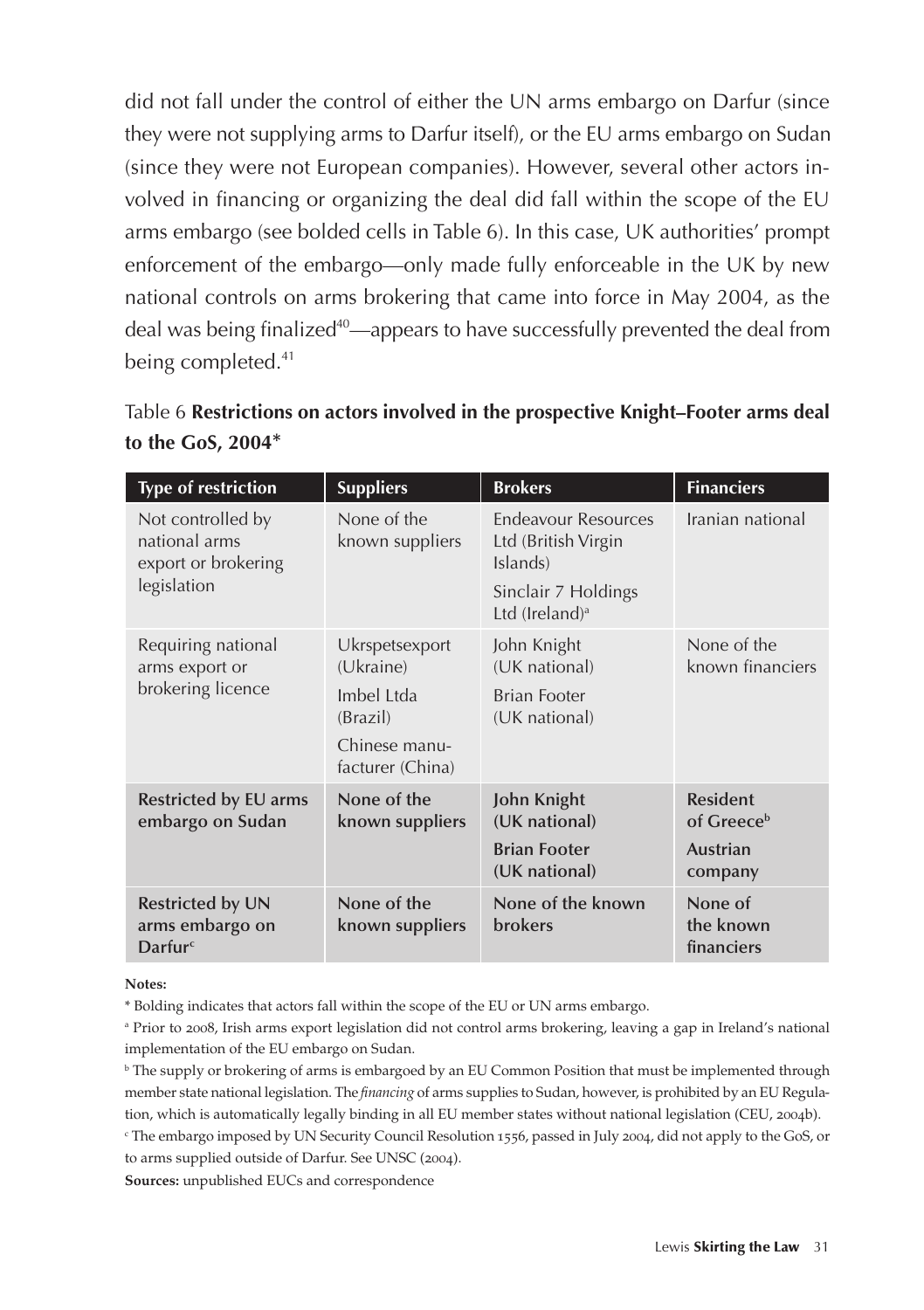### **Case study 2**

'Europeanized' arms supplies: 30 mm weapons turrets for SAF armoured fighting vehicles

In December 2007 the SAF paraded a number of BMP-1-type infantry fighting vehicles in Khartoum, at least three fitted with a distinctive upgraded weapons turret/station not previously seen by international observers. The weapons stations visually matched Cobra-S turrets originally produced by a consortium of Slovak arms companies, in collaboration with a Belorussian vehicle repair plant. According to defence press reports, these were first marketed in 2001 by a Slovak arms supplier, Metapol Group, reportedly a joint Slovak–Belorussian company.<sup>42</sup> The Cobra-type turret replaces the BMP-1's original armaments with a new 30 mm cannon, a co-axially mounted 7.62 mm machine gun, and a 9P135M anti-tank missile launcher (140th Repair Plant, 2007; Metapol Group, 2002).

An armoured vehicle expert consulted by the author confirmed the identification of the Sudanese turrets as Cobra-model weapons stations,<sup>43</sup> either produced in Slovakia or built elsewhere based on the Slovak design. Their route to Sudan, however, remains unclear. According to defence press interviews with Metapol staff, Cobra turrets for BMP-1 vehicles have been supplied from Slovakia to the armed forces of at least two countries (Gander, Gething, and Sen, 2001): one not publicly identified, the other identified as Belarus (Stickland and Foss, 2008, p. 415*).* According to the Slovak government, two individual export licences were issued in 2001 and 2002 for 11 Cobra-S systems and an unknown number of Cobra-S 2A42 systems, both to the Belorussian Ministry of Defence. Both licences reportedly contained non re-export clauses.<sup>44</sup> Belarus's reports to the UN Register support the supposition that the country may have acted as a transit state for the weaponry: in 2007 Belarus reported that it had transferred two further Cobraequipped armoured vehicles to Sudan (BTR-70s, not the BMP-1-type vehicles visible in the Khartoum parade) (Belarus, 2008).<sup>45</sup>

The Slovak government confirmed that the Slovak firm Metapol a.s. had previously traded legally with the Belorussian armoured vehicle manufacturer, but stated that it was no longer authorized to trade in military equipment in the Slovak Republic.46

There is no evidence that Metapol or any other Slovak companies are guilty of any wrongdoing, or were knowingly involved in the provision of Cobra turrets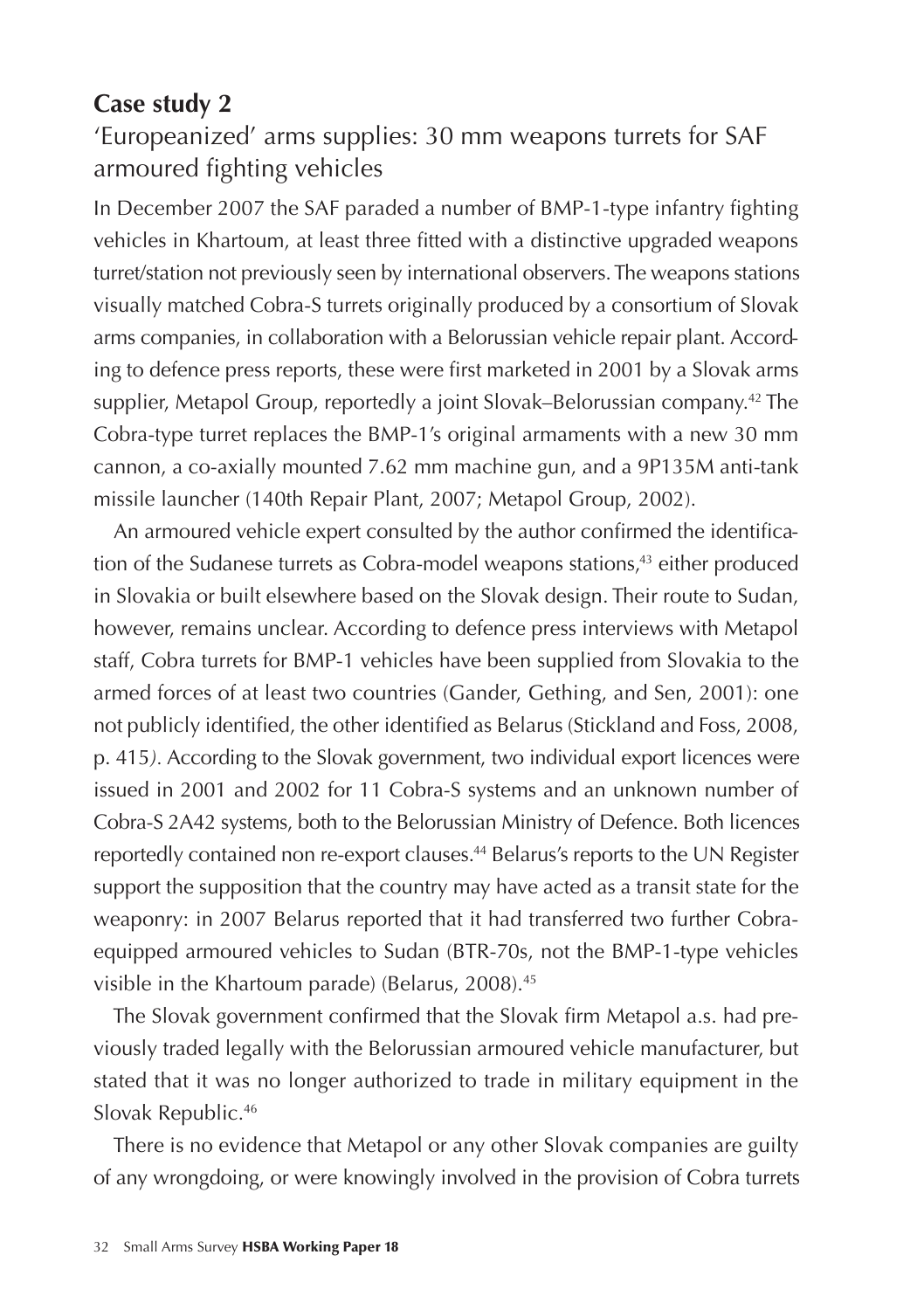to the Sudanese armed forces.<sup>47</sup> Nonetheless, despite a comprehensive EU embargo forbidding the supply of military equipment 'directly *or indirectly* to any person, entity or body in, or for use in Sudan' (CEU, 2004a, emphasis added), it appears that military equipment of EU origin or design was transferred to Sudan's armed forces between 2001 and 2007, and almost certainly since 2007. This case suggests that for states to adequately implement the EU embargo, they must also exercise adequate due diligence over the end user and final destination of arms supplies to Sudan's circle of key arms suppliers, including Belarus.

\* \* \*

#### **Sudan's domestic arms production**

Both the NCP and major arms suppliers such as Chinaclaim that Khartoum's arms imports are increasingly being replaced by its own domestic production (BBC, 2008a). The NCP now claims that it is capable of producing equipment ranging from assault rifles and rocket-propelled grenades (RPGs) to main battle tanks (Reuters, 2007). Evidence for this capability, however, comes almost entirely from Sudanese government statements, and from photographs and capability statements on the website of Sudan's overarching military production and procurement organization, Military Industry Corporation (MIC, n.d.a).

MIC claims to operate five military production factories, including the following (MIC, n.d.a):

- Elshaheed Ibrahim Shamseldeen Complex for Heavy Industries, producing tanks and armoured vehicles;
- Safaat Aviation Complex, an aviation factory allegedly capable of producing avionics and assembling military aircraft;
- Yarmouk Industrial Complex, a munitions factory established in the mid-1990s;
- Alshagara Industrial Complex, an older munitions factory, allegedly producing small arms and mortar ammunition and established in the early 1960s; and
- Alzargaa (Zargaa) Engineering Complex, supposedly producing electronics and electro-optical military equipment.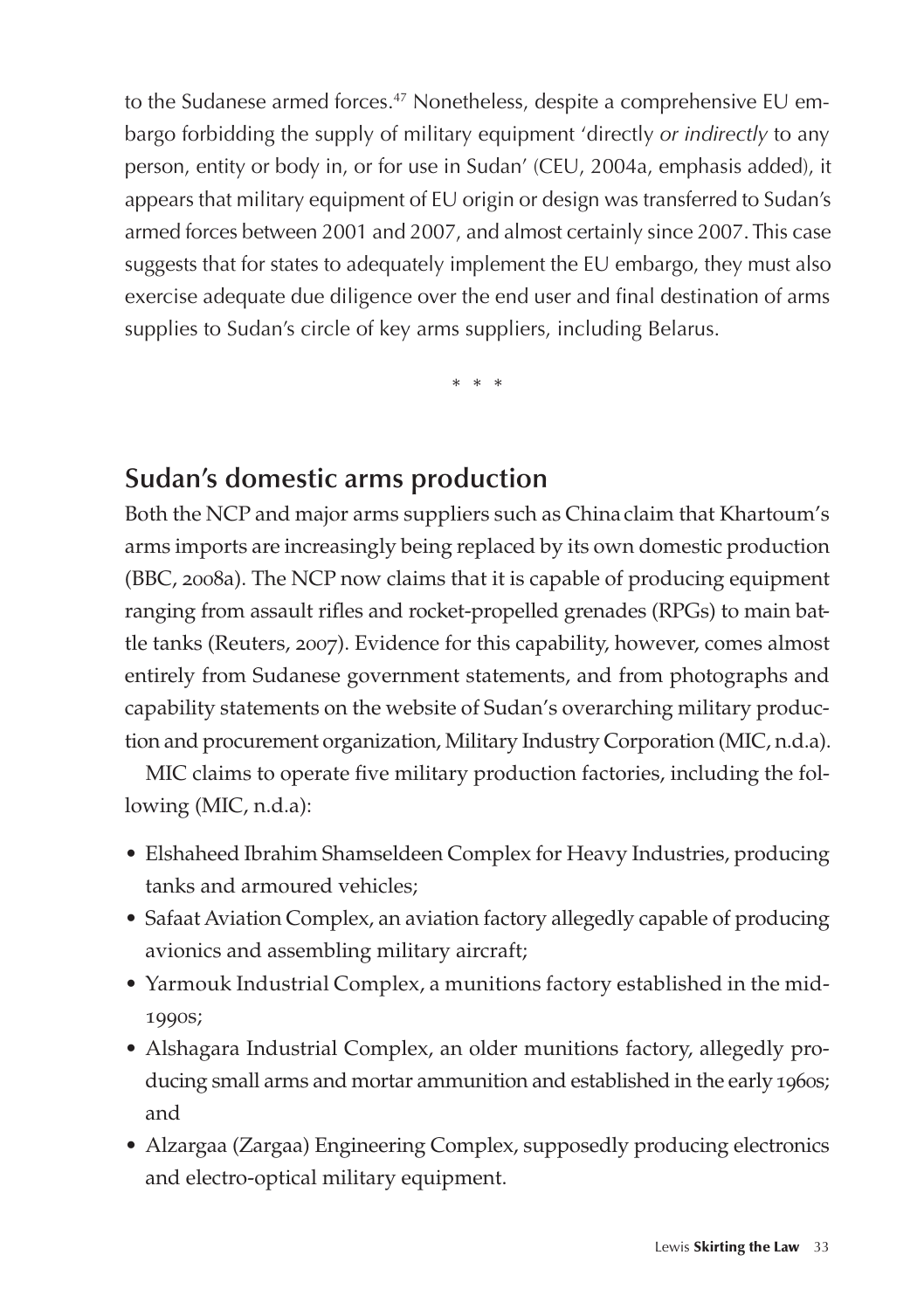In addition to these, the GIAD Industrial Complex, a major production centre for licence-produced vehicles and trucks, has also reportedly produced small arms and munitions (Christian Aid, 2001), but further substantiation is needed. Two additional companies, Sudan Technical Centre and Sudan High Tech Group, have been placed under sanction by the US government for alleged involvement in the supply of military- or weapons of mass destruction-related technology to Iran, Syria, and North Korea (US, 2008).

Secrecy surrounding these facilities makes it difficult to assess what the factories actually produce. Sudanese-made ammunition for AK-type and G3 type rifles (7.62 x 39 mm and 7.62 x 51 mm calibres, respectively), with production dates as recent as 2003, has been found in Sudan, Kenya, and Uganda (Bevan, 2008). Ongoing small arms ammunition production, or at least distribution, is also suggested by ammunition boxes labelled 'Sudan Technical Centre' and 'Yarmouk Technical Centre' and bearing 2006 contract dates, found separately in Sudan and Chad during 2008 (abandoned by Chadian opposition rebels near Abéché in eastern Chad, and in the possession of a GNU-backed militia in Darfur, respectively).<sup>48</sup> But there exists no concrete evidence that Sudan is capable of producing larger equipment, rather than simply assembling and maintaining it. Even the photographs of 'Sudanese-produced' small arms, light weapons, and military vehicles distributed by Sudan's MIC can be largely traced to brochures and publicity materials produced by European, Chinese, and Iranian arms manufacturers.<sup>49</sup> The Small Arms Survey has yet to positively identify any Sudanese-produced small arms or light weapons, despite some access to stockpiles and caches within Sudan and its neighbours.

Even this limited domestic armaments production requires foreign support and supply. Changing patterns of Sudanese ammunition marking (headstamping) suggests that Sudan's ammunition production facilities were replaced or refurbished between 1984 and 1996 (Bevan, 2008, annexe 3). Ukrainian and Bulgarian arms manufacturers, acting with brokering companies based in Cyprus, have reportedly been investigated by their national authorities for seeking to supply ammunition factory facilities to Sudan in 1996–97 (Kuzio, 1999; Dzonkhova and Sholeva, 2002). In 1999 a representative of Pakistan's state-owned arms production company, Pakistan Ordnance Factory (POF), wrote to an undercover British journalist stating that a '[f]ew years ago experts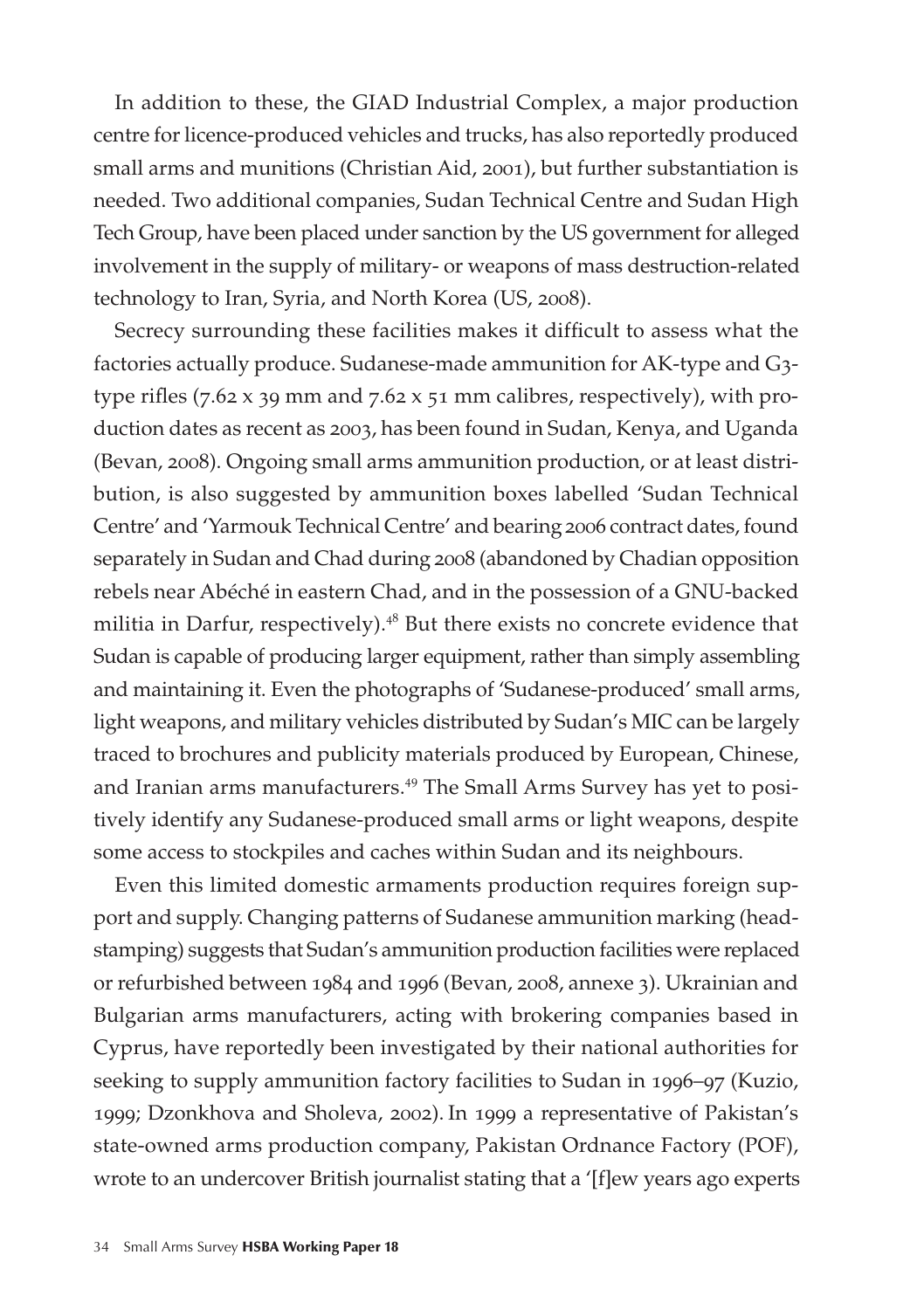from POF recommissioned Ordnance Factory of Sudan which was lying dormant'.<sup>50</sup> Undated photographs of the Saria section of the Yarmouk Industrial Complex, distributed by MIC, show relatively modern machine tools bearing logos of the manufacturers in Bad Düben, Germany, and the Sverdlov Machine Tool Plant in St. Petersburg (MIC, n.d.b). The suppliers of this machinery and associated technical expertise remain unverified; such machinery is widely circulated on international markets, and there is no suggestion that either of these companies was involved in the supply of machinery to Sudan.

It seems likely, therefore, that even Sudan's limited ammunition production capabilities have relied upon networks of producers and procurers in Europe and elsewhere, just as the NCP's physical arms procurement has relied on international networks and resources.

#### **Arms supplies to the SPLA**

Military assistance to the SPLA since the CPA also appears to be partly characterized by relationships with countries in the region established during the North–South civil war, including Kenya and Ethiopia, as well as with major international arms suppliers such as Ukraine. But in contrast to the SAF's ongoing, relatively public arms acquisitions, reports of significant SPLA rearmament only began to emerge in mid-2008.<sup>51</sup> These reports appeared at a time of severe strain on the CPA, with ongoing disputes over the 2008 census results, border demarcation, and oil revenue sharing; uncertainty over preparations for prospective elections; and, in May 2008, the most serious fighting between SPLA and SAF forces since 2006, in the strategically important town of Abyei. Some analysts have thus linked suspected SPLA rearmament to growing dissatisfaction with the CPA among elements of the GoSS and the GNU (O'Brien, 2009; Enough Project, 2009).

Commercial documentation and informants close to SPLA arms procurement, however, indicate that in fact negotiations for major new SPLA arms acquisitions began in early to mid-2006, forming part of a longer-term process of developing the SPLA's post-war capacities.

The extent of the 2007–09 arms shipments to the SPLA illustrates the considerable scale of the arms build-up on both sides since 2005. The symmetry of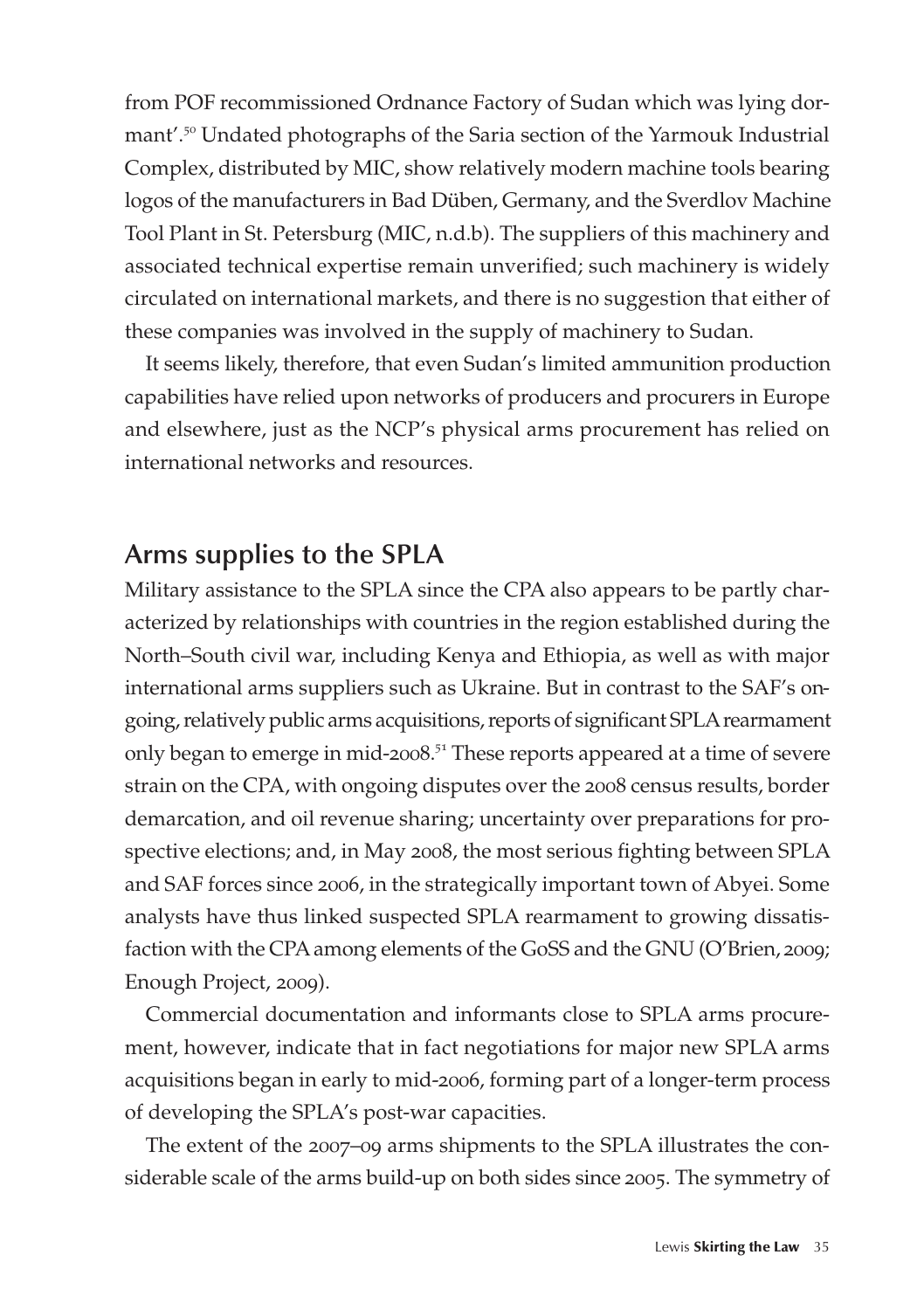this build-up should not be overestimated, however: despite their substantial new arms acquisitions, the SPLA's capabilities remain dwarfed in comparison to the sustained and increasing flows of military equipment to the SAF since 2000, as described above. In 2006 GNU military spending, discussed in Appendix 1, began to escalate well beyond 2006–09 GoSS military spending levels, alongside acquisitions of armour, aircraft, and small arms and light weapons whose volume and sophistication far outweighs the military equipment held by the SPLA.<sup>52</sup>By contrast, despite the SPLA's significant new armour capabilities, and its acquisition of comparatively sophisticated light weapons, such as second-generation SA-16 man-portable air defence systems (MANPADS),<sup>53</sup> a significant proportion of the SPLA's existing arms stocks—particularly small arms—may in fact be non-operational.<sup>54</sup> The fact that the best-functioning weapons collected during civilian disarmament exercises in Jonglei in mid-2006 and late 2008 have reportedly been redistributed to local police—and in some cases recycled into SPLA stocks themselves—may indicate the poor state of SPLA stocks.<sup>55</sup>

Post-2005 SPLA rearmament must thus be understood in terms of the SPLA's assessment of its capability needs as a force charged with responding to internal armed security threats in Southern Sudan as well as its aspirations to become a national force capable of protecting Southern Sudan's territorial integrity. Recently arrived arms shipments form part of a long-term SPLA procurement plan rather than an immediate response to the deterioration of the CPA since 2008. Moreover, senior SPLA staff and military advisers interviewed by the author did not regard SPLA rearmament as fundamentally distinct from the SPLA's legitimate transformation and professionalization, which are being carried out with the assistance of the UK, US, and Swiss governments.<sup>56</sup> Indeed, this CPA-mandated process has itself involved the enhancement of the SPLA's material preparedness, for example through the acquisition of a fleet of new logistics vehicles alongside associated training (procured in part through the US private security company DynCorp International).<sup>57</sup>

In short, while international donors are keen to distinguish SPLA rearmament from the professional expertise and material assistance provided as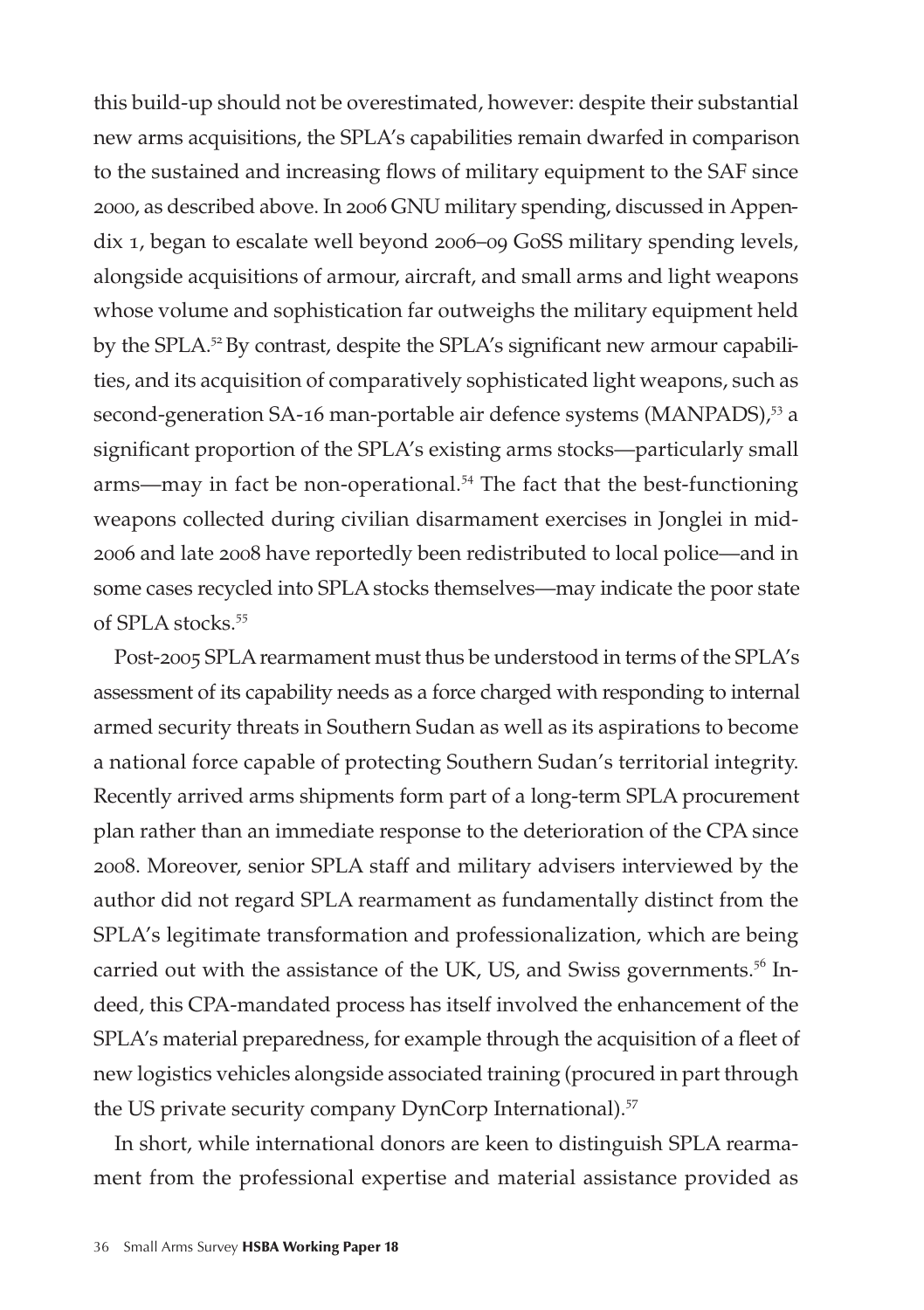part of the SPLA's post-CPA 'defence transformation',<sup>58</sup> it is clear that at least some sections of the SPLA's leadership view both as part of a broad range of military assistance obtained from a number of sources in Europe, the United States, and East Africa in pursuit of the SPLA's strategic aspirations and needs.

This lack of distinction is underlined by the relative openness of some arms supplies to the SPLA, particularly from Ethiopia. On 3 July 2008 UN police in Kormuk observed a heavily equipped SPLA troop company moving 18 T-55 series tanks into Blue Nile state. The SPLA (credibly) claimed these were previously acquired tanks returning from repair in Ethiopia (UNSC, 2008a; 2008c).<sup>59</sup> Ethiopian military assistance was again suspected on 10 October 2008 when an Ethiopian military C-130 cargo aircraft landed at Juba airport and offloaded light and heavy weaponry. UNMIS observers were not permitted to verify the cargo offloaded or returned to the aircraft, which the SPLA claimed was imported temporarily for a trade fair (Reuters, 2008).<sup>60</sup> Again, this explanation is partly credible, even perhaps indicating Ethiopian and GoSS efforts to normalize and commercialize their arms supply relationship. The delivery coincided with the First Ethio–South Sudan Trade Fair, a wide-ranging commercial event organized in Juba by a private Ethiopian trade promotion company. The public part of the fair included a display of uniforms and other paramilitary supplies, alongside brochures detailing small arms and light weapons such as AK-47 rifles and RPGs, according to attendees. It is believed that the physical weaponry was shown in a second, private part of the fair.<sup>61</sup>

Finally, recent air movements of weaponry within Southern Sudan have led to GNU accusations of small arms deliveries to the SPLA. Two shipments of 1,000 new assault rifles were discovered by UNMIS observers in Malakal on 14 and 16 November 2008 (560 and 440 weapons, respectively) (UNMIS, n.d.). The SAF alleged that these weapons had been flown in from Ethiopia, while the SPLA claimed they had simply been transferred by air from Juba. According to UNMIS sources, civil aviation authorities in Juba subsequently reported that there had been no records of corresponding flights from Juba to Malakal on those dates.<sup>62</sup>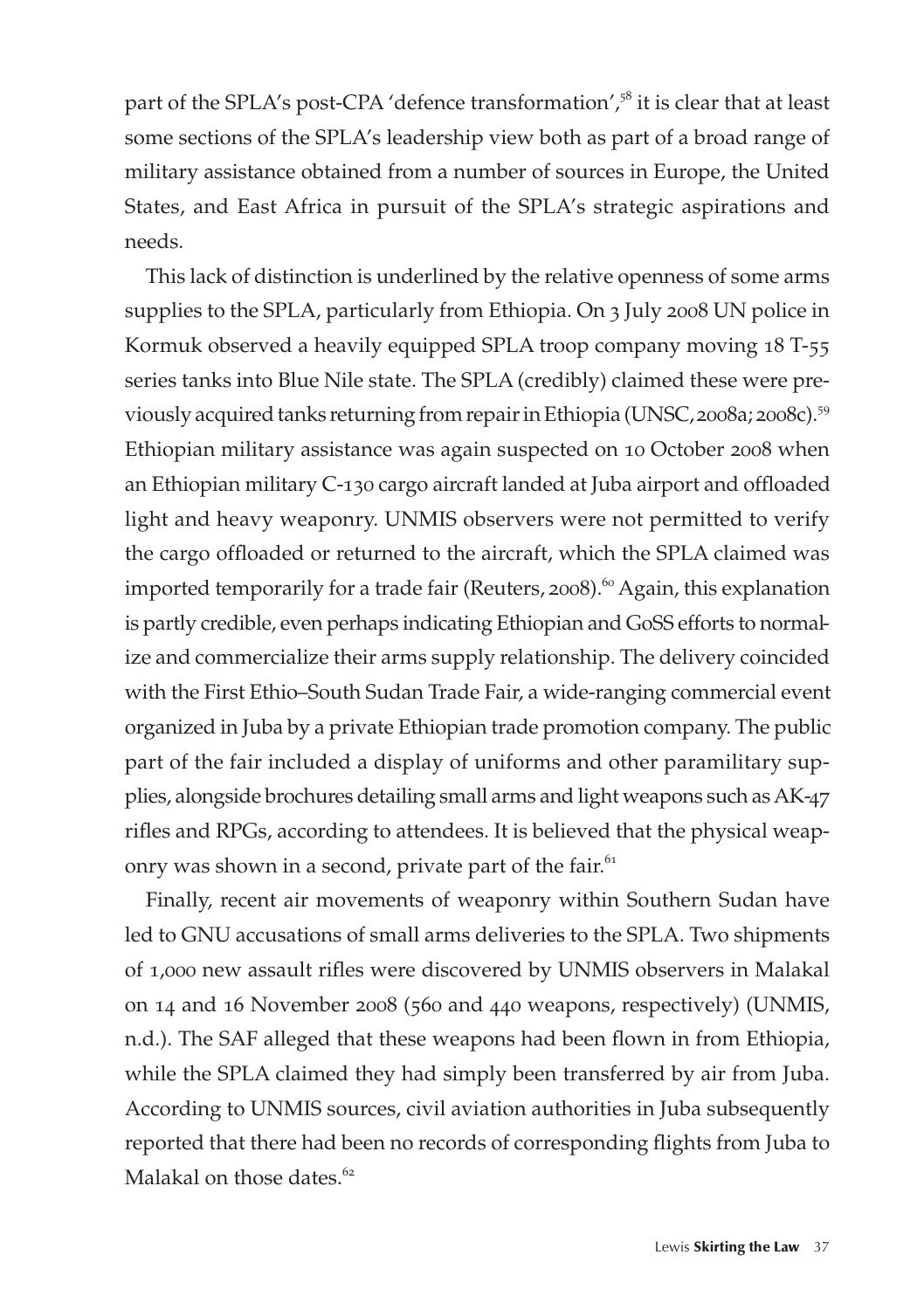These reports certainly indicate the movement of SPLA military supplies into strategically important and volatile regions of central Southern Sudan, including Malakal, where tanks and small arms were used by both SPLA and SAF elements of Malakal's Joint Integrated Unit (JIU) during fighting in February 2009. <sup>63</sup> Some significant movements of SPLA assets to Malakal have continued since February: on 30 April 2009 UNMIS military observers reported that six SPLA tanks, destined for the Malakal JIU according to SPLA officials, as well as three KrAZ trucks and a BM-21 truck-mounted 122 mm multiple-barrel rocket launcher, left Juba by barge for Malakal, precipitating SAF protests, and UNMIS concern given the continuing potential for volatility in Malakal (UNMIS, 2009). Yet none of these episodes have been verified as deliveries of new weaponry from outside Sudan. This uncertainty is due in part to the limitations and obstacles to UNMIS arms monitoring, discussed further below, and to the failure of both the SAF and the SPLA to coordinate military supply operations to the JIUs and other military forces within the Ceasefire Zone with the JDB and UNMIS, as required by the CPA.<sup>64</sup>

These small-scale weapons movements are nonetheless minor compared to the SPLA's new acquisitions of heavy weaponry and small arms and light weapons supplied from Ukraine through Kenya since late 2007. As in the preceding case studies of SAF arms acquisitions, the Ukrainian deals are characterized by a combination of sponsorship by well-established states and broader international networks of commercial and logistical actors. In the case of Southern Sudan—lacking a sea port, and with poor roads—the involvement of these wider actor networks is increased by sheer logistical necessity: major weaponry whose air transport is prohibitively expensive must be shipped indirectly to East Africa, and then moved by land. Thus in contrast to the smaller-scale air deliveries that have been the focus of several studies of arms trafficking and diversion in Africa (SIPRI and SPITS, 2007; UN, 2007), these arms deliveries have required the complicity of a large number of governmental and nongovernmental actors.

\* \* \*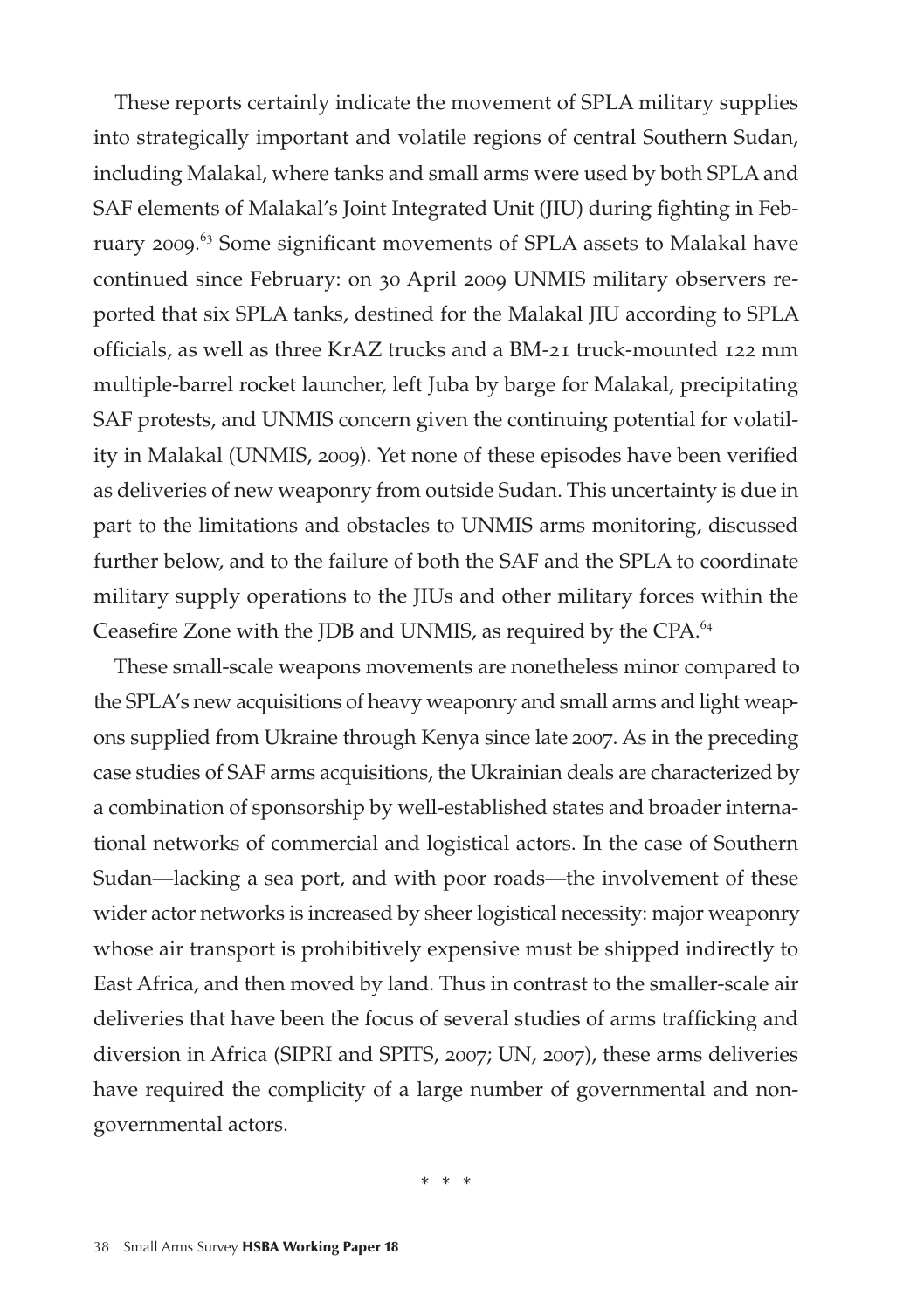#### **Case study 3**

Ukrainian arms shipments to the SPLA

On 25 September 2008 a 10,000-ton cargo vessel, the *Faina,* was hijacked by Somali pirates in the Indian Ocean en route from Oktyabrsk, Ukraine, to Mombasa, Kenya. The vessel's substantial military cargo consisted of both heavy weaponry and small arms and light weapons, including T-72M1 main battle tanks, BM-21 multiple-launch rocket systems, 14.5 mm anti-aircraft guns, and a large quantity of RPG-7V grenade launchers (MV *Faina,* 2008). Western military and diplomatic sources, including the spokesperson of the US Navy's 5<sup>th</sup> Fleet in the Indian Ocean, immediately alleged that the *Faina*'s military cargo, consigned to the Kenyan Ministry of Defence according to accompanying shipping documents, was in fact en route to the GoSS (AP, 2008). Both the GoSS and the Kenyan government denied this allegation, the latter claiming that its existing British-built Vickers Mk III tanks were to be replaced by the Soviet-origin T-72s (*Nairobi Chronicle,* 2009). The credibility of this claim is questionable. A complete conversion from NATO-origin to Soviet-origin armour would entail a major shift in training and equipment—unlikely to have taken place unnoticed. Indeed, despite the Kenyan army's insistence that they are converting to T-72s, procurement and training for Kenya's Vickers Mk III tanks has evidently continued. Mk III tanks were photographed in West Pokot in March 2009, reportedly destined for training exercises there;in May 2007, two months *after* the signing of the February 2007 Ukrainian contract for T-72M1 tanks, Kenya imported 2,000 105 mm tank shells from India, suitable for Vickers Mk III tanks but not for the 125 mm armament of T-72M1 tanks (India, 2007).<sup>65</sup>

Documentation obtained by the author and Amnesty International's UK Section shows that the *Faina*'s cargo—transported to the Kenyan army's Kahawa barracks near Nairobi after its release and arrival in Mombasa in February 2009—was in fact the latest of three major maritime arms shipments under contracts for 'MOD/ GOSS' since September 2007. The Kenyan government has yet to acknowledge the existence of the first two shipments.

At least three contracts were signed with Ukrainian state-owned arms exporter SSSFTF 'Ukrinmash' on 29 December 2006, 15 February 2007, and 5 May 2008.66 The first contract covered the supply of ZU-23-2 (23 mm) and ZPU-4 (14.5 mm) anti-aircraft guns; BM-21 'Grad' 122 mm multiple-launch rocket systems, mounted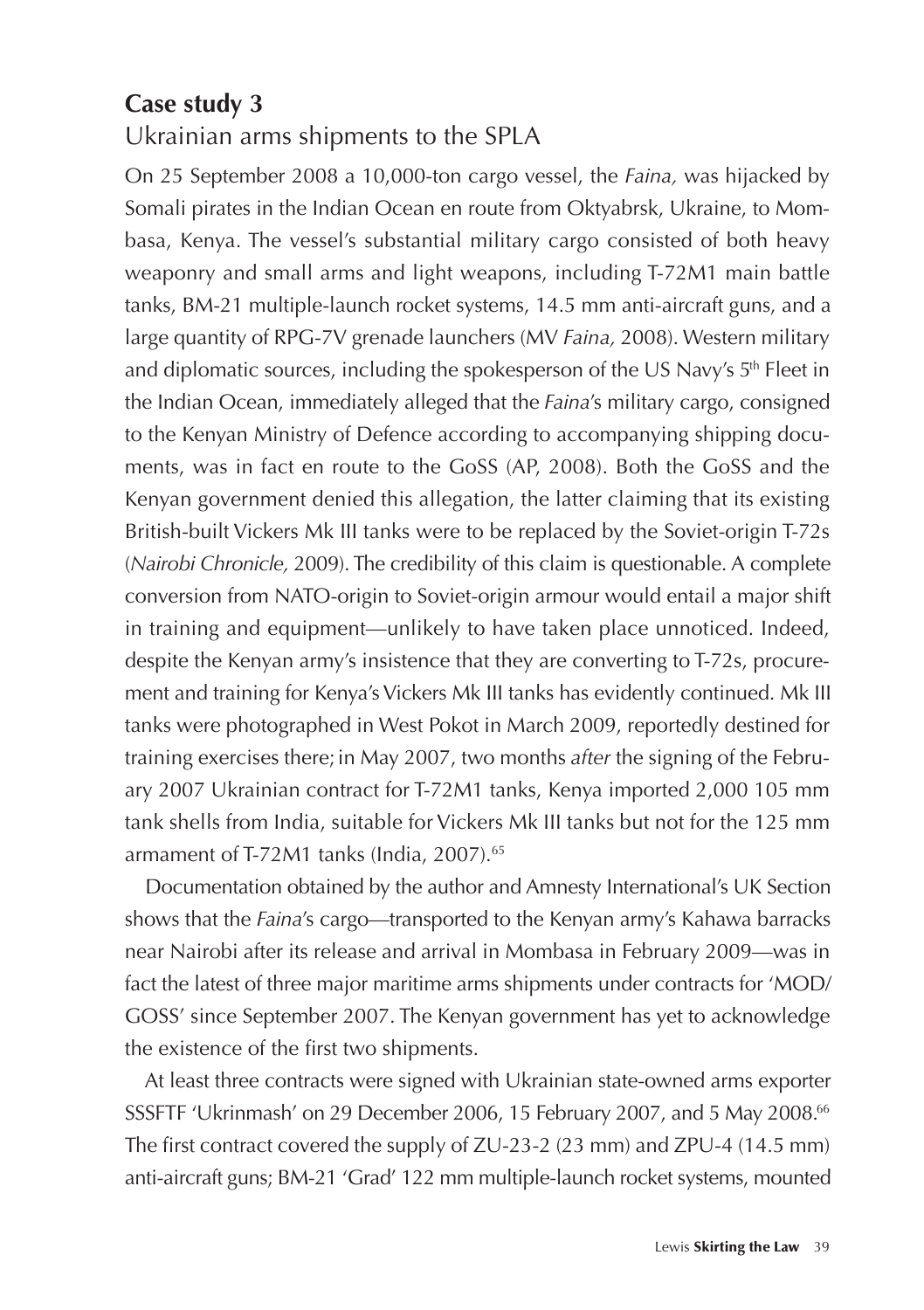on URAL trucks; RPG-7Vs; and a large number of AKM assault rifles. The second contract consisted of T-72M1 and T-72M1K (command-version) main battle tanks, along with spare parts, tools, and accessories.<sup>67</sup> The third included 13,926 rounds of 125 mm tank ammunition, suitable for T-72 tanks (MV *Faina,* 2008).

These types of arms correspond precisely with those listed in the Ukrainian government's national reports, and in its reporting to the UN Register of Conventional Arms, as having been transferred from Ukraine to 'Kenya' during 2007 and 2008, suggesting that these publicly reported transfers correspond to the first two 'MOD/GOSS'-designated contracts of 2006 and 2007 (see Table 7).

Both diplomatic and military sources close to the SPLA in Juba have informed the author that these weapons were destined for Southern Sudan, and that many have already arrived from Kenya.<sup>68</sup> One military source close to the SPLA described in some detail the political and military considerations of their acquisition following a visit by former SPLA Chief of Staff Lt. Gen. Oyei Deng Ajak and other senior SPLA officers to Ukraine in early 2006. Three eyewitnesses in Juba described seeing new tanks, which matched the description of T-72 tanks,

| <b>Armament type</b>                               | <b>Transferred from Ukraine</b><br>in 2007 | <b>Transferred from Ukraine</b><br>to 'Kenya' in 2008-09 |
|----------------------------------------------------|--------------------------------------------|----------------------------------------------------------|
| T-72 main battle tanks                             | 77                                         | 33                                                       |
| 125 mm tank ammunition<br>rounds                   | n/a                                        | 13,926                                                   |
| BM-21 122 mm multiple-<br>launch rocket launchers* | $2^*$                                      | 6                                                        |
| Anti-aircraft guns                                 | 15 (ZU-23-2, 23 mm)**                      | $6$ (ZPU-4, 14.5 mm)                                     |
| RPGs                                               | 405                                        | $n/a$ (36 packages)                                      |
| Automatic rifles                                   | 40,000                                     | n/a                                                      |

Table 7 **Arms shipped from Ukraine to Mombasa under 'GOSS' contracts, 2007–09**

#### **Notes:**

\* The 2007 report of the Ukraine State Service for Export Control lists the transfer of two BM-21 systems to Kenya; Ukraine's submission to the UN Register of Conventional Arms, by contrast, lists the transfer to Kenya of five 'largecalibre artillery systems', including BM-21 (122 mm) systems and 203 mm systems.

\*\* Figures in this column have all been taken from Ukrainian government reporting except one weapons category anti-aircraft guns—which is not included in these reports. Figures for anti-aircraft guns are taken from the shipping documentation of the *Beluga Endurance,* and so should be regarded as a minimum figure. **Sources:** col. 2: DSECU (2008); col. 3: MV *Faina* (2008); MV *Beluga Endurance* (2007)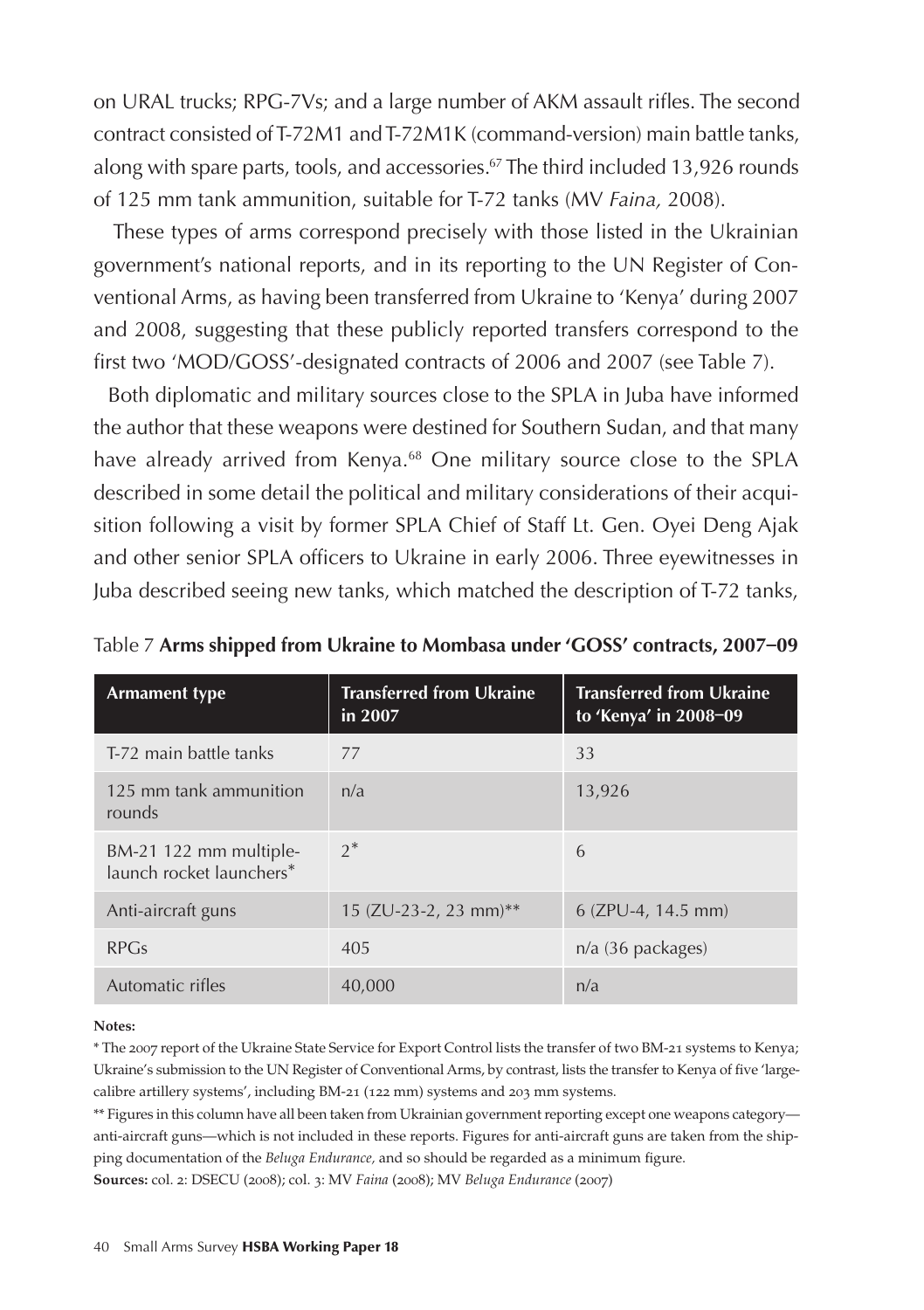in two military facilities near Juba from July 2008 onwards; satellite imagery subsequently confirmed the presence of T-72-size vehicles in these locations during 2009, some covered in distinctive camouflage identical to that seen in satellite images of T-72 tanks being moved out of Mombasa port in February 2008 (Gelfand and Puccioni, 2009).69 Some tanks may have arrived earlier: an eyewitness in Lokichoggio, a Kenyan town on the main Kenya–Sudan road around 30 km from the Sudanese border, described seeing two night-time convoys of tanks being conveyed by around 15 lowboy wide-load trucks in late 2007 and February 2008, heading in the direction of Sudan. These dates correspond with the (unreported) arrival by sea of the first two arms shipments in Mombasa in September 2007 and January 2008, and with subsequent Kenyan press reports of tanks being transported by rail from Mombasa on 22 November 2007 and 25 January 2008.70 An SPLA spokesperson, while denying that the *Faina*'s cargo was theirs, confirmed publicly to *Jane's Defence Weekly* in late May 2009 that the SPLA had acquired T-72 tanks 'since last year and some even earlier' (Gelfand and Puccioni, 2009).

The logistics of large arms transfers, and their diversion, is always complex. Delivering any large, heavy goods to Southern Sudan poses particular logistical challenges. In contrast to Northern Sudan, the South lacks a sea border. Arms must thus be supplied directly by air, or else must arrive in a neighbouring country by sea or air and transit (across poor roads) through one of Southern Sudan's five neighbours.

In this case, delivering these shipments involved ship operators from Ukraine and Germany; ships flagged in Belize, Ukraine, and Antigua/Barbuda; maritime shipping brokers and charterers in Ukraine, the UK, and the Isle of Man; and Kenyan commercial shipping agents and road hauliers. Table 8 summarizes the actors involved in the maritime part of the journey, from Oktyabrsk to Mombasa. Commercial and eyewitness sources, as well as photographic evidence, indicate that after unloading at Mombasa, the military vehicles at least were transported by rail from Mombasa port as early as February 2008;<sup>71</sup> subsequently, they were moved by road using trucks provided both by the Kenyan army and by at least one commercial Mombasa-based road haulier.72 According to an eyewitness account, the final part of this road journey passed along the major road through north-western Kenya, past Lokichoggio, into Southern Sudan.73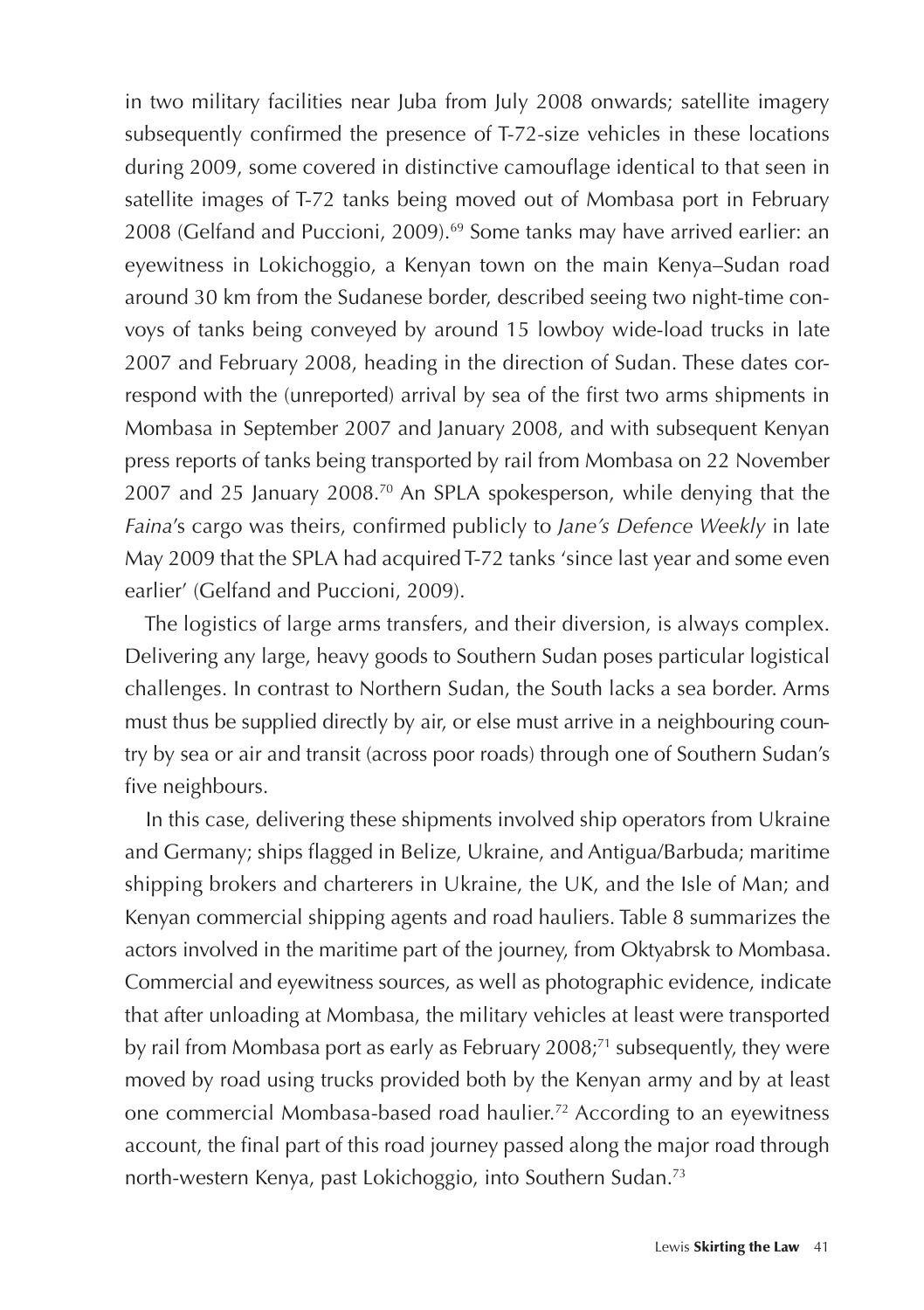| Charterers                          | UK-registered com-<br>of two anonymous<br>British Virgin Island<br>pany (partnership<br>companies)            | Isle of Man-registered | company; Ukrainian<br>freight forwarder         |                               |                                                              |                                                            |                                                                            |                                                                                                                                             |
|-------------------------------------|---------------------------------------------------------------------------------------------------------------|------------------------|-------------------------------------------------|-------------------------------|--------------------------------------------------------------|------------------------------------------------------------|----------------------------------------------------------------------------|---------------------------------------------------------------------------------------------------------------------------------------------|
| operator<br>Vessel                  | Ukrainian ship-<br>ping company                                                                               | German                 | company<br><b>Shipping</b>                      |                               |                                                              |                                                            |                                                                            |                                                                                                                                             |
| Military cargo                      | Confirmed as military shipment<br>forming part of these transfers,<br>but full cargo details not<br>obtained. | 42 T-72M1 tanks        | 138 packages of spare parts for<br>$T-72$ tanks | 15 ZU-23-2 anti-aircraft guns | 90 packages of spare parts for<br>ZU-23-2 anti-aircraft guns | 26 packages (2,190 kg) of RPG-7<br>weapons and spare parts | launch rocket launchers on Ural<br>$2$ BM-21 122 mm multiple-<br>wheelbase | 5 40-foot shipping containers<br>containing AKM assault rifles<br>and spare parts (1,000 pack-<br>ages, 95,000 kg: probably<br>10,000 AKMs) |
| Date of arrival<br>in Mombasa       | 29 Oct. 2007                                                                                                  | 8 Jan. 2008            |                                                 |                               |                                                              |                                                            |                                                                            |                                                                                                                                             |
| Date of departure<br>from Oktyabrsk | 14 Sept. 2007                                                                                                 | 12 Dec. 2007           |                                                 |                               |                                                              |                                                            |                                                                            |                                                                                                                                             |
| Vessel name                         | Radomyshl                                                                                                     | Beluga<br>Endurance    |                                                 |                               |                                                              |                                                            |                                                                            |                                                                                                                                             |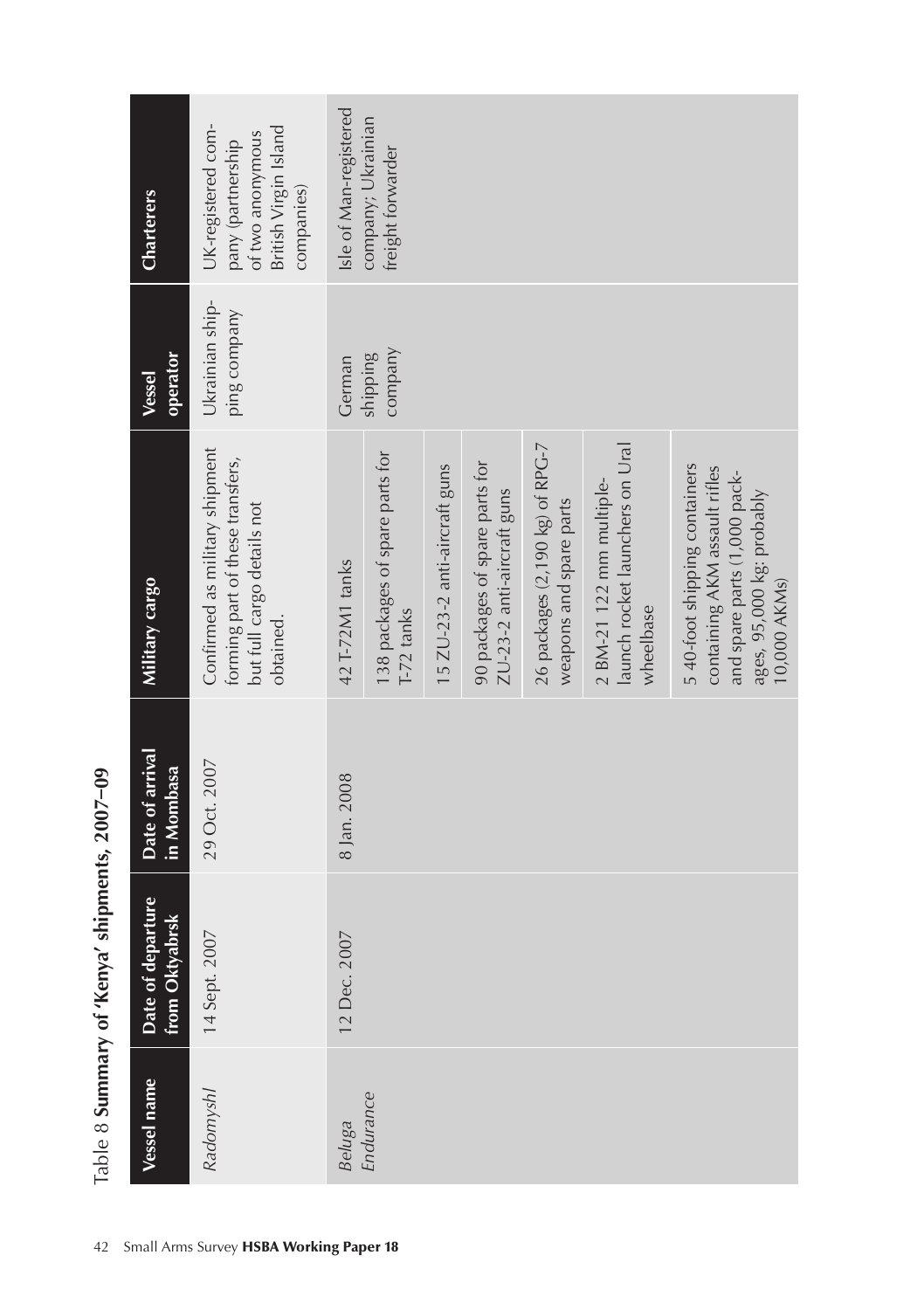|  | Ukrainian<br>company<br>shipping                                             |                                                                                                |                                                                                      |                                                            |                            |                                                            |                                                                  |                                                                            |                                                                                                                                                                                                                                                                                         |
|--|------------------------------------------------------------------------------|------------------------------------------------------------------------------------------------|--------------------------------------------------------------------------------------|------------------------------------------------------------|----------------------------|------------------------------------------------------------|------------------------------------------------------------------|----------------------------------------------------------------------------|-----------------------------------------------------------------------------------------------------------------------------------------------------------------------------------------------------------------------------------------------------------------------------------------|
|  | 33 T-72M1 and T-72M1K tanks<br>with Kontakt-1 explosive reac-<br>tive armour | 8,926 rounds of VOF-36 high-<br>(HE-FRAG) 125 mm tank<br>explosive fragmentation<br>ammunition | 5,000 rounds of VDK-10 high-<br>explosive anti-tank (HEAT)<br>125 mm tank ammunition | 73 packages of spare parts for<br>T-72M1 and T-72M1K tanks | 6 ZPU-4 anti-aircraft guns | 36 packages of spare parts for<br>ZPU-4 anti-aircraft guns | 36 packages (2,818 kg) of<br>RPG-7V launchers and<br>spare parts | launch rocket launchers on Ural<br>$6$ BM-21 122 mm multiple-<br>wheelbase | Sources: interviews with shipping sources, Mombasa, May 2009; MV Faina (2008); MV Beluga Endurance (2007); email message from a Ukrainian shipping company to Amnesty<br>International UK, 10 December 2008; email message from a Ukrainian shipping company to the author, 2 June 2009 |
|  | 10 Feb. 2009                                                                 |                                                                                                |                                                                                      |                                                            |                            |                                                            |                                                                  |                                                                            |                                                                                                                                                                                                                                                                                         |
|  | 1 Sept. 2008                                                                 |                                                                                                |                                                                                      |                                                            |                            |                                                            |                                                                  |                                                                            |                                                                                                                                                                                                                                                                                         |
|  | Faina                                                                        |                                                                                                |                                                                                      |                                                            |                            |                                                            |                                                                  |                                                                            |                                                                                                                                                                                                                                                                                         |
|  |                                                                              |                                                                                                |                                                                                      |                                                            |                            |                                                            |                                                                  | Lewis Skirting the Law 43                                                  |                                                                                                                                                                                                                                                                                         |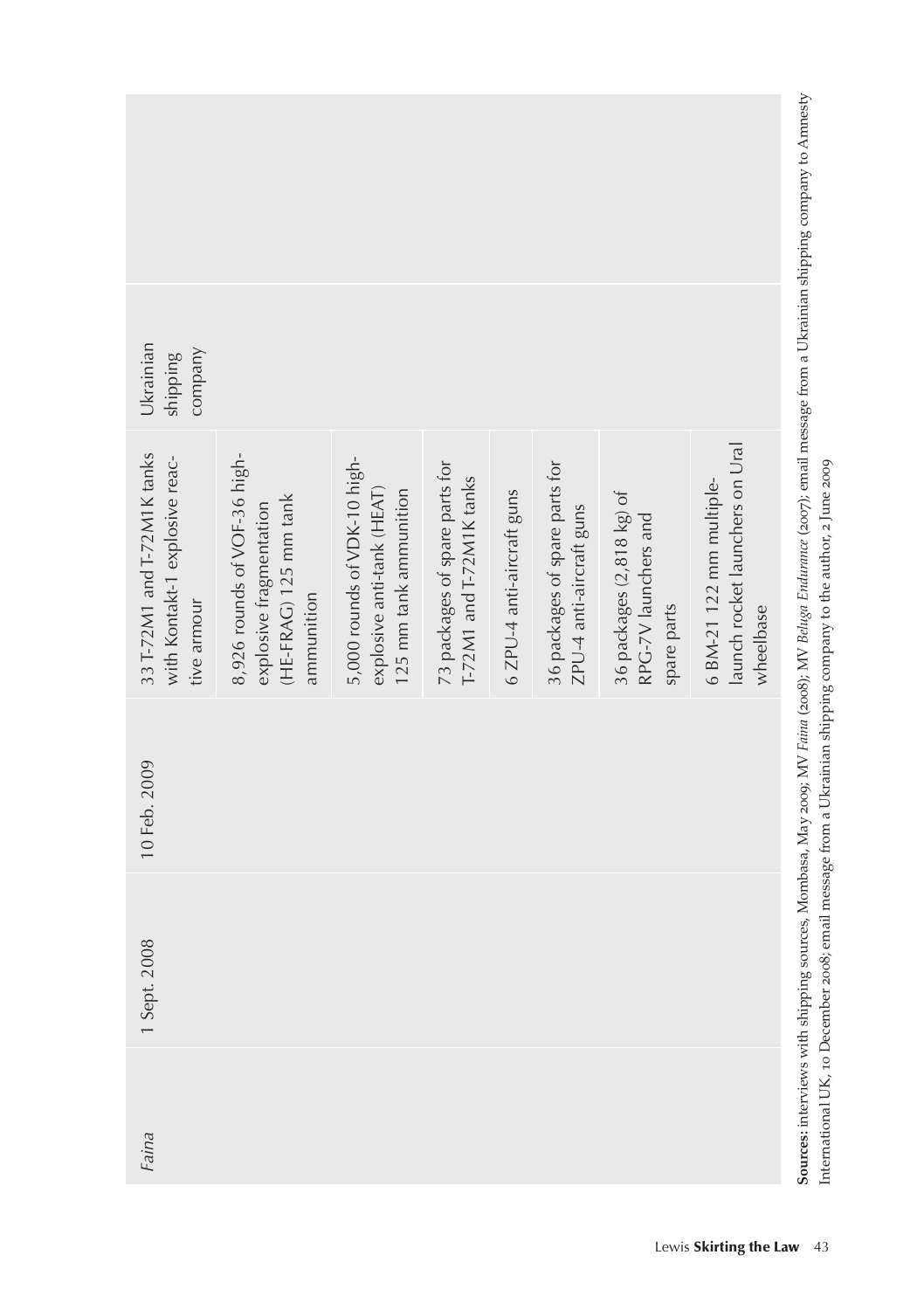These shipments thus involved an international array of actors—including, at a minimum, Sudanese, Kenyan, and Ukrainian government actors, as well as companies and private individuals in Kenya, Germany, Ukraine, the UK, and the Isle of Man. Significantly, two of the European commercial transport actors involved in the shipments informed the author and Amnesty International UK that they had been aware that the shipments were destined for Southern Sudan.<sup>74</sup> Such statements raise serious questions regarding the adequate enforcement of the EU arms embargo on Sudan.

\* \* \*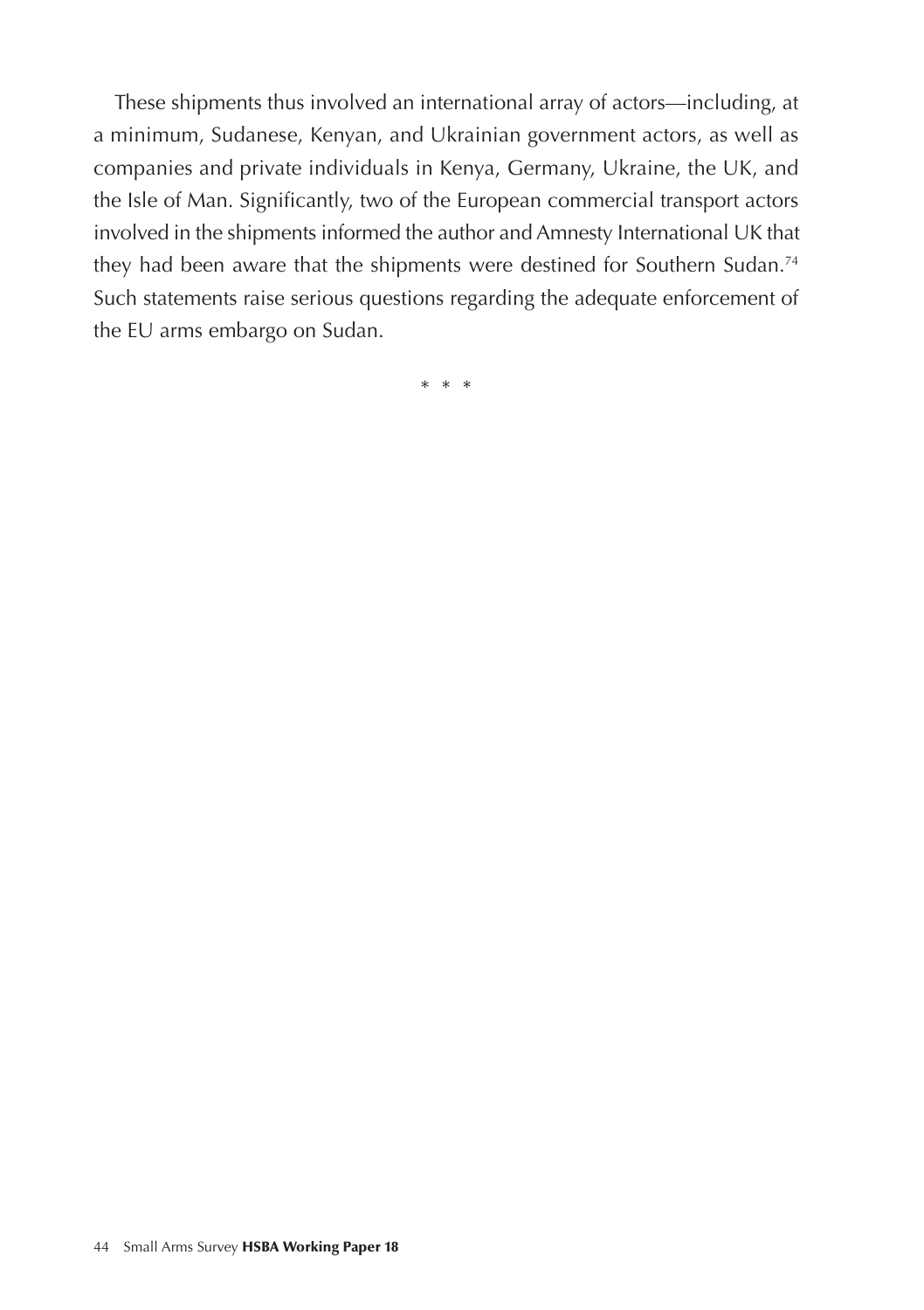# IV. Arms supplies to non-state armed groups in Sudan

The preceding account depicts ongoing and escalating arms supplies to both CPA signatories since 2005, conducted through a relatively stable set of established government–military relationships, both regional and international. In fact, Sudan is also situated within international, regional, and local arms markets that are far less orderly than is suggested by government supply chains. They offer Sudan's non-state armed groups and civilian populations multiple opportunities for acquiring arms, and particularly small arms and light weapons and ammunition.

This section summarizes available information about small arms and light weapons acquisition by prominent armed groups in Southern Sudan and Darfur, identifying six mechanisms by which such arms have been acquired.<sup>75</sup>

- supply from government stockpiles of neighbouring states;
- arms supplied by the SAF;
- arms captured from SAF stocks;
- arms supplied by the SPLA;
- arms stolen from UN and AU peace support operations; and
- s smuggling and 'ant trade' of small arms and ammunition across Sudan's borders.

While not comprehensive, this account proposes a tentative model for nonstate arms supplies and circulation within Sudan. It argues that arms supplies to Sudan's non-state groups cannot be separated from the legal, international, state-organized arms flows described in the previous section. Evidence suggests that the holdings of armed groups in both Southern Sudan and Darfur substantially contain arms that originated from the SAF and its regional and international suppliers and, to a lesser extent, in neighbouring states including Chad and Libya, with varying degrees of complicity from these countries' governments.<sup>76</sup> In contrast to many popular and media depictions of the illicit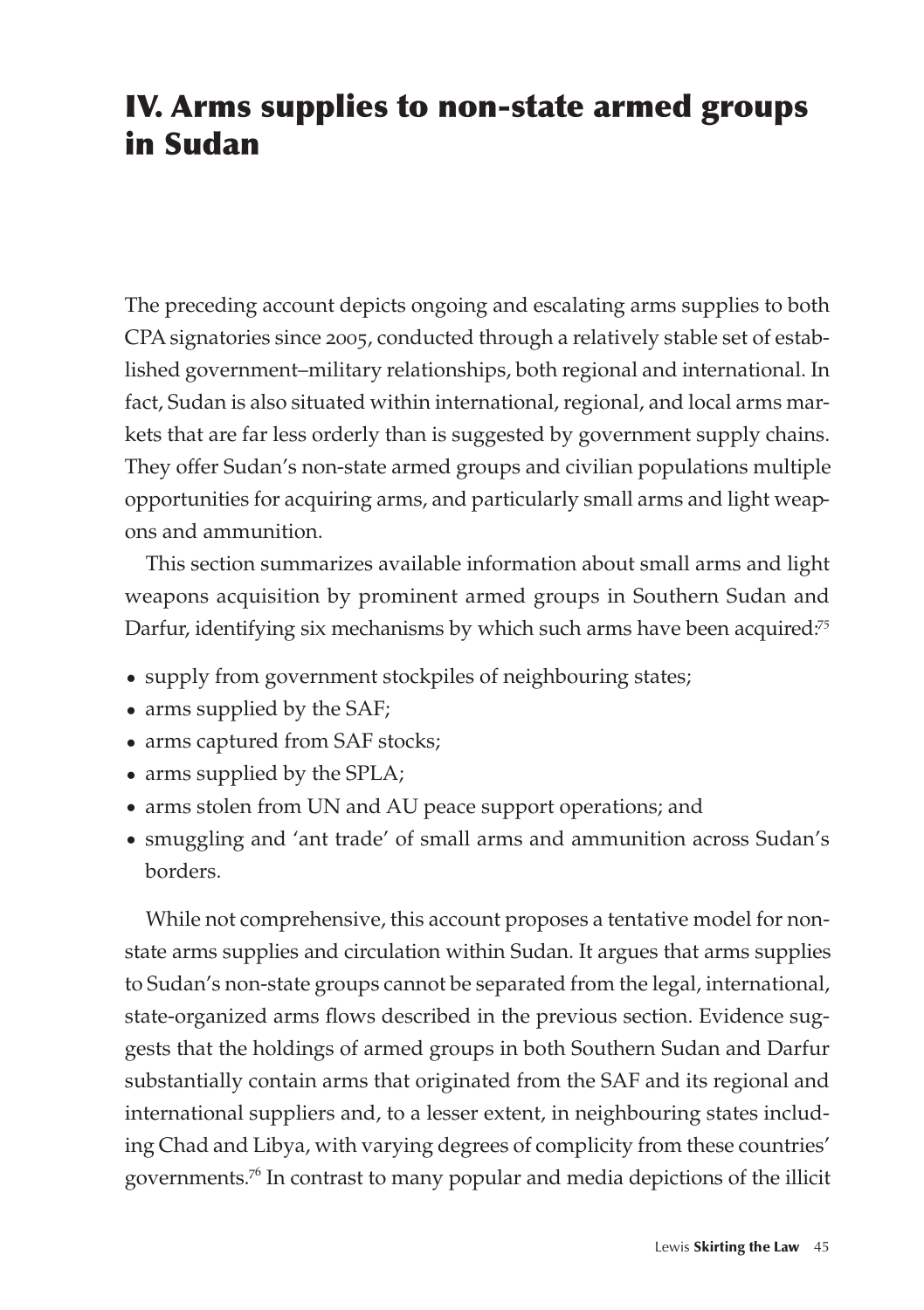arms trade in Africa, there is little evidence that Sudan's armed groups have tapped into separate, international illicit arms networks.<sup>77</sup> Similarly the 'ant trade' of weapons carried across Sudan's borders by armed groups and civilians is not insignificant in absolute terms, but is likely small in comparison with intra-Sudan arms flows, and with the regional, government-assisted movements of weapons to Sudan's armed groups.

In general, the holdings of Darfur's armed groups since 2005 have been characterized by an escalation in both size and sophistication. A January 2006 report by the UN Panel of Experts on Sudan states hopefully that:

*[i]t is quite likely that the arms embargo does have a very tangible impact on the deployment of easily observable heavy weapons. The heaviest weapons commonly employed by all parties to the conflict are rocket-propelled grenade launchers, mortars, and heavy machine guns or anti-aircraft artillery mounted on pickup trucks.*  (UNSC, 2006)

By 2007, however, new small arms were appearing in the hands of armed groups (alongside armoured vehicles, attack helicopters, and fighter jets moved into Darfur by the GNU in contravention of the UN arms embargo). Although still dominated by well-worn AK-pattern assault rifles, RPG-2s, and RPG-7s, small arms observed among Darfur's armed group members have also included 2006-packed AKMC assault rifles, new-production Chinese 35 mm grenade launchers, and newly produced Israeli Tavor-21 assault rifles (UNSC, 2007b; AI, 2006).

By the following year, heavier weapons observed with JEM forces, or captured from them, included 106 mm recoilless rifles, 107 mm multiple-barrel rocket launchers, MANPADS surface-to-air missiles, and 122 mm rockets (UNSC, 2008b, paras. 188–192).

According to an eyewitness, captured arms displayed in March 2008 in Omdurman, Sudan, and May 2009 in N'Djamena, Chad, suggest the further acquisition of MANPADS both by better-armed Sudanese groups such as JEM, and by opposition Chadian rebel forces.<sup>78</sup> The UN Panel of Experts also indicates that APCs may have been acquired (even if not successfully operated) through thefts from AMIS and UNAMID (UNSC, 2008b).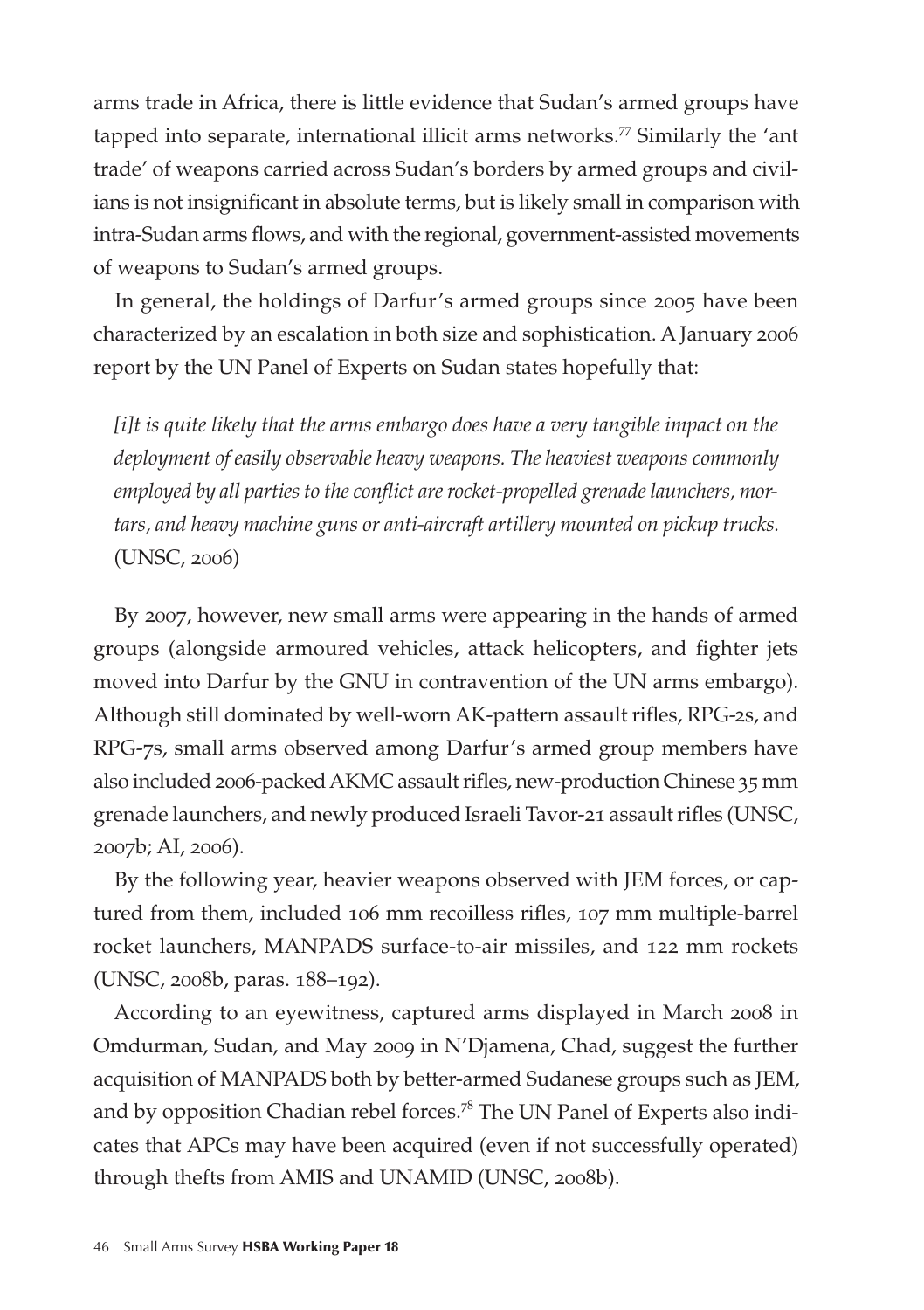By 2006–07, therefore, the scale and diversity of the armaments of Darfur's armed groups at least matched those of Southern Sudan's best-armed groups during the civil war, with the exception of the SPLA. Weapons relinquished even by relatively small armed groups in Southern Sudan in post-2005 disarmament exercises reveal comparable diversity and sophistication (ranging from AK-pattern, FAL-type, and G3-type small arms to 120 mm mortars, 107 mm rockets, and SA-7-type MANPADS).<sup>79</sup> These former armed group holdings in the South also have striking commonalities, discussed below, with the holdings of all the major armed groups currently operating across Darfur and eastern Chad, $80$  suggestive of common intermediate sources.

### **Arms from government stockpiles of neighbouring states**

While it is difficult to establish confidently when particular newer or heavier weapons were introduced into armed groups' stocks in Darfur, several can be traced to the state stockpiles of neighbouring countries. Since the 1960s, Sudan's politics and geography have combined to make the country a staging ground for rebel forces assisted and armed by influential neighbours.<sup>81</sup> The length and remoteness of Sudan's 7,000-km borders and adjoining airspace, coupled with the long tradition of proxy intervention by neighbouring states in the region, have permitted the cross-border movement of Sudanese rebel groups into Chad, Ethiopia, Eritrea, and Uganda. These conditions have also facilitated the supply of arms and equipment to rebel groups from neighbouring governments and from a spectrum of quasi-official sources—ranging from deliberate supply efforts by semi-autonomous elements of state security organizations to financially motivated theft from poorly controlled state stockpiles. New light and heavy weapons captured from JEM, the National Reconciliation Front (NRF), and Chadian groups since 2006 originated in government stockpiles in Libya and Chad. Meanwhile, testimony from a senior JEM official suggests that substantial numbers of small arms from an Eastern European country transited through Eritrea to Chad and subsequently into Darfur in 2007 (UNSC, 2007b, paras. 75–80).<sup>82</sup>

While the specific logistics of these transfers remain unclear, unmonitored borders in Northern and western Sudan appear to allow cross-border armed groups—or their military sponsors—simply to drive vehicles and arms across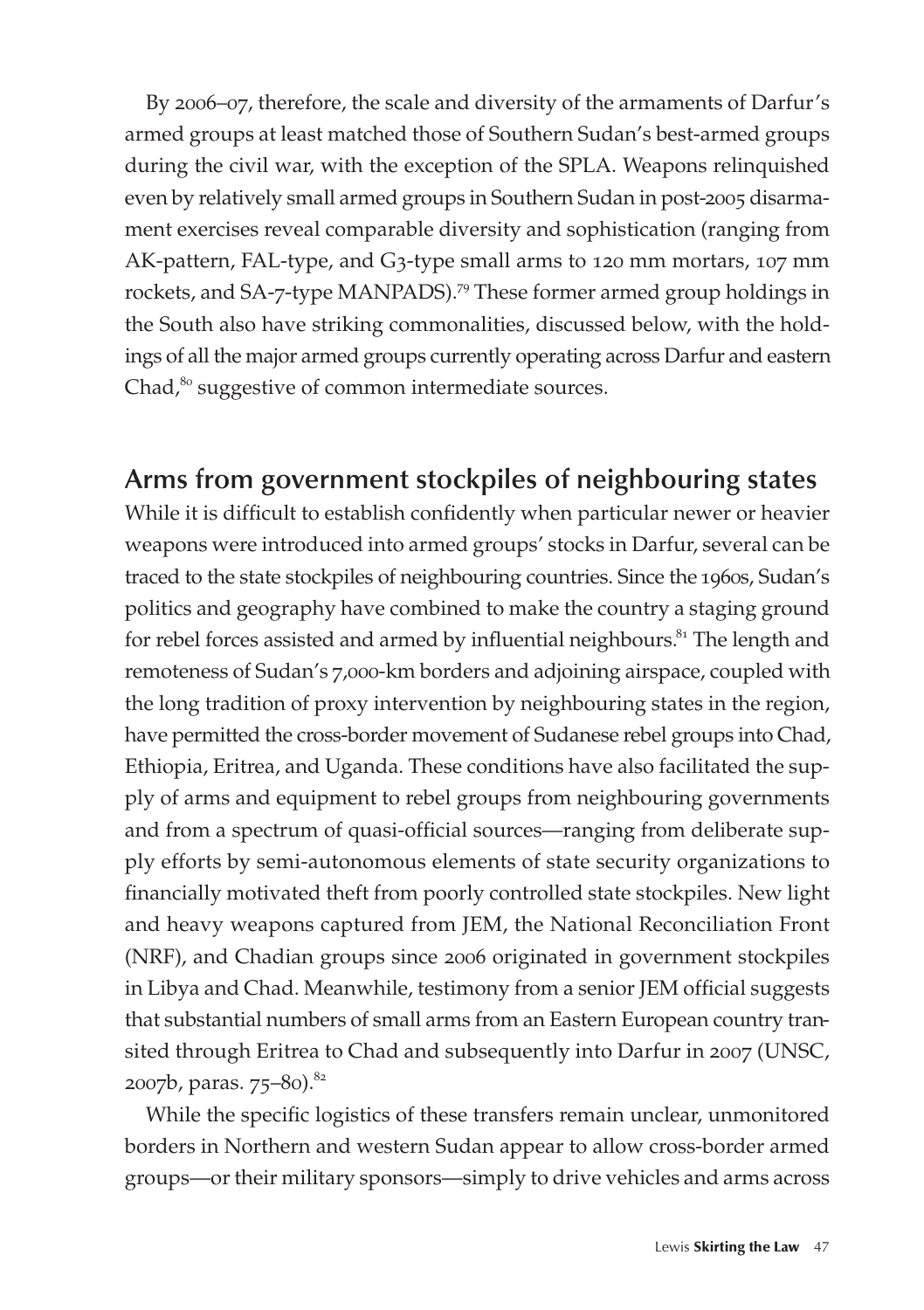the border into Sudan. Such transfers stand in marked contrast to the maritime and aerial supply chains to NCP and GoSS forces detailed in the previous section. Indeed, porous land borders may partly remove the need for international commercial supply actors such as those involved in arms supplies to the NCP and the GoSS (Bevan, 2007).

At least one exception exists. JEM, perhaps the best-supplied Darfur armed group, does appear to have exploited commercial aviation and air cargo logistics. According to a UN source, a senior JEM official reported to UN investigators in 2007 that an aircraft controlled by another JEM official had been used to move arms for JEM, including more than 3,000 AK-type weapons and anti-aircraft guns, from Eritrea to Chad in early 2007. <sup>83</sup> The UN Panel has since reported receiving further indications that 'Chadian Government and commercial aviation assets are used within Chad to provide logistical support for JEM', although the Panel has stated that 'JEM does not have air assets of its own' (UNSC, 2008b, para. 185). In fact, two senior JEM officials previously owned an air operator based in the United Arab Emirates that flew passengers and cargo to N'Djamena and Abéché in Chad starting around 2000. One official continues to control a Dubai-based cargo and air charter company that he stated had been used to move vehicles, but not embargo-violating arms or materiel.<sup>84</sup>

Nonetheless, significant arms supplies to JEM and other Darfur groups appear to rely simply upon Sudan's unmonitored, remote land borders. For example, JEM's heaviest weaponry, its 122 mm rockets, were reportedly driven from Chad into Darfur immediately prior to JEM's most ambitious attack, on Omdurman, in March 2008 (UNSC, 2008b, paras. 191-92).<sup>85</sup> Similar reports from JEM and Sudanese Liberation Army (SLA) sources since 2006 describe Darfur-bound arms being collected by Sudanese rebel groups from sources in eastern Chad, and from the Al Kufrah region in south-eastern Libya (UNSC, 2005c, paras. 91, 100–01).

These transfers evidently had varying degrees of foreign governmental involvement. In the case of Chad, the role of government agencies seems almost incontrovertible. A number of Darfuri rebel groups, including JEM and several SLA factions, have operated openly within eastern Chad since 2005, sometimes interacting operationally with elements of Chad's military and security forces (UNSC, 2007b, para. 23; 2008b, para. 246). Significantly, small arms and ammu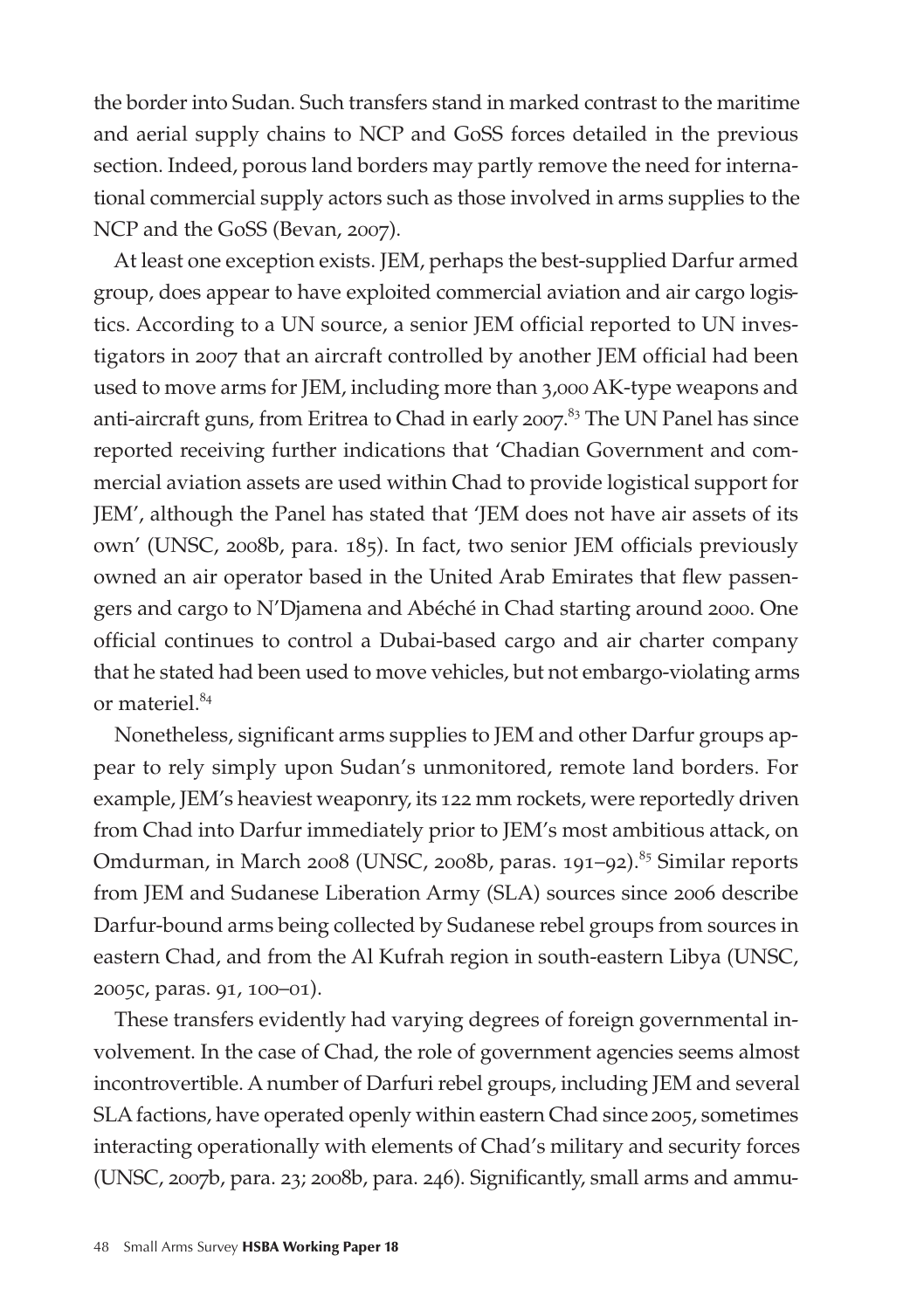nition delivered from Israel and Serbia to Chadian armed forces from July to September 2006 quickly appeared in Darfur in the hands of the NRF (in March 2007) and subsequently with JEM forces (in July 2008). While not conclusive evidence of direct transfers from Chad's government, this nonetheless indicates short, relatively direct supply chains from elements in the Chadian security forces to the Darfuri groups (UNSC, 2007b, para. 82; 2008b).

The involvement of the Libyan government is less well substantiated. The UN Panel received allegations in 2007 of direct support for Minni Minawi's faction of the SLA from elements of the Libyan security services, including the supply of Land Cruiser vehicles and ammunition (UNSC, 2005c, paras. 90–92). More recent UN Panel investigations have directly linked some of the heaviest weapons in the stocks of both JEM and Chadian armed opposition groups to Libyan stockpiles. But these weapons arrived in Libya's stockpiles during the early and mid-1980s, delivered by European countries at the height of Libya's conflict with Chad.<sup>86</sup>

What remains clear is that light weapons supplied to both sides of the socalled Chad–Libya 'Toyota War<sup>,87</sup> during the 1980s are now being used by Darfuri armed groups. Specifically, European light weapons were delivered to Libya and 106 mm HEAT shells were supplied to Chad between 1983 and 1987, while French troops and military assistance from the United States sought to bolster President Hissène Habré of Chad as a bulkhead against President Muammar al-Qadhafi's Libya (UNSC, 2008b, para. 216; Nolutshungu, 1995, p. 210). The reappearance in Darfur of arms supplied to the region during the 1980s Chad–Libya conflict illustrates the familiar process by which arms supplied to parties in one regional conflict may bleed into neighbouring conflicts years later. The 'bulge' of arms supplied since 2005 to the NCP, GoSS, and neighbours such as Chad by their regional and international supporters may pose a similar long-term threat to human security in the region.

#### **Weapons supplied by the SAF or captured from SAF stocks**

The Chadian government, GoSS officials,<sup>88</sup> and JEM sources<sup>89</sup> have all alleged that arms and ammunition continue to be actively supplied by the SAF to government-supported militias in Darfur; to Chadian opposition rebels in east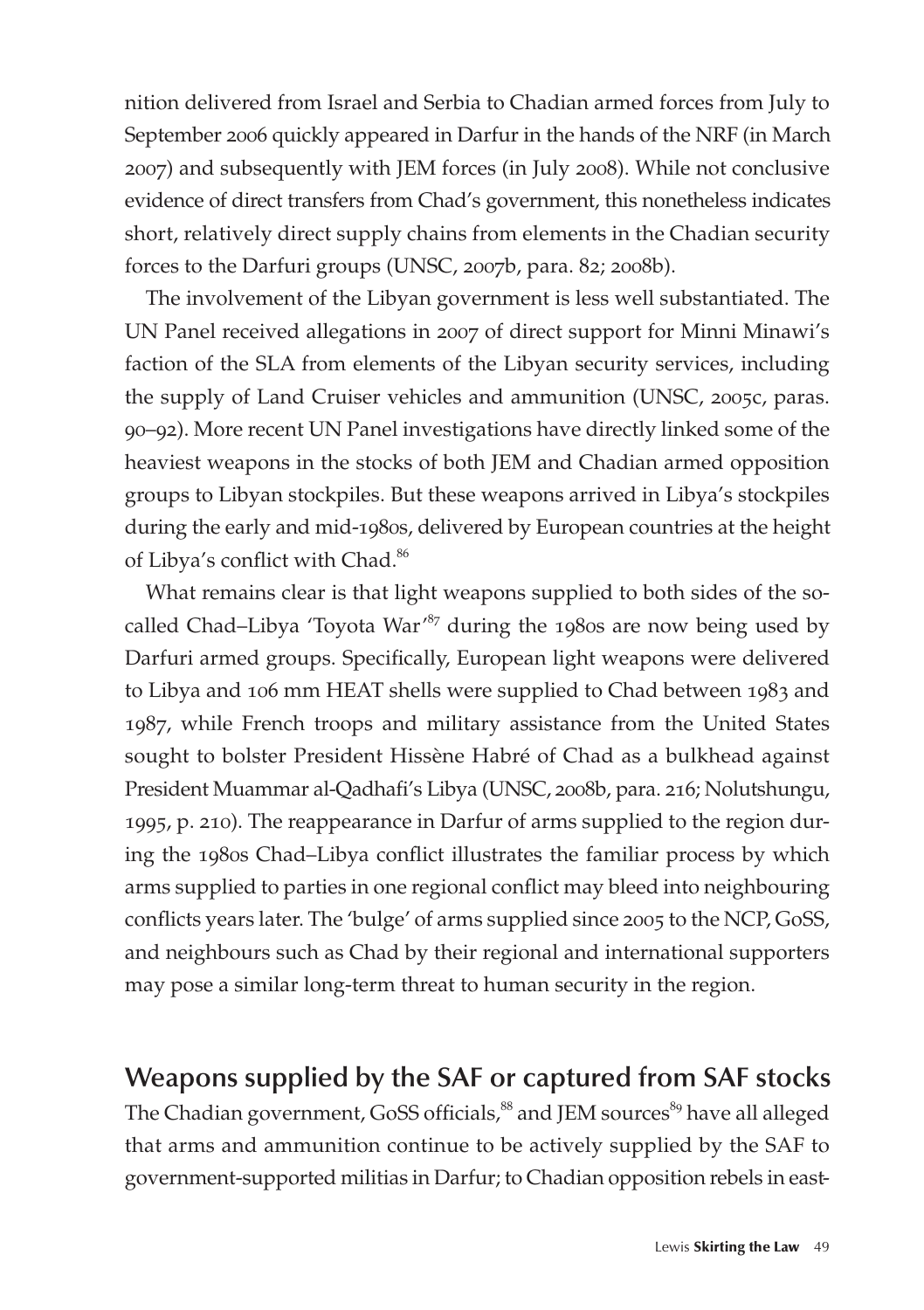ern Darfur and western Chad; and to armed groups operating in Southern Sudan, including the Lord's Resistance Army (LRA) and groups in Jonglei and Upper Nile states (AFP, 2009).

SAF supplies to allied Darfuri militias are perhaps the best established. Close operational collaboration between militia groups and SAF forces in Darfur has been well documented, as has the interchange of personnel between militias and paramilitary groups such as the PDF, Border Intelligence Guards, and Central Reserve Police, which receive arms and training directly from the SAF (UNSC, 2005c, annex II; 2008b, paras. 136–41).<sup>90</sup>

Evidence of liaisons between the SAF and Chadian armed opposition groups is also relatively well established. UN observers have reported seeing vehicles marked with Chadian armed group acronyms openly visiting SAF warehouses in El-Geneina, West Darfur, although the nature and scale of arms transferred by the SAF to these groups is unclear (UNSC, 2008b, paras. 154–57).<sup>91</sup> In November 2007, the Chadian government seized new small arms ammunition cases apparently packed in the Sudan Technical Centre plant (see Section III) from Chadian armed groups; it subsequently used the seizure to support its claims that Sudan was directly arming Chad's rebel groups, although the contents of the boxes, and their original provenance, could not be verified.<sup>92</sup>

Weapons held in 2007 by SAF-backed Southern Sudanese militia groups similarly provide evidence of sourcing from SAF stocks at some time (discussed below). Yet GoSS officials and UNMIS observers have yet to provide evidence to substantiate more recent rumours and reports of SAF arms supplies and financial support to ethnic Murle and other armed communities, to former SSDF groups in Southern Sudan, and to elements of the LRA operating in the South.<sup>93</sup> Certainly the SAF have armed both the LRA and SSDF groups in the past, and GoSS claims of ongoing material support from Khartoum for such groups carry wide currency within Southern Sudan. At the time of writing, former Murle SSDF leaders such as Ismael Konye were spending long periods of time in Khartoum.<sup>94</sup> Undeniably, the armed capacity and ambition of some of these groups appear to be increasing significantly.<sup>95</sup> Hundreds of civilian deaths have occurred as a result of retaliatory Murle–Nuer violence in 2009 in Jonglei. LRA attacks in Western Equatoria and along the Sudan– DRC border have likewise terrorized communities and displaced thousands.<sup>96</sup>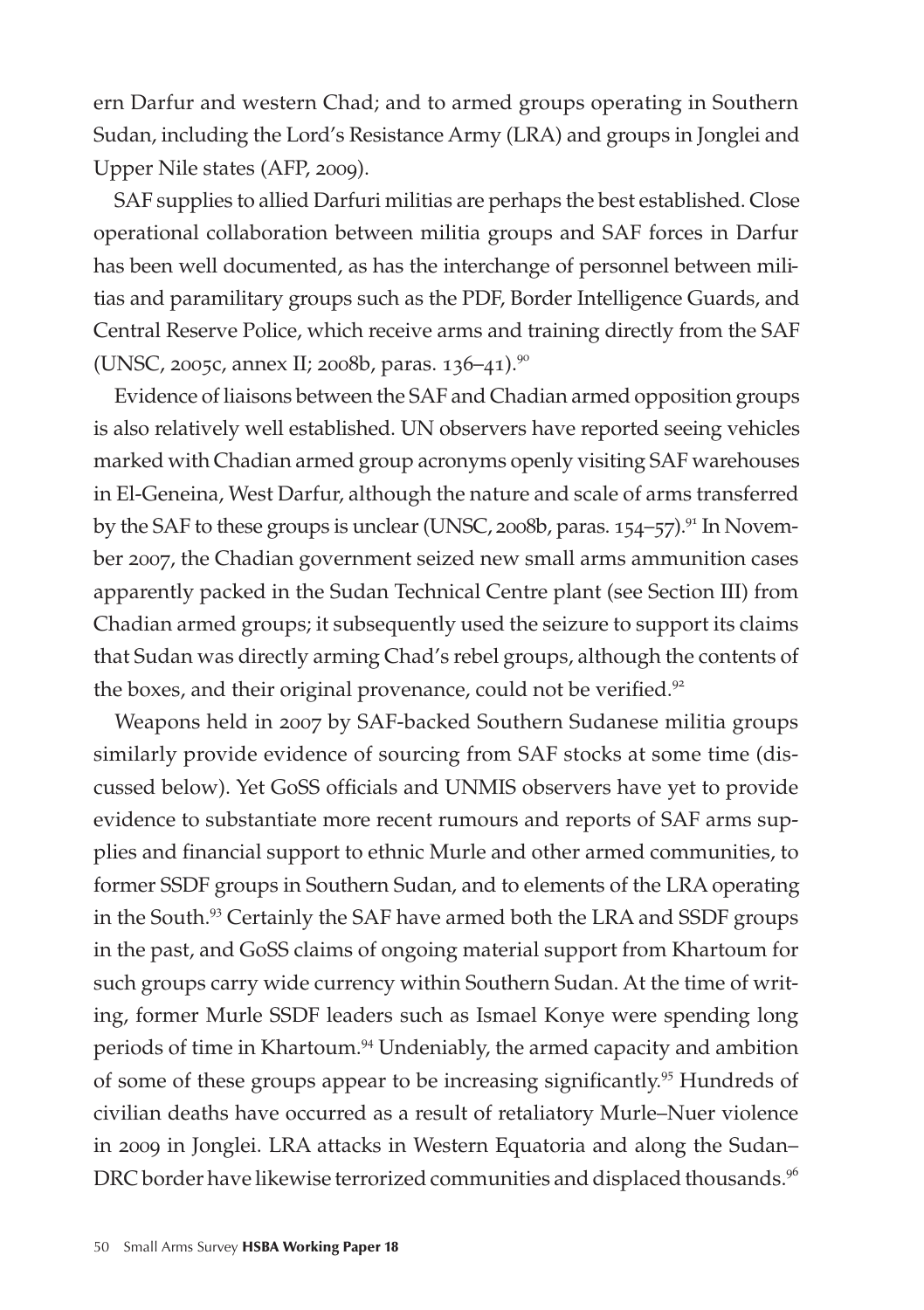There is also evidence that non-SPLA actors continue to move quantities of arms around Southern Sudan. Most recently, two reliable sources indicate that prior to the outbreak of fighting in Malakal in February 2009, SPLA forces intercepted a large quantity of ammunition travelling by barge on the Sobat river near Malakal.<sup>97</sup> Whether the SAF or the National Intelligence and Security Service had a direct hand in these transfers, however, remains unclear; small arms and light weapons are readily available from a number of other sources within Southern Sudan itself, including unrecovered civil war arms caches,<sup>98</sup> poorly secured SPLA and disarmed militia stockpiles,<sup>99</sup> and military weapons held by civilians. Moreover, considerable sums of money given to the leaders of armed communities and groups during some disarmament operations could be used to procure fresh weapons independently of SAF assistance.<sup>100</sup>

In addition to varying levels of government and government-sanctioned arms supplies, much weaponry used by rebel groups in Darfur is clearly captured from hijacked SAF convoys and battlefield engagements.<sup>101</sup> With the continuing fragmentation of Darfur's armed factions, it is entirely possible that arms captured from the SAF may subsequently circulate to other groups, both allied and opposed to the SAF.

Irrespective of their supply routes, arms from the same manufacturer, often with the same dates and batch numbers, can be identified in SAF stocks, across armed groups in both Southern Sudan and Darfur, and among both governmentbacked and rebel groups. The UN Panel has noted these commonalities within Darfur. Photographs obtained and reviewed by the author demonstrate that ammunition cases with identical markings (MO-81-667) have been recovered from the scene of SAF–JEM fighting in 2009 and from Murle SSDF militia in Jonglei state in 2007. The same markings were found on cases captured from Chadian armed opposition groups during 2006.<sup>102</sup>

These findings do not constitute statistically robust proof that SAF stocks are the single common source of this shared weaponry across these different groups. Nor do they indicate when and how transfers to these groups took place.<sup>103</sup> However, the SAF is arguably the strongest candidate as a common source. These common arms types demonstrably match arms in the SAF's own stocks. In addition, the SAF is the single common agent cited in corroborating UN Panel and other reports both of arms supplies to SAF-backed groups, and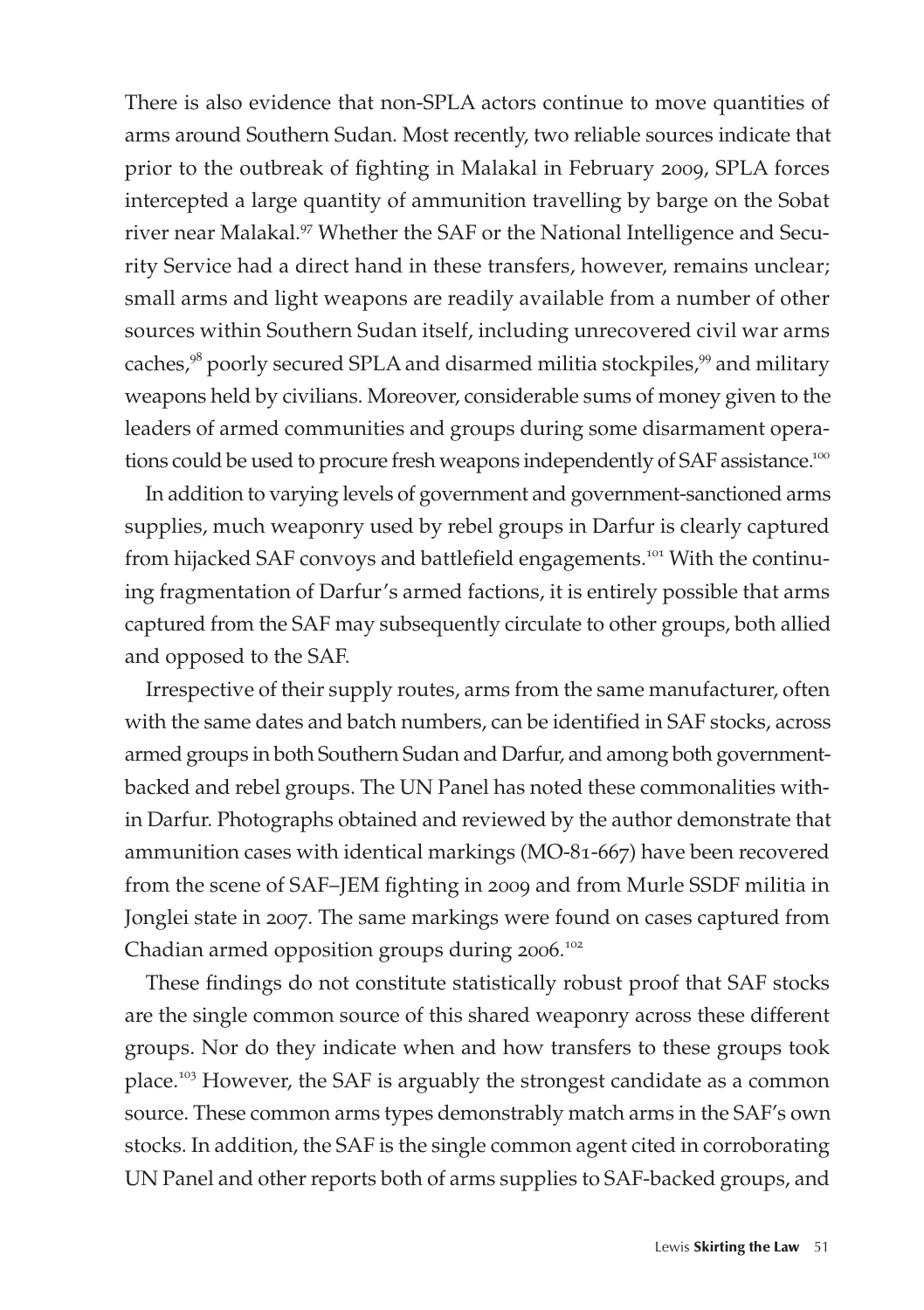of arms thefts from the SAF by opposing armed groups. These commonalities support the view, therefore, that arms originally supplied to Khartoum are among the most widely used on all sides of Sudan's conflicts.

Ammunition holdings common to SAF stocks and armed groups also suggest common sources of supply. For example, crates of 7.62 x 51 mm ammunition (production date 2004) reportedly captured by JEM from SAF stocks in western Darfur in May 2009 matched markings on a crate of 12.7 x 108 mm ammunition (production date 2002 or 2003) amongst weapons given up by a former Murle SSDF militia in Jonglei in 2007. <sup>104</sup> Similarly labelled 12.7 x 108 mm ammunition boxes (production date 2008) were also captured from SAF forces in Darfur in late 2008.<sup>105</sup> These contained ammunition headstamped '41/08'. The UN Panel believes this 'headstamp 41' ammunition to be of Chinese manufacture (UNSC, 2008b, para. 202), although it may have been repackaged and relabelled elsewhere. Other 'headstamp 41' 12.7 x 108 mm ammunition was found by the UN Panel in JEM stocks in Omdurman and Darfur during 2008 (UNSC, 2008b, para. 202); encountered by the Government of Chad in the stocks of the Chadian armed opposition group during its attack on N'Djamena in January 2008 (UNSC, 2008b, para. 197, fn. 9); and observed by journalists while used by the 'Janjawid' militia group led by Mohammed Hamdan in Darfur in February 2008 (Unreported World, 2008)*.* 106

### **Arms stolen from AU and UN peace support operations**

As the capabilities of several Darfuri armed groups have increased since 2006 coupled with a general increase in insecurity, carjacking, and ambushes within Darfur as armed groups have fragmented and become more opportunistic losses of weaponry from AMIS and UNAMID personnel appear to have increased.<sup>107</sup> In several cases since 2007, attacks on UNAMID have extended beyond opportunistic ambushes, constituting instead well-planned, large-scale assaults on UNAMID facilities and forces (UNSC, 2008b, para. 311). These may have enhanced the equipment of armed groups both quantitatively and qualitatively. Some 12 tons of Chinese-made small arms ammunition was stolen from a commercial truck convoy operating for a UNAMID contingent on its way to Nyala in South Darfur in March 2008. Meanwhile, thefts in armed attacks on UNAMID forces reportedly added armoured vehicles to the hold-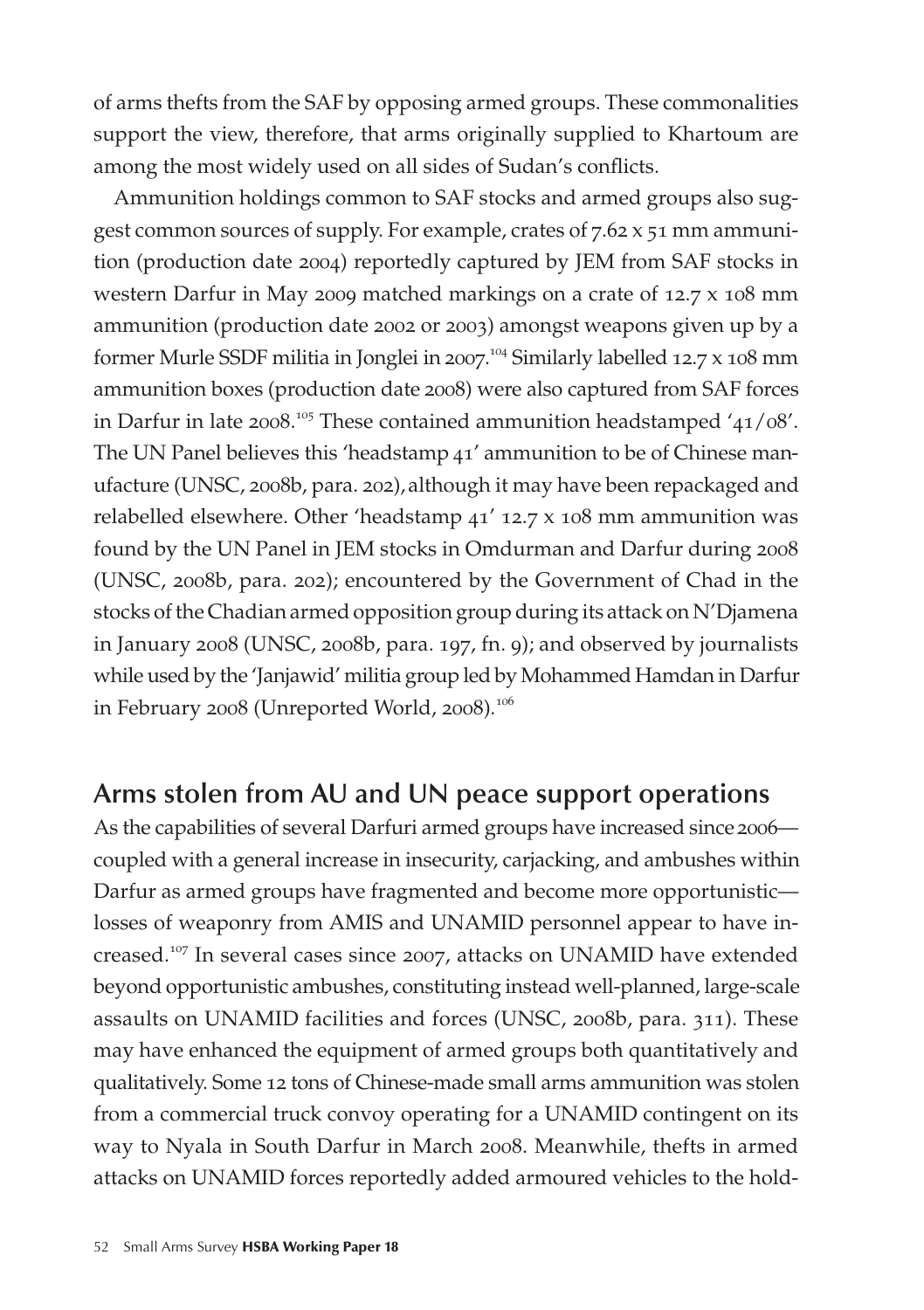ings of both rebel and GNU-aligned militia forces in 2007 and 2008, $^{108}$  although these have yet to be observed being used by these armed groups.<sup>109</sup>

UNAMID's role as an inadvertent arms vector thus appears to be growing, not only as a result of the ambition, opportunism, and capabilities of Darfur's armed groups, but also due to the inadequate protection afforded to UNAMID forces and convoys. In several cases, UNAMID forces reported that their attackers were much better and more heavily armed than they were (UNSC, 2008b, paras. 314, 333). The escalation and growing sophistication of armed groups' stocks, evident from the captured weapons and field observations discussed above, supports that assessment.

This problem cannot be solely attributed to UNAMID's insufficiently equipped forces, however. Precautions taken by some UNAMID contingents in transporting arms also appear to be highly inadequate. The Chinese ammunition consignment stolen in March 2008—whose transportation was reportedly organized by UNMIS—was carried by a commercial Sudanese trucking company without UN security provisions through a highly insecure region between El-Obeid in North Kordofan and Nyala in South Darfur (UNSC, 2008b, paras. 328–29). More broadly, it is currently impossible to determine whether other weaponry or ammunition is leaking from UNAMID stocks to actors in Darfur, since UNAMID maintains no internal system for recording the arms and ammunition it brings into Darfur (UNSC, 2008b, paras. 328–29). In the case of the stolen Chinese ammunition, precise information regarding the quantities, markings, and packaging of the ammunition—essential for tracing it within Darfur—is not available.<sup>110</sup> A major source of weaponry entering Darfur thus remains poorly protected, and inadequately recorded. If this weaponry is now reaching the hands of armed groups and posing a growing threat to UNAMID, then accounting for and securing its own stocks is not simply an important part of maintaining the integrity of the UN arms embargo on Darfur, but also an essential element in UNAMID's own force protection.

Two further vectors provide arms and ammunition to armed groups and civilian communities, although they are probably less significant in terms of volume and sophistication of weaponry than those described above. Both SPLA arms supplies and micro-flows feed local arms markets within Sudan and across its borders in the DRC and Kenya.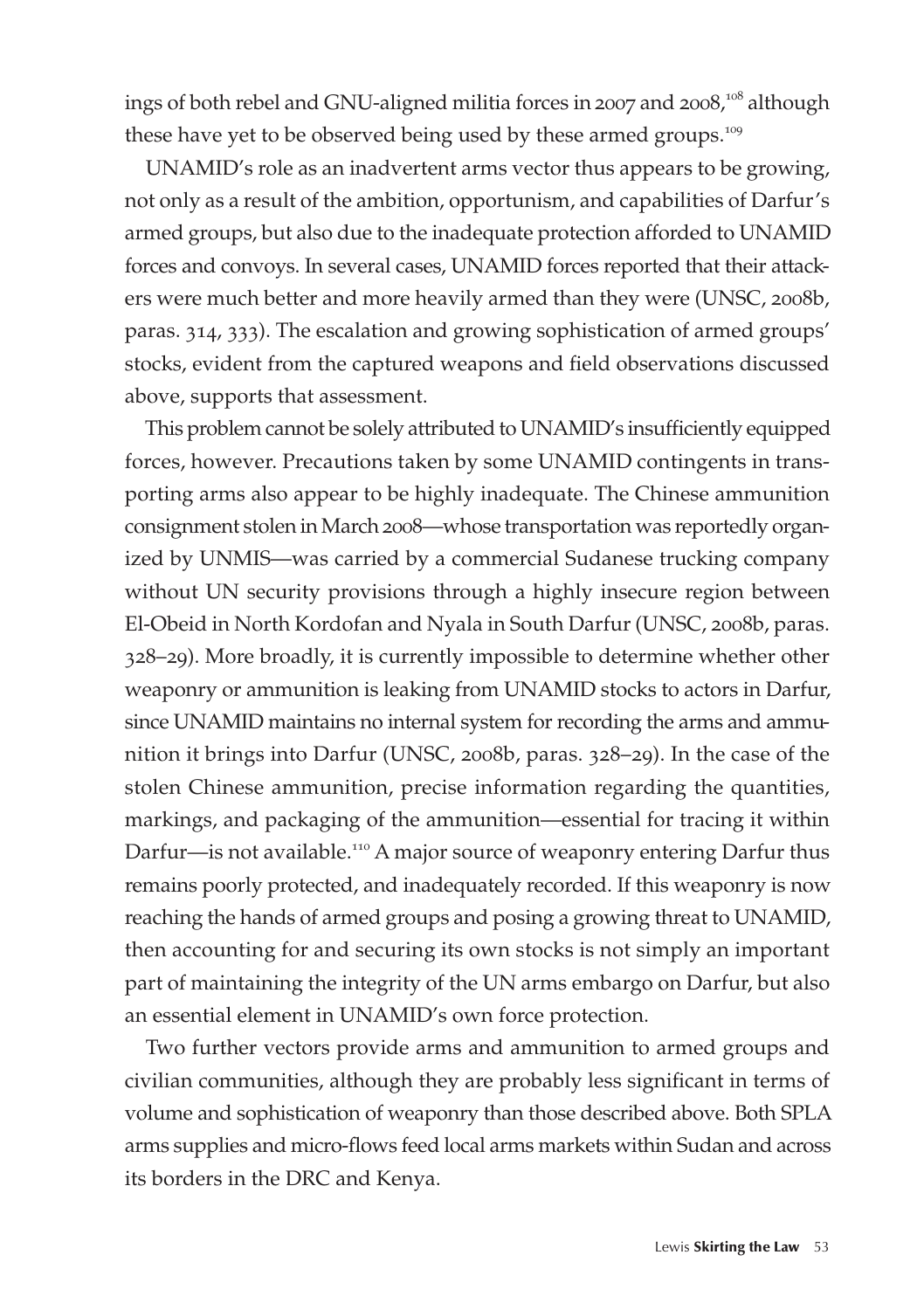### **Arms supplied by the SPLA**

Historically, 'leakage' from SPLA arms stocks has occurred both deliberately and accidentally. During the North–South civil war, each side captured materiel from the other when garrisons changed hands during fighting; both sides also supplied arms to allied non-state armed groups. SPLA sources, and the SLA's Minni Minnawi faction, have insisted that SPLA military assistance to Darfur's armed groups ended after mid-2004, when at least ten flights conveyed supplies from the SPLA to Sileah in West Darfur for the SLA (UNSC, 2005c, paras. 87–89). Research for this report found no concrete evidence to indicate that direct SPLA assistance to Darfuri groups has resumed. At the micro-level, however, supplying small arms and ammunition to Southern Sudanese communities remains both a means of political patronage for the SPLA and a tool for outsourcing the provision of security in the absence of the GoSS's ability to provide for community security.<sup>111</sup> GoSS officials involved with disarmament policy privately insist that, although not officially (or necessarily centrally) sanctioned, local SPLA units continue to distribute ammunition to communities, particularly their own.<sup>112</sup>

There also continues to be anecdotal evidence that arms and ammunition are sold by (often unpaid) SPLA personnel in local markets, more for commercial than for strategic reasons. High levels of small arms and ammunition continue to circulate, particularly in Jonglei, Upper Nile, Western Equatoria, and the Transitional Areas. While this trade reflects demand sustained by ongoing insecurity and the inability or unwillingness of the GoSS to protect communities in these areas, it also provides the means for continued intercommunal violence whose escalating levels arguably pose the greatest current threat to human security in any part of Sudan.<sup>113</sup>

### **Smuggling and the 'ant trade' across Sudan's borders**

As discussed above, Sudan's long, unmonitored borders facilitate arms supplies to Sudan's armed groups by neighbouring state sponsors. They also make possible a smaller-scale private trade in small arms and ammunition, ranging from commercial smuggling to flows of weapons moving across borders with pastoralist civilians and foreign visitors. The scale of these micro-flows is dif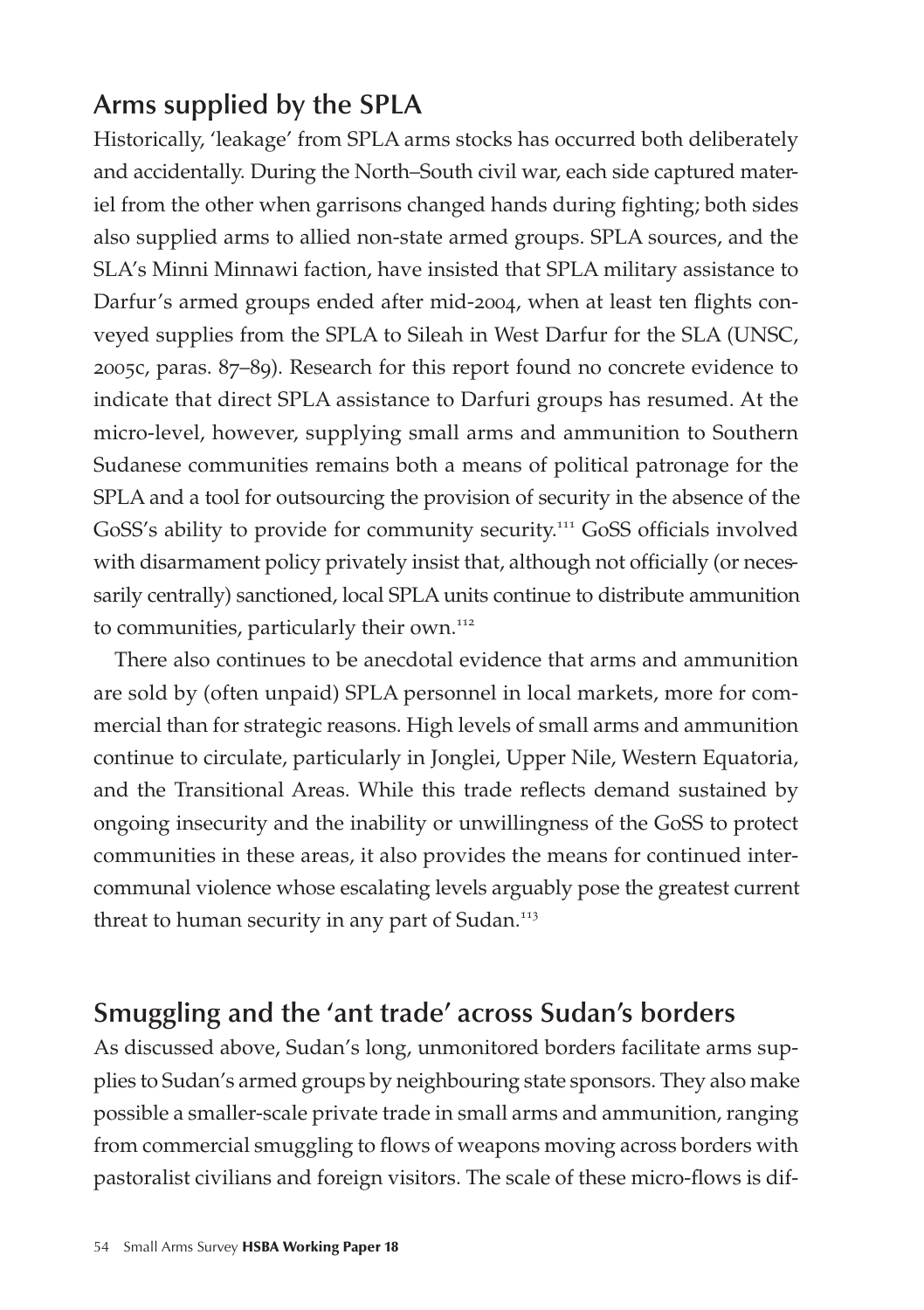ficult to assess. Evidence suggests that they are considerable in absolute terms, but that their contribution to the arms stocks of Sudan's major armed groups is likely much smaller than major military arms flows.

Available figures from 2006 show that in that single year Sudanese customs seized 4,249 pistols, 533 Kalashnikov rifles, 16,851 rounds of ammunition, and other weapons illicitly imported from neighbouring countries, particularly Egypt and Eritrea (UNSC, 2007a, para. 48).

Actual flows are likely to be several orders of magnitude larger than these seized quantities, thus probably amounting to several thousand small arms and perhaps hundreds of thousands of ammunition rounds each year. Flows across Sudan's southern borders appear relatively small (although customs coverage and systematic reporting of seized weapons in Southern Sudan is also weaker than in Northern Sudan).<sup>114</sup> Evidence from supply chain interviews and ammunition tracing by the Small Arms Survey also suggests that microflows of small arms and ammunition substantially flow *out* of Sudan to communities in northern Kenya and northern DRC (Marks, 2007; Bevan, 2008). By contrast, Northern Sudanese customs claim that Sudan's northern and eastern neighbours are significant sources of illicit *in*flows (UNSC, 2007b, para. 129). GoSS officials responsible for firearms policy concur, citing the seizure of several smuggled consignments of Egyptian-made 7.62 x 39 mm ammunition in Jonglei state in early 2007—although the supply chain of their initial export and diversion has not been determined.<sup>115</sup> In the absence of adequate national and international monitoring of disarmed and seized arms and ammunition (discussed in Section V), the geography of Sudan's illicit ant trade remains difficult to verify.

In addition, some firearms in Darfur may be initially supplied to Sudan's *legal* commercial market. According to a reliable eyewitness source, small quantities of specialist hunting ammunition have been identified in the stocks of several militias in Darfur.<sup>116</sup> Such weapons may be introduced into Sudan by Western and Middle Eastern safari hunters who continue to frequent the Nuba Mountains and parts of Southern Sudan,<sup>117</sup> and gun shops in Khartoum also supply handguns and hunting guns imported from Egypt and elsewhere.<sup>118</sup> Some of these weapons may also come from Europe, despite the EU embargo. According to the government of Cyprus, the secretariat of the European Council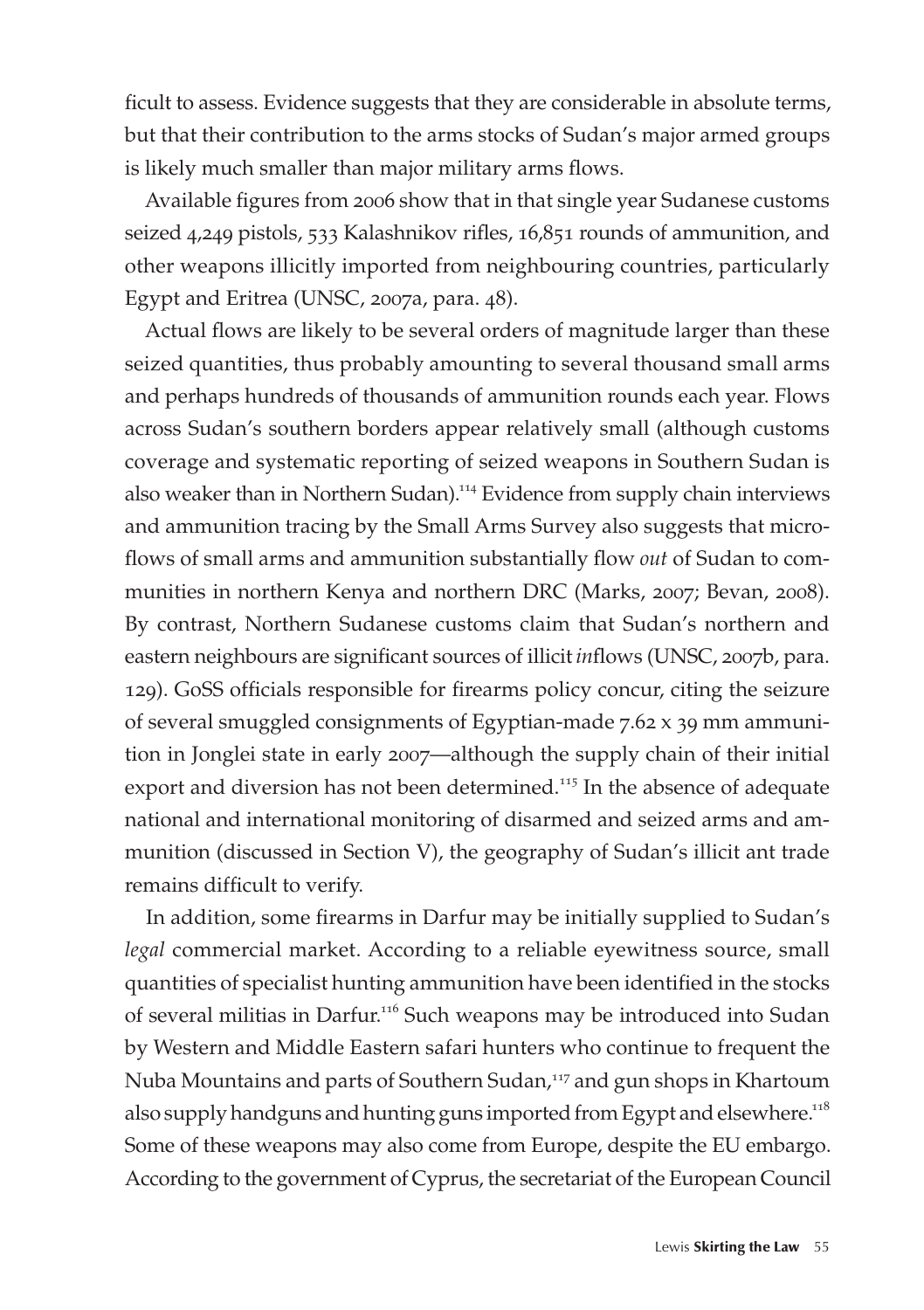Working Group on Conventional Arms advised Cyprus in 2006 that the EU embargo did not explicitly cover hunting weapons or their ammunition, and a Cypriot company was thus allowed to export hunting rifles and ammunition to Sudan during that year.<sup>119</sup> Although Cyprus has prohibited such exports since April 2008, this loophole in the EU embargo remains at the EU level.

Legal and illicit internal markets, supplying heterogeneous small arms to armed groups in Darfur and the South, may thus slightly temper the popular stereotype of an endless, homogeneous stream of Chinese AK-pattern assault rifles flowing from Khartoum to Darfur. Nonetheless, the tracing evidence discussed above, and the commonalities between SAF and armed group holdings, support the view that flows from SAF and other state stockpiles in the region—rather than smaller-scale illicit markets—are the primary source of the small arms, light weapons, and ammunition held by both Darfuri and Southern Sudanese armed groups. In particular, these state stockpiles appear to be the source of their more recent acquisitions of heavier and more sophisticated weapons.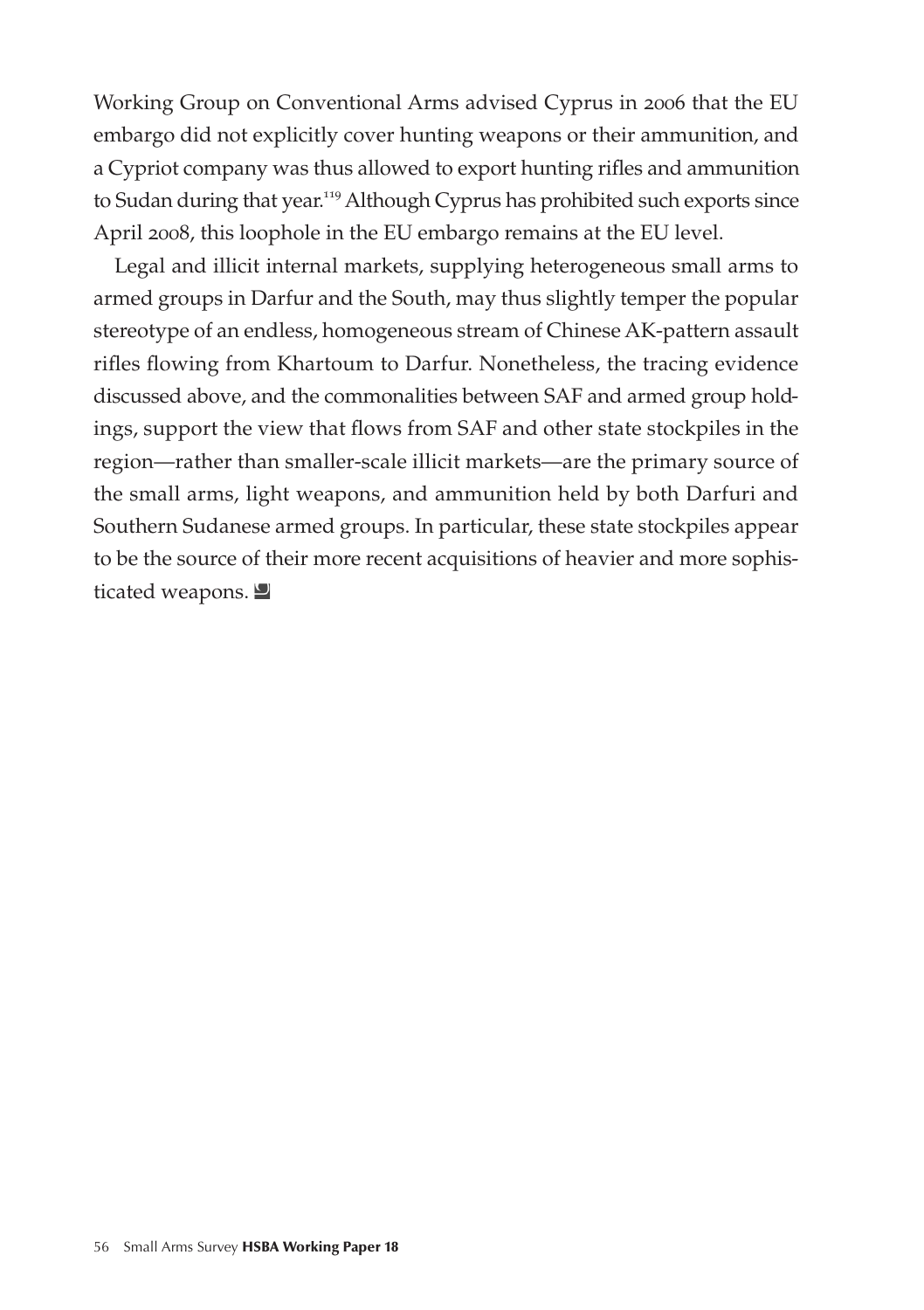# V. Inadequate monitoring of arms flows into and within Sudan

While the evidence set out above illustrates some of the difficulties inherent in determining supplies of arms to government forces and armed groups in Darfur and Southern Sudan, it has outlined the contours and main vectors of arms flows to and within Sudan. Improved monitoring of arms stocks and movements within and into Sudan, using the international resources and mandates already in place, would further clarify the scale and impact of these arms flows. In Darfur, it would reduce the impunity with which state and non-state actors currently supply arms in contravention of the UN embargo. In Southern Sudan it might, paradoxically, also be a confidence-building measure, reducing the politically destabilizing effect of persistent and often unsubstantiated rumours about SPLA arms movements in contravention of the CPA.

Monitoring violations of the UN arms embargo, and the CPA's military resupply and disarmament provisions, form part of the formal mandates of UNAMID and UNMIS, respectively. The drafters of these mandates clearly envisaged that these functions would be much more prominent than is currently the case.<sup>120</sup> One UNMIS military source, quoting a strategy paper written by the current UNMIS Joint Monitoring Coordination Office chief of staff, succinctly described the ideal priority given to such activities: 'If [UNMIS and UNAMID] are monitoring missions, then the military observers are the weapons system of the mission.'<sup>121</sup>

In practice, however, neither UNAMID nor UNMIS personnel are currently able to monitor arms flows or holdings within Sudan sufficiently to establish breaches of the UN embargo or the CPA. In UNAMID's case, no permanent operational structures yet exist for monitoring arms flows into Darfur, either by UNAMID observers or by a dedicated embargo-monitoring cell.Growing insecurity, coupled with UNAMID's serious lack of equipment and force protection capacity, further hampers the basic movement and activities of UNAMID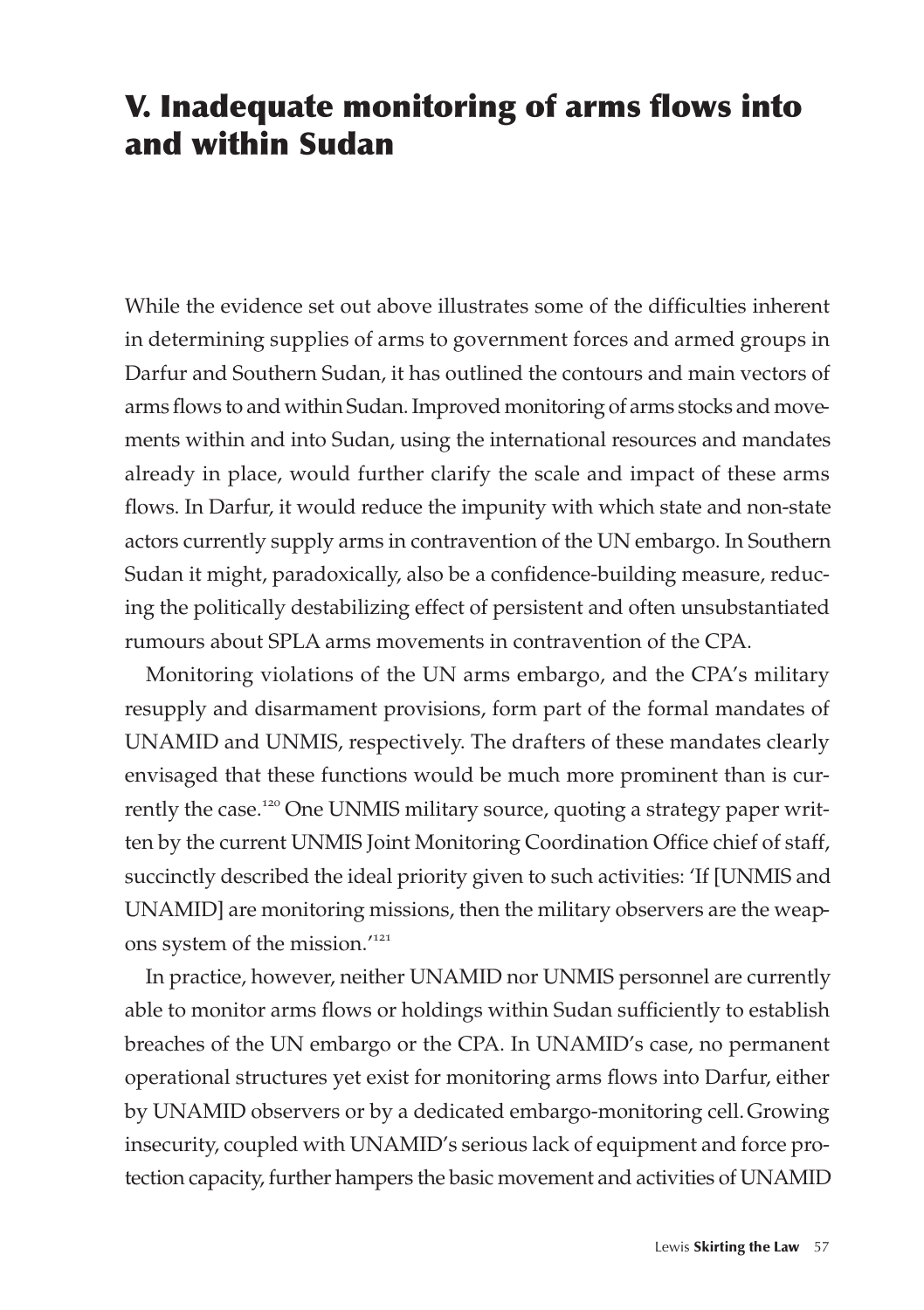patrols necessary for such monitoring. And both missions' observer teams remain seriously understaffed. At the time of writing:

- UNAMID has only 189 military observers to cover Darfur's 493,180 km<sup>2</sup> (one observer to every 2,623 km<sup>2</sup>, an area roughly twice the size of London; around half the complement of 360 observers and liaison officers mandated by the UN Security Council) (UNSC, 2007c; UNDPKO, 2009).
- UNMIS is somewhat better provisioned, but it still has only 540 military observers across the 823,944 km<sup>2</sup> of the CPA Ceasefire Zone, a substantial staffing drop from its peak of 705 in September 2006 (UNDPKO, 2006, 2009). Consequently, there is one observer for every  $1,525$  km<sup>2</sup>, although international UNMIS observers are joined on patrol by equal numbers of SAF and SPLA observers.

#### **UNMIS and weapons monitoring**

UNMIS does undertake arms monitoring activities: patrols by the Joint Monitoring Teams (JMT), established under the CPA to monitor and verify the ceasefire, report instances of heavy weaponry and large consignments of small arms being moved around the Ceasefire Zone (UNMIS, 2009). But this monitoring is not systematic, and its ability to detect new arms supplies into the Ceasefire Zone is almost completely precluded by problems of access, JMT structure, and the monitoring procedures themselves.

**Access.** Neither UNMIS nor UNAMID military observers are granted access to SPLA or SAF arms stocks; only the redeployment of forces themselves can be verified.<sup>122</sup> This is a narrow reading of the UNMIS verification mandate: a clear picture of existing government holdings is a necessary first step in verifying that unauthorized supplies to government stocks in the Ceasefire Zone have not been made in contravention of the CPA. It is also key to establishing subsequent leakage from these stocks through comparison with arms recorded elsewhere, which is vital given the evident centrality of these government stocks to the arms supplies of armed actors throughout Sudan. The denial of access to SPLA and SAF stocks also runs contrary to the CPA, which mandates UNMIS to coordinate permission for the resupply of forces within the Cease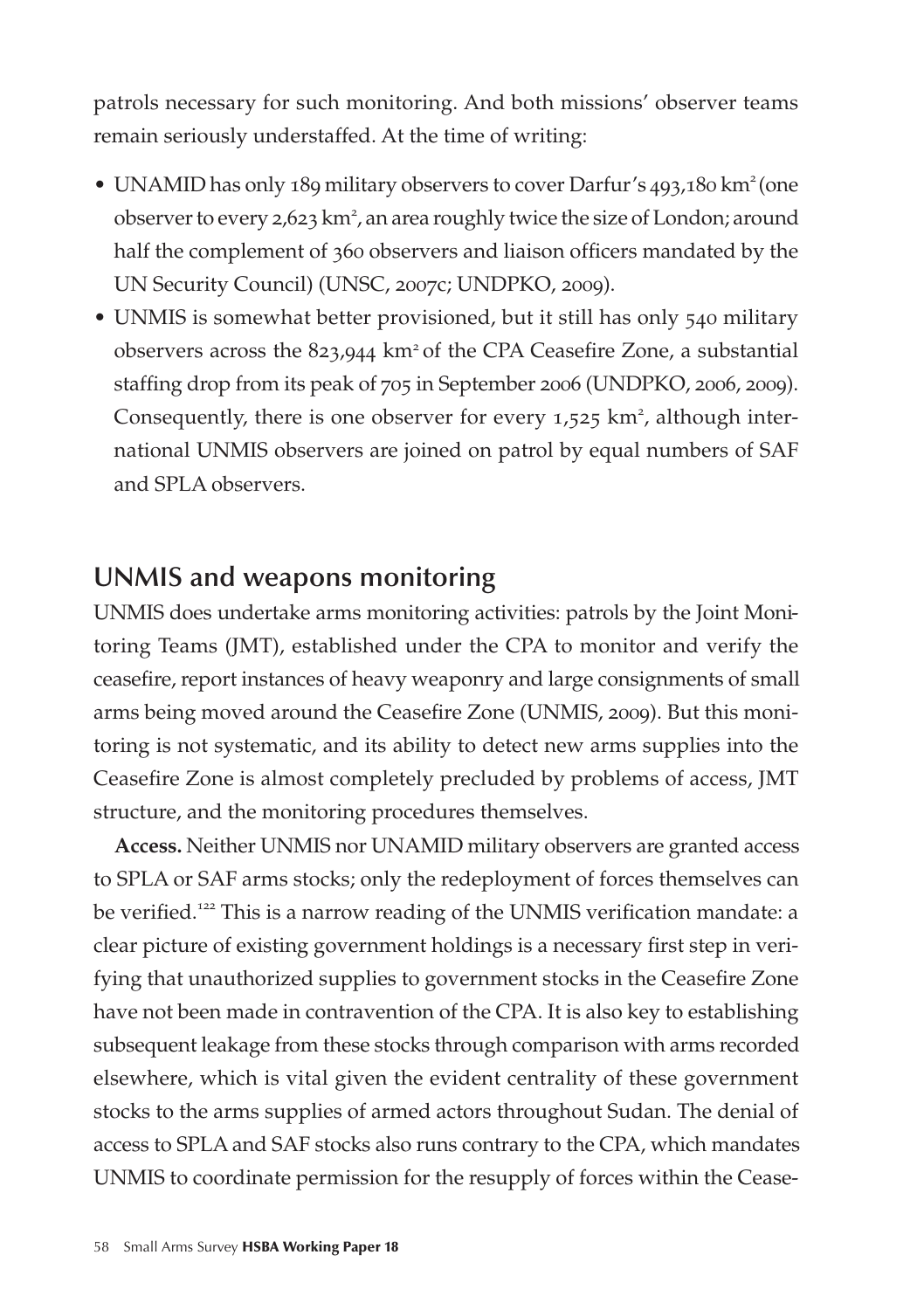fire Zone along with the SAF/SPLA Joint Defence Board. Although UNMIS's observer status at the JDB has now been accepted, at the time of writing it had not been implemented.<sup>123</sup>

**Structure.** The innovative structure of the UNMIS JMTs—which incorporates equal numbers of SAF, SPLA, and international observers—was established under the CPA to increase the parties' confidence in the verification of the ceasefire and to improve the access of JMTs to SPLA and SAF forces, to be facilitated by their counterparts within each JMT. In practice, however, senior UNMIS military officials admit that these structures of consensus have acted as an impediment to monitoring, rather than building confidence in it. They have enabled SAF and SPLA personnel to operate de facto vetoes over verification and monitoring activities they deem undesirable.

UNMIS military sources cite a range of common tactics that they believe have effectively prevented around 200 UNMIS monitoring missions each year. In some cases SAF or SPLA JMT members simply do not turn up for patrols. This sometimes leads to the cancellation of 'unbalanced' patrols, despite the CPA's stipulation that if SAF or SPLA members decline to participate in verification and monitoring activities, those activities should nonetheless go ahead (GoS and SPLM/A, 2004, art. 15.8). In other cases, GNU or GoSS local authorities in patrol areas have declined to grant security clearance to patrols, thus unacceptably increasing the risks of monitoring activities while still allowing the GNU or GoSS to claim that they are not strictly preventing them from taking place. UNMIS sources also argue privately that the need for the JMT's findings and reports to be approved by both sides, and at the sectoral level, has decreased the completeness and utility of such reports.<sup>124</sup>

**Monitoring procedures.** Beyond the practical and structural impediments to UNMIS's monitoring of arms supplies within the Ceasefire Zone, its technical procedures are inadequate to establish breaches of the CPA and of the arms embargoes. When monitors do verify weapons, they are rarely uniquely identified in UNMIS monitoring reports. Their serial numbers or identifying marks are rarely recorded, and JMT patrol report forms include no specific format or space to record such basic weapons information.<sup>125</sup> When JMTs encounter suspicious weapons, they tend to record only their number and broad type. Even if identifying details of weapons were recorded, there exists no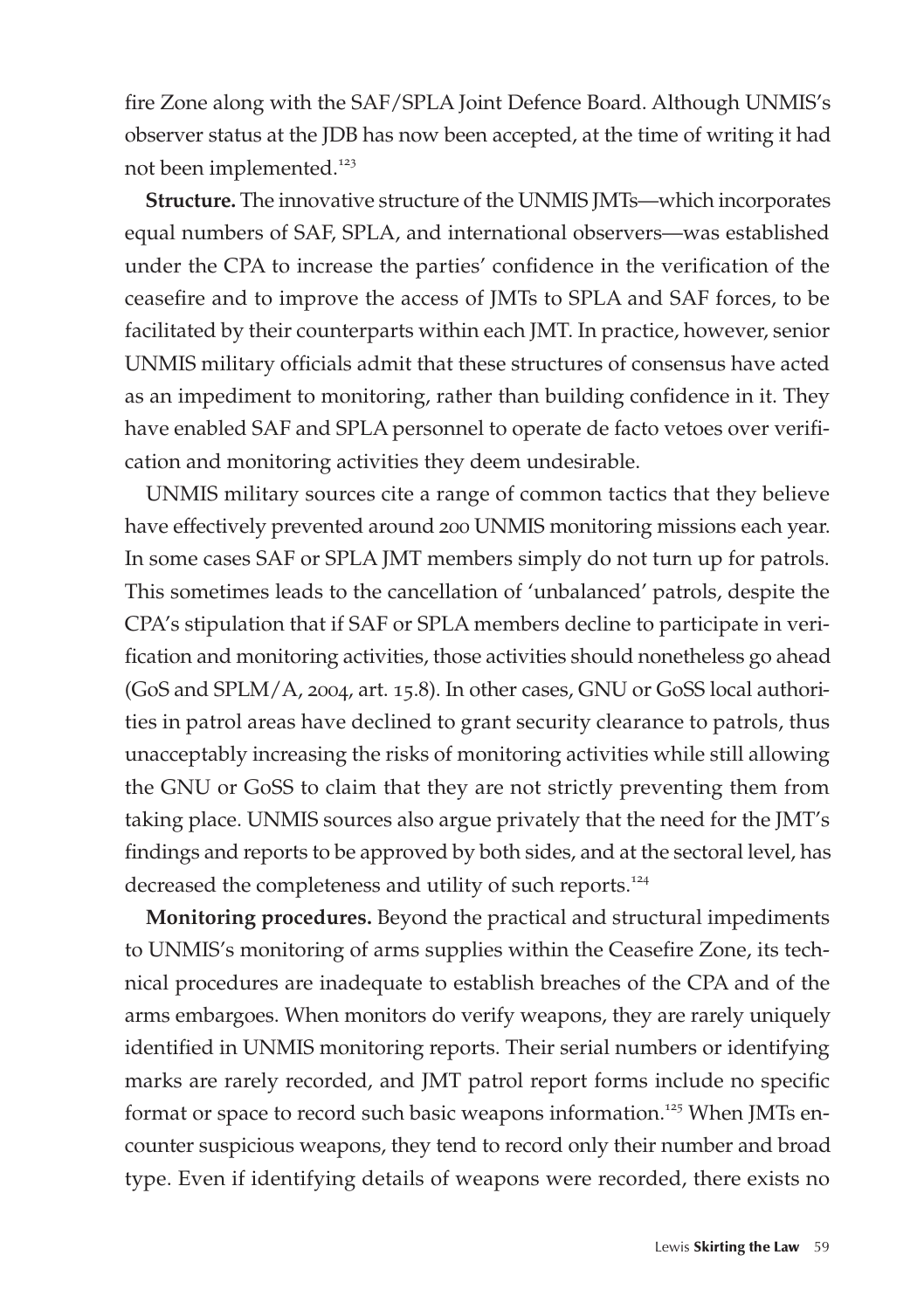information system within UNMIS to record verified or collected weapons, or to compile and analyse details of verified weapons from patrol reports or disarmament, demobilization, and reintegration activities.<sup>126</sup> Nor has a comprehensive survey of government forces or equipment—necessary to serve as a baseline for verification of new supplies—been carried out since 2006. This is partly due to the mission's lack of access to SAF and SPLA forces and stocks, and also because the UNMIS mandate only extends to monitoring the Ceasefire Zone, from which SAF forces have been largely removed since 2006. UNMIS observers hold little information, therefore, on the status or composition of the SPLA's arms since 2006, and none on SAF forces. The systematic sharing of such information by UNAMID has reportedly not yet taken place (although UNMIS reports are routinely shared with other UN missions in the region, including UNAMID, MINURCAT in the Central African Republic and Chad, and MONUC in the DRC).<sup>127</sup>

In short, it is impossible for weapons verified by UNMIS within the Ceasefire Zone to be uniquely identified. Nor do current monitoring procedures allow the retrieval of general information about the current arms holdings of the SAF, SPLA, and other armed groups. It is thus impossible for the mission to establish whether weapons found by military observers have been brought from outside the Ceasefire Zone. Consequently, it is virtually impossible for UNMIS to fulfil its CPA mandate to monitor the resupply of forces within the Zone.

SAF and SPLA arms acquisitions are among the most sensitive and potentially destabilizing issues between the GNU and GoSS, and in the absence of an international embargo on Southern Sudan, it is understandable that UNMIS might interpret its ceasefire monitoring mandate more narrowly than the detailed monitoring of arms flows. But the opacity of SAF and SPLA arms acquisitions in Southern Sudan may be as destabilizing as transparency. Allegations of covert arms acquisition and distribution, exchanged by both the GoSS and the GNU, have increased with the growing political tensions surrounding the CPA. These allegations are also being connected to other sensitive aspects of CPA implementation, thereby threatening to provide pretexts to discredit or destabilize those processes as well. Notably, in early 2009 the SPLA submitted a complaint to the Ceasefire Political Commission—the highest arbitration body of the CPA—that GNU-supplied census-takers had been covertly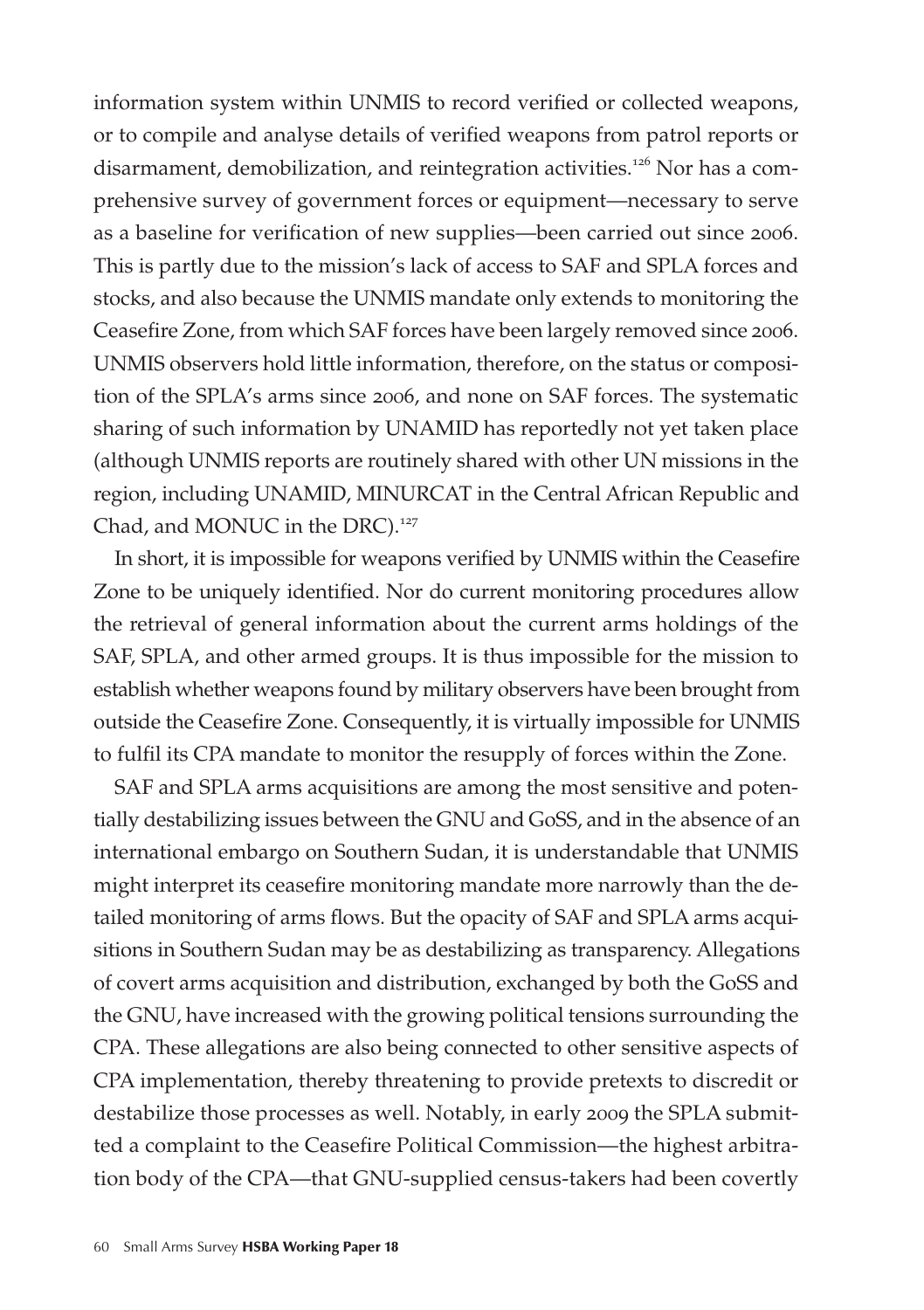distributing arms and ammunition to communities in Jonglei state (home to a number of former armed groups backed by the SAF during the civil war).<sup>128</sup> Subsequent wrangling over this complaint, and over the authenticity of the SPLA's memorandum of complaint itself, then threatened to further delay the census results.<sup>129</sup>

More complete recording of arms holdings and flows in Sudan by both UNMIS and UNAMID might bring long-term benefits in reducing the evident impunity with which the SAF, SPLA, and neighbouring states arm communities and non-state armed groups. It would also assist a range of force protection and civilian protection activities, including helping to identify the parties responsible for armed attacks on civilians and UN forces. More significantly, in political terms, credible monitoring of arms stocks and flows in Southern Sudan might actually be a confidence-building measure, reducing the evident destabilizing effect on the CPA of allegations and rumours about arms convoys, Antonov air drops, and bullet-peddling census-takers.

#### **Monitoring the EU arms embargo on Sudan**

In addition to the lack of systematic and well-resourced monitoring of arms flows within Sudan, the roles of European arms manufacturers, brokers, and transporters in supplying both Khartoum and the GoSS indicate inadequate monitoring and enforcement of the EU arms embargo, and EU member states' inability to identify and prevent diversions of EU-origin arms. The supply of Slovak arms to Belarus, a well-known supplier of arms to Sudan (as discussed above), provides one such example of inadequate end-user monitoring and verification.

The anatomy of the failed arms deal described in Case Study 1 powerfully illustrates the potential of effective, intelligence-led monitoring of the EU embargo. Although the British brokers involved were not successfully prosecuted for negotiating an embargo-breaching arms deal, correspondence surrounding the deal indicates that intervention by UK law enforcement agencies stopped the deal from being completed. By contrast, one European transporter involved in one of the arms shipments described in Case Study 3 alleged that they had made enquiries to their own European government after loading the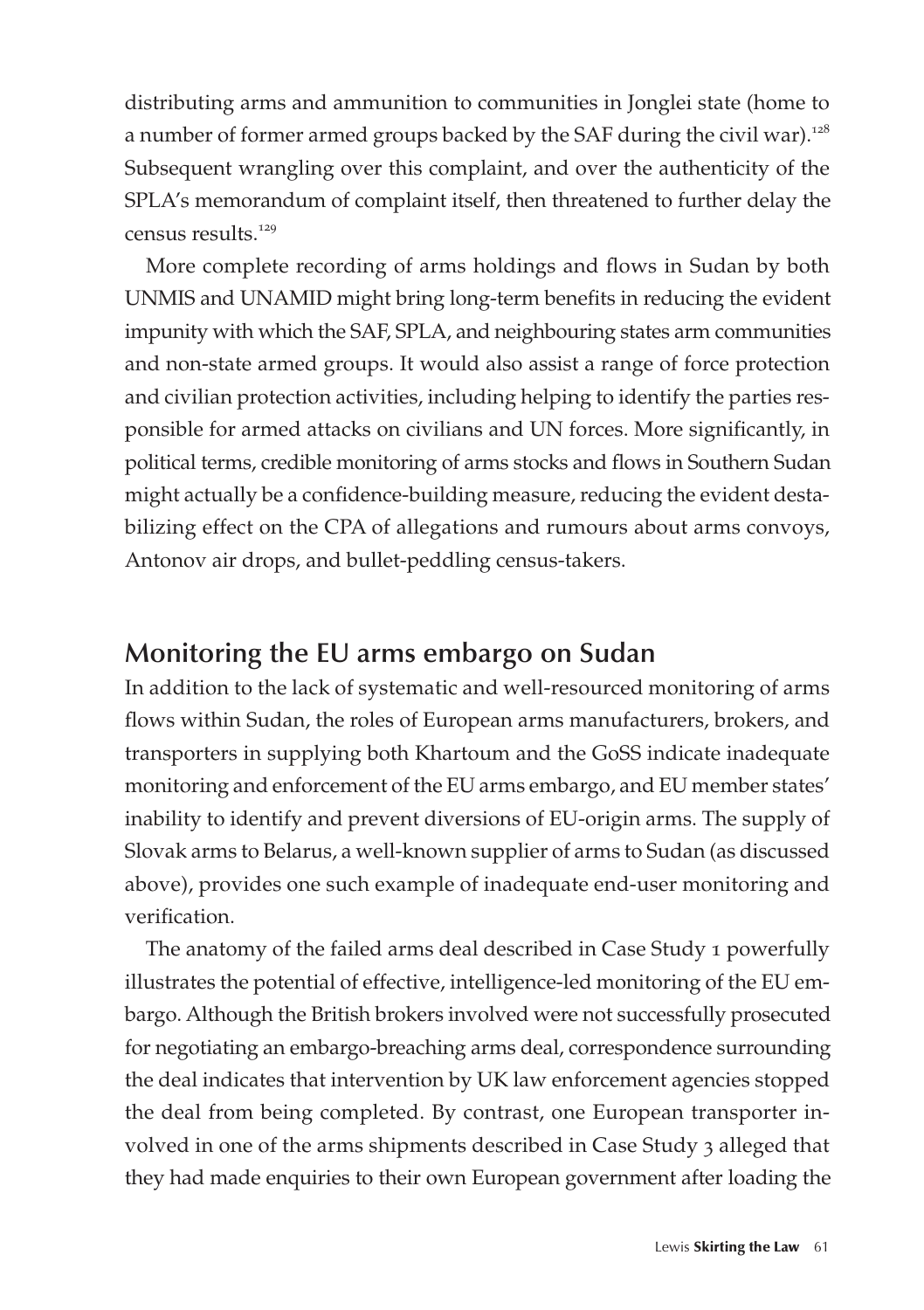cargo, and that their government had subsequently informed them, prior to the cargo being delivered in Mombasa, that it was likely these arms were bound for Southern Sudan, but that they were not told to stop the shipment despite the EU arms embargo on Sudan. It has not been possible to verify this allegation with the government in question.<sup>130</sup>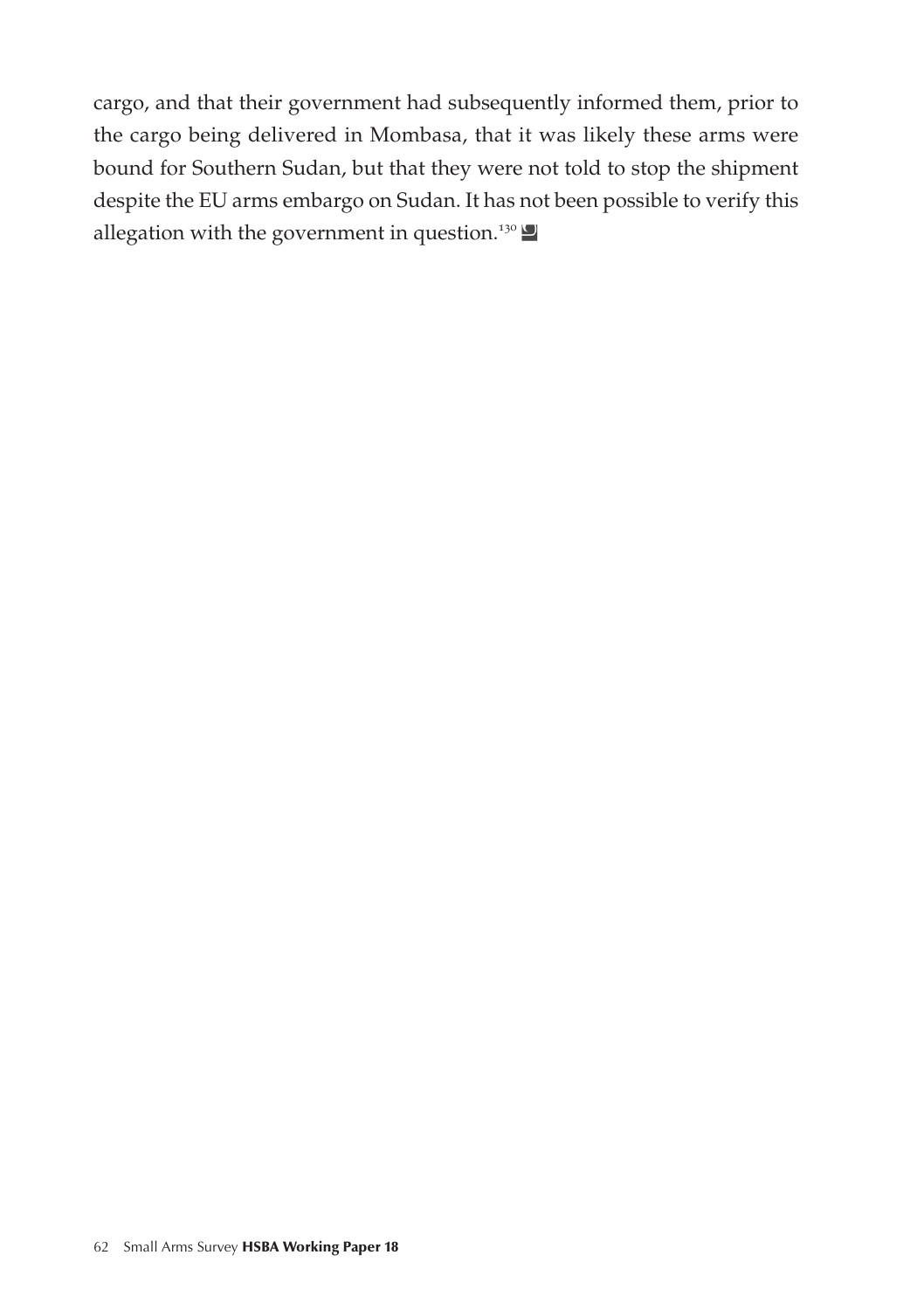## VI. Conclusion

The current international legal, political, and technical framework is manifestly failing to prevent arms from reaching Darfur and non-state groups and civilians throughout Sudan. A better understanding of the structure of arms flows to and within Sudan is needed to formulate more effective supply-side solutions. Although the outlines of these flows are clear, further detailed investigation is needed to establish the relative importance of the vectors sketched here, and of the specific chains of actors involved in each one.

It is nonetheless clear that many of the arms used to commit much of Sudan's armed violence derive from major, international, and often technically legal arms transfers to Sudan's governments and several of their neighbours. From state forces the weapons reach non-state forces through deliberate proxy arming, theft, capture, leakage, and other recirculation routes—both internal and cross-border.

In the case of Darfur, arms reach rebel groups and militia primarily from the Khartoum and N'Djamena regimes. The UN Panel of Experts has called for the extension of the UN arms embargo to cover the entirety of Sudan and Chad, with a system of regulated exemptions for arms supplies in support of those aspects of CPA-mandated force transformation and security sector reform that will improve state capacity to provide meaningful security to Sudan's communities (UNSC, 2007b). This option is politically problematic for the international community, however, as both regimes have powerful backers in the UN Security Council. Moreover, given the NCP's history of ignoring the current embargo, the effect of an expanded one on the Darfur conflict would be uncertain without measures also targeting the wider network of governments and commercial actors involved in arms supplies to embargo violators.

Adequate monitoring and verification of arms in Darfur and neighbouring regions could help to reduce the impunity with which governments and allied non-state armed groups currently move arms into Darfur and other parts of Sudan. In theory, this type of monitoring already lies within UNAMID and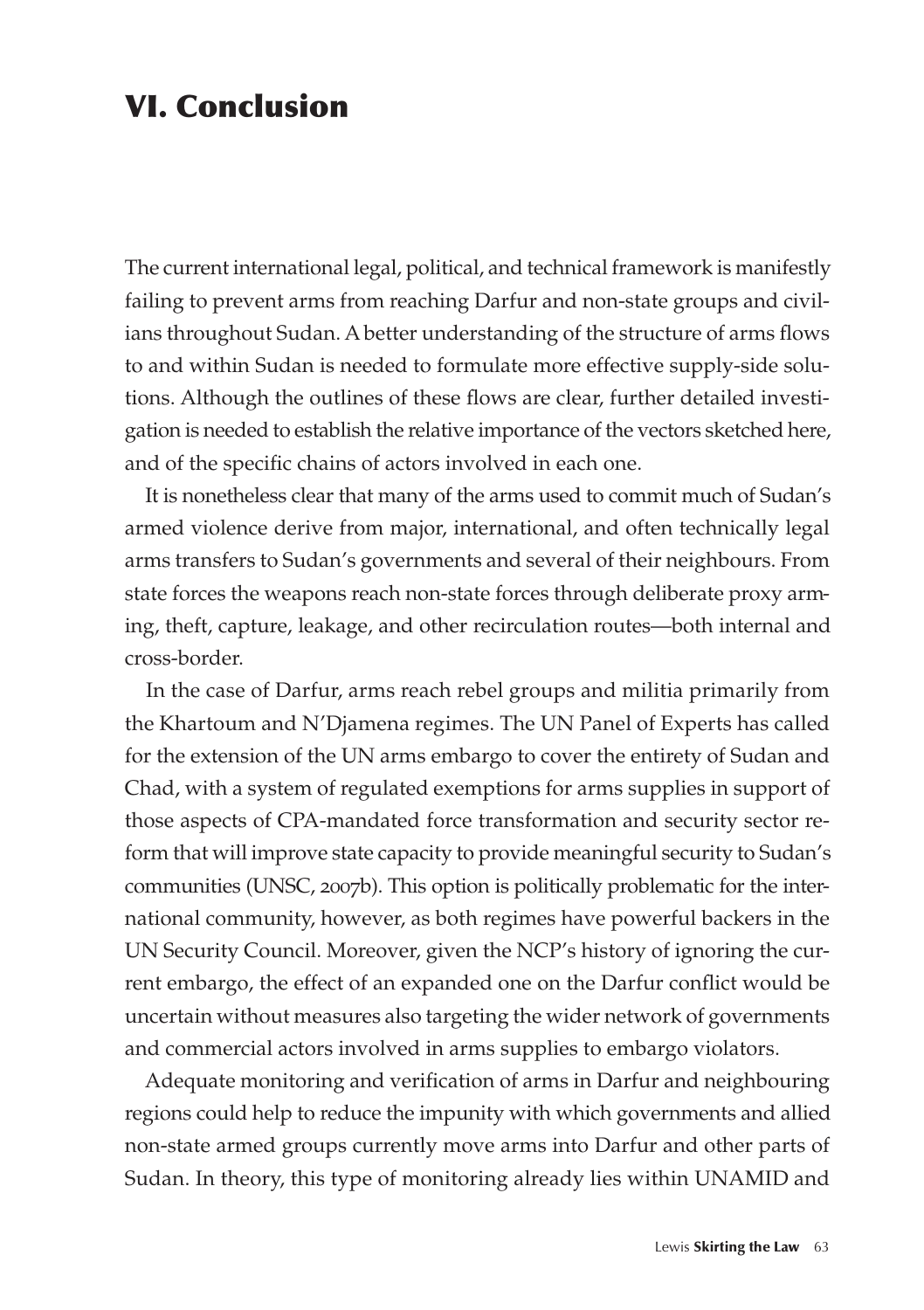UNMIS mandates. In practice, it would require a range of improved resources, including:

- $\bullet$  greater resources of personnel and equipment for these missions' military observers;
- properly designed monitoring procedures;
- the development of a data system capable of recording serial numbers and identifying details of individual verified weapons; and
- observer teams free from political interference from SAF and SPLA personnel.

Tracing cross-border arms supply vectors would also require collaboration and data sharing with MINURCAT in the Central African Republic and Chad, and with MONUC in the DRC.

In the absence of an expanded embargo, better enforcement of current UN and EU embargoes would require states actively to enforce measures that cover the ancillary actors involved in the supply chain. As has been shown, transporters, producers, brokers, and financiers are often based in states with existing comprehensive legal regimes restricting arms supplies to Sudan, as is the case in the European Union. If the international community is serious about reducing arms flows to Sudan, it needs to identify and interdict transporters, component suppliers, and financiers of arms supplies to Sudan and the wider region—wherever they may be located. Case Studies 2 and 3 also illustrate the limited due diligence obligations placed on commercial actors. Transporters are not required to establish the final destination of a major military cargo to East Africa, even if, according to those transporters, it is not accompanied by an end-user certificate. Likewise military co-producers in Case Study 2 are not required to enquire about the ultimate customers for vehicles to which they supply weapons systems. Insistence on documentation regarding the enduser and final destination of arms supplies, built into transport contracts and co-production deals of these kinds, would generate enforcement benefits, and probably end some of the most egregious forms of concealment.

Ultimately, however, supply-side restrictions are likely to remain ineffective without a change in the political context of these arms flows. While much of the international community's attention remains focused on Darfur, the CPA continues to falter, and organized armed violence in Southern Sudan continues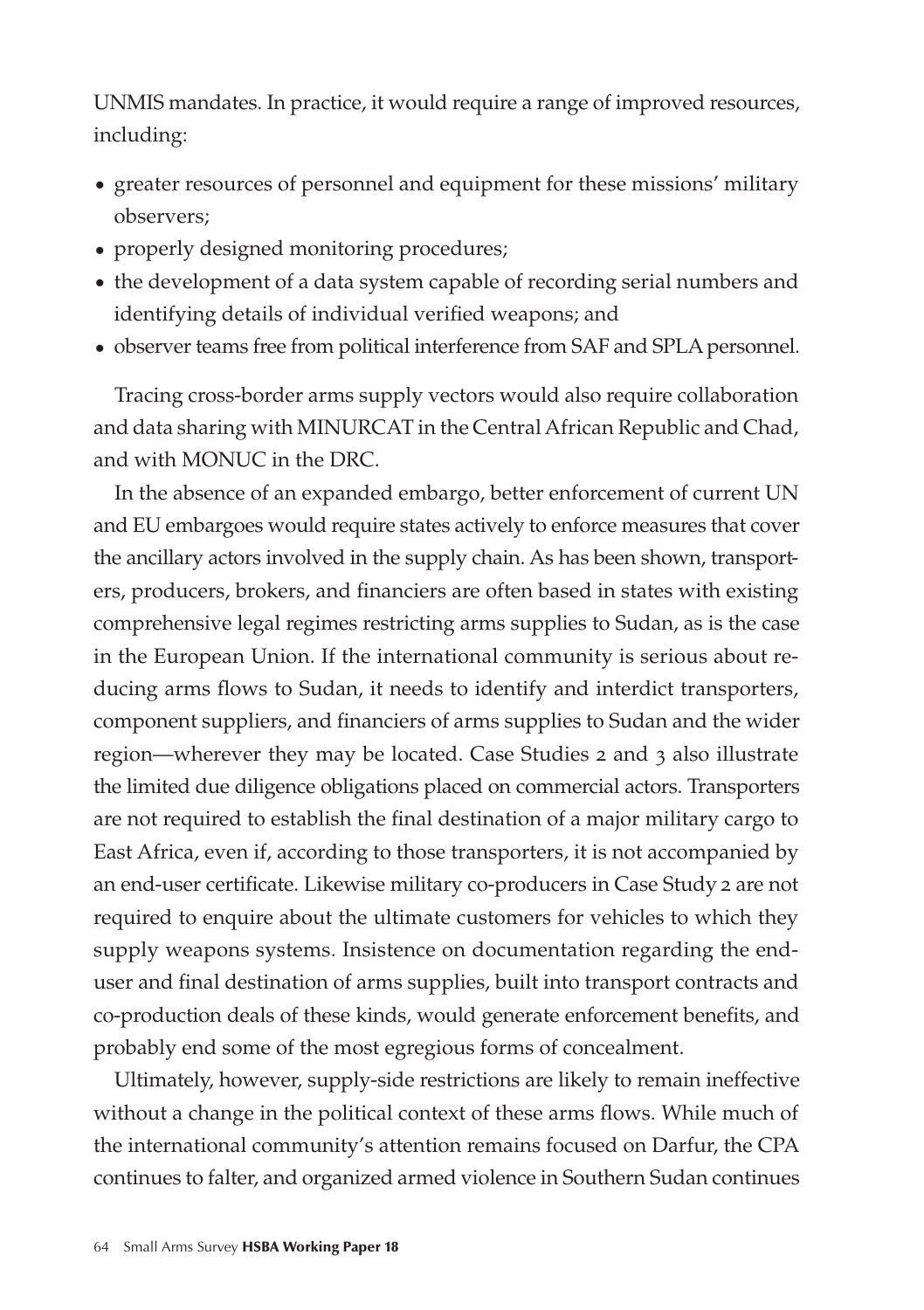to escalate. Increased North–South tensions, the GoSS budget crisis, mounting armed group and inter-tribal violence, and the lack of a 'peace dividend' in the South threaten to sour irreversibly the parties' commitment to the CPA. In light of the agreement's possible collapse, the scale of recent SPLA and SAF arms acquisitions is worthy of sustained and high-level diplomatic attention, indicating the urgency with which confidence building in the CPA is needed to insulate against future widespread North–South conflict. More broadly, the GoSS's current focus on the enemy in the North, and on increasing its military capacities to counter it, has diverted both political and economic resources from improved governance within the South and the management of Southern (internal) security threats. As Appendix 1 shows, between 30 and 40 per cent of the GoSS budget since 2006 has been spent on SPLA affairs—roughly equivalent to its entire spending on education, health, and infrastructure combined (GoSS, 2009). More than 85 per cent of declared GoSS expenditure on the SPLA—nearly a quarter of the entire GoSS budget in 2009—is spent on army salaries: the continued fiscal burden of a massive, unreformed, and largely un-demobilized civil war force.

Increasing the transparency of arms acquisitions on both sides has a role to play in efforts to support the CPA and refocus the GoSS's security agenda. Such an effort will require greater political support and institutional resourcing of the UN missions mandated with monitoring such acquisitions; it will also call for the cooperation of donor governments already embedded in Sudan's security sector reform.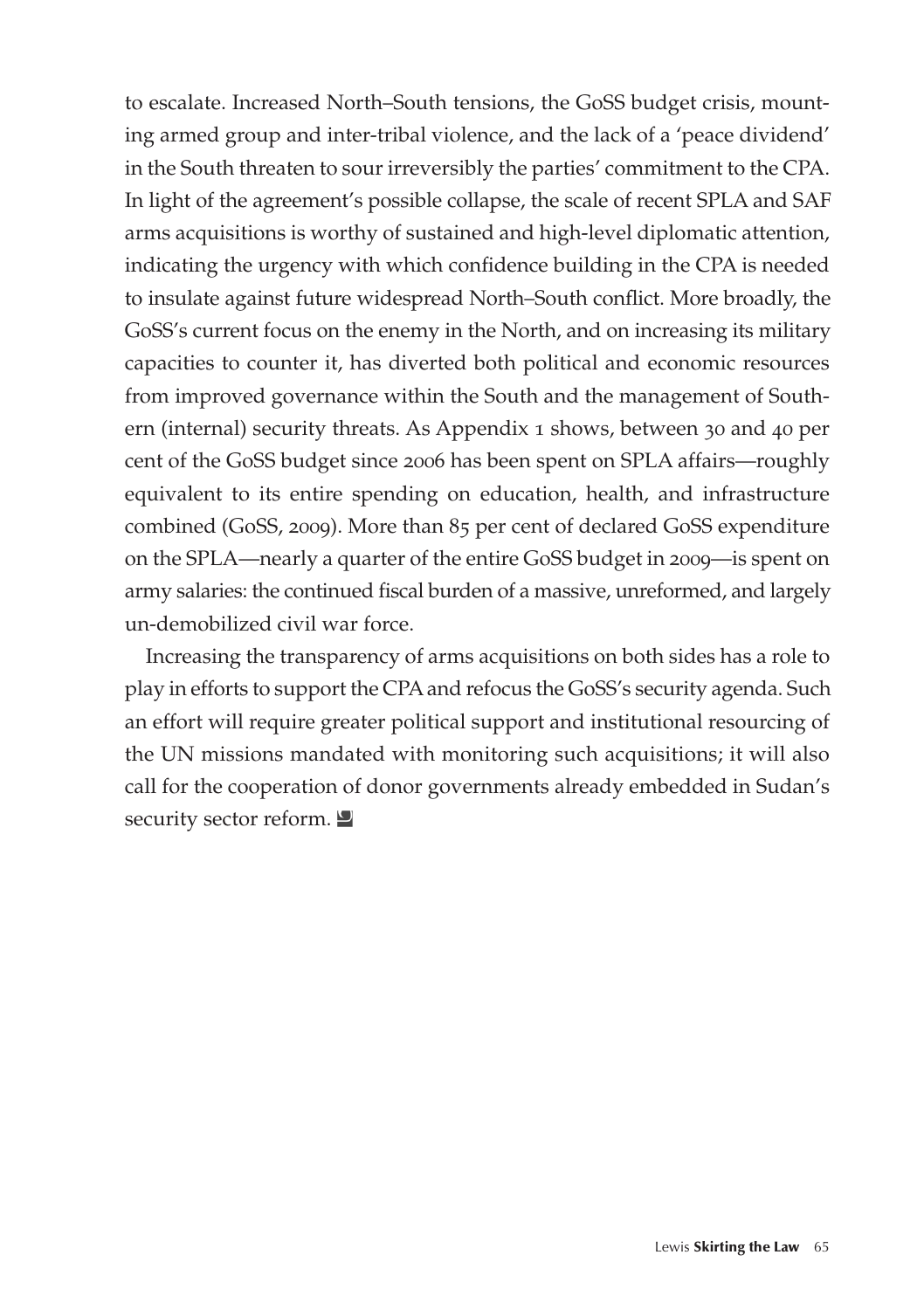# Appendix I. Who pays what? GNU and GoSS military spending

The lack of transparency in GNU and GoSS military spending makes it difficult to assess what resources are being used to sustain the accelerating levels of arms procurement by the SAF and SPLA. It seems unlikely, however, that publicly declared military spending by both the GNU and GoSS is sufficient to finance the arms acquisitions detailed in this report. This suggests either the partial financing of GNU and GoSS arms acquisitions from foreign assistance or commodity exchange, or the spending of off-budget 'war chests' in both the North and the South.

Direct comparison of GNU and GoSS spending is difficult, since public figures for GNU defence spending are only available up to 2006, the year that the GoSS began to publish its SPLA spending.

GNU defence spending probably continues to outpace that of the GoSS. In 2006 alone, the GNU's defence and security spending rose to a level comparable to

|                                                 | 2006          | 2007          | $2008*$       | 2009 (budget) |
|-------------------------------------------------|---------------|---------------|---------------|---------------|
| <b>SPLA</b> affairs                             | 585,861,852   | 579,961,851   | 916,650,409   | 448,549,389   |
| <b>Salaries</b>                                 | N/A           | N/A           | 547,091,419   | 391,225,969   |
| Operating                                       | N/A           | N/A           | 250,943,609   | 42,216,675    |
| Capital                                         | N/A           | N/A           | 118,615,381   | 15,106,745    |
| <b>Total GoSS</b><br>spending                   | 1,752,236,794 | 1,436,651,084 | 2,794,862,789 | 1,586,777,385 |
| $%$ of total<br>spent on<br><b>SPLA affairs</b> | 33%           | 40%           | 33%           | 28%           |

|  |  |  |  |  | Table A1 GoSS spending on the SPLA, 2006-09 (USD) |  |
|--|--|--|--|--|---------------------------------------------------|--|
|--|--|--|--|--|---------------------------------------------------|--|

**Note:** \* The 2008 figure includes additional funds from a supplementary budget request approved by Southern Sudan's Legislative Assembly in September 2008. Additional funds to SPLA affairs were broadly in line with the level of additional funding across government. **Source:** GoSS (2009)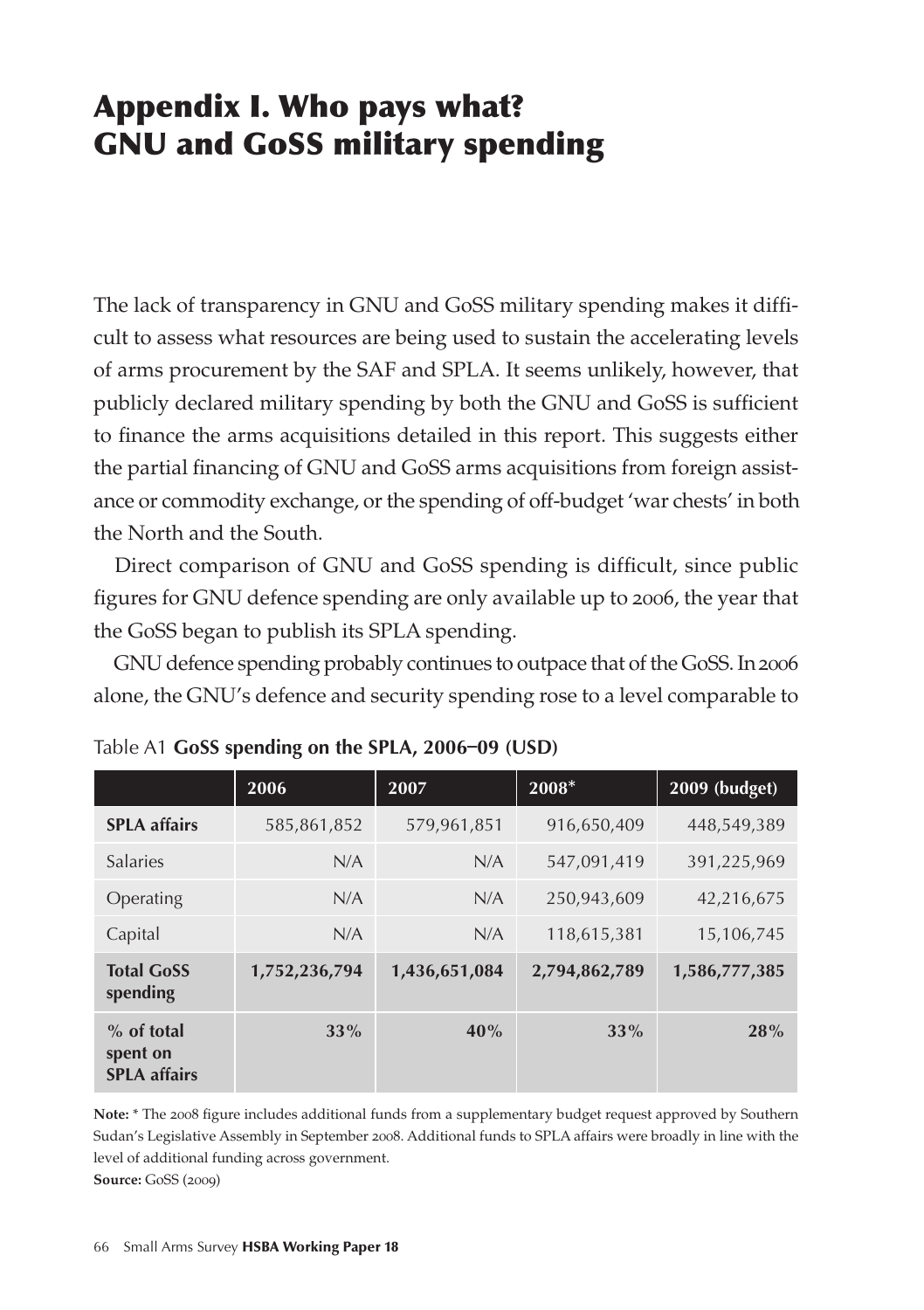| 27%                                                                                                                           | 40%                                     | 5,647,740,000                              | 3,877,972,000                       | 1,549,856,000                             | 428,876,000                | 1,120,980,000                       | 2006        |
|-------------------------------------------------------------------------------------------------------------------------------|-----------------------------------------|--------------------------------------------|-------------------------------------|-------------------------------------------|----------------------------|-------------------------------------|-------------|
| $10\%$                                                                                                                        | 14%                                     | 4,174,898,000                              | 2,965,830,000                       | 423,052,000                               | 98,252,000                 | 324,800,000                         | 2005        |
| 16%                                                                                                                           | 23%                                     | 3,909,387,600                              | 2,743,185,600                       | 640,927,600                               | 227,438,400                | 413,489,200                         | 2004        |
| 24%                                                                                                                           | 32%                                     | 2,609,541,000                              | 1,938,870,000                       | 627,327,000                               | 204,723,000                | 422,604,000                         | 2003        |
| 28%                                                                                                                           | 38%                                     | 1,825,188,000                              | 1,345,431,000                       | 504,781,000                               | 141,933,000                | 362,848,000                         | 2002        |
| $28\%$                                                                                                                        | 33%                                     | 1,500,685,200                              | 1,240,155,000                       | 414,426,600                               | 103,899,600                | 310,527,000                         | 2001        |
| Source: World Bank (2007, table 3.1). Converted from Sudanese Pounds using historical exchange rates at www.oanda.com.<br>31% | 37%                                     | 1,259,685,000                              | 1,055,791,800                       | 390,990,600                               | 92,572,200                 | 298,418,400                         | <b>2000</b> |
| government<br>expenditure<br>$\%$ of total<br>federal                                                                         | expenditure<br>$\%$ of total<br>current | Total federal<br>government<br>expenditure | <b>Total current</b><br>expenditure | Total defence,<br>security, and<br>safety | Public order<br>and safety | Defence and<br>national<br>security |             |
| Lewis Skirting the Law 67                                                                                                     |                                         |                                            |                                     |                                           |                            |                                     |             |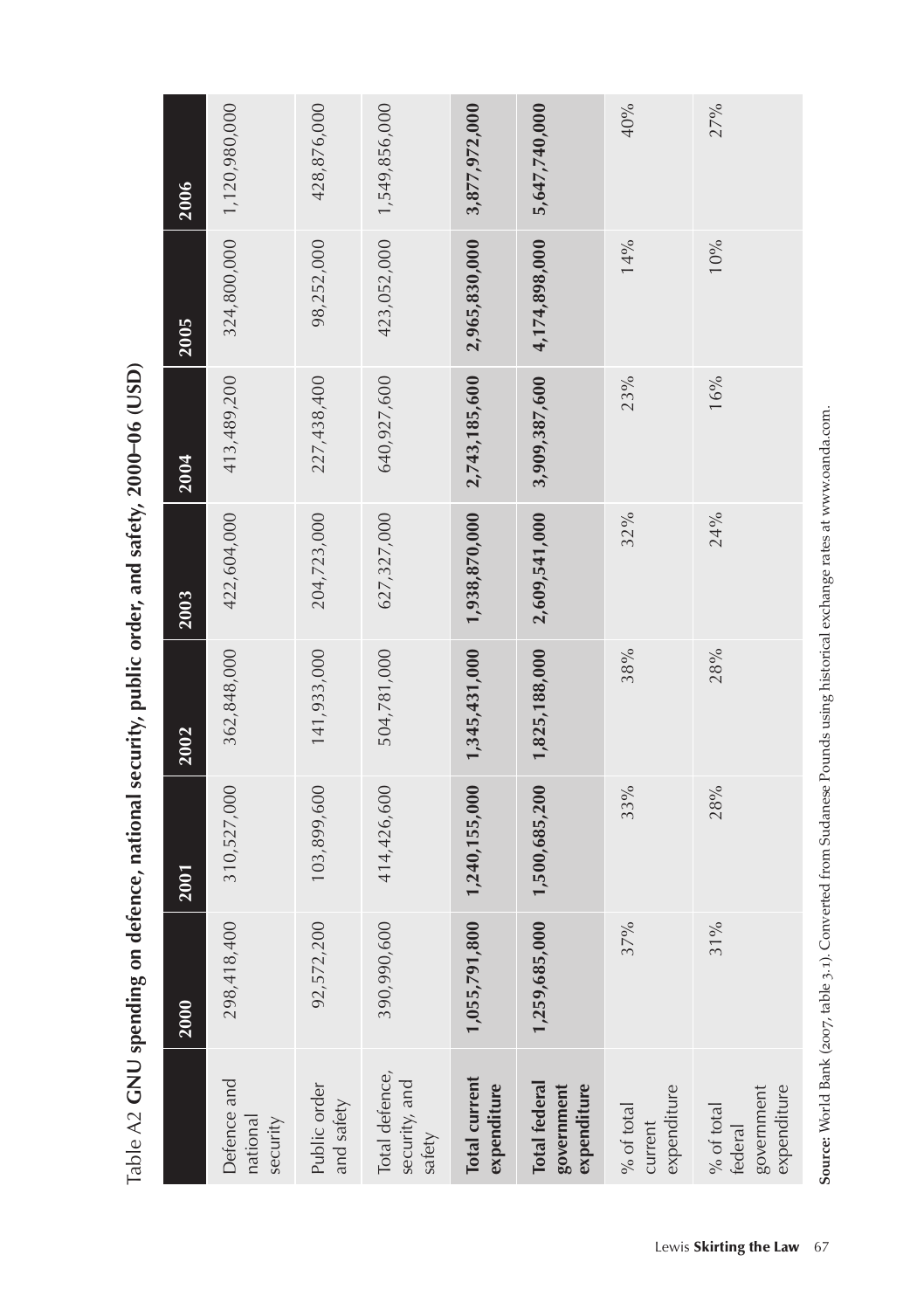that of the GoSS's entire 2009 budget. This dramatic escalation even of the GNU's publicly declared defence and security spending probably continued into 2007 and 2008, especially given the apparently accelerating import of heavy weapons and small arms and light weapons detailed elsewhere in this report. These figures do not include off-budget military spending or military acquisitions directly funded by commodity exchange. A former SPLA official, now serving as GNU foreign minister, estimates that by 2004 a further USD 430 million in annual oil revenues was being converted to weapons acquisition and production (Goodman, 2004).<sup>131</sup> Moreover, while the GNU and GoSS appear to spend a comparable percentage of their total current expenditure on military and security affairs (between 30 and 40 per cent), any direct comparison overlooks the additional burdens on the GoSS that remain from the civil war. More than 85 per cent of declared GoSS expenditure on the SPLA—nearly a quarter of the entire GoSS budget in 2009—is spent on army salaries (many of which, despite this, were at the time of writing in arrears by at least three months).<sup>132</sup> The overwhelming majority of the GoSS's military budget is thus spent on the SPLA's huge non-demobilized force, whose salaries effectively act as the country's major social protection mechanism.

Within these extreme financial constraints, major new arms acquisitions by the GoSS appear surprising, even if still dwarfed by the SAF's existing military capacity and procurement levels. The probable market cost of the single arms package procured by the GoSS from Ukraine during 2007–08 (see Case Study 3) would probably exceed the GoSS's entire declared 2008 expenditure



Graph A1 Declared GNU and GoSS military spending, 2000–09, in USD millions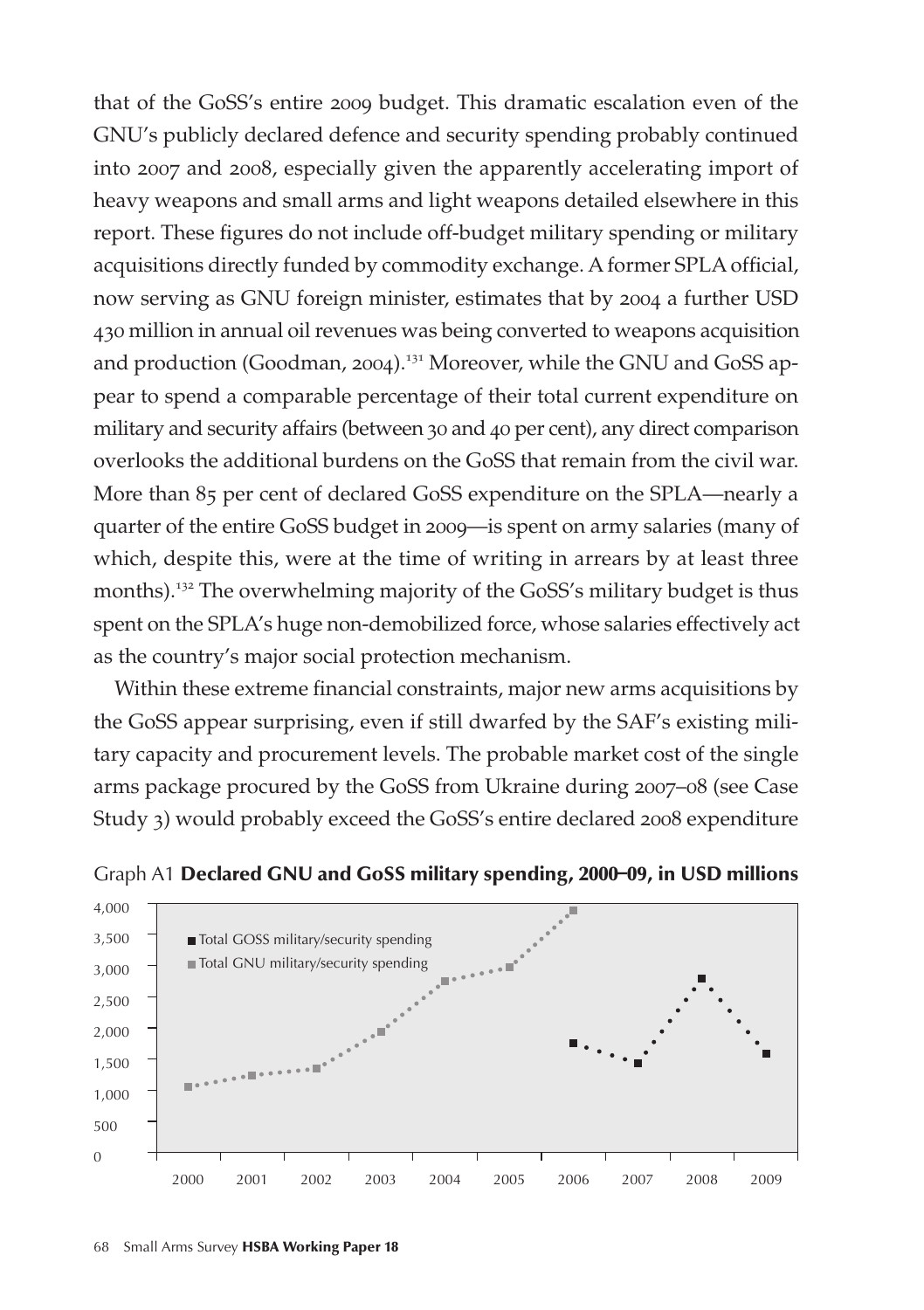figure for SPLA capital spending.<sup>133</sup> Although the GoSS might have mitigated its market value through some form of loan financing, offset, or barter trade, it nonetheless seems likely that GoSS arms procurement expenditure, like the GNU's, remains substantially off-budget.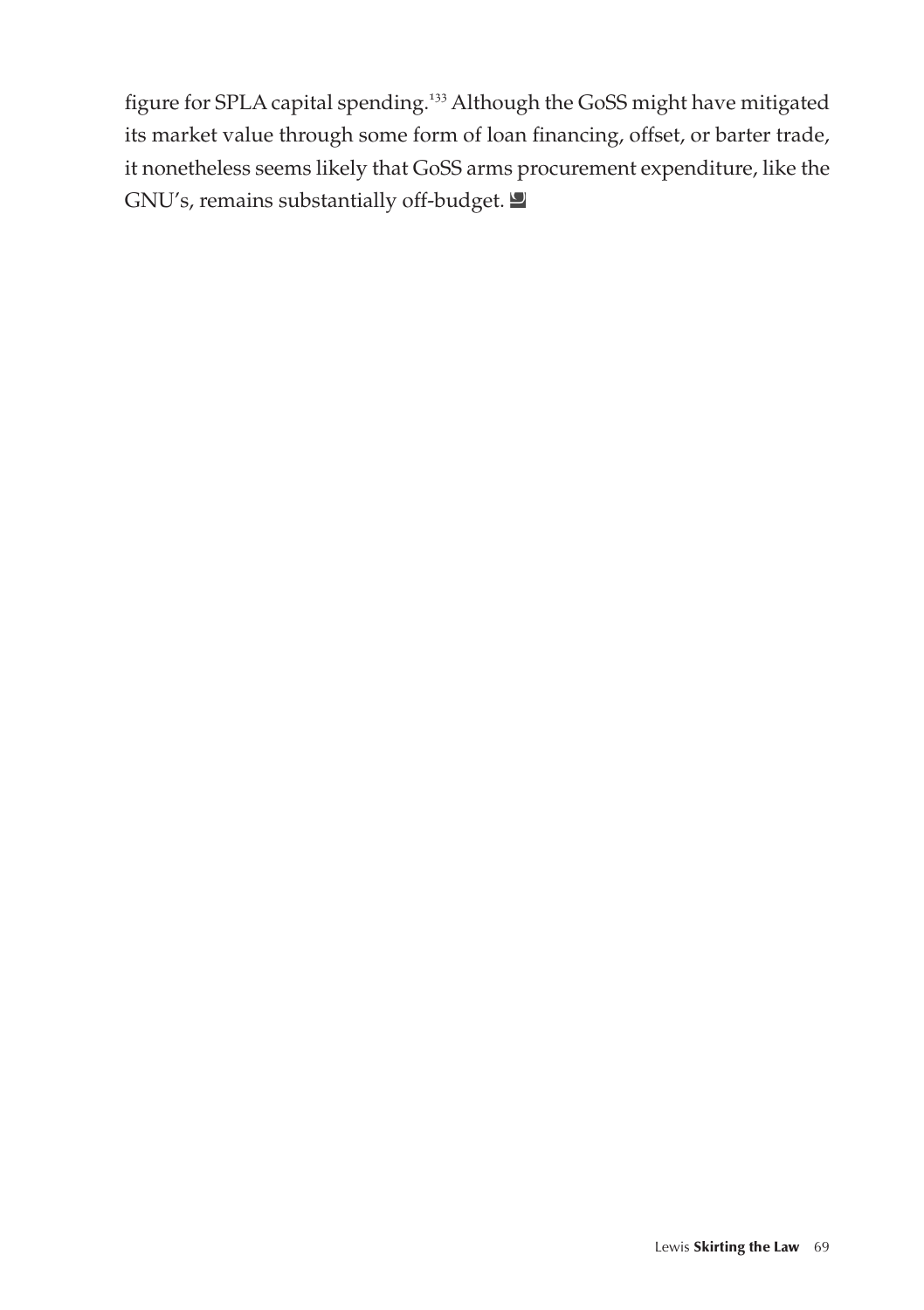## **Endnotes**

- 1 Exceptions include Gelfand and Puccioni (2009) and various IRIN reports, including IRIN (2009).
- 2 See, for example, HRF (n.d.), based substantially on public data from UN Comtrade, the UN Register of Conventional Arms, and defence press reports of arms transfers.
- 3 The Khartoum-based Government of National Unity (GNU) comprises a majority from the National Congress Party (NCP) and a minority from the Sudan People's Liberation Movement (SPLM) and other parties. Elements within the NCP, in particular, are resisting full implementation of key aspects of the CPA. Similarly, the Government of Southern Sudan is a coalition in which the NCP is a minority member. Thus, when distinguishing between 'the North' and 'the South' as political entities, it is important to bear in mind that it is not one government acting against another, but elements of each operating against one another.
- 4 This does not include paramilitary organizations in various stages of alignment or integration with the SAF or the SPLA, such as the Popular Defence Forces, or various partially integrated elements of the Southern Sudan Defence Forces. These groups are documented in Small Arms Survey (2008) and Salmon (2007).
- 5 For this report, it was not possible to obtain comparable information for armed groups operating in the Transitional Areas.
- 6 See, for example, Farah and Braun (2006), pp. 39–47.
- 7 For example, the role of neighbouring governments such as Rwanda and Uganda in arms supplies to non-state armed groups in the DRC has been well documented (AI, 2005). The Government of Guinea reportedly played a similar role in supplying arms to armed groups in Liberia (HRW, 2003).
- 8 Although no uniformly accepted definition of small arms and light weapons exists in international law, 'small arms' are generally taken here to mean man-portable weapons to be operated by a single person, and 'light weapons' are taken to mean weapons that can be carried and operated by a crew of two or three people. Small arms and light weapons generally include revolvers and pistols, rifles and carbines, sub-machine guns, assault rifles, light and heavy machine guns, hand-held under-barrel and mounted grenade launchers, portable anti-tank missile/rocket launchers, mortars under 100 mm in calibre, portable anti-tank guns and recoilless rifles, as well as ammunition for the above, hand grenades, and landmines. For a similar definitional list, see UN (1997).
- 9 The Ceasefire Zone covers Southern Sudan (Bahr el Ghazal Area, Equatorial Area, and Upper Nile Area); Nuba Mountains Area; Southern Blue Nile Area; Abyei Area; and Eastern Sudan Area (Hamashkoreb, New Rasai, Kotaneb, Tamarat, and Khor Khawaga). See GoS and SPLM/A (2004, art. 6).
- 10 Exceptions include the SAF and SPLA members of Joint Integrated Units to be based in Southern Sudan, Abyei, the Nuba Mountains, Blue Nile, and Khartoum.
- 11 Neither the Government of Sudan (GoS) nor GoSS replied to requests for information on this question. The UNMIS Joint Monitoring and Coordination Office has requested participation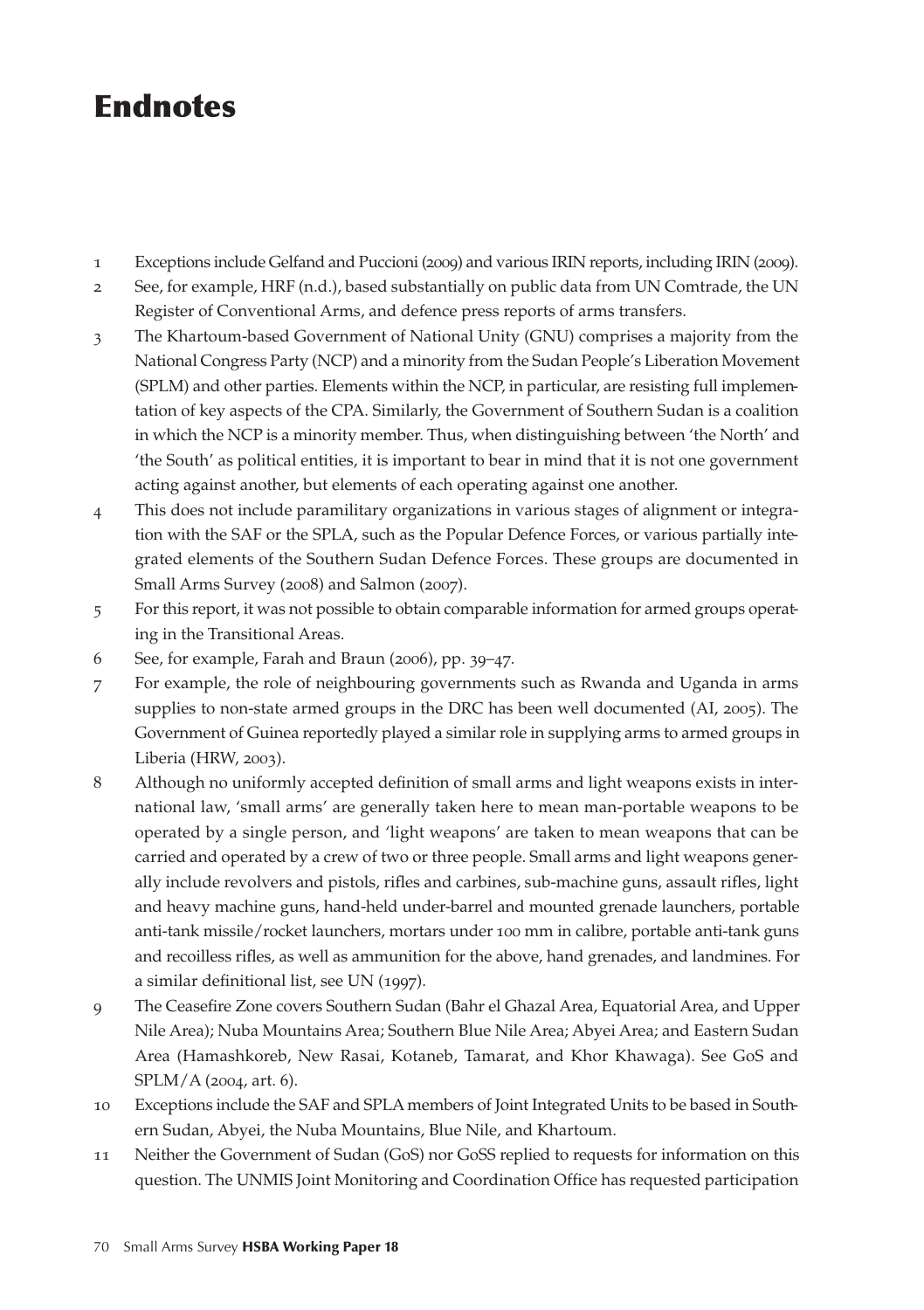in the JDB. Sources within both UNMIS and the Southern Sudan Disarmament, Demobilization and Reintegration Commission (SSDDRC) indicated that the JDB was not currently dealing with substantive rearmament and resupply issues in its meetings, and did not believe that any SPLA or SAF requests for resupply had been forwarded to the JDB.

- 12 Interview with UNMIS official, Juba, May 2009.
- 13 For more details on such accusations, see Section IV of this report.
- 14 Interview with UNMIS official, Juba, May 2009.
- 15 Hereafter, 'Darfur' refers to the states of North, South, and West Darfur—the area covered by the UN arms embargo.
- 16 The Humanitarian Cease Fire Agreement on the Conflict in Darfur (the N'Djamena Ceasefire Agreement) was signed by the GoS, the SPLM/A, and the Sudanese Justice and Equality Movement (JEM) on 2 April 2004.
- 17 Email correspondence with UN official, May 2009. See also UNSC (2005c; 2006; 2007b; 2008b).
- 18 The amended embargo came into effect on 19 February 2004. See CEU (2004b).
- 19 Exceptions include AI (2004).
- 20 A growing number of states also report imports and exports of small arms and light weapons to the UN Register, which were formally added as a voluntary eighth reporting category in 2006. None of these additional reports since 2004 records transfers of small arms and light weapons to Sudan.
- 21 Russian arms supplies to Sudan resumed following a military agreement signed between the Russian Federation and Sudan in 1993. According to the UN Register, the Russian Federation and Belarus have been supplying military vehicles and aircraft to Sudan since at least 1996.
- 22 Sudanese TV footage of Independence Day Parade, Khartoum, 31 December 2007.
- 23 Sudanese TV footage of Independence Day Parade, Khartoum, 31 December 2007.
- 24 Photograph taken by Khaled Desouki, 4 August 2005 (Getty Image No. 53324928); Sudanese TV footage of Independence Day Parade, Khartoum, 31 December 2007. Sudan is currently the only known export customer for Rakhsh APCs.
- 25 Iran reportedly helped to finance the purchase of fighter jets and transport aircraft from China and Kazakhstan during the 1990s. See HRW (1998).
- 26 According to the Government of Sudan, Chinese imports were incorrectly coded as 'CH', which is the code for Switzerland. Correspondence from the Republic of Sudan to the Embassy of Switzerland, 5 March 2006.
- 27 One example is the prevalence of Chinese-made Type-56 assault rifles in eastern DRC, which account for 17 per cent of a sample of 1,100 weapons seized by MONUC in 2005 (AI, 2006, p. 8). On cross-border small arms, light weapons, and ammunition flows into Sudan, see Marks (2007) and Bevan (2008).
- 28 Nevertheless, there have been claims based on such field observations and customs data. See, for example, HRF (n.d.).
- 29 For field observations of Chinese-origin weapons in Sudan, see HRW (1998, pp. 18–20); AI (2006, pp. 12, 15–16; 2008, pp. 91–97); Unreported World (2008).
- 30 In addition to certain states (including China) declining to provide data to the database on military imports and exports, wide discrepancies typically exist between Country A's reported exports to Country B, and Country B's reported imports from Country A. To determine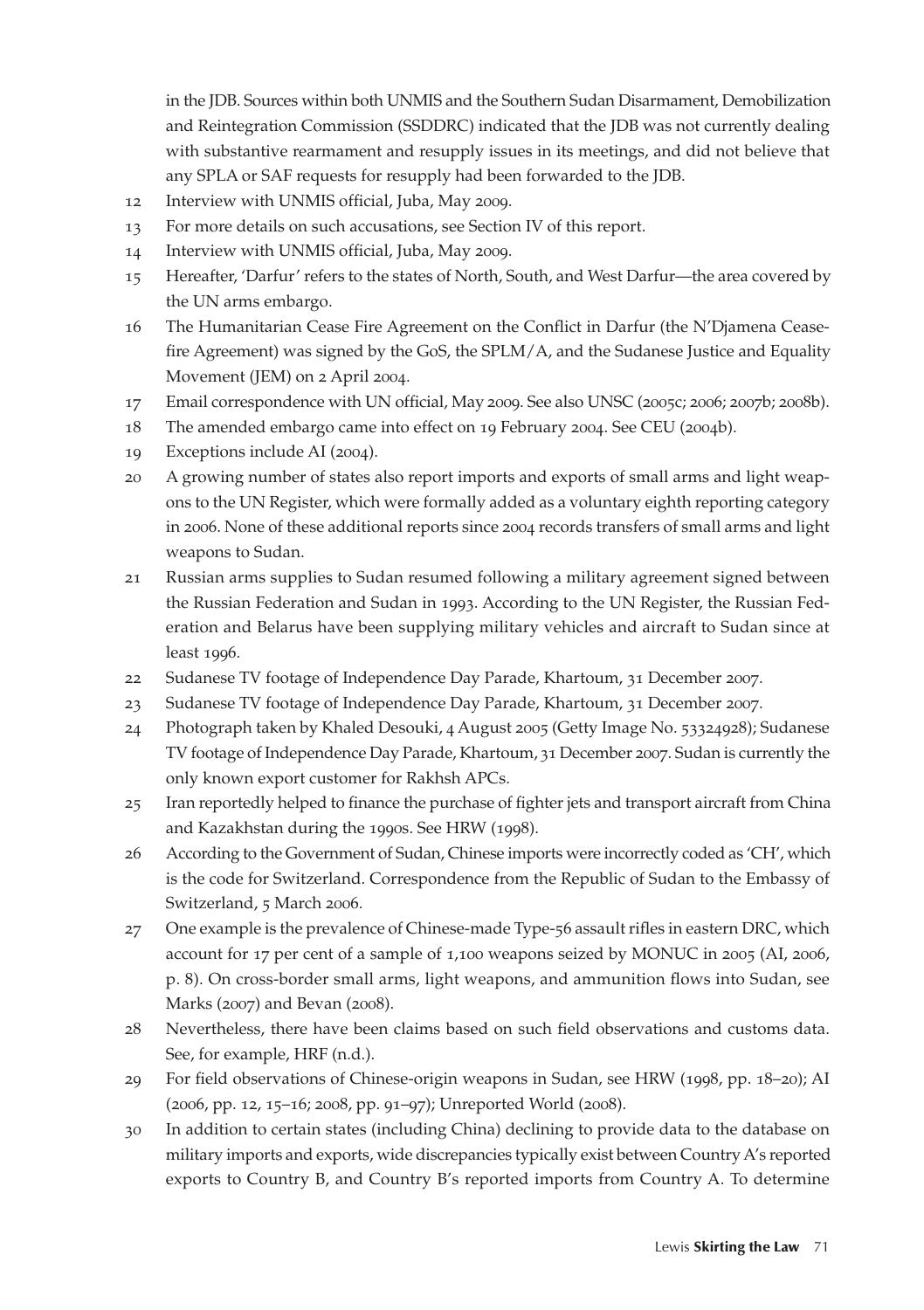whether the importing or exporting state's figures should be used in each case, the Norwegian Initiative on Small Arms Transfers has generated a 'reliability index' of states' reporting based upon these discrepancies. See Marsh (2005, pp. 8–9). For this paper, however, import and export reports are simply presented side by side.

- 31 For example, a survey of India's Customs Daily Lists, one of the few publicly available sources of national customs data that provides nominal descriptions of exports as well as customs codes, reveals that more than half of all Indian exports reported under customs category code 930630 (cartridges and other ammunition and projectiles: other cartridges and parts thereof) during 2007 were in fact exports of recycled printer cartridges (Omega Research Foundation, 2008).
- 32 See photo of 2007-production 12.7 mm ammunition from JEM stocks, recovered after JEM's attack on Omdurman, March 2008, in UNSC (2008b).
- 33 The NIF became the National Congress Party (NCP) in 1998. It is the majority party in the GNU, inaugurated in 2005.
- 34 Photographs of YM-III/Mirsad-III anti-tank landmines, marked (in Farsi) Year [13]70 (corresponding to 1991 in the Gregorian calendar). Photographs taken in early 2009, obtained from a confidential source and reviewed by the author.
- 35 Photograph taken in early 2009, obtained from confidential source.
- 36 Photograph taken in early 2009, obtained from confidential source.
- 37 This correspondence, as well as subsequent statements by arms dealer John Knight to British newspapers, also supports the authenticity of the EUCs.
- 38 Knight and Footer's names and passport numbers appear on the EUCs. John Knight was convicted in a British court in November 2007 for brokering the supply of MP-9T (MP-5 type) sub-machine guns from Iran to Kuwait without a UK trade control licence, and at the time of writing was serving a four-year prison sentence. According to the prosecution, the UK Export Control Organisation suspected that the sub-machine guns were to be diverted to another end user (the stated end user being the Kuwaiti Ministry of Interior), although no positive evidence for this was presented during the trial beyond an allusion to 'problems' with the EUC provided by Knight. The prosecution further stated that the consignee of the sub-machine guns also had a firearms outlet in Khartoum, although again without concretely stating that Sudan was the suspected destination of the weapons. See *Regina* v*. John Knight* (2007).
- 39 Email message from John Knight, 2 October 2004. Knight subsequently insisted to an Irish newspaper that the EUCs had been forged (O'Farrell, 2004). However, their authenticity is supported by this email correspondence and by Knight's own statements to a Scottish newspaper that he had indeed negotiated to supply weaponry to Sudan until a new British law was brought to his attention; he supplied the Antonov aircraft detailed on the EUCs nonetheless (Chamberlain, 2004).
- 40 The Trade in Goods (Control) Order 2003 (UK Statutory Instrument 2003 No. 2765) entered into force on 1 May 2004.
- 41 Had the deal been completed, this internationalization would likely have been increased by the involvement of commercial shipping companies and transport agents. Certainly for other deals, Knight's practice has been to tender for transport providers on the open commercial freight market. See tender posted on 16 May 2006 for transport of ammunition and explosives from Mumbai, India, to the Port of Sepetiba, Brazil (Knight, 2006).
- 42 MNAI–AVN (2001); Gyürösi (2002); Szulc (2004); Luczak (2001).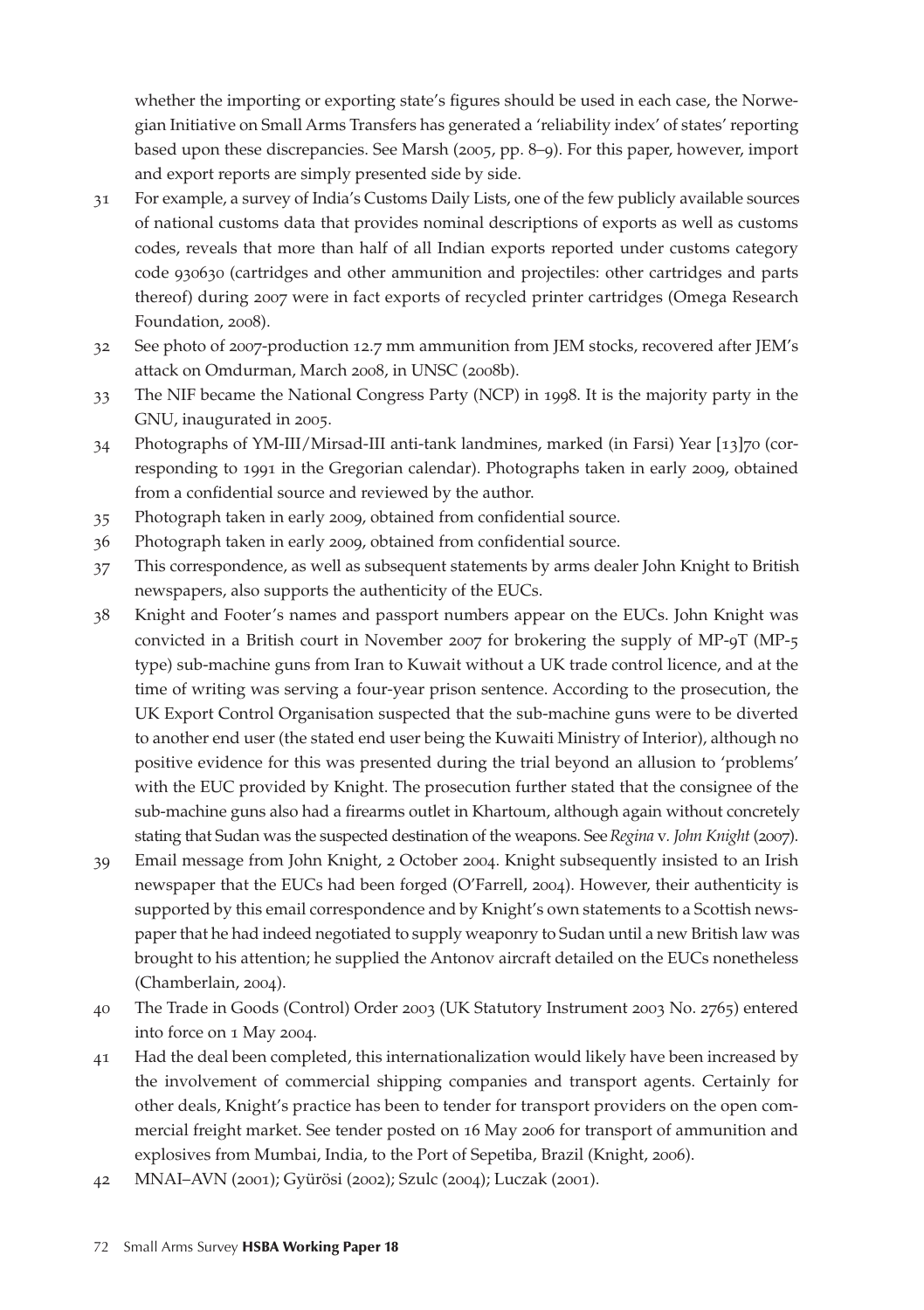- 43 Telephone interview with armoured vehicle expert who viewed photographs and footage, June 2009.
- 44 Correspondence to the author from the Ministry of Economy of the Slovak Republic, 29 July 2009.
- 45 Belarus's 2008 submission to the UN Register notes that the vehicles were '[d]elivered from the territory of the exporter after modernization as "Kobra K2K" and MTP "Kobra K2"'. In the course of the research for this Working Paper, it has not been possible positively to identify these K2K and K2 designations, but the 'MTP Kobra K2' designation may refer to the newest version of the Cobra turret, the 'Cobra II', displayed by Slovak companies at the International Defence Exhibition Bratislava (IDEB) in April 2008. Alternatively, it may refer to the Cobra-K BTR-70 upgrade advertised by Metapol since 2002, while 'MTP' may refer to the Slovak company Metapol Group. See IDEB (2008) and Metapol Group (2002).
- 46 Correspondence to the author from the Ministry of Economy of the Slovak Republic, 29 July 2009.
- 47 At this writing, repeated attempts to contact Metapol Group's offices in Slovakia, the Russian Federation, and the United Arab Emirates by telephone and email had received no response.
- 48 Based on (1) a photo of an ammunition box for 7.62 x 39 mm cartridges labelled 'Sudan Technical Centre', taken in Chad in November 2007 by Sonia Rolley for AFP Photo/Getty Images; and (2) a film of an ammunition box labelled 'Yarmouk Industrial Complex' (and with a contract number in the same format as cited photograph), filmed in a vehicle operated by militia led by Mohammed Hamdan in Darfur, February 2008 (Unreported World, 2008).
- 49 For example, a photograph on the MIC website of an Amir APC allegedly produced by Military Industry Corporation is identical to that of a Rakhsh APC produced by Defence Industries Organization, Iran (http://www.mic.sd; DIO, 1998).
- 50 Correspondence to undercover journalist from Pakistan Ordnance Factory, October 1999, on file with author.
- 51 Because Southern Sudan remains a semi-autonomous territory in the interim period, there is no official public information about arms supplies to the SPLA. Comtrade does not include data from Southern Sudan (email communication from International Trade Statistics Section, UN Statistics Division, 26 May 2009). Similarly, no states report arms transfers to the GoSS/SPLA, either in national arms export reports or to the UN Register.
- 52 A forthcoming *Issue Brief* from the Small Arms Survey will explore current SAF and SPLA military holdings.
- 53 Photographs of an SPLA parade in Juba on 26 May 2009 (SPLM Today, 2009).
- 54 Interview with military source, Juba, April 2009.
- 55 Interview with GoSS official, Juba, 14 May 2009, regarding disarmament that took place in 2008 in Pibor County; interview with UN official, Juba, 6 April 2009, regarding disarmament that took place in 2006 in Akobo. Neither of these allegations could be verified, since although detailed inventories were reportedly taken of arms recovered in both Akobo (2006) and Pibor (2008), these were retained by SPLA personnel in SPLA barracks where the recovered weapons were held. These inventories have been made available to local officers of the SSDDRC, but not to UN or UNMIS observers.
- 56 Interviews with SPLA staff, Juba, May 2009; interview with military adviser, Juba, April 2009.
- 57 Author's observations of trucks in Juba, 7 April 2009; UNMIS (2009); DynCorp (n.d.); email communication from Senior Communications Director, DynCorp International, 2 June 2009. DynCorp's responses to questions regarding these acquisitions have varied. Following an email to the author stating that DynCorp 'can confirm the procurement of these vehicles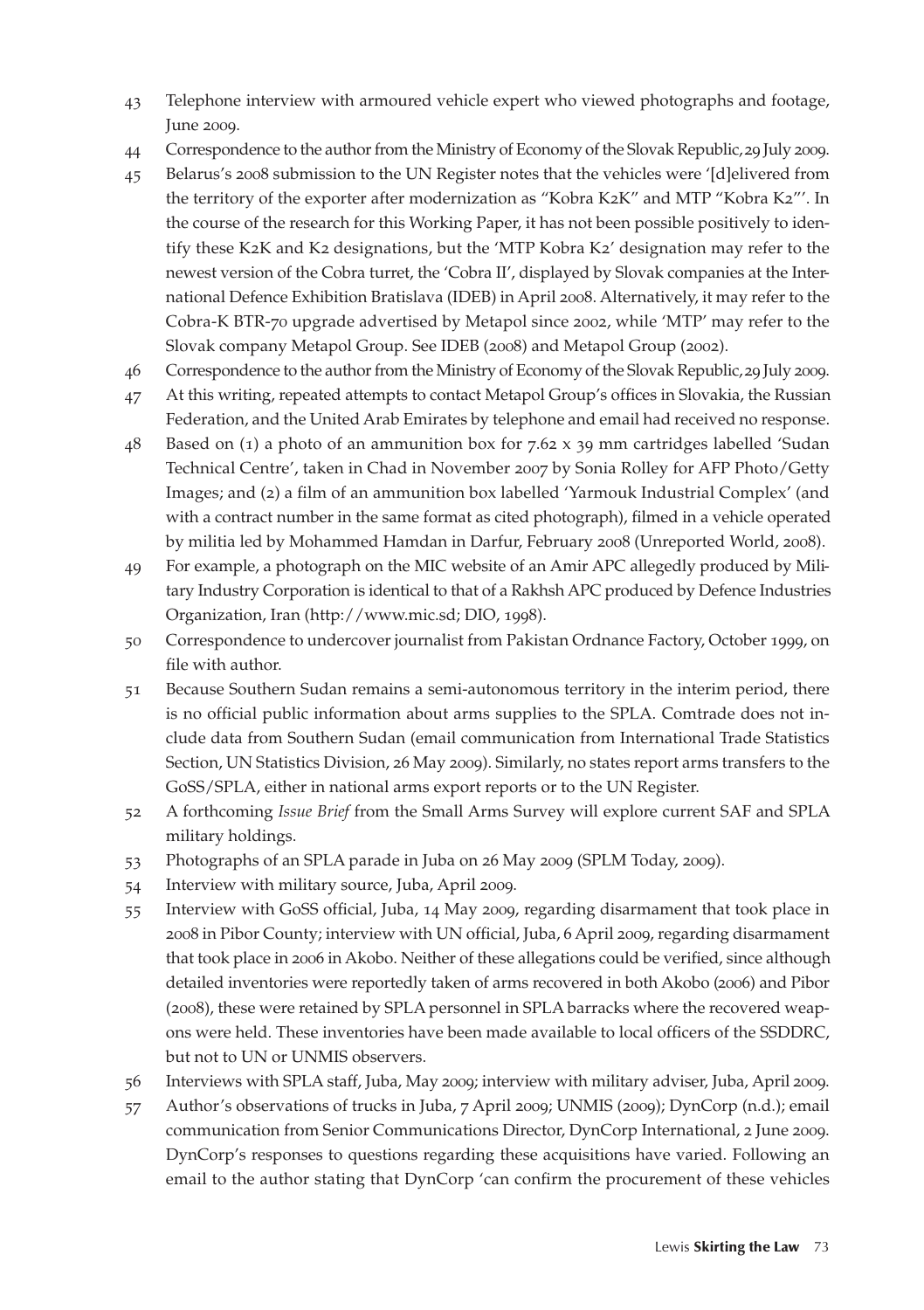several years ago', DynCorp's spokesman sent a further email two days later stating that this response was 'premature' and that 'this response could not be offered', referring the author instead to State Department authorities. Neither in this communication, nor in a subsequent telephone call, would DynCorp's spokesperson specifically deny their previous admission. Telephone communication from Senior Communications Director, DynCorp International, 4 June 2009.

- 58 Interview with diplomatic sources, Juba, March 2009.
- 59 The SPLA's claim that these tanks were pre-2005 acquisitions is credible, given other old T-55 series tanks in SPLA possession (author observation, Juba, 5 April 2009).
- 60 Interview with UNMIS personnel, Juba, 13 May 2009.
- 61 Interviews with trade fair attendees, Juba, 5 April 2009. See also photographs at PP&T (n.d.).
- 62 Interviews with UNMIS military personnel, 10 April 2009 and 13 May 2009.
- 63 Footage from an UNMIS media report of fighting in Malakal on 25 February 2009 (UNIFEED, 2009); interview with eyewitness, Juba, 9 April 2009; interview with UNMIS personnel, Juba, 10 April 2009.
- 64 Interview with UNMIS personnel, Juba, 13 May 2009.
- 65 Under Indian Customs (HC-ITS) Code 93062100, this list includes 2,000 '105 mm illuminating shells' and 2,000 'Fuze 213 Mk. 5', all listed as destined for Nairobi.
- 66 SSSFTF Ukrinmash is a subsidiary of Ukraine's main state-owned arms exporter, Ukrspetsexport.
- 67 The contract numbers are Contract No. MOD/GOSS/ARMS/06-07-3/87-K dated 29 December 2006 and Contract No. MOD/GOSS/T-72/06-07-5/9-1K dated 15 February 2007 and Contract No. MOD/GOSS/ARMS/07-08-5/35-1K dated 5 May 2008 (MV *Faina,* 2008; MV *Beluga Endurance,* 2007; DSECU, 2007). Documents obtained by author and Amnesty International UK.
- 68 Confidential interview with diplomatic source, Juba, 6 April 2009; confidential interview with military source, 2009. Although no reliable survey of SPLA armour holdings is available, all previous reports of other SPLA-operated tanks suggest that the SPLA only possessed older T-55/Type 59 series tanks. Interview with UNMIS personnel, Juba, 10 April 2009, regarding 18 SPLA tanks verified by UNMIS military observers in Blue Nile state, August 2008. The author observed eight T-55/Type 59 tanks outside Juba town, 5 April 2009. The distribution of new small arms and light weapons is obviously more difficult to verify visually than that of large weapons systems.
- 69 Interviews with eyewitnesses, Nairobi and Juba, March–April 2009. Specifically, one eyewitness reported large tanks with 'boxes' mounted on their surface, as is characteristic of the explosive reactive armour visible on the T-72s shipped on the MV *Faina*. T-55 SPLA tanks viewed by the author did not have this armour.
- 70 Telephone interview with confidential source, Lokichoggio, May 2009. See also Wabala (2008). An eyewitness source in Lokichoggio reported that in the first convoy, the tanks were clearly visible although covered by tarpaulins; in the second convoy they had been covered by plywood coverings, but with their main guns still visible.
- 71 Satellite image of 17 tanks being transported by rail from Mombasa container port, 2 February 2008. While the image cannot demonstrate the diversion of the tanks, it does confirm their delivery to Mombasa in early 2008. Their proportions and dimensions match those of T-72s, and it is unclear why older Kenyan army tanks would be transported by rail through Mombasa port.
- 72 Interview with logistics source, Mombasa, 7 May 2009. This source reported that a particular Kenyan trucking company had moved eight of the tanks from the January 2008 shipment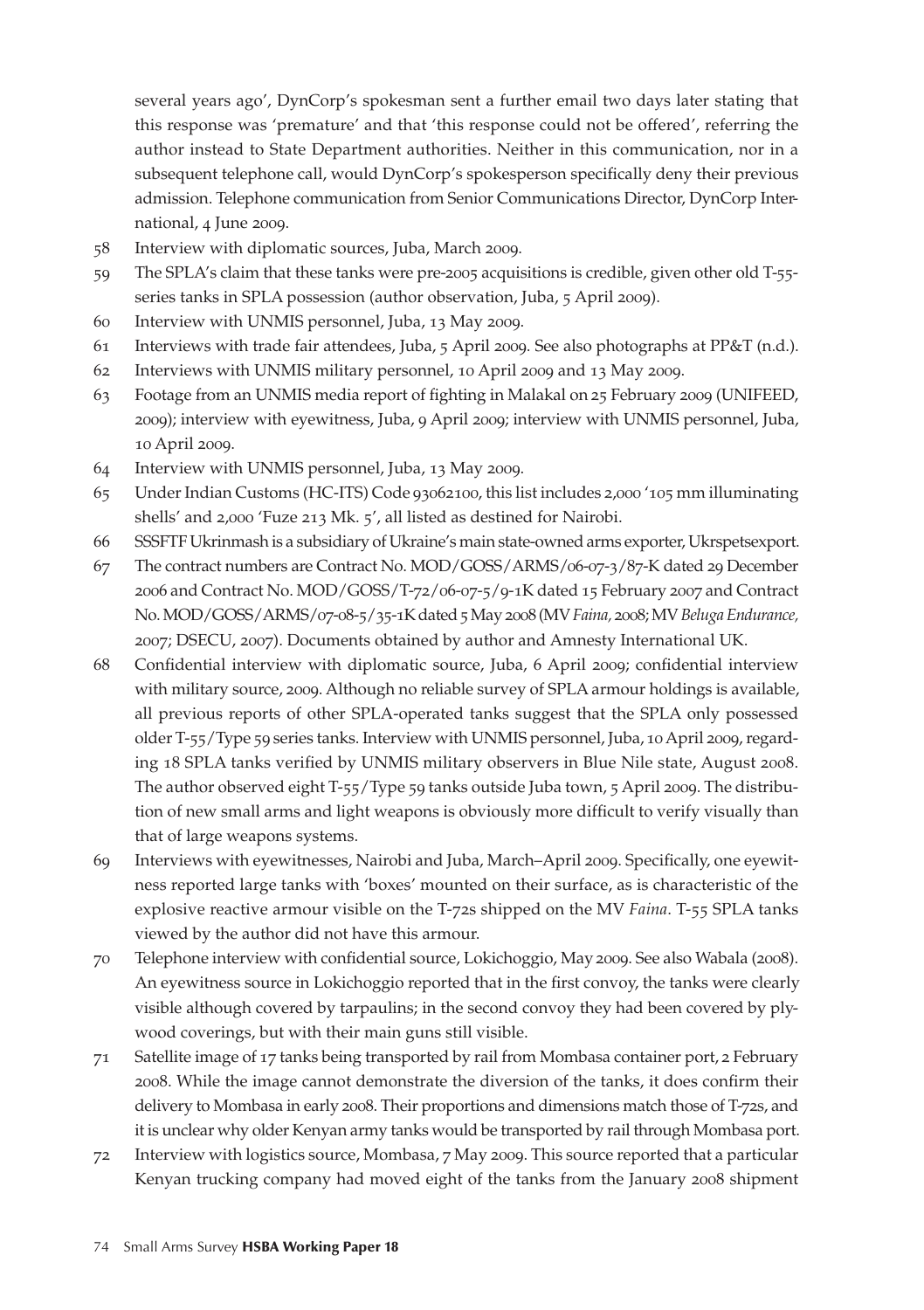from Nairobi to Eldoret, in western Kenya, but insisted that the company had not moved them any further. An eyewitness in Lokichoggio described seeing a tank convoy around this time being moved on trucks with a combination of Kenyan commercial number plates, Kenyan army number plates, and Sudanese number plates. Telephone interview with confidential source, Lokichoggio, May 2009.

- 73 Telephone interview with confidential source, Lokichoggio, May 2009.
- 74 Interviews in Germany (November 2008) and Kenya (May 2009).
- 75 This account does not include eastern Sudanese rebel groups such as the Eastern Front (including the Free Lions and the Beja Congress) prior to their signature of the Eastern Sudan Peace Agreement in October 2006. See the list of proxy forces and their backers in the Horn of Africa in Small Arms Survey (2007a, p. 3).
- 76 The author was unable to obtain concrete information regarding the arms holdings of nonstate groups in the Transitional Areas in central Sudan, which arguably pose a greater threat to the CPA than SSDF remnants in the South. See Small Arms Survey (2008, p. 5).
- 77 A possible exception—discussed below—is Darfur's JEM, which claims to have established air supply routes. Senior JEM personnel control air cargo companies outside Sudan that transport vehicles and other supplies to Chad, but not necessarily weapons.
- 78 Interview with confidential source, May 2009.
- 79 Based on photographs of disarmament stocks in Pibor (from the Murle Pibor Defence Forces) and Akobo, 2009; obtained from a confidential source.
- 80 See Tubiana (2008).
- 81 These forces include: the Ananya militias backed by Ethiopia in the first Sudanese civil war; the SPLA and Sudan Alliance Forces assisted by Ethiopia, Uganda, and Eritrea during the second Sudanese civil war; the Beja National Congress and Eastern Front groups sponsored by Eritrea since the 1990s; Chadian rebels backed by the GoS since at least 2004–05; and various rebel groups in Darfur, reportedly backed by Chad, Eritrea, and Libya. See 'Selected Proxy Wars in the Horn of Africa, 1960s to Today' in Small Arms Survey (2007a, p. 3).
- 82 Based on testimony from a senior JEM source, the UN Panel alleged in 2007 that JEM had received a shipment of more than 3,000 Kalashnikov-type rifles, rocket launchers, and antiaircraft guns, shipped by sea from an Eastern European state to Eritrea, from where it was flown to Chad and transferred to JEM. More than 800 AKMC rifles, packed in May 2006 in the Russian Federation, were subsequently recovered from the NRF in Darfur; these were reportedly part of a shipment from JEM to the NRF's leader, Adam Bakhit, although it was not established definitively that these rifles formed part of the Eritrea–Chad shipment. Similarly, the JEM source's testimony could not be verified; in particular, no record exists of commercial cargo voyages from the Eastern European state in question to any Eritrean port between 2005 and 2008.
- 83 Interview with confidential source, 10 March 2009.
- 84 Interview with JEM official, May 2009. See also case studies of Toyota vehicles shipped by other Dubai-based cargo companies to Chad, allegedly for JEM, in UNSC (2008b, paras. 295–300) and *Sudan Tribune* (2008). The UN Panel of Experts regards transfers to Darfur armed groups of vehicles suitable for conversion into 'technicals' to constitute a breach of the UN embargo.
- 85 The UN Panel has reported that Egyptian-made 122 mm rockets captured from JEM after this attack were held on storage racks marked for the Jordanian armed forces, and that according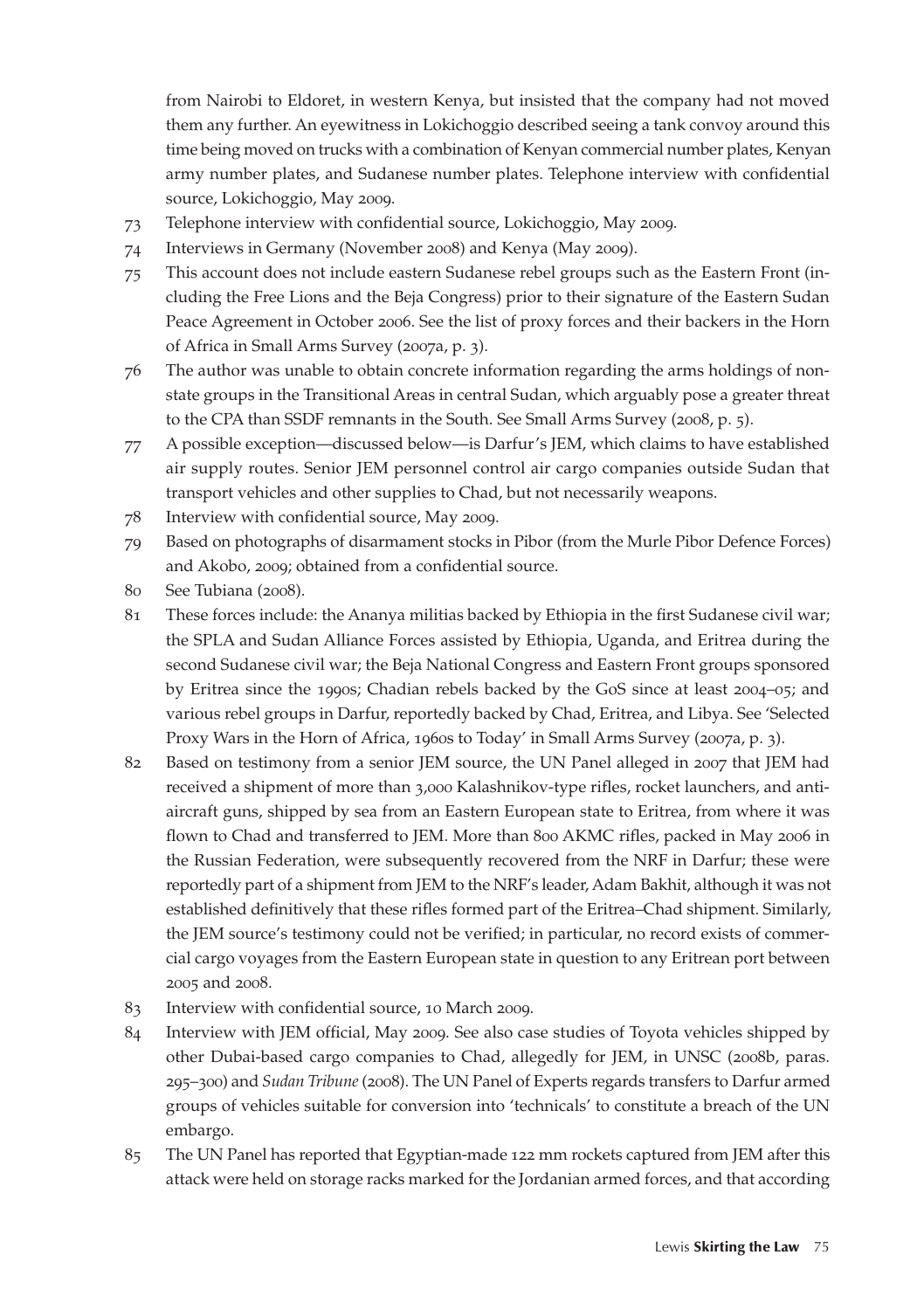to the Egyptian government rockets of this type had been delivered to Iraq in 1983. Although the provenance of these rockets has not been definitively established, the UK's 1992 inquiry into the export of defence equipment and dual-use goods to Iraq (the Scott Inquiry) found that Jordan was a common conduit for arms to Iraq during the 1980s. See HMSO (1996, sec. E, ch. 2). The route from Jordan or Iraq to Chad/Sudan remains a matter of speculation.

- 86 These include Spanish-made 106 mm recoilless rifles and ammunition, and Belgian-made 106 mm HEAT cartridges for such rifles, as well as small arms such as Bulgarian PG-7 antitank grenades (UNSC, 2008b, paras. 217–24).
- 87 Libya sought to oust Chadian President Hissène Habré and take Chadian territory by supporting the opposition Transitional Government of National Unity. The latter eventually turned against their benefactors and, with military intervention from France, the Libyans were routed. The conflict came to a formal end with a resolution over the disputed Auozou Strip, awarded to Chad by the International Court of Justice in 1994.
- 88 For example, GoSS officials in Lankien, northern Jonglei state, reported seeing a cargo aircraft make three low passes, heading from the north to the south, at around 3:30–4:00 a.m., sometime during the first week of April 2009. This report could not be substantiated by other observers or UN monitors. Interview with UNMIS source, Juba, April 2009. See also Birungi (2009).
- 89 Interview with JEM source, May 2009.
- 90 See also Border Intelligence Guard identity cards carried by members of 'Janjawid' group led by Mohammed Hamdan, filmed in February 2008 (Unreported World, 2008).
- 91 For examples of these groups' extensive holdings of light weaponry, including MANPADS, see Correau (2007).
- 92 Based on a photograph taken by Sonia Rolley of AFP, 27 November 2007.
- 93 Interview with UNMIS official, Juba, 13 May 2009.
- 94 Schomerus (2007, p. 27); BBC (2009); interview with GoSS official, Juba, 14 May 2009; interview with UNMIS official, Juba, 9 April 2009.
- 95 Interview with UNMIS official, Juba, 9 April 2009.
- 96 Interview with UNMIS official, Juba, 9 April 2009; Miraya FM (2009b); BBC (2009).
- 97 Interview with military source, Juba, 7 April 2009; interview with NGO representative previously in Malakal, Nairobi, 6 May 2009.
- 98 Interview with military source, Juba, 7 April 2009; interview with unexploded ordnance clearance personnel, Juba, 8 April 2009.
- 99 Interview with UN disarmament official, 6 April 2009.
- 100 For example, Ismail Konye, former leader of the (Murle) Pibor Defence Forces, was reportedly given several hundred thousand Sudanese pounds during the disarmament exercise in Pibor in December 2008, as part of an effort to encourage disarmament by groups still loyal to Konye. Interview with GoSS official, Juba, 14 May 2009. Once his force was formally integrated into the SPLA in 2007, Konye was appointed Presidential Advisor on Peace and Reconciliation to GoSS president Salva Kiir.
- 101 See, for example, SAF Dong Feng military trucks (produced in 2005) and arms shown to BBC journalists and UN panellists by JEM, reportedly captured from an SAF convoy between El-Geneina and Kulbus in West Darfur in early 2008 (UNSC, 2008b, paras. 58–64; BBC, 2008b).
- 102 Photographs obtained from confidential sources showing cases marked MO81-1-667.
- 103 For the most comprehensive statistical analysis of illicit ammunition flows to date, based partly on headstamps and batch data, see Bevan (2008).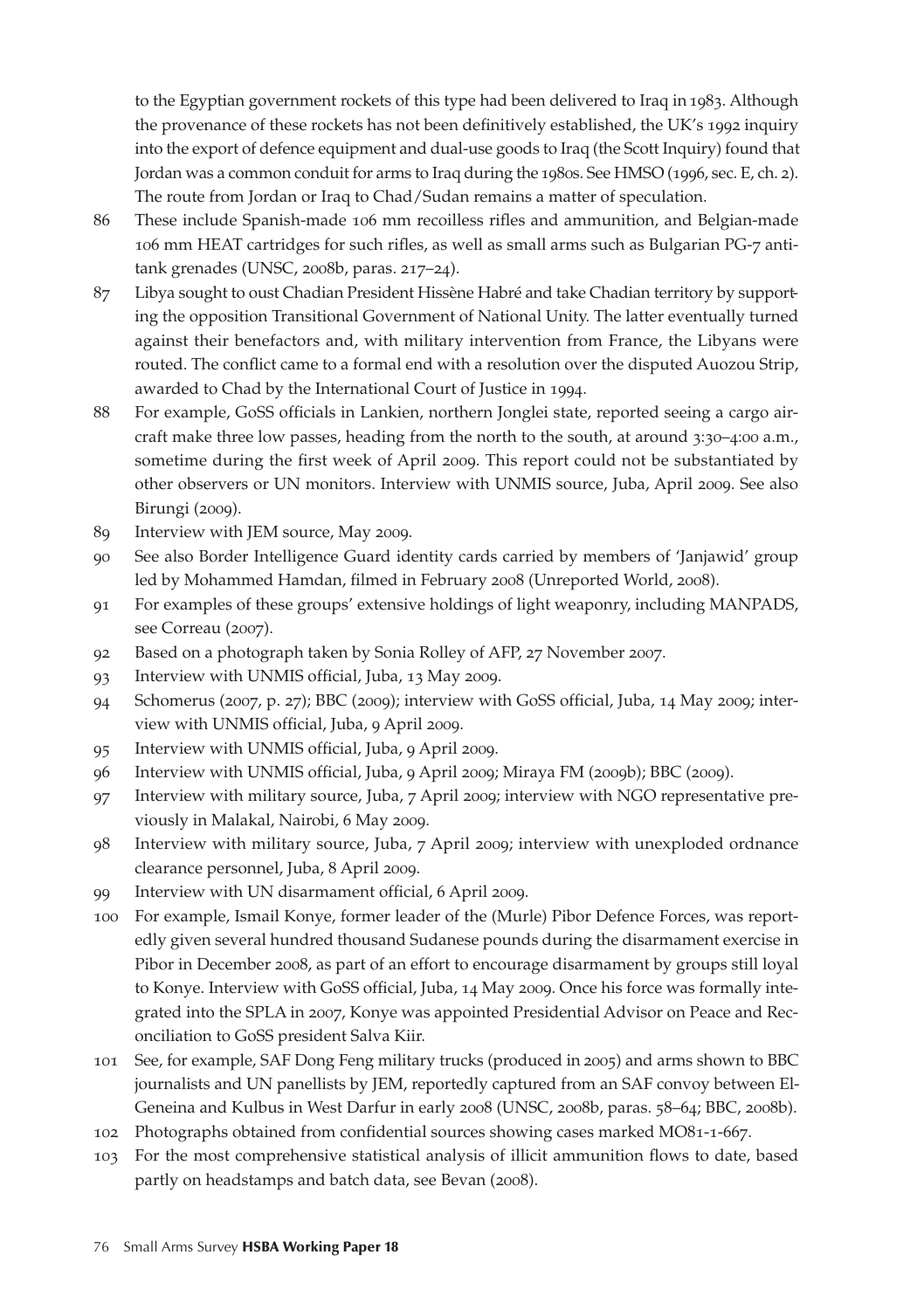- 104 Photographs from confidential sources, April and May 2009, reviewed by author.
- 105 Interview with confidential source, May 2009; photograph seen by author.
- 106 Photo available at <http://www.flickr.com/photos/andrewgcarter/2330245025/sizes/o/>.
- 107 UN Security Council Resolution 1769 (31 July 2007) mandated the replacement of AMIS by December 2007 with a joint AU–UN force, UNAMID, incorporating AMIS personnel and the UN Heavy and Light Support Packages to AMIS.
- 108 APCs were reportedly captured by SLA/Unity Faction and JEM–Banda forces from the AMIS base at Haskanita in North Darfur in September 2007, and by GoS-backed militia forces from an armoured UNAMID convoy near Gusa Jamat in North Darfur in July 2008 (UNSC, 2008b, paras. 311–36).
- 109 Interview with JEM source, May 2009; interview with UN source, London, May 2009. Only part of the Chinese ammunition consignment will be of use to armed groups, since it consists partly of 12.7 mm ammunition, which is suitable for heavy machine guns widely used by armed groups, but also of 5.8 mm ammunition, a calibre unique to Chinese QBZ-95 assault rifles, which have not previously been observed in Darfur.
- 110 Interview with confidential source, May 2009. Questions submitted to UNAMID regarding losses of UNAMID equipment and precautions taken to prevent such losses were unanswered at the time of publication.
- 111 For example, Western Equatoria's state governor has formally encouraged local self-defence militias ('arrow boys'), principally armed with spears and bows, to protect communities against LRA attacks (*Sudan Tribune,* 2009). Coordination with SPLA actions against LRA elements has also been reported (Miraya FM, 2009a).
- 112 Interview with GoSS official, Juba, 14 May 2009. The official cited a recent incident near Kapoeta in Eastern Equatoria in February 2009 during which a man was found with a large quantity of small arms ammunition allegedly given to him by a relative in the SPLA.
- 113 Interview with GoSS official, Juba, 14 May 2009.
- 114 Figures for firearms seized by Southern Sudanese customs authorities are not systematically available. Interview with GoSS official, Juba, 14 May 2009.
- 115 Interview with GoSS official, Juba, 14 May 2009.
- 116 Interview with confidential source, May 2009.
- 117 The supply route from hunting safaris may be closing. One major operator of hunting safaris in the Nuba Mountains stated that he had begun to discourage customers in recent months from bringing their own firearms and ammunition, due to the growing reluctance of international airlines to carry them to Sudan. In theory, safari companies operating in Sudan must sign import guarantees at the port/airport that any firearms and ammunition imported for hunting trips will be exported afterwards. The deterrent effect of these undertakings is unclear. Email correspondence from hunting safari operator, 2 June 2009.
- 118 Interview with commercial source, May 2009.
- 119 Letter from the Republic of Cyprus Ministry of Foreign Affairs to the author, 22 June 2009.
- 120 UNMIS's mandate is established by operative paragraph 4 of UN Security Council Resolution 1590 (2005). Its first item is '[t]o monitor and verify the implementation of the Ceasefire Agreement and to investigate violations' (UNSC, 2005a). It thus includes a duty to monitor the unauthorized '[r]eplenishment of ammunition, weapons and other lethal or military equipment' by GoS or SPLA forces within the Ceasefire Zone (GoS and SPLM/A, 2004, annex 1, art. 5.3.5). UNAMID has a more explicit embargo monitoring role: UN Security Council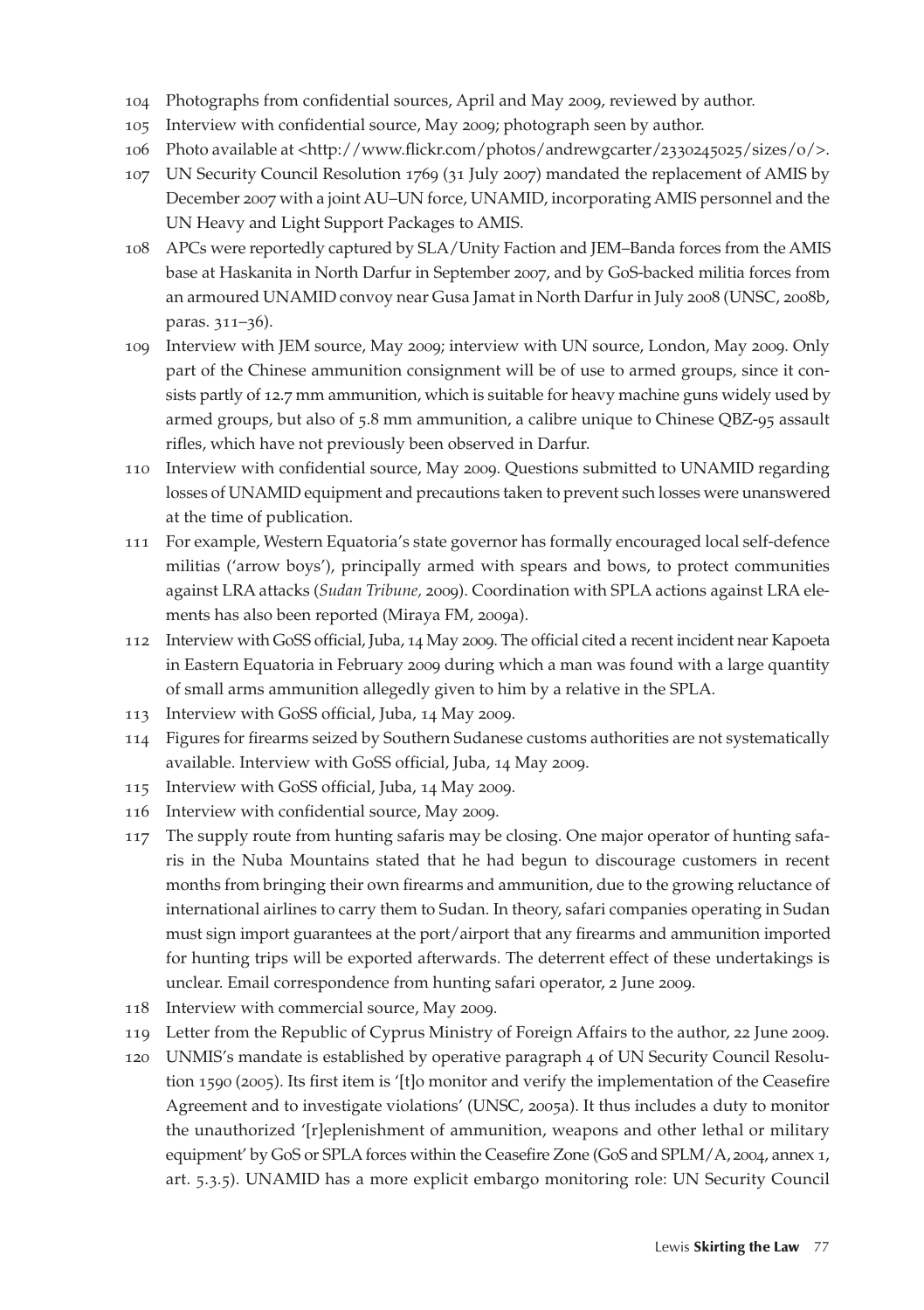Resolution 1769 (2007) formally tasks it with 'monitoring whether any arms or related material are present in Darfur in violation of the Agreements and the measures imposed by paragraphs 7 and 8 of resolution 1556 (2004)' (UNSC, 2007c, para. 9). This duty is not listed on the 'mandate' page of UNAMID's website, however (UNAMID, n.d.).

- 121 Interview with UNMIS personnel, Juba, 13 May 2009.
- 122 Interview with UNMIS personnel, Juba, 13 May 2009.
- 123 Information from UNMIS personnel, June 2009.
- 124 Interviews with UNMIS military personnel, Juba, 10 April 2009 and 13 May 2009.
- 125 Categories recorded on the patrol report forms are: 'date', 'call sign', 'task', 'composition [of JMT]', 'route', 'route reconnaissance', 'movement of personnel', 'M[onitoring] & V[erification]', 'other activities & observations', and 'recommendations'. Most of the descriptive information is generally recorded in the 'other activities & observations' box.
- 126 Interview with UNMIS military personnel, Juba, 13 May 2009; correspondence with former UNMIS personnel, June 2009.
- 127 Interview with former GoSS official, April 2009.
- 128 Interview with UNMIS military personnel, Juba, May 2009.
- 129 The census results were eventually released on 19 May 2009 but rejected by the GoSS after figures for Southern Sudan's population were lower than one-third of the total Sudanese population, a proportion anticipated by the GoSS and significant in electoral terms.
- 130 Interview with European shipping source, 12 December 2008.
- 131 GNU Foreign Minister Lam Akol stated that 80 per cent of a USD 596 million windfall in oil revenues was spent on weapons purchases by 2004. See Goodman (2004).
- 132 Interview with diplomatic official, Juba, 6 April 2009.
- 133 Although the Ukrainian export permit issued for part of this package stated that each T-72M1 tank cost USD 195,000, a defence analyst familiar with Eastern European arms markets, having viewed photographs of some of the tanks being supplied, estimated the likely market value at around USD 1 million. A total of 110 T-72 tanks were acquired. Taking into account the additional cost of the small arms and light weapons, anti-aircraft cannon, and truck-launched rocket launchers that were also supplied, the entire package would probably exceed the USD 18.6 million that the GoSS reported spending on SPLA capital spending during 2008. See Case Study 3.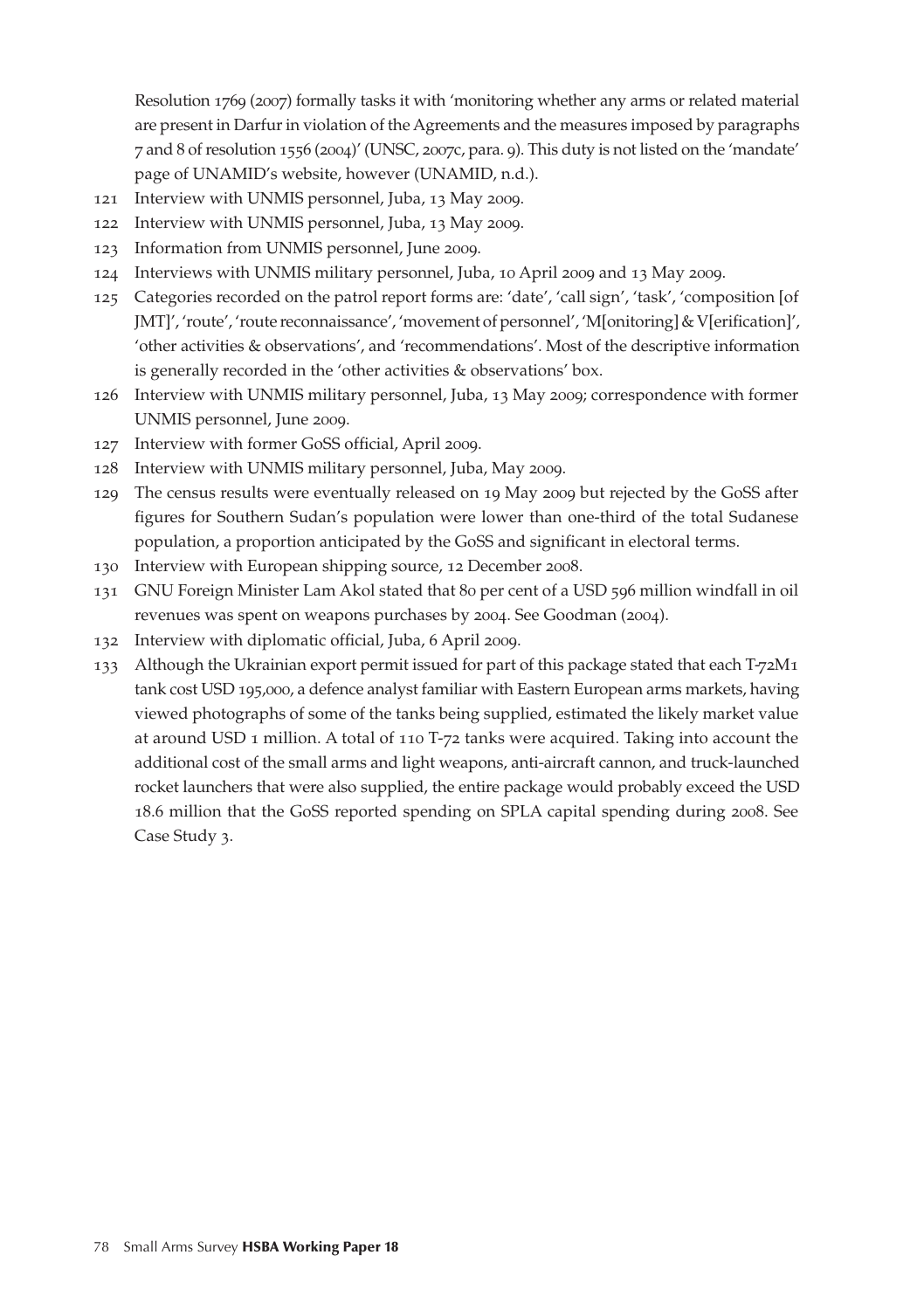## Bibliography

- 140th Repair Plant. 2007. 140<sup>th</sup> Repair Plant, Borisov, Belarus. Brochure distributed at IDEX 2007 defence exhibition, United Arab Emirates, 22 February. Obtained by Omega Research Foundation.
- —. 2008. *Report to the UN Register of Conventional Arms*. May.
- AFP (Agence France-Presse). 2009. 'Sudan Accuses Chad of Mounting Air Strikes on Its Territory.' 15 May.
- Africa Confidential. 2000. 'No Room at the Security Council.' *Africa Confidential*, Vol. 41, No. 20*.*  13 October.
- AI (Amnesty International). 2004. *Sudan: Arming the Perpetrators of Grave Abuses in Darfur.* London: AI. 16 November.
- —. 2005. *Democratic Republic of Congo: Arming the East.* AFR 62/006/2005. July.
- —. 2006. *People's Republic of China: Sustaining Conflict and Human Rights Abuses.* London: AI. June.
- —. 2007. *Sudan: Arms Continuing to Fuel Serious Human Rights Violations in Darfur*. London: AI. May.
- —. 2008. *Blood at the Crossroads: Making the Case for a Global Arms Trade Treaty*. London: AI. September.
- and Transarms. 2006a. *Dead on Time: Arms Transportation, Brokering and the Threat to Human Rights*. London: AI. May.
- AP (Associated Press). 2008. 'US Circles Hijacked Ship with Sudan-bound Weapons.' 29 September.
- BBC (British Broadcasting Corporation). 2008a. 'China Defends Arms Sales to Sudan.' 22 February. <http://news.bbc.co.uk/1/hi/world/asia-pacific/7258059.stm>
- —. 2008b. *Panorama: China's Secret War*. TV documentary broadcast on BBC 1 (UK). 14 July.
- —. 2009. 'Khartoum "Arming Sudan Militias."' 4 August. <http://news.bbc.co.uk/1/hi/world/africa/8183368.htm>
- Bevan, James. 2007. 'Where Have All the Antonovs Gone?' *Public Interest Report,* Winter 2007*.*  Washington, DC: Federation of American Scientists.
	- <http://www.fas.org/asmp/library/articles/PIR\_Winter\_2007\_Where\_Have.pdf>
- —. 2008. *Blowback: Kenya's Illicit Ammunition Problem in Turkana North District.* Occasional Paper 22. Geneva: Small Arms Survey. June.
- Birungi, Marvis. 2009. 'Hundreds Die in Murle Attack on Akobo but Death Toll Is Expected to Rise—Commissioner.' *New Sudan Vision.* 22 April.
- CEU (Council of the European Union). 1994. Council Decision 94/165/CFSP of 15 March 1994 on the Common Position Defined on the Basis of Article J.2 of the Treaty on European Union Concerning the Imposition of an Embargo on Arms, Munitions and Military Equipment on Sudan. 94/165/CFSP. 15 March.
- —. 2004a. Council Common Position 2004/31/CFSP of 9 January 2004 Concerning the Imposition of an Embargo on Arms, Munitions and Military Equipment on Sudan. 2004/31/CFSP. 9 January.
- —. 2004b. Council Regulation (EC) No. 131/2004 of 26 January 2004 Concerning Certain Restrictive Measures in Respect of Sudan*.* 26 January. Updated by Council Regulation (EC) No. 838/2005.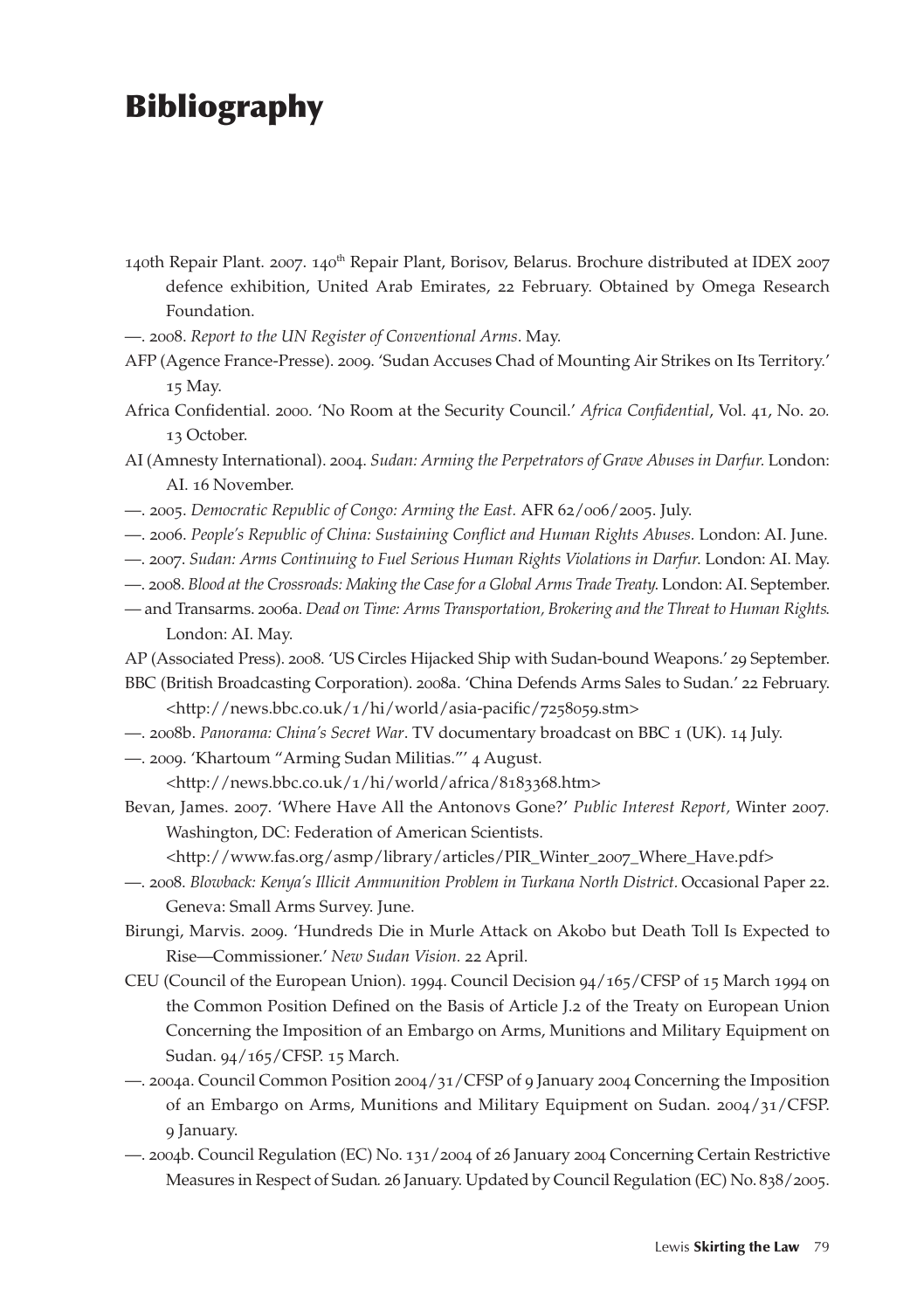- —. 2005. Council Common Position 2005/411/CFSP of 30 May 2005 Concerning Restrictive Measures against Sudan and Repealing Common Position 2004/31/CFSP. 30 May.
- Chamberlain, Gethin. 2004. 'British Arms Dealer Defends Attempts to Supply Sudan.' *The Scotsman*. 18 November.
	- <http://www.scotsman.com/world/British-arms-dealer-defends-attempts.2581092.jp>
- *China People's Daily*. 2009. 'China Starts Deploying Peacekeepers to Sudan.' 17 February. <http://english.peopledaily.com.cn/90001/90776/90883/6594894.html>
- Christian Aid. 2001. *The Scorched Earth: Oil and War in Sudan.* New York: Christian Aid.
- Correau, Laurent. 2007. 'La révolution à l'ombre des 4x4.' Radio France Internationale*.* 13 March. <http://www.rfi.fr/actufr/articles/087/article\_50266.asp>
- Cullen, Tony and Christopher Foss, eds. 2001. *Jane's Land Based Air Defence 2001–02*. London: Jane's Information Group.
- DIO (Defence Industries Organisation, Iran). 1998. Promotional brochure obtained by Omega Foundation.

DSECU (State Service of Export Control of Ukraine). 2007. One-Time Export Permit No. 26290101. 3 August.

- —. 2008. *Information on the Volume of International Arms Transfers Realised by Ukraine in 2007.* <http://www.dsecu.gov.ua/control/uk/publish/article?art\_id=40683&cat\_id=34940>
- DynCorp. n.d. Job advertisement ID 2218 for SPLA Mechanics and Driver Training. Accessed 29 May 2009. <http://www.dyncorprecruiting.com/ext/detail.asp?dyn2218>
- Dzhonkova, Tanya and Darina Sholeva. 2002. 'Bulgarian Defence Contractor Loses Licence because of Deals with Sudan.' *Dnevnik.* 20 May.
- *Economist*. 2008. 'Beyond the Genocide Olympics.' 24 April.
- Enough Project. 2009. *Peace on the Rocks: Sudan's Comprehensive Peace Agreement.* New York: Center for American Progress. February.

<http://www.enoughproject.org/files/publications/sudan\_peace\_agreement\_revised\_0.pdf>

- Farah, Douglas and Stephen Braun. 2006. 'The Merchant of Death', *Foreign Policy*, November/ December.
- Gander, Terry, Michael Gething, and Philip Sen. 2001. 'Show Report.' *Jane's International Defence Review*. 16 April.
- Gelfand, Lauren and Allison Puccioni. 2009. 'IMINT Tracks T-72 Tanks towards South Sudan.' *Jane's Defence Weekly*. London: Jane's Information Group. 3 July.

Goodman, Peter. 2004. 'China Invests Heavily in Sudan's Oil Industry.' *Washington Post.* 23 December.

GoS and SPLM/A (Government of Sudan and Sudan People's Liberation Movement/Army). 2004. Agreement on Permanent Ceasefire and Security Arrangements Implementation Modalities between the Government of the Sudan (GoS) and the Sudan People's Liberation Movement/ Sudan People's Liberation Army (SPLM/SPLA) during the Pre-interim and Interim Periods ('Comprehensive Peace Agreement')*.* Naivasha, Kenya. 31 December.

- GoSS (Government of Southern Sudan). 2009. Approved Budget 2009. Khartoum: Ministry of Finance and Economic Planning. 23 January.
- Gyürösi, Miroslav. 2002. 'BMP-1/Cobra Upgrade in Belarus Service.' *Jane's International Defence Review*. 1 September.
- HMSO (Her Majesty's Stationery Office). 1996. *Report of the Inquiry into the Export of Defence Equipment and Dual-Use Goods to Iraq and Related Prosecutions Laid before The House on 15 February 1996.*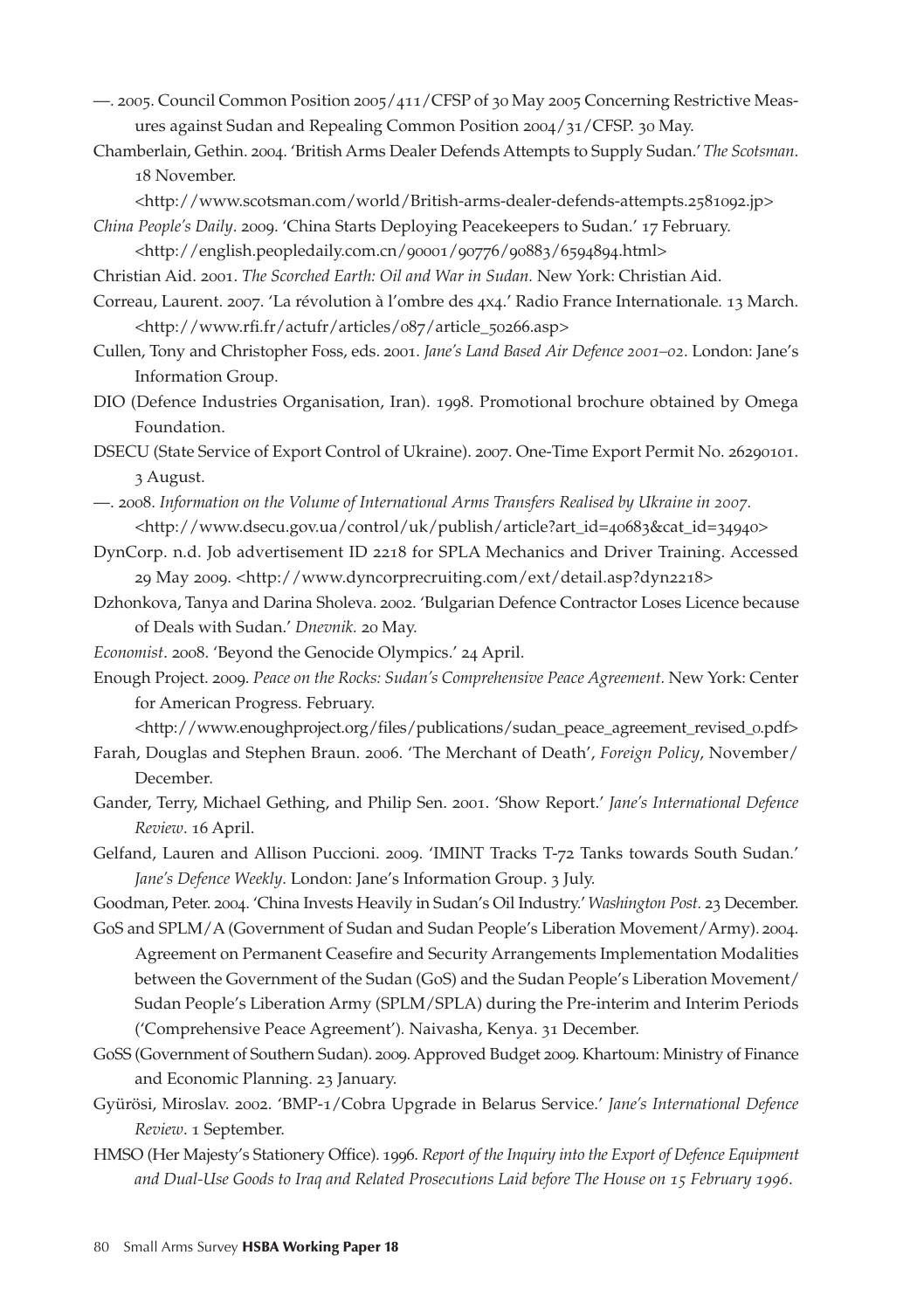- HRF (Human Rights First). 2007. *Stop Arms to Sudan.* <http://www.stoparmstosudan.org>
- —. 2008. *Arms Sales to Sudan, 2004–2006.* October.
	- <http://www.humanrightsfirst.org/pdf/CAH-081001-arms-table.pdf>
- —. n.d. *Factsheet: China's Arms Sales to Sudan.* 
	- <http://www.humanrightsfirst.info/pdf/080311-cah-arms-sales-fact-sheet.pdf>
- HRW (Human Rights Watch). 1998. *Sudan: Global Trade, Local Impact: Arms Transfers to All Sides in the Civil War in Sudan.* New York: HRW. August.
- —. 2003. *Weapons Sanctions, Military Supplies, and Human Suffering: Illegal Arms Flows to Liberia and the June–July 2003 Shelling of Monrovia.* New York: HRW. November.
- IDEB (International Defence Exhibition Bratislava). 2008. *IDEB Show Report*. Accessed 13 September 2008. <http://www.ideb.sk/pdf/IDEB-exclusive\_2008.pdf>
- India. 2007. Indian Customs Daily List for Exports from Mumbai. 10 May. Accessed October 2008. <http://www.eximkey.com>
- IRIN. 2009. 'SUDAN: Mounting Ethnic Tensions in the South—Analysis.' 24 June. <http://www. alertnet.org/thenews/newsdesk/IRIN/868fe6f450a1d435333d53e3d384995d.htm>
- *Jane's Defence Industry*. 2007. 'China and Sudan Pledge Closer Military Ties.' 3 April.
- Jones, Richard and Leland Ness, eds. 2008. *Jane's Infantry Weapons 2008–2009*. London: Jane's Information Group.
- Karp, Aaron. 2007. *The Estimated Firearms Inventories of Sudan*. Unpublished background paper. Geneva: Small Arms Survey.
- Knight, John. 2006. 'Detailed Buying Lead Description.' Commercial Affaire by Internet tender site. 16 May. <http://eng.com51.com/impdetail.php?imp=imp216923>
- Kuzio, Taras. 1999. 'Kiev Looks to Control Runaway Arms Trade.' *Jane's Intelligence Review.* London: Jane's Information Group. 1 October.
- Leppard, David and Robert Winnett. 2004. 'Briton Supplies Arms to Sudan.' *Sunday Times.* 5 September. <http://www.timesonline.co.uk/tol/news/uk/article478644.ece>
- Luczak, Wojciech. 2001. 'Belarus Enters the Game.' *Raport* (Warsaw). 20 August.
- Lumpe, Lora, Sarah Meek, and R.T. Naylor. 2000. 'Introduction to Gun-Running.' In Lora Lumpe, ed. *Running Guns: The Global Black Market in Small Arms.* London: PRIO/Zed.
- Marks, Joshua. 2007. *Border in Name Only: Arms Trafficking and Armed Groups at the DRC–Sudan Border.*  HSBA Working Paper 4. Geneva: Small Arms Survey. May.
- Marsh, Nicholas. 2005. *Accounting Guns: The Methodology Used in Developing Data Tables for the Small Arms Survey.* Oslo: Norwegian Initiative on Small Arms Transfers. 14 November.
- Metapol Group. 2002. Brochure distributed at the MSPO defence exhibition, Poland. Obtained by Omega Research Foundation.
- MIC (Military Industry Corporation). n.d.a. Website. <http://www.mic.sd>
- —. n.d.b. Promotional materials.
- Miraya FM. 2009a. 'New Tactics against LRA in Western Equatoria.' 21 February.
- —. 2009b. 'Holmes Confirms LRA Attacks in South Sudan.' 11 May.
- MNAI–AVN (Military News Agency Interfax–AVN). 2001*.* 'Belorussian Specialists Produce New IFVs, APCs together with Russia, Slovakia.' 3 May.
- MV *Beluga Endurance.* 2007. Mate's Receipts. Issued in Oktyabrsk, Ukraine. 18 December. Obtained by author and Amnesty International UK.
- MV *Faina.* 2008. Cargo Manifest of Merchant Vessel *Faina*. 1 September. Obtained by author.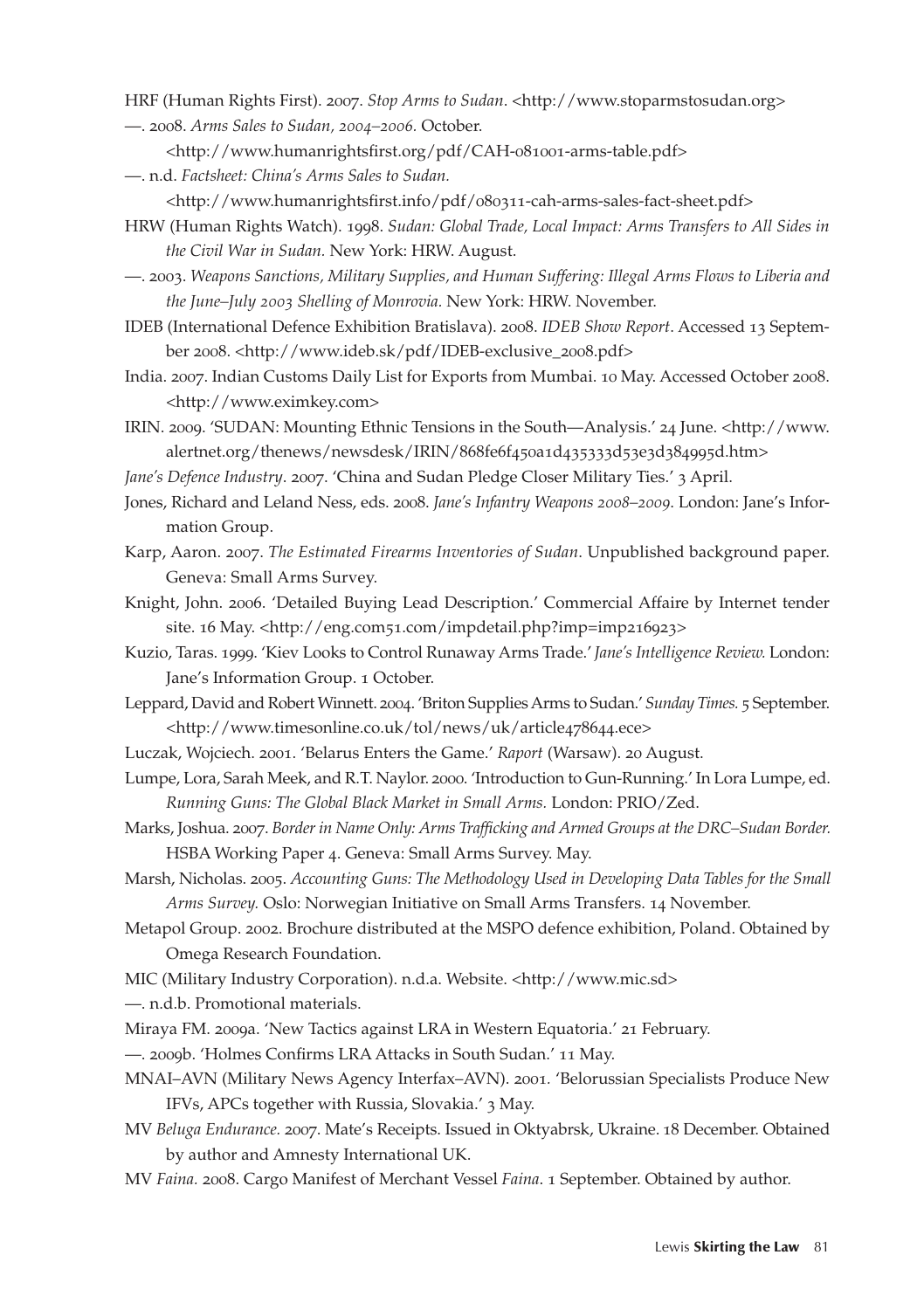- *Nairobi Chronicle.* 2009. 'Army Major Defends T-72 Tanks Purchase.' 20 February. <http://nairobi chronicle.wordpress.com/2009/02/20/army-major-defends-t-72-tanks-purchase/>
- Nolutshungu, Sam. 1995. *Limits of Anarchy: Intervention and State Formation in Chad.* Charlottesville: University of Virginia Press.
- O'Brien, Adam. 2009. *Shots in the Dark: The 2008 South Sudan Civilian Disarmament Campaign.* HSBA Working Paper No. 16. Geneva: Small Arms Survey. January.

O'Farrell, Michael, 2004. 'Irish Firm Denies Brokering Arms Deal to Sudan.' *Irish Examiner.* 16 November. <http://archives.tcm.ie/irishexaminer/2004/11/16/story619250845.asp>

Omega Research Foundation. 2008. *Indian Arms Exports and Their Human Rights Impact: Case Studies.*  Unpublished paper. September.

Pepper, Daniel. 2008. 'How to Buy a Gun in Darfur.' *Mother Jones*. 22 February.

PP&T (Planet Promotion and Tour). n.d. 'Activities: Ethio–South Sudan Trade Fair and Cultural Week.' <http://planetpromotionandtour.com/Activites.html>

- *Regina* vs*. John Knight.* 2007. Transcript from Crown Court at Blackfriars. Case no. T20070504. 23 November.
- Reuters. 2007. 'Sudan Has Drones, Is Pursuing Missiles—State Media.' 5 September.
- —. 2008. 'Sudan Summons Kenyan, Ethiopian Envoys over Arms.' 13 October.
- Salmon, Jago. 2007. *A Paramilitary Revolution: The Popular Defence Forces.* HSBA Working Paper 10. Geneva: Small Arms Survey. December.
- Schomerus, Mareike, 2007. *The Lord's Resistance Army in Sudan: An Overview.* HSBA Working Paper No. 8. Geneva: Small Arms Survey. September.
- Schroeder, Matt and Guy Lamb. 2006. 'The Illicit Arms Trade in Africa: A Global Enterprise.' *African Analyst*, Iss. 1. Cape Town. September.

<http://www.fas.org/asmp/library/articles/SchroederLamb.pdf>

- SIPRI and SPITS (Swedish International Peace Research Institute and the Special Program on Targeted Sanctions). 2007. *United Nations Arms Embargoes: Their Impact on Arms Flows and Target Behaviour.* Stockholm: SIPRI.
- Small Arms Survey. 2007a. *The Militarization of Sudan: A Preliminary Review of Arms Flows and Holdings.*  HSBA Issue Brief No. 6. Geneva: Small Arms Survey. April.
- —. 2007b. *Arms, Oil, and Darfur: The Evolution of Relations between China and Sudan.* HSBA Issue Brief No. 7. Geneva: Small Arms Survey. July.
- —. 2008. *Allies and Defectors: An Update on Armed Group Integration and Proxy Force Activity.* HSBA Issue Brief No. 11. Geneva: Small Arms Survey. May.
- and Saferworld*.* 2009. *Conflicting Priorities: GoSS Security Challenges and Recent Responses.* HSBA Issue Brief No. 14. Geneva: Small Arms Survey. May.
- SPLM Today. 2009. 'In Pictures: May 16th Celebrations in Juba.' <http://www.splmtoday.com/ index.php?option=com\_content&view=article&id=220:in-pictures-may-16th-celebrationsin-juba&catid=19:in-pictures&Itemid=56>
- Stickland, Richard and Christopher Foss. 2008. *Jane's Armour and Artillery Upgrades 2008–2009*. London: Jane's Information Group.
- *Sudan Tribune*. 2008. 'Darfur Protesters at UAE Embassy in UK Demand Release of Their Peers.' 21 January.
- —. 2009. 'LRA Strike Again While Southern Parliament Speaker Visits Yambio.' 6 May.
- Szulc, Tomasz. 2004. 'Slovak Defence Industry Faces Very Serious Challenges.' *NATO's Nations and Partners for Peace 175*, Vol. 47, Iss. 3. Bonn: Mönch Publishing Group. January.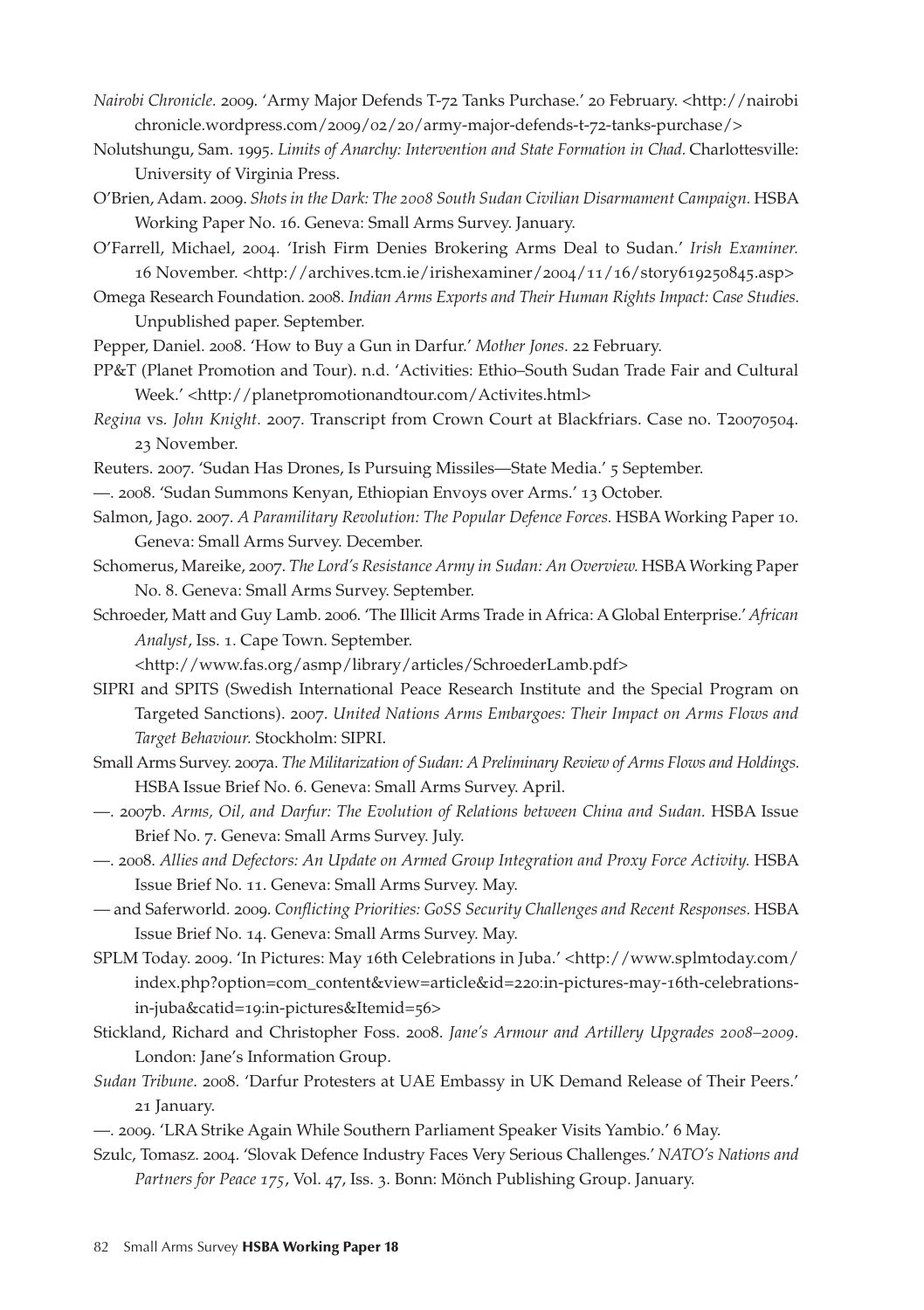- Tubiana, Jérôme. 2008. *The Chad–Sudan Proxy War and the 'Darfurization' of Chad: Myths and Reality*. HSBA Working Paper No. 12. Geneva: Small Arms Survey. April.
- UN (United Nations). 1997. *Report of the Panel of Governmental Experts on Small Arms. A/52/298.* 27 August.
- —. 2007. *Report of the Group of Governmental Experts Established Pursuant to General Assembly Resolution 60/81 to Consider Further Steps to Enhance International Cooperation in Preventing, Combating and Eradicating Illicit Brokering in Small Arms and Light Weapons.* A/62/623. 30 August. <http://disarmament.un.org/CAB/brokering/GGE%20brokering/GGEbrokering.htm>

UNAMID (African Union–United Nations Hybrid operation in Darfur). n.d. 'Darfur–UNAMID: Mandate.' <http://www.un.org/Depts/dpko/missions/unamid/mandate.html>

UNDPKO (United Nations Department of Peacekeeping Operations). 2006. *UN Missions Summary of Military and Police.* 30 September*.* 

<http://www.un.org/Depts/dpko/dpko/contributors/2006/sept06\_4.pdf>

—. 2009. *UN Missions Summary of Military and Police.* 31 April.

<http://www.un.org/Depts/dpko/dpko/contributors/2009/apr09\_4.pdf>

- UNIFEED. 2009. 'Sudan/Malakal Fighting.' 25 February.
	- <http://www.unmultimedia.org/tv/unifeed/d/9465.html>
- UNMIS (United Nations Mission in Sudan). 2009. Joint Monitoring Team Patrol Report. 30 April. Internal document seen by author.
- —. n.d. *Joint Monitoring Coordination Office Report*. Internal document seen by author.
- Unreported World. 2008. *Meet the Janjawid.* Documentary broadcast on Channel 4 Television (UK). March.
- UNSC (United Nations Security Council). 2004. Resolution 1556. S/RES/1556. 30 July*.* <http://daccess-ods.un.org/TMP/2129801.html>
- —. 2005a. Resolution 1590 (2005). S/RES/1590. 24 March.
- —. 2005b. Resolution 1591 (2005). S/RES/1591. 29 March.
- —. 2005c. *Report of the Panel of Experts Established Pursuant to Paragraph 3 of Resolution 1591 (2005) Concerning the Sudan.* S/2006/65*.* December.

<http://www.unhcr.org/refworld/docid/46cbf2cf0.html>

- —. 2006. *Second Report of the Panel of Experts Established Pursuant to Paragraph 3 of Resolution 1591 (2005) Concerning the Sudan.* S/2006/260*.* March.
- —. 2007a. *Confidential Interim Report of the Panel of Experts Established Pursuant to Resolution 1591 (2005) Concerning the Sudan.* 17 April.
- —. 2007b. *Report of the Panel of Experts Established Pursuant to Resolution 1591 (2005) Concerning the Sudan Prepared in Accordance with Paragraph 2 of Resolution 1713 (2006).* S/2007/584. September. <http://daccess-ods.un.org/TMP/9125926.html>
- —. 2007c. Resolution 1769 (2007). S/RES/1769. 31 July.
- —. 2008a. *Report of the Secretary-General on Sudan.* S/2008/485. 23 July.
- —. 2008b. *Report of the Panel of Experts Established Pursuant to Resolution 1591 (2005) Concerning the Sudan.* S/2008/647. October. <http://www.securitycouncilreport.org/atf/cf/%7B65BFCF9B-6D27-4E9C-8CD3-CF6E4FF96FF9%7D/Sudan%20S2008%20647.pdf>
- —. 2008c. *Report of the Secretary-General on Sudan.* S/2008/668*.* 20 October.

US (United States). 2008. *Federal Register*, Vol. 73, No. 206*.* 23 October.

Wabala, Dominic. 2008. 'Who Really Owns the Hijacked Battle Tanks?' *Daily Nation*. 1 October. <http://www.nation.co.ke/News/-/1056/476468/-/item/1/-/m5ywgw/-/index.html> World Bank. 2007. *Sudan Public Expenditure Review: Synthesis Report.* December.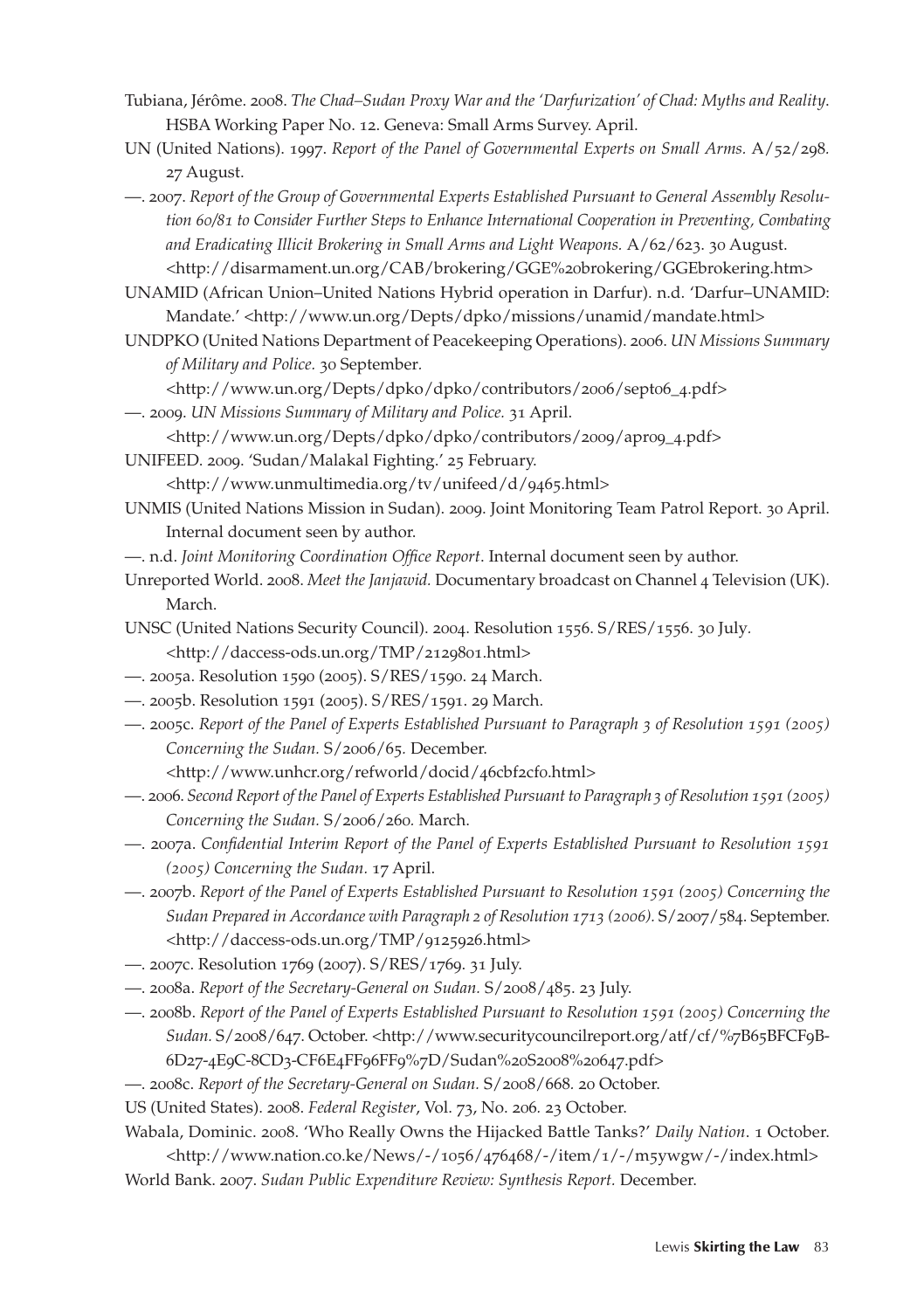# HSBA publications

### **Sudan Issue Briefs**

#### **Number 1, September 2006**

*Persistent threats: widespread human insecurity in Lakes State, South Sudan, since the Comprehensive Peace Agreement*

#### **Number 2, October 2006**

*Armed groups in Sudan: the South Sudan Defence Forces in the aftermath of the Juba Declaration*

#### **Number 3 (2nd edition), November 2006–February 2007** *Anatomy of civilian disarmament in Jonglei State: recent experiences and implications*

**Number 4, December 2006** *No dialogue, no commitment: the perils of deadline diplomacy for Darfur*

**Number 5, January 2007** *A widening war around Sudan: the proliferation of armed groups in the Central African Republic*

**Number 6, April 2007** *The militarization of Sudan: a preliminary review of arms flows and holdings*

**Number 7, July 2007** *Arms, oil, and Darfur: the evolution of relations between China and Sudan*

**Number 8, September 2007** *Responses to pastoral wars: a review of violence reduction efforts in Sudan, Uganda, and Kenya*

**Number 9, February 2008** *Echo effects: Chadian instability and the Darfur conflict*

**Number 10, March 2008** *Neither 'joint' nor 'integrated': the Joint Integrated Units and the future of the CPA*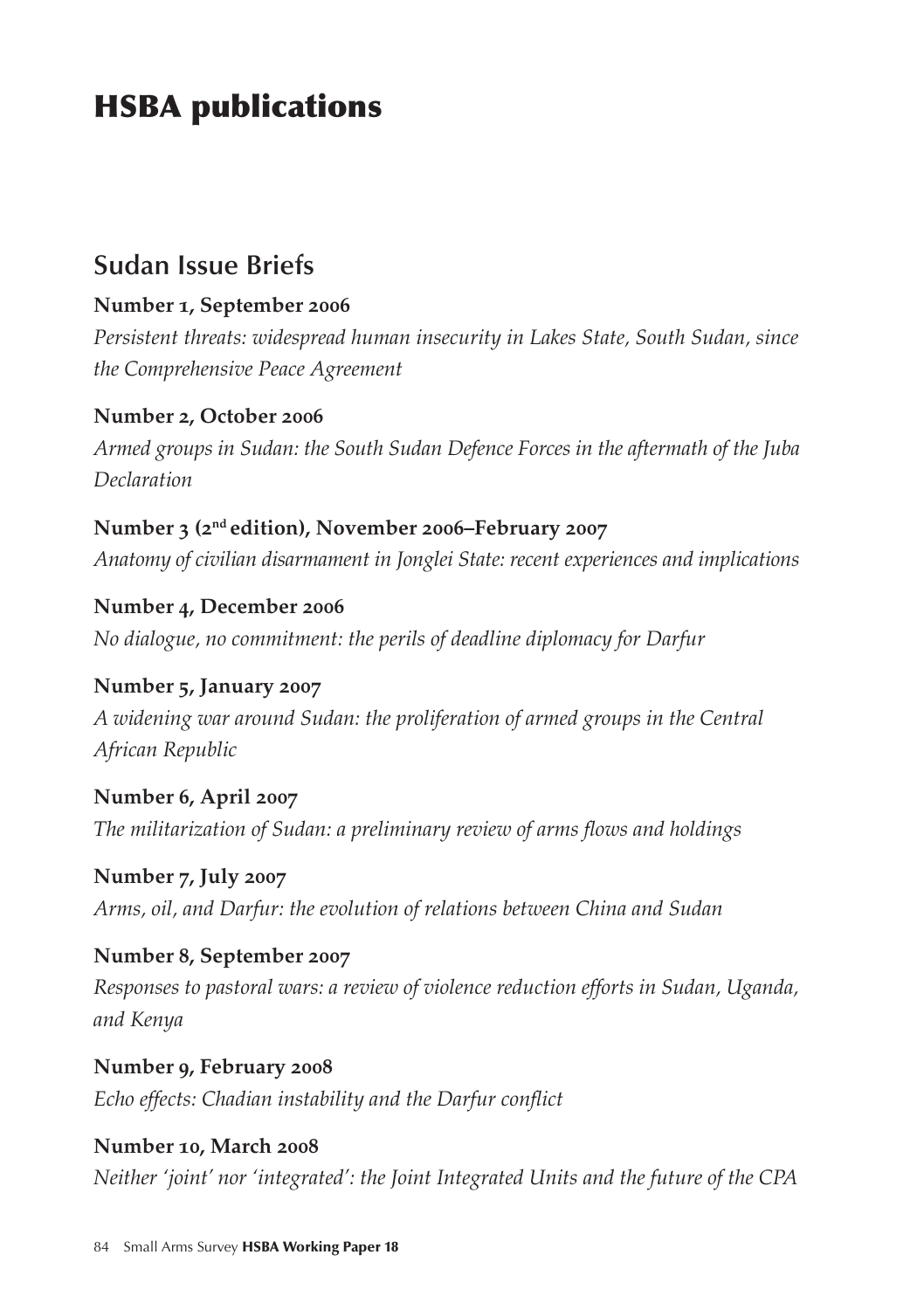#### **Number 11, May 2008**

*Allies and defectors: an update on armed group integration and proxy force activity*

**Number 12, August 2008** *The drift back to war: insecurity and militarization in the Nuba Mountains*

#### **Number 13, September 2008**

*No standing, few prospects: how peace is failing South Sudanese female combatants and WWAFG*

#### **Number 14, May 2009**

*Conflicting priorities: GoSS security challenges and recent responses*

## **Sudan Working Papers**

#### **Number 1, November 2006**

*The South Sudan Defence Forces in the Wake of the Juba Declaration,*  by John Young

**Number 2, February 2007** *Violence and Victimization in South Sudan: Lakes State in the Post-CPA period,* by Richard Garfield

**Number 3, May 2007** *The Eastern Front and the Struggle against Marginalization,* by John Young

**Number 4, May 2007** *Border in Name Only: Arms Trafficking and Armed Groups at the DRC–Sudan Border,*  by Joshua Marks

**Number 5, June 2007** *The White Army: An Introduction and Overview*, by John Young

**Number 6, July 2007** *Divided They Fall: The Fragmentation of Darfur's Rebel Groups,*  by Victor Tanner and Jérôme Tubiana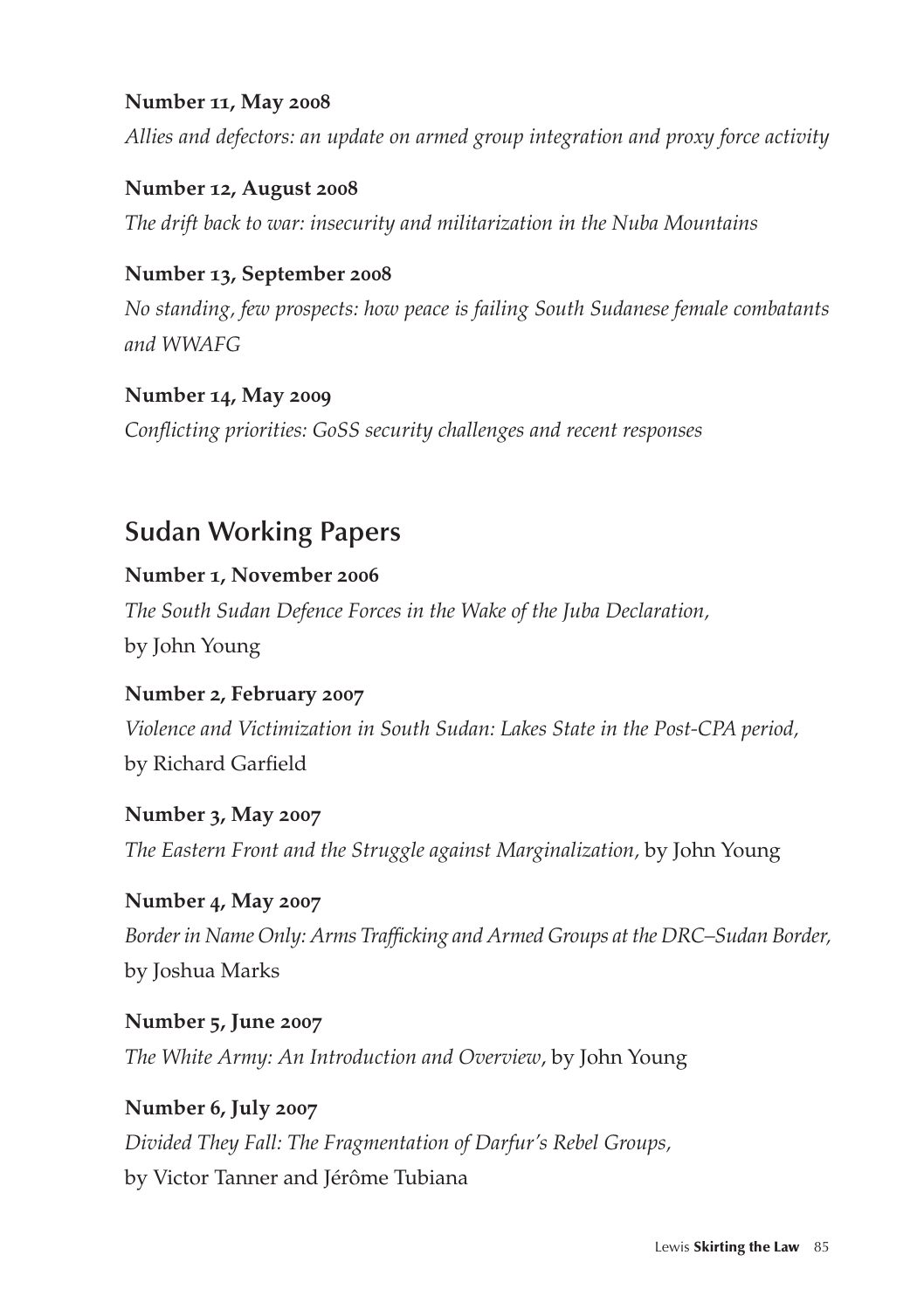#### **Number 7, July 2007**

*Emerging North–South Tensions and the Prospects for a Return to War*, by John Young

**Number 8, September 2007** *The Lord's Resistance Army in Sudan: A History and Overview*, by Mareike Schomerus

**Number 9, November 2007** *Armed Groups Along Sudan's Eastern Frontier: An Overview and Analysis*, by John Young

**Number 10, December 2007** *A Paramilitary Revolution: The Popular Defence Forces,* by Jago Salmon

**Number 11, December 2007** *Violence and Victimization after Civilian Disarmament: The Case of Jonglei*, by Richard Garfield

**Number 12, April 2008** *The Chad–Sudan Proxy War and the 'Darfurization' of Chad: Myths and Reality,*  by Jérôme Tubiana

**Number 13, June 2008** *Violent Legacies: Insecurity in Sudan's Central and Eastern Equatoria*, by Mareike Schomerus

**Number 14, July 2008** *Gauging Fear and Insecurity: Perspectives on Armed Violence in Eastern Equatoria and Turkana North*, by Claire Mc Evoy and Ryan Murray

**Number 15, September 2008** *Conflict, Arms, and Militarization: The Dynamics of Darfur's IDP Camps,*  by Clea Kahn

**Number 16, January 2009** *Shots in the Dark: The 2008 South Sudan Civilian Disarmament Campaign*, by Adam O'Brien

**Number 17, June 2009** *Beyond 'Janjaweed': Understanding the Militias of Darfur*, by Julie Flint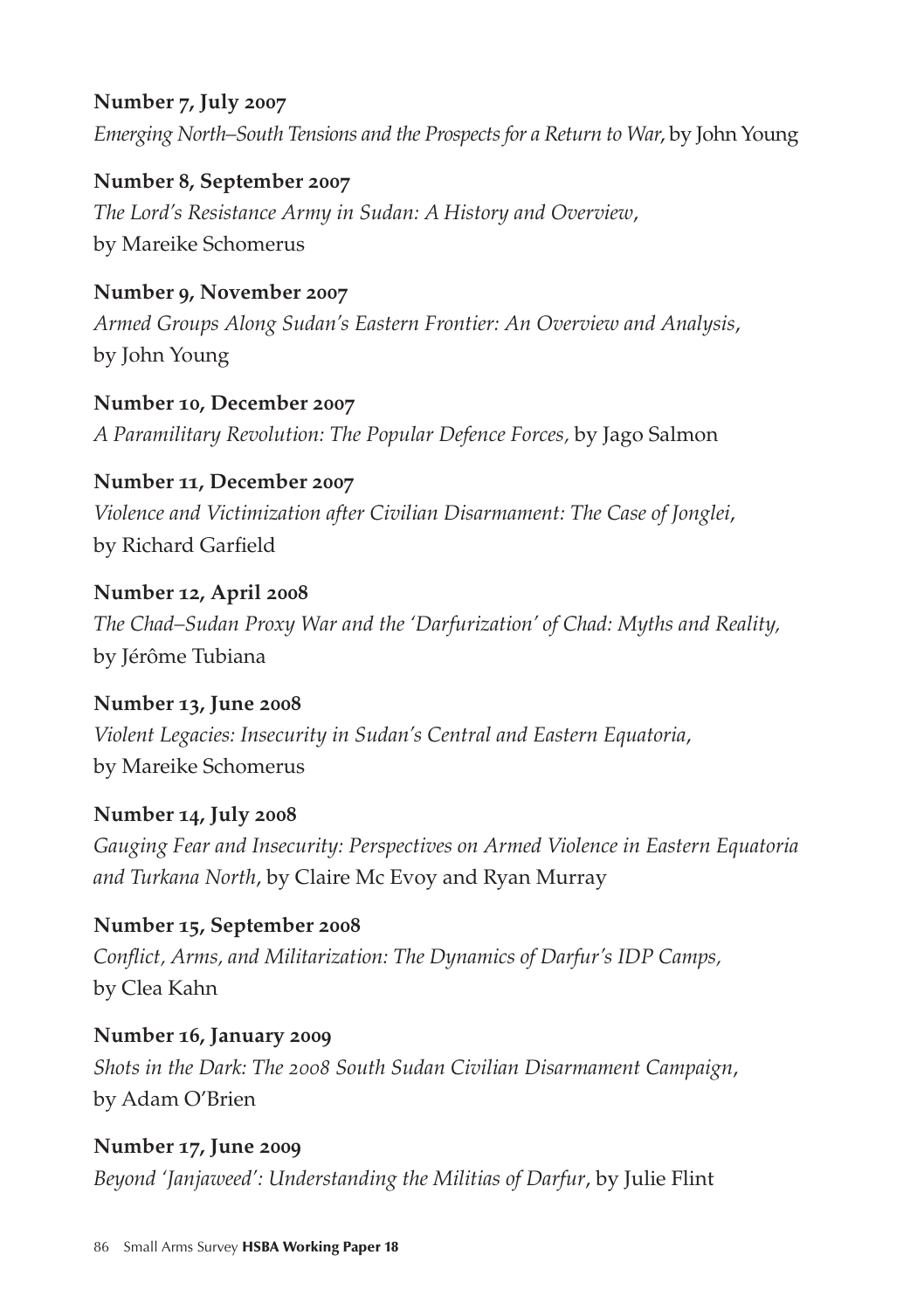# Small Arms Survey publications

## **Occasional Papers**

- 1 *Re-Armament in Sierra Leone: One Year after the Lomé Peace Agreement*, by Eric Berman, December 2000
- 2 *Removing Small Arms from Society: A Review of Weapons Collection and Destruction Programmes*, by Sami Faltas, Glenn McDonald, and Camilla Waszink, July 2001
- 3 *Legal Controls on Small Arms and Light Weapons in Southeast Asia*, by Katherine Kramer (with Nonviolence International Southeast Asia), July 2001
- 4 *Shining a Light on Small Arms Exports: The Record of State Transparency*, by Maria Haug, Martin Langvandslien, Lora Lumpe, and Nic Marsh (with NISAT), January 2002
- 5 *Stray Bullets: The Impact of Small Arms Misuse in Central America*, by William Godnick, with Robert Muggah and Camilla Waszink, November 2002
- 6 *Politics from the Barrel of a Gun: Small Arms Proliferation and Conflict in the Republic of Georgia*, by Spyros Demetriou, November 2002
- 7 *Making Global Public Policy: The Case of Small Arms and Light Weapons*, by Edward Laurance and Rachel Stohl, December 2002
- 8 *Small Arms in the Pacific*, by Philip Alpers and Conor Twyford, March 2003
- 9 *Demand, Stockpiles, and Social Controls: Small Arms in Yemen*, by Derek B. Miller, May 2003
- 10 *Beyond the Kalashnikov: Small Arms Production, Exports, and Stockpiles in the Russian Federation*, by Maxim Pyadushkin, with Maria Haug and Anna Matveeva, August 2003
- 11 *In the Shadow of a Cease-fire: The Impacts of Small Arms Availability and Misuse in Sri Lanka*, by Chris Smith, October 2003
- 12 *Small Arms in Kyrgyzstan: Post-revolutionary Proliferation*, by S. Neil Mac-Farlane and Stina Torjesen, March 2007, ISBN 2-8288-0076-8 (first printed as *Kyrgyzstan: A Small Arms Anomaly in Central Asia?*, by S. Neil MacFarlane and Stina Torjesen, February 2004)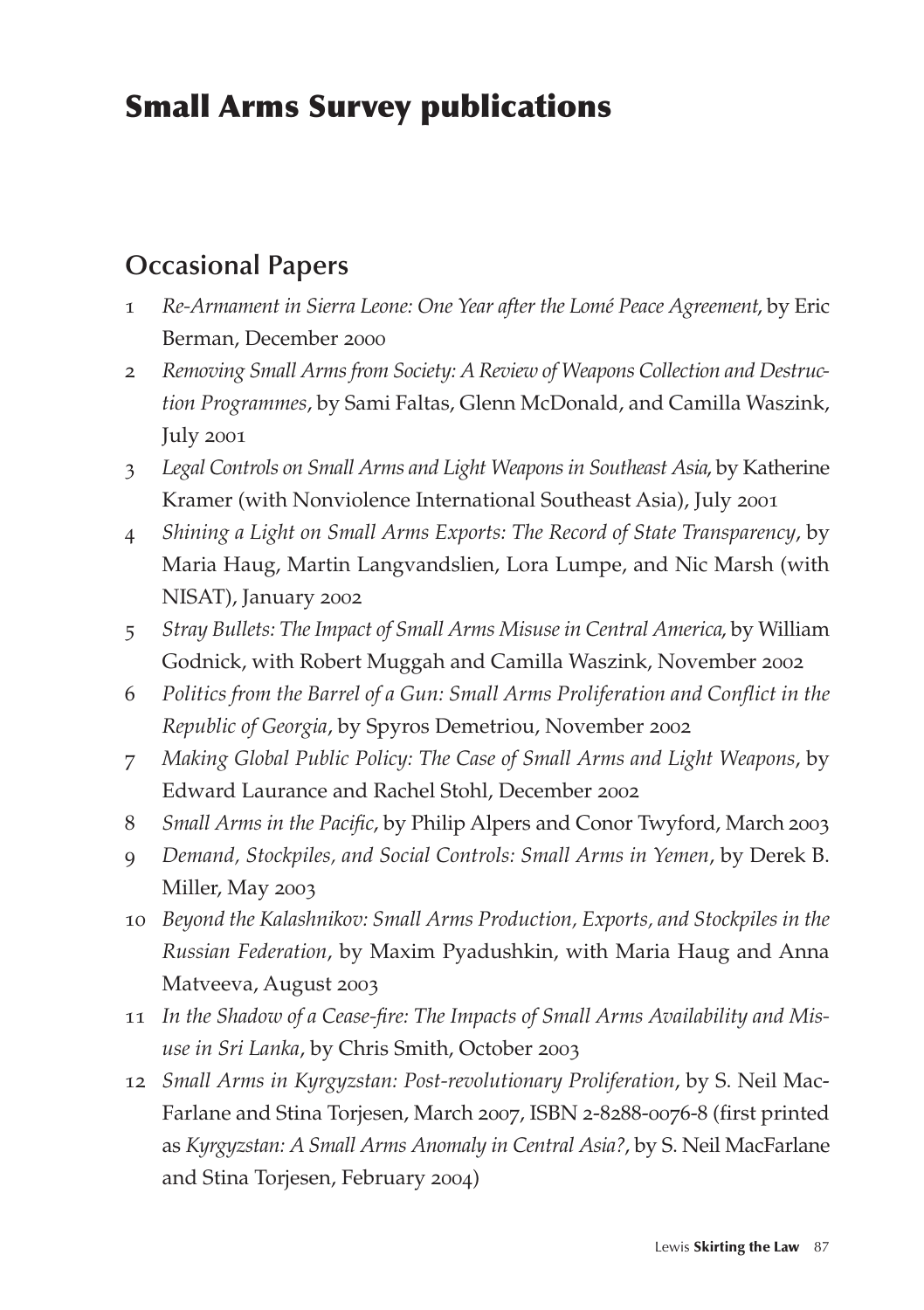- 13 *Small Arms and Light Weapons Production in Eastern, Central, and Southeast Europe*, by Yudit Kiss, October 2004, ISBN 2-8288-0057-1
- 14 *Securing Haiti's Transition: Reviewing Human Insecurity and the Prospects for Disarmament, Demobilization, and Reintegration*, by Robert Muggah, October 2005, updated, ISBN 2-8288-0066-0
- 15 *Silencing Guns: Local Perspectives on Small Arms and Armed Violence in Rural South Pacific Islands Communities*, edited by Emile LeBrun and Robert Muggah, June 2005, ISBN 2-8288-0064-4
- 16 *Behind a Veil of Secrecy: Military Small Arms and Light Weapons Production in Western Europe*, by Reinhilde Weidacher, November 2005, ISBN 2-8288-0065-2
- 17 *Tajikistan's Road to Stability: Reduction in Small Arms Proliferation and Remaining Challenges*, by Stina Torjesen, Christina Wille, and S. Neil MacFarlane, November 2005, ISBN 2-8288-0067-9
- 18 *Demanding Attention: Addressing the Dynamics of Small Arms Demand*, by David Atwood, Anne-Kathrin Glatz, and Robert Muggah, January 2006, ISBN 2-8288-0069-5
- 19 *A Guide to the US Small Arms Market, Industry, and Exports*, 1998–2004, by Tamar Gabelnick, Maria Haug, and Lora Lumpe, September 2006, ISBN 2-8288-0071-7
- 20 *Small Arms, Armed Violence, and Insecurity in Nigeria: The Niger Delta in Perspective*, by Jennifer M. Hazen with Jonas Horner, December 2007, 2-8288-0090-3
- 21 *Crisis in Karamoja: Armed Violence and the Failure of Disarmament in Uganda's Most Deprived Region*, by James Bevan, June 2008, ISBN 2-8288-0094-6
- 22 *Blowback: Kenya's Illicit Ammunition Problem in Turkana North District,* by James Bevan, June 2008, ISBN 2-8288-0098-9
- 23 *Gangs of Central America: Causes, Costs, and Interventions,* by Dennis Rogers, Robert Muggah, and Chris Stevenson, May 2009, ISBN 978-2-940415-13-7

### **Special Reports**

1 *Humanitarianism under Threat: The Humanitarian Impact of Small Arms and Light Weapons,* by Robert Muggah and Eric Berman, commissioned by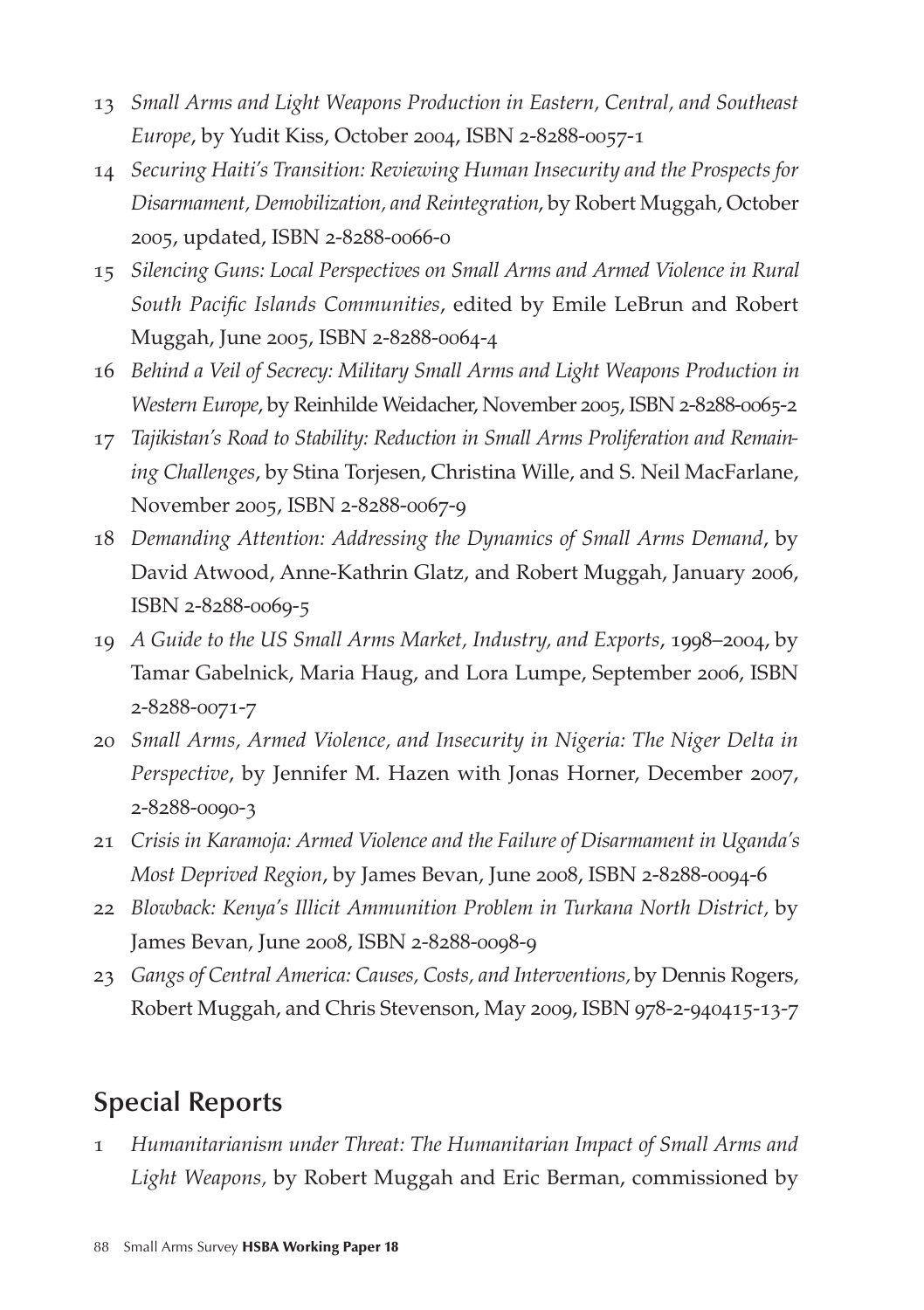the Reference Group on Small Arms of the UN Inter-Agency Standing Committee, July 2001

- 2 *Small Arms Availability, Trade, and Impacts in the Republic of Congo,* by Spyros Demetriou, Robert Muggah, and Ian Biddle, commissioned by the International Organisation for Migration and the UN Development Programme, April 2002
- 3 *Kosovo and the Gun: A Baseline Assessment of Small Arms and Light Weapons in Kosovo,* by Anna Khakee and Nicolas Florquin, commissioned by the United Nations Development Programme, June 2003
- 4 *A Fragile Peace: Guns and Security in Post-conflict Macedonia,* by Suzette R. Grillot, Wolf-Christian Paes, Hans Risser, and Shelly O. Stoneman, commissioned by United Nations Development Programme, and co-published by the Bonn International Center for Conversion, SEESAC in Belgrade, and the Small Arms Survey, June 2004, ISBN 2-8288-0056-3
- 5 *Gun-running in Papua New Guinea: From Arrows to Assault Weapons in the Southern Highlands*, by Philip Alpers, June 2005, ISBN 2-8288-0062-8
- 6 *La République Centrafricaine: une étude de cas sur les armes légères et les conflits,*  by Eric G. Berman, published with financial support from UNDP, July 2006, ISBN 2-8288-0073-3
- 7 *Small Arms in Burundi: Disarming the Civilian Population in Peacetime (Les armes légères au Burundi: après la paix, le défi du désarmement civil),* by Stéphanie Pézard and Nicolas Florquin, co-published with Ligue Iteka with support from UNDP–Burundi and Oxfam–NOVIB, in English and French, ISBN 2-8288-0080-6
- 8 *Quoi de neuf sur le front congolais? Evaluation de base sur la circulation des armes légères et de petit calibre en République du Congo*, par Robert Muggah et Ryan Nichols, publié avec le Programme des Nations Unies pour le Développement (PNUD)–République du Congo, décembre 2007, ISBN 2-8288-0089-X
- 9 *Small Arms in Rio de Janeiro: The Guns, the Buyback, and the Victims* by Pablo Dreyfus, Luis Eduardo Guedes, Ben Lessing, Antônio Rangel Bandeira, Marcelo de Sousa Nascimento, and Patricia Silveira Rivero, a study by the Small Arms Survey, Viva Rio, and ISER, December 2008, ISBN 2-8288-0102-0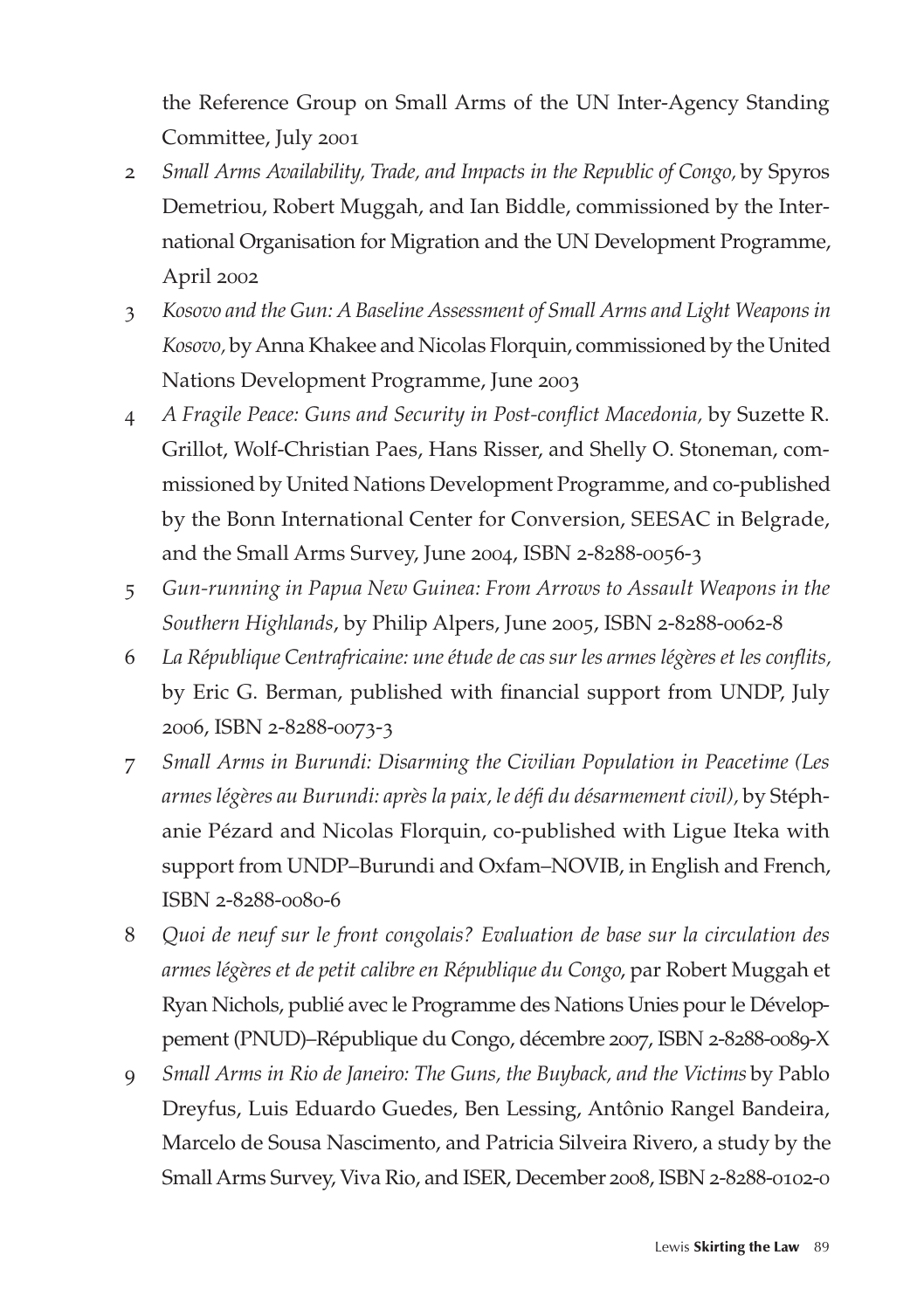10 *Firearm-related Violence in Mozambique,* a joint publication of the Ministry of the Interior of Mozambique, the World Health Organization–Mozambique and the Small Arms Survey, June 2009, ISBN 978-2-940415-14-4

## **Book Series**

*Armed and Aimless: Armed Groups, Guns, and Human Security in the ECOWAS Region,* edited by Nicolas Florquin and Eric G. Berman, May 2005, ISBN 2-8288-0063-6

*Armés mais désoeuvrés: groupes armés, armes légères et sécurité humaine dans la région de la CEDEAO,* edited by Nicolas Florquin and Eric Berman, co-published with GRIP, March 2006, ISBN 2-87291-023-9

*Targeting Ammunition: A Primer,* edited by Stéphanie Pézard and Holger Anders, co-published with CICS, GRIP, SEESAC, and Viva Rio, June 2006, ISBN 2-8288-0072-5

*No Refuge: The Crisis of Refugee Militarization in Africa,* edited by Robert Muggah, co-published with BICC, published by Zed Books, July 2006, ISBN 1-84277-789-0

*Conventional Ammunition in Surplus: A Reference Guide,* edited by James Bevan, published in cooperation with BICC, FAS, GRIP, and SEESAC, January 2008, ISBN 2-8288-0092-X

*Ammunition Tracing Kit: Protocols and Procedures for Recording Small-calibre Ammunition,* developed by James Bevan, June 2008, ISBN 2-8288-0097-0

*The Central African Republic and Small Arms: A Regional Tinderbox,* by Eric G. Berman with Louisa N. Lombard, December 2008, ISBN 2-8288-0103-9

*Security and Post-Conflict Reconstruction: Dealing with Fighters in the Aftermath of War,* edited by Robert Muggah, published by Routledge, January 2009, ISBN 978-0-415-46054-5

*Insecurity Is Also a War: An Assessment of Armed Violence in Burundi,* by Stéphanie Pézard and Savannah de Tessières, published by the Geneva Declaration Secretariat, 2009, ISBN 978-2-940415-12-0